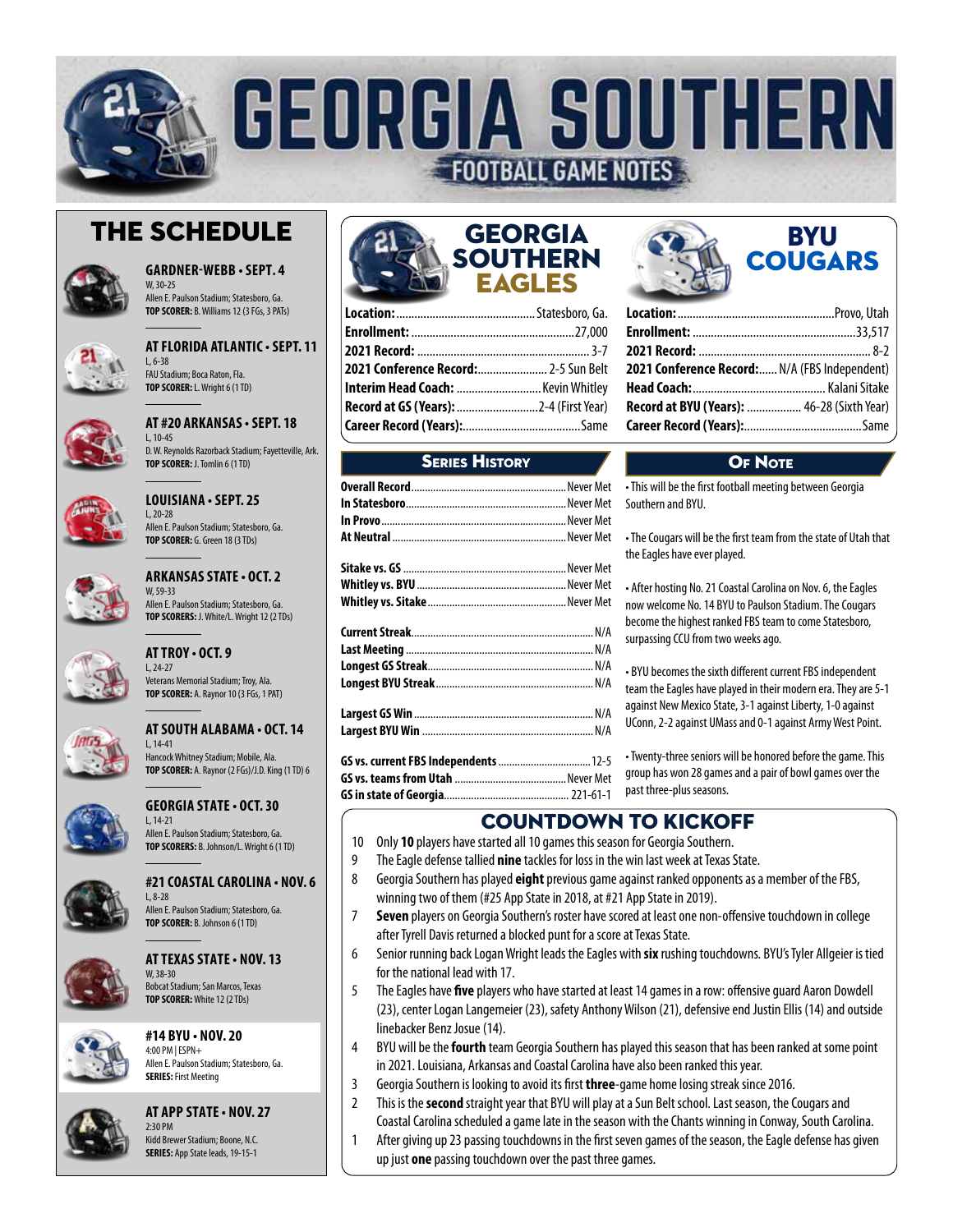

# **GEORGIA SOUTHERN vs. BYU**

## **KICKOFF:** 4:05 PM

**SITE:** Allen E. Paulson Stadium; Statesboro Ga. (25,000)

## **RANKINGS:**

BYU: #14 (AP) | #15 (Coaches) | #14 (CFP - 11/9) Georgia Southern: NR (AP) | NR (Coaches)

## **BROADCAST:**

**ESPN+ (online)** Danny Waugh, play-by-play Amy Zimmer, analyst

## **RADIO:**

**Georgia Southern Sports Network**

**(Regional/The Varsity Network App)** Danny Reed, play-by-play Terry Harvin, analyst Russ Brown, sideline

• All Georgia Southern football games can be heard throughout Georgia on the Georgia Southern Sports Network through Learfield.

• Georgia Southern games are broadcast on 27 affiliates across the state.

• Coverage for all GS football games begins two hours before kickoff with the Eagle Tailgate Show.

# **ATHLETICS** COMMUNICATIONS

**Sr. Associate AD for Communications/Creative Services Football Contact:** Bryan Johnston c: 912-531-3575; bjohnston@georgiasouthern.edu *email for credentials* **Director of Athletics Communications:** Chad Jackson tjackson@georgiasouthern.edu **Associate Director:** Marc Gignac mgignac@georgiasouthern.edu **Assistant Director:** Aaron Socha asocha@georgiasouthern.edu **Visual Content Manager/Photography:** AJ Henderson ajhenderson@georgiasouthern.edu **Digital Media Content Director:** Haylee Blitch hblitch@georgiasouthern.edu **Digital Media Content Assistant:** Robert Connolly rconnolly@georgiasouthern.edu **Social Media Director/Football #2:** Megan Leben c: 478-363-5048; megan-leben@georgiasouthern.edu Media Availability This Week **Monday:** Sun Belt Teleconference - 11:58 a.m. (ET) Contact SID or SBC for call-in number Weekly Press Conference - 1:30 p.m. Coach Whitley and selected players

 Ted Smith Center lobby **Tuesday:** Pre-Practice Interviews - 3:15 p.m. Ted Smith Center lobby

*Please call, email or text Bryan Johnston by 5 pm the night before if a specific player/coach is needed*

# $\blacksquare$ **2021 Sun Belt Standings | Quick Facts**

| $\sim$ |  |
|--------|--|
|        |  |

| Team             | Conf.   | Overall |
|------------------|---------|---------|
| App State        | $5 - 1$ | 8-2     |
| Coastal Carolina | 4-2     | 8-7     |
| Georgia State    | 4-2     | $5 - 5$ |
| Troy             | $3-3$   | $5 - 5$ |
| Georgia Southern | 7-5     | 3.7     |

## **WEST**

| Team           | Conf.   | <b>Overall</b> |
|----------------|---------|----------------|
| Louisiana      | $7-0$   | $9 - 1$        |
| Texas State    | $2 - 4$ | $3 - 7$        |
| South Alabama  | $2 - 5$ | $5 - 5$        |
| UI M           | $2-5$   | 4-6            |
| Arkansas State | 1-5     | $2 - 8$        |
|                |         |                |

## **The Week in the Sun Belt**

| Saturday, November 20           |
|---------------------------------|
| App State at Troy               |
| Arkansas State at Georgia State |
| Texas State at Coastal Carolina |
| BYU at Georgia Southern         |
| <b>ULM at LSU</b>               |
| Louisiana at Liberty            |
| South Alabama at Tennessee      |
|                                 |



## **GENERAL INFORMATION**

| Secondary ColorsGray (PMS 429) and Gold (PMS 872) |
|---------------------------------------------------|
| Home Stadium Allen E. Paulson Stadium (25,000)    |
| Playing Surface  Shaw Sports Turf (Legion 41)     |
|                                                   |
|                                                   |
|                                                   |

# **PROGRAM HISTORY**

| First Year of Football 1924 (no football from 1942-1981)                                    |  |
|---------------------------------------------------------------------------------------------|--|
| Modern Era Record (%)  344-160-1 (.682) ^                                                   |  |
| Paulson Stadium Record (%)205-45 (.820) ^                                                   |  |
|                                                                                             |  |
|                                                                                             |  |
| Previous Bowl Games4 (last: 2020 New Orleans Bowl)<br>$\wedge$ - three wins vacated by NCAA |  |

## **CHAMPIONSHIP HISTORY**

| I-AA National Titles (6)  1985, '86, '89, '90, '99, 2000 |
|----------------------------------------------------------|
| Conference Championships (11)                            |
| Southern., 1993.'97.'98.'99.2000.'01.'02.'04.'11.'12     |
|                                                          |
| Bowl Wins (3) GoDaddy ('15); Camellia ('18), N.O. ('20)  |

## **Georgia Southern Coaches/Staff Speed Chart ON THE FIELD**



**Kevin Whitley** *Interim Head Coach/Cornerbacks*





**Favian Upshaw** *Running Backs*



**Derrick Sherman** *Wide Receivers*



**Doug Ruse** *Offensive Coordinator/Quarterbacks*



**Geep Wade** *Offensive Line*

**IN THE PRESS BOX**



**Travis Cunningham** *Inside Linebackers*





**Jeremy Rowell** *Outside Linebackers*

**Joe Graves** *Tight Ends/Special Teams*

**GAME 11: VS. BYU AND A HALLSOUTHERN GEORGIA SOUTHERN GEORGIA SOUTHERN GEORGIA SOUTHERN FOOTBALL NOTES** 

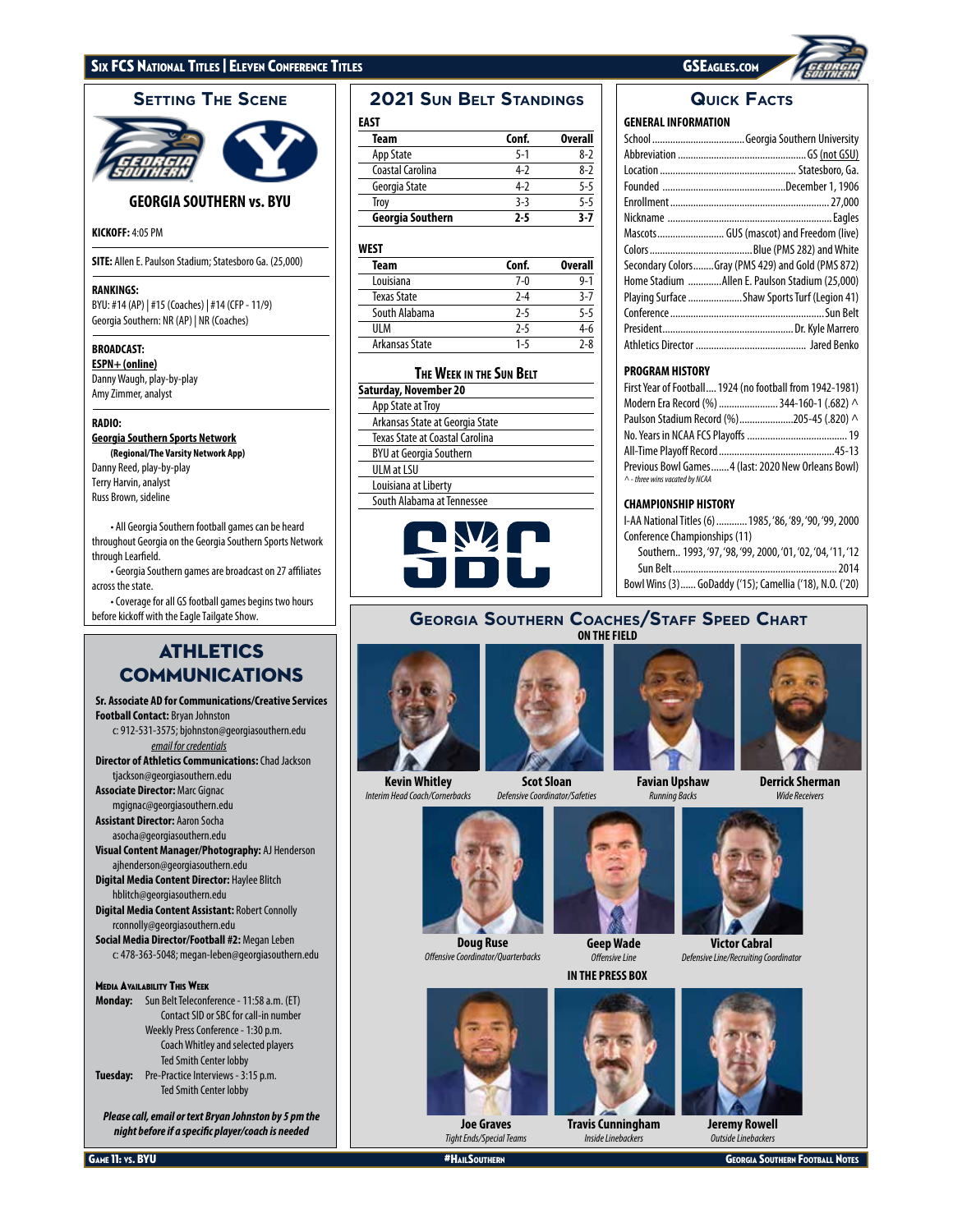

# **Georgia Southern Depth Chart**

|             |      |    | <b>OFFENSE (GUN/PISTOL OPTION)</b>  |               |
|-------------|------|----|-------------------------------------|---------------|
| <b>WR</b>   | (Z)  | 15 | Derwin Burgess Jr. (5-11, 185, Fr.) |               |
|             |      | 85 | Emil Smith (6-1, 195, r-So.)        |               |
| <b>SLOT</b> | (H)  | 7  | Khaleb Hood (5-10, 175, Jr.)        |               |
|             |      | 14 | Sam Kenerson (5-9, 175, r-Fr.)      |               |
|             |      | 28 | Dexter Carter Jr. (6-0, 190, 6th)   |               |
| LT          |      | 56 | Brian Miller (6-3, 305, r-Sr.)      |               |
|             |      | 77 | Griffin Carder (6-4, 300, r-So.)    |               |
| LG          |      | 51 | Aaron Dowdell (6-4, 305, 6th)       |               |
|             |      | 63 | Teva Reynolds (6-1, 280, r-So.)     | TEV-uh        |
| C           |      | 66 | Logan Langemeier (6-4, 285, Sr.)    |               |
|             |      | 61 | Liam Ryan (6-2, 300, r-Sr.)         |               |
| RG          |      | 72 | Khalil Crowder (6-1, 305, r-Jr.)    |               |
|             |      | 60 | Rasheed Miller (6-6, 295, r-Fr.)    |               |
|             |      | 58 | Aaron Pyron (6-4, 305, r-So.)       |               |
| <b>RT</b>   |      | 50 | Caleb Kelly (6-2, 285, r-Sr.)       |               |
|             |      | 78 | Caleb Cook (6-2, 300, Fr.)          |               |
| QB          |      | 17 | Justin Tomlin (5-11, 190, r-Jr.)    |               |
|             | -or- | 19 | Cam Ransom (6-3, 215, Fr.)          |               |
| RB          |      | 2  | Logan Wright (6-0, 230, r-Sr.)      |               |
|             |      | 25 | Jalen White (6-0, 215, So.)         |               |
|             |      | 4  | Gerald Green (5-9, 195, r-So.)      |               |
|             |      | 1  | J.D. King (5-11, 215, 5th)          |               |
| TE          | (Y)  | 11 | Beau Johnson (6-1, 225, r-So.)      |               |
|             |      | 83 | Chase Hancock (6-0, 245, Jr.)       |               |
|             |      | 22 | Sean Pelkisson (6-3, 240, So.)      |               |
| WR          | (X)  | 5  | Amare Jones (5-11, 195, Sr.)        | uh-MAR-ee     |
|             |      | 9  | Jjay Mcafee (6-3, 220, Jr.)         | JJ MAC-uh-fee |
|             |      | 10 | Darius Lewis (5-10, 180, r-So.)     |               |
|             |      |    |                                     |               |

|            |    | DEFENSE (3-4)                        |          |
|------------|----|--------------------------------------|----------|
| DE         | 42 | Dillon Springer (6-1, 255, r-Sr.)    |          |
|            | 52 | Brandon Wilson (6-1, 265, So.)       |          |
|            | 48 | Nick Mercer (6-1, 235, Fr.)          |          |
| <b>NT</b>  | 0  | C.J. Wright (6-0, 285, Sr.)          |          |
|            | 90 | Parker Devine (6-3, 265, r-Jr.)      |          |
|            | 95 | Amaru Herring (6-1, 290, r-So.)      |          |
| DE         | 2  | Justin Ellis (6-2, 255, r-Sr.)       |          |
|            | 32 | Andrew Johnson Jr. (6-2, 245, r-Jr.) |          |
|            | 93 | AJ Watkins (6-2, 260, Jr.)           |          |
| Anchor     | 5  | Benz Josue (6-0, 210, r-Sr.)         | HO-sway  |
|            | 39 | Reid Dedman (5-11, 200, r-So.)       |          |
|            | 21 | Zyon McGee (6-1, 215, r-Jr.)         |          |
| <b>MLB</b> | 46 | Eldrick Robinson II (6-0, 210, Fr.)  |          |
|            | 11 | Kevon Glenn (6-2, 230, r-So.)        | KEE-von  |
|            | 43 | Tre Allen (6-1, 235, r-Sr.)          |          |
| <b>WLB</b> | 45 | Michael Edwards III (6-1, 215, Fr.)  |          |
|            | 9  | Khadry Jackson (6-1, 230, Jr.)       | KAH-dree |
| -or-       | 34 | Jon Ferguson (6-1, 230, r-Jr.)       |          |
| Dog        | 47 | Randy Wade Jr. (6-2, 275, 6th)       |          |
|            | 15 | Quin Williams (6-3, 265, r-Jr.)      |          |
|            | 40 | Jalen Jackson (6-0, 235, So.)        |          |
| <b>CB</b>  | 4  | Tyler Bride (5-10, 180, So.)         |          |
|            | 38 | Deonta Bembry (5-9, 175, r-Jr.)      |          |
| FS         | 16 | Tyrell Davis (6-1, 190, Fr.)         |          |
|            | 18 | Justin Birdsong (5-11, 185, Sr.)     |          |
| SS         | 12 | Anthony Wilson (5-10, 200, r-So.)    |          |
|            | 17 | Myzel Williams (6-0, 190, Fr.)       |          |
| <b>CB</b>  | 20 | Seth Robertson (5-10, 180, So.)      |          |
| -or-       | 14 | Darrell Baker Jr. (6-1, 200, r-Sr.)  |          |
|            |    | Josh Trice (5-10, 170, Fr.)          |          |

# **SPECIALISTS**

| PK/KO       | 19<br>82 | Alex Raynor (5-11, 190, r-So.)<br><b>Britton Williams (5-11, 180, Fr.)</b> | <b>FG/PAT</b><br>KО | LS         | 95<br>89 | Mark Langston (6-2, 210, r-So.)<br>Jackson Wheeler (6-3, 245, r-Fr.) |           |
|-------------|----------|----------------------------------------------------------------------------|---------------------|------------|----------|----------------------------------------------------------------------|-----------|
| P           | 98       | Anthony Beck II (6-4, 230, r-Jr.)<br>Matthew Daniel (5-11, 175, r-So.)     |                     | <b>KOR</b> |          | Khaleb Hood (5-10, 175, Jr.)<br>Amare Jones (5-11, 195, Sr.)         | uh-MAR-ee |
| <b>HOLD</b> | 98       | Anthony Beck II (6-4, 230, r-Jr.)<br>Matthew Daniel (5-11, 175, r-So.)     |                     | <b>PR</b>  |          | Khaleb Hood (5-10, 175, Jr.)<br>Amare Jones (5-11, 195, Sr.)         | uh-MAR-ee |

# **PRONUNCIATION GUIDE**

| NAMES (PLAYERS)         |                      |                                        |
|-------------------------|----------------------|----------------------------------------|
| <b>GAME 11: VS. BYU</b> | <b>#HAILSOUTHERN</b> | <b>GEORGIA SOUTHERN FOOTBALL NOTES</b> |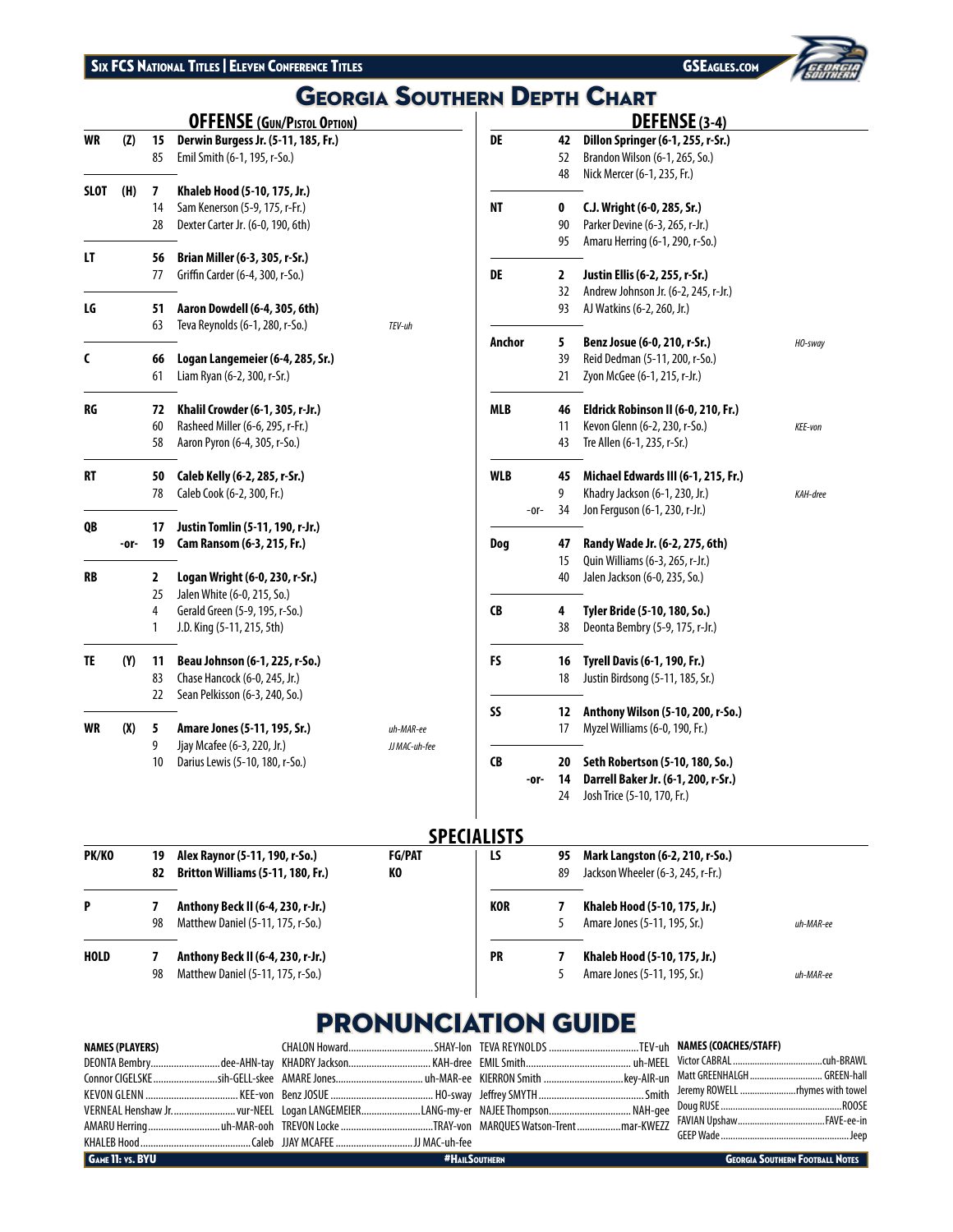# INTERIM COACH KEVIN WHITLEY

Former Georgia Southern All-American and professional player Kevin Whitley is in his third season as the cornerbacks coach after spending the previous decade as a highly successful high school coach in the Atlanta area. He was named the program's interim head coach on Sept. 26, 2021.

In 2020, Derrick Canteen tied for the FBS lead with six interceptions to earn Freshman All-America and first-team allconference honors. In all, the cornerbacks combined for 122 tackles, eight interceptions and 20 pass break ups as the Eagles finished first in the country in total interceptions.

While new to the college coaching scene in 2019, Whitley brought a strong coaching resume to Statesboro as well as a familiarity to the Georgia Southern program. His senior-heavy group of Kindle Vildor, Monquavion Brinson ands Jessie Liptrot combined for three interceptions and 22 pass break ups. Vildor was named a first-team all-conference selection and was taken in the fifth round of the NFL Draft while Brinson set a new conference record for career passes defended and a new school record for career pass break ups.

Most recently, Whitley compiled a 99-28 overall record with five region titles over 10 years at Stockbridge High School, four of which were in a row from 2014-2017. Stockbridge had never won a playoff game prior to his arrival.

In his final four seasons at SHS, he posted a combined 49-5 record (.907) with three regional titles and 18 all-state players. Stockbridge was 24-76 in the century's first decade but went 97-20 from 2010-2018. The improvement of 73 victories is by far the largest of any school in the state among schools that have fielded teams each year since 2000.

Prior to his decade at Stockbridge, Whitley coached at Creekside High for six seasons and led the Seminoles to three 10 win seasons. He posted an overall record of 52-16 with 10 all-state players, most notably Eric Berry, who was a two-time unanimous All-American at the University of Tennessee and was named to the NFL's Pro Bowl five times and first-team All-Pro three times.

Over 80 of his players continued on to play in college, including former GS and now Louisville safety Kenderick Duncan Jr. He also coached Ken Webster, a seventh-round pick of the New England Patriots in 2019, as well as future professional players Terrance Parks, Channing Crowder, Efrem Hill, Joshua Holsey, Travis Harris, Sean Dillard and Rokevious Watkins.

He began his head coaching career at North Springs High, where he coached for two seasons. In 18 seasons as a high school head coach in Georgia, he compiled a record of 160-55 (.744), winning seven region championships. He coached five players named to the *Atlanta Journal-Constitution* Super 11, 39 players named all-state and he himself was named a region coach of the year eight times.

Whitley participated in the prestigious Bill Walsh Diversity Coaching Fellowship in 2018 with the Seattle Seahawks. As part of the Walsh Fellowship, he was immersed with the Seahawks' coaching staff for two weeks during offseason training activities and mandatory minicamp.

A native of Decatur, Georgia, Whitley earned honorable mention All-America honors for GS in 1991 after posting 48 tackles, two interceptions and six pass break ups. Whitley was a four-year starter, helping lead the Eagles to two national championships.

He went on to play professionally for four years, signing a free agent contract in the NFL with the New England Patriots and later in the CFL for the Toronto Argonauts as a defensive back where he intercepted two passes in three seasons. He was named the Rookie of the Year for the Argonauts in 1993.

Whitley graduated from Georgia Southern in 1993 with a degree in business administration with an emphasis in marketing and his Master's in business education from West Georgia in 2000. He earned an educational specialist certification in leadership from Nova Southeastern in 2009.

Whitley and his wife, Star, have a daughter, Camryn, and a son, Avery.

**2021 Whitley** August 0-0 0-0 September 1-3 0-0 October 1-3 1-3 November 1-1 1-1 1-1 December 0-0 0-0 **GS's Overall/Conference/Non-Conference Record** At home 2-3/1-3/1-0 1-2/1-1/0-0 On the road 1-4/1-2/0-2 1-2/1-2/0-0 Neutral 0-0/0-0/0-0 **GS In** Georgia 2-3 1-2 Everywhere else 1-4 1-2 **GS On** Grass 0-2 0-0 Artificial Turf 3-5 2-4 **GS's Record in Games ...** Decided by  $20 + \text{pts.}$  1-4 1-2 Decided by 11-19 pts. 0-0 0-0 0-0<br>Decided by 8-10 pts. 1-1 1-1 0-0 Decided by 8-10 pts.  $1-1$   $1-0$ <br>Decided by 4-7 pts  $1-1$   $0-1$ Decided by 4-7 pts. 1-1 Decided by 3 or less pts. 0-1 0-1 Home during the day 1-0 1-0 1-0<br>Away during the day 1-2 1-0 Away during the day Home at night (6 pm or later) 1-3 0-2 Away at night (6 pm or later) 0-2 0-2 **GS's Record When Scoring ...** Less than 20 points 0-5 0-3<br>
20-29 points 0-2 0-1  $\frac{20-29 \text{ points}}{30+\text{points}}$  0-2 0-1<br>3-0 2-0  $30+$  points **GS's Record When Allowing ...** Less than 14 points 0-0 0-0 14-24 points 0-1  $25 + points$   $3-6$   $2-3$ **GS's Record When ...** Leading after the 1st qtr<br>
Trailing after the 1st gtr
1-3 0-2 Trailing after the 1st gtr Leading at halftime 2-1 1-1<br>
Trailing at halftime 2-6 0-6 0-3 **Trailing at halftime** Tied at halftime 1-0 1-0 Leading after the 3rd qtr<br>
Trailing after the 3rd qtr<br>
3-0 2-1<br>
0-6 0-3 Trailing after the 3rd qtr Tied heading into the 4th gtr 0-1 0-1 0-1 Playing an OT game 0-0 0-0 0-0 Scoring first 3-3 2-1<br>
Opponent scores first 3-4 0-4 0-3 Opponent scores first 0-4 Outrushing opponent 3-1 2-0<br>Being outrushed 0-6 0-4 Being outrushed 0-6 0-4<br>
Rushing total is even 0-0 0-0 0-0 Rushing total is even Win the turnover battle <br>
Lose the turnover battle <br>
2-0 2-6 2-4 2-0 Lose the turnover battle **1996**<br>
Turnover battle is even **1996**<br>
O-0 0-0 0-0 Turnover battle is even Blocking a kick 1-0 1-0<br>
Scoring a def/STTD 2-0 2-0 Scoring a def/ST TD 2-0 **GS's Record With ...** A 100-yard rusher 2-2 1-1 <u>Two 100-yard rushers 1-0</u><br>
1-0 1-0 1-0<br>
1-0 0-0<br>
1-0 0-0 300-399 yards rushing 400+ yards rushing 1-0 1-0 200+ yards passing<br>
400-499 yards total offense<br>
20-2 0-1 400-499 yards total offense 500+ yards total offense 2-0 1-0 **GS's Record Allowing ...**  $\overline{A}$  100-yard rusher 0-0 0-0 0-0 A 100-yard receiver 1-3 0-1  $150+$  yards rushing  $0-4$  0-2  $\overline{300+$  yards rushing 0-0 0-0 200-299 yards passing 1-2 1-2 1-1<br>
300+ yards passing 2-3 1-1 300+ yards passing 2-3 400-499 yards total offense 1-1 0-1 500+ yards total offense 1-3 1-1 **GS vs. Ranked Opponents (AP) …** At home 0-1 0-1 On the road  $0-3$ Neutral 0-0 0-0 0-0



# THE WHITLEY FILE

**COLLEGIATE RECORDS** 

2-4 (first season)

**High School Record:** 160-55 (18 seasons)

## **Personal**

|          | Hometown: Decatur, Ga.                   |
|----------|------------------------------------------|
| Born:    | Feb. 26, 1970 in Greenville, N.C.        |
| College: | Georgia Southern (1993);                 |
|          | West Georgia (2000);                     |
|          | Nova Southeastern (2009)                 |
| Family:  | wife, Star; daughter, Camryn; son, Avery |

## **Playing Experience**

Georgia Southern (1988-91) New England Patriots (1992) Toronto Argonauts (1993-96)

## **Coaching Experience**

| $2021 -$ | Georgia Southern (interim head coach) |
|----------|---------------------------------------|
| 2019-    | Georgia Southern (cornerbacks)        |
| 2009-18  | Stockbridge (Ga.) HS (head coach)     |
| 2003-08  | Creekside (Ga.) HS (head coach)       |
| 2001-02  | North Springs (Ga.) HS (head coach)   |
| 1998-00  | North Springs (Ga.) HS (asst. HC/DC)  |
| 1996-97  | Redan (Ga.) HS (defensive backs)      |

## **College Bowl/Postseason Experience**

## **Coach**

| 2020   | New Orleans (GS vs. Louisiana Tech)      |
|--------|------------------------------------------|
| 2019   | Cure (GS vs. Liberty)                    |
| PLAYER |                                          |
| 1990   | <b>NCAA I-AA National Champions (GS)</b> |
| 1989   | <b>NCAA I-AA National Champions (GS)</b> |
| 1990   | NCAA I-AA National Runner-Up (GS)        |
|        |                                          |

## **Prominent Pupils**

Kindle Vildor (CB): Chicago Bears Eric Berry (S): Kansas City Chiefs Ken Webster (CB): New England Patriots Terrance Parks (LB): Kansas City Chiefs Channing Crowder (LB): Miami Dolphins Efrem Hill (WR): Carolina Panthers Joshua Holsey (CB): Washington Redskins Travis Harris (LB): Tennessee Titans Sean Dillard (WR): Washington Redskins Rokevious Watkins (OL): St. Louis Rams



Eagle Trends

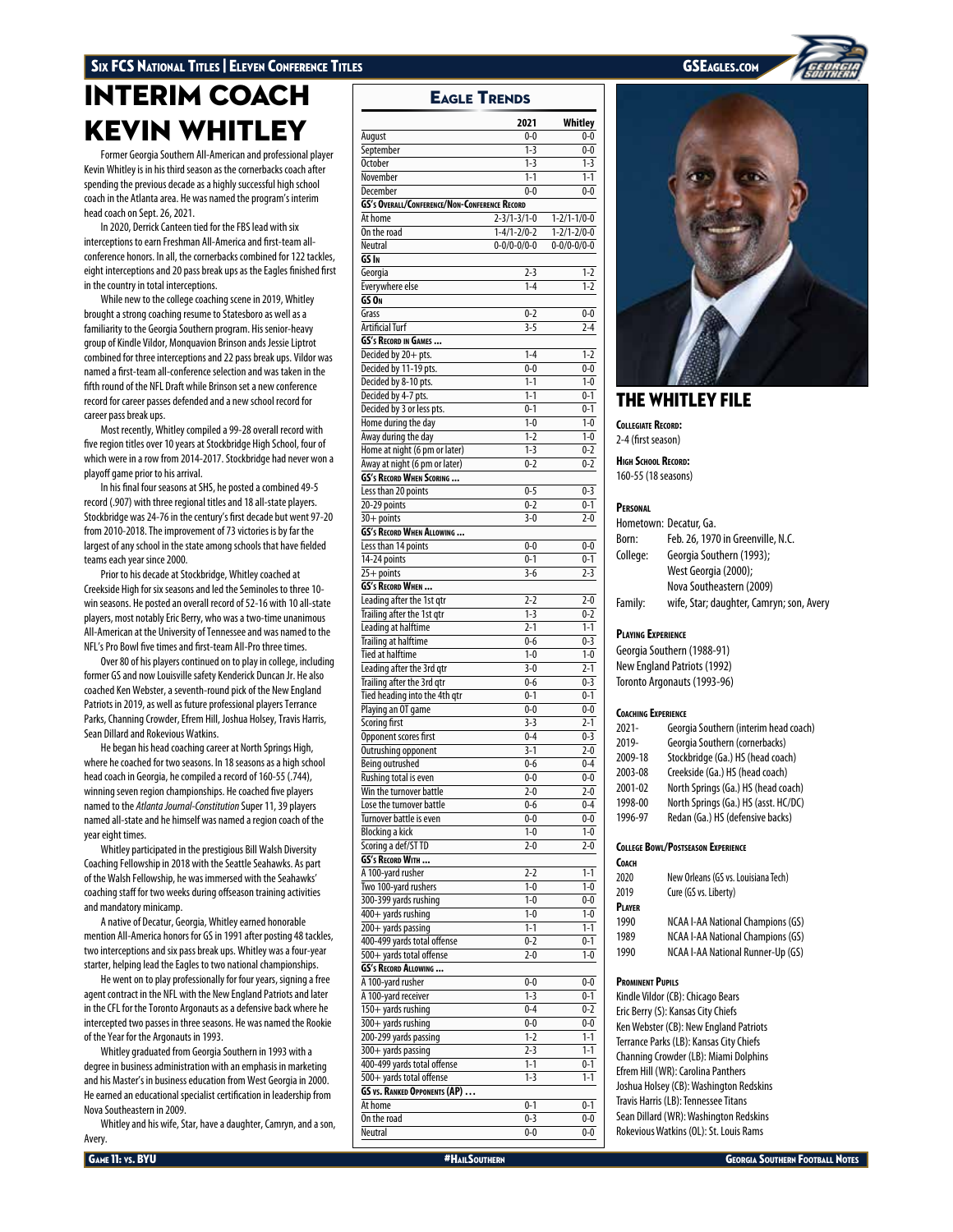# Six FCS National Titles | Eleven Conference Titles GSEAGLES.com GSEAGLES.com GSEAGLES.com

| <b>START CHARTS</b>                |                         |               |                |
|------------------------------------|-------------------------|---------------|----------------|
|                                    |                         | Current       |                |
| <b>Offense</b>                     | '21                     | Streak        | Career         |
| Burgess Jr., D (FR)                | 1                       | 1             | 1              |
| Butler, D.J. (SR)                  |                         |               | 1              |
| Carter Jr., D. (6th)               | $\overline{a}$          | -             | $\overline{2}$ |
| Crowder, K. (JR)                   | 9                       | -             | 20             |
| Dixon II, T. (SO)*                 | -                       |               | 2              |
| Dowdell, A. (6th)                  | 10                      | 23            | 39             |
| Edwards, L. (6th)                  | ÷                       | -             | 13             |
| Green, G. (SO)                     | $\overline{2}$          |               | 2              |
| Hancock, C. (JR)                   | $\overline{\mathbf{3}}$ | 1             | 7              |
| Hood, K. (JR)                      | 10                      | 10            | 10             |
| Horton, J. (JR)*                   |                         |               | $\overline{2}$ |
| Johnson, B. (JR)                   | 9                       | 3             | 15             |
| Jones, A. (SR) *                   | 4                       | -             | 12             |
| Kelly, C. (SR)                     | 10                      | 10            | 30             |
| King, J.D. (5th) *                 | 3                       | -             | 17             |
| Langemeier, L. (SR) *              | 10                      | 40            | 40             |
| Mcafee, J. (FR)                    | 7                       |               | $\overline{7}$ |
| Miller, B. (SR)                    | 10                      | 11            | 29             |
| Pelkisson, S. (SO)                 | -                       |               | 1              |
| Pyron, A. (SO)                     | 1                       | 1             | 1              |
| Ransom, C. (FR)                    | $\overline{2}$          | 1             | $\overline{2}$ |
| Smith, E. (SO)                     | 5                       | -             | 15             |
| Tomlin, J. (SR)                    | 7                       |               | 11             |
| Wright, L. (SR)                    | 6                       | 3             | 23             |
|                                    |                         |               |                |
|                                    |                         | Current       |                |
| <b>Defense</b>                     | 21                      | <b>Streak</b> | Career         |
| Allen, T. (SR)                     | 3                       |               | 4              |
| Baker Jr., D. (6th)                | 6                       | 1             | 23             |
| Bembry, D. (JR)                    | 1                       | 1             | 2              |
| Birdsong, J. (SR)                  | 7                       | -             | 13             |
| Bradley-Glenn, T. (6th)            | -                       | -             | 9              |
| Bride, T. (SO)                     | $\overline{5}$          |               | 5              |
| Canteen, D. (SO)                   | 2                       | -             | 15             |
| Davis, T. (FR)                     | 3                       | 3             | 3              |
| Devine, P. (SR)                    | -                       | -             | 1              |
| Edwards III, M. (FR)               | 7                       | 7             | $\overline{1}$ |
| Ellis, J. (SR)                     | 10                      | 14            | 15             |
| Jackson, J. (SO)                   |                         |               | 1              |
| Jackson, K. (JR)                   | $\overline{2}$          |               | $\overline{2}$ |
| Josue, B. (JR)                     | 10                      | 14            | 14             |
| McGee, Z. (JR)                     |                         |               | 9              |
| Robertson, S. (SO)                 | 4                       |               | 4              |
| Robinson II, E. (FR)               | 7                       | 7             | 7              |
| Smyth, J. (JR)*                    | -                       | -             | 13             |
| Springer, D. (SR)                  | 10                      | 10            | 19             |
| Thompson, N. (SR) +                | 2                       |               | 3              |
| Wade Jr., R (6th)                  | 8                       | 2             | 48             |
| Williams, Q. (JR)                  | 2                       | ÷,            | 3              |
| Watson-Trent, M. (SO)              | 1                       | -             | 1              |
| Wilson, A. (SO)<br>Wright, CJ (SR) | 10                      | 21<br>10      | 21             |

## STARTED EVERY GAME IN 2021

**Offense (5):** Dowdell, Hood, Kelly, Langemeier, B. Miller **Defense (5):**Ellis, Josue, Springer, A. Wilson, C.J. Wright

## LONGEST ACTIVE STREAKS

| * - includes starts at other Division I football schools |  |
|----------------------------------------------------------|--|

† - *includes start on offense as well*

Notable Streaks and Trends Entering the Game

- $\cdot$  The Eagles have a  $+39$  turnover margin over the past 54 games, taking the ball away 90 times against just 51 turnovers.
- Georgia Southern has had a 100-yard rusher in 33 of its past 52 games.
- Since the start of the 2018 season, Georgia Southern has had 33 100-yard rushing performances, coming from nine different players. The nine different 100-yard rushers is the most in the conference during that span.
- GS has outrushed its opponent in 71 of the past 98 games dating back to the start of the 2014 season.
- Georgia Southern has forced at least one turnover in 40 of its past 52 games.
- Dating back to 2017, the Eagles have won 18 of their past 23 games when not committing a turnover.
- Dating back to 2014, the Eagles have won 32 of their past 45 games when winning the turnover battle.
- GS has won 28 of the past 35 games when winning the rushing battle.
- Dating back to Furman in 2013, Georgia Southern has lost its last 28 games when being outrushed. The last time the Eagles won a game while being outrushed was against The Citadel (14-12) in 2011.
- The Eagles have won 44 of the past 46 games when they've rushed for 300 yards or more.
- Georgia Southern has won 23 of its past 28 games when having a 100-yard rusher.
- The Eagles have won 63 consecutive games when rushing for at least 400 yards.
- In the modern era, GS is 242-18 when scoring 30 or more points, 105-142-1 when scoring less than 30 points. As a member of the FBS (since 2014), the Eagles are 36-4 when scoring 30 or more points, 17-39 when scoring less than 30 points.
- GS is 216-1 all-time when having a lead of 18 or more points at any point in the game. That lone loss came in 2005 when the Eagles led at Texas State 35-16 in the third quarter and lost 50-35.
- The Eagles are 210-33 in the modern era (since 1984) when winning the turnover battle in a game, 66-97-1 when losing it, and 70-29 when the margin is tied.
- Since 1984, Georgia Southern is 192-16 when allowing 17 points or less. The last time the Eagles lost a game when allowing less than 18 points was in 2013, a 16-14 loss to Furman at home. The current streak of victories when allowing 17 or less points is at 28.
- Georgia Southern has had five 500-yard rushing performances since joining the FBS in 2014. The rest of the league has combined for three 500-yard rushing games during that span.

| <b>Interceptions</b>                          |                             |
|-----------------------------------------------|-----------------------------|
| <b>Derrick Canteen</b>                        | 6                           |
| Jeffrey Smyth                                 | *4                          |
| Darrell Baker Jr.                             |                             |
| Justin Birdsona                               | $\frac{3}{2}$ $\frac{2}{1}$ |
| <b>Quin Williams</b>                          |                             |
| <b>Eldrick Robinson II</b>                    |                             |
|                                               |                             |
| <b>Tyrell Davis</b>                           | $\overline{1}$              |
| <b>Benz Josue</b>                             | $\overline{1}$              |
| NaJee Thompson                                | 1                           |
| <b>Anthony Wilson</b><br><b>Blocked Kicks</b> |                             |
|                                               |                             |
| NaJee Thompson                                | 3                           |
| Derwin Burgess Jr.                            | 1                           |
| <b>Forced Fumbles</b>                         |                             |
| Darrell Baker Jr.                             |                             |
| <b>Justin Ellis</b>                           |                             |
| Randy Wade Jr.                                |                             |
| <b>Anthony Beck II</b>                        | $\frac{2}{2}$ $\frac{1}{1}$ |
| <b>Derrick Canteen</b>                        |                             |
| <b>Kevon Glenn</b>                            | $\overline{1}$              |
| Jalen Jackson                                 | 1                           |
| <b>Benz Josue</b>                             | $\overline{1}$              |
| NaJee Thompson                                | 1                           |
| C.J. Wright                                   | 1                           |
| <b>Fumble Recoveries</b>                      |                             |
| NaJee Thompson                                |                             |
| Jalen Jackson                                 |                             |
| Randy Wade Jr.                                |                             |
| <b>Anthony Beck II</b>                        | $\frac{2}{2}$ $\frac{1}{1}$ |
| Dexter Carter Jr.                             |                             |
| <b>Reid Dedman</b>                            | 1                           |
| Parker Devine                                 | $\overline{1}$              |
| Khaleb Hood                                   | 1                           |
| J.D. King                                     | $\overline{1}$              |
| Jeffrey Smyth                                 | $*1$                        |
| A.J. Watkins                                  |                             |
| <b>Quin Williams</b>                          | 1                           |
| <b>Anthony Wilson</b>                         | 1                           |
| <b>Brandon Wilson</b>                         | $\overline{1}$              |
| C.J. Wright                                   | 1                           |
| Non-Offensive Touchdowns                      |                             |
| Jeffrey Smyth                                 |                             |
| <b>Derrick Canteen</b>                        | 1                           |
| Dexter Carter Jr.                             | 1                           |
| <b>Tyrell Davis</b>                           | 1                           |
| <b>Khaleb Hood</b>                            | $\overline{\mathbf{1}}$     |
| <b>Benz Josue</b>                             | 1                           |
| <b>Ouin Williams</b>                          | 1                           |
|                                               |                             |

*\* - includes totals from other Division I football schools*

# **EAGLES IN OVERTIME (9-6)**

| 11/28/87 | Maine                   | $31 - 28$ | W | OT  | 10/25  |
|----------|-------------------------|-----------|---|-----|--------|
| 9/3/05   | at Northeastern         | $41 - 38$ | W | 0T  | 11/1/0 |
| 10/21/06 | App State               | $20 - 27$ |   | 20T | 11/6/1 |
| 11/18/06 | <b>Central Arkansas</b> | $31 - 34$ |   | 0T  | 10/27  |
| 9/27/07  | Chattanooga             | $38 - 45$ |   | 0T  | 11/21  |
| 10/13/07 | at Elon                 | $33 - 36$ | L | 20T | 10/3/1 |
| 9/13/08  | Northeastern            | $34 - 27$ | W | 0T  | 10/19/ |
| 9/27/08  | Wofford                 | $37 - 38$ |   | 0T  |        |
|          |                         |           |   |     |        |

| 10/25/08 | at Western Carolina | $38 - 31$ | W | 0T  |
|----------|---------------------|-----------|---|-----|
| 11/1/08  | at The Citadel      | 44-41     | W | 30T |
| 11/6/10  | Appalachian St      | $21 - 14$ | W | 0T  |
| 10/27/12 | at Chattanooga      | 39-31     | W | 30T |
| 11/21/15 | at Georgia          | $17 - 23$ |   | 0T  |
| 10/3/19  | at South Alabama    | $20 - 17$ | W | 20T |
| 10/19/19 | Coastal Carolina    | $30 - 27$ | W | 30T |
|          |                     |           |   |     |



# ON THE **ACTIVE** LISTS

**GAME 11: VS. BYU ALLYSON CONTRIGATES AND A HAILSOUTHERN AND SECTION CONTRIGATES AND GEORGIA SOUTHERN FOOTBALL NOTES**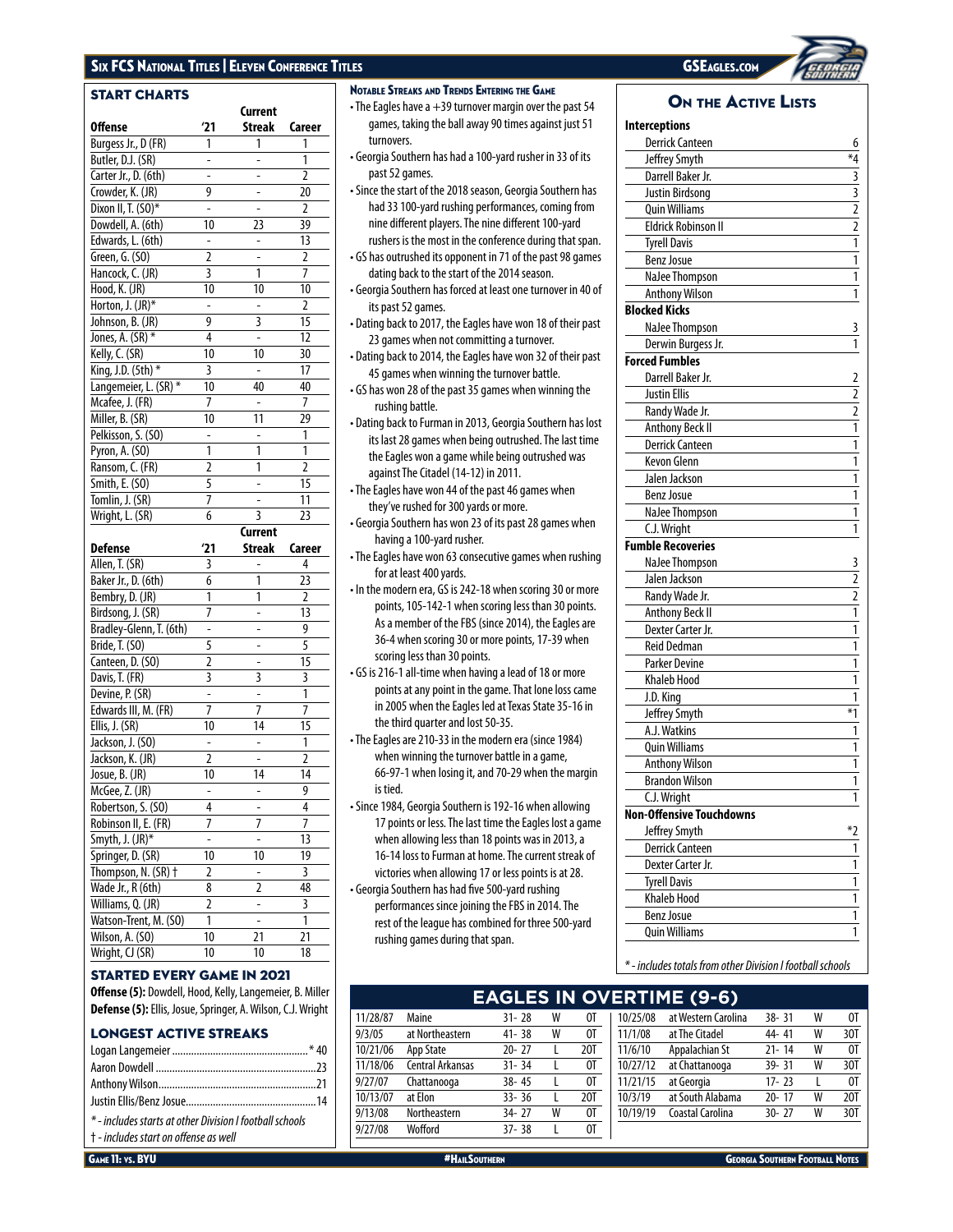# SIX FCS NATIONAL TITLES | ELEVEN CONFERENCE TITLES GSEAGLES.COM

# GAME ACTION

|                             | АМЕ      | Æ     | <b>UIUN</b>              |                               |                  |             |                         |
|-----------------------------|----------|-------|--------------------------|-------------------------------|------------------|-------------|-------------------------|
| Name, Pos., Yr.             | Career   | 2021  | 2020 2019 2018 2017 2016 |                               |                  |             |                         |
| Allen, ILB, r-Sr.           | 37/4     | 7/3   | 5/1                      | 12/0                          | 13/0             |             |                         |
| Baker Jr., S, 6th           | 53/26    | 8/7   | 12/12 <sup>c</sup>       | 12/3                          | 9/0              | 2/13        | $\overline{\mathbf{R}}$ |
| Beck II, P, r-Jr.           | 36/36    | 10/10 | 13/13                    | 13/13                         | $\overline{R}$   |             |                         |
| Bembry, D., CB, r-Jr.       | 28/2     | 5/1   | 13/1                     | 10/0                          | $\overline{R}$   |             |                         |
| Birdsong, CB, Sr.           | 42/13    | 10/7  | 12/5                     | 12/1                          | 8/0              |             |                         |
| Boykin, TE, Fr.             | 1/0      | 1/0   |                          |                               |                  |             |                         |
| Bowen, WR, r-Fr.            | 3/0      | 3/0   | R                        |                               |                  |             |                         |
| Bozeman, NT, 6th            | $6/0*$   |       | 1/0                      | 0/0                           | 0/0              | $5/0*$      | $**$                    |
| Bradley-Glenn, ILB, 6th     | 45/9     |       | $13/4^c$                 | 13/0                          | $3/2^R$          | 12/3        | 4/0 <sup>H</sup>        |
| Bride, T., CB, So.          | 15/5     | 8/5   | 7/0                      |                               |                  |             |                         |
| Brown, RB, r-So.            | 1/0      | 1/0   | $\overline{0}$           | <u>R</u>                      |                  |             |                         |
| Burgess, Jr., WR, Fr.       | 10/2     | 10/2  |                          |                               |                  |             |                         |
| Butler, TE, r-Sr.           | 24/1     |       | 11/1                     | INJ                           | 13/0             | R           |                         |
| Canteen, CB, r-So.          |          | 2/2   |                          | 4/0 <sup>R</sup>              |                  |             |                         |
|                             | 19/15    |       | 13/13                    |                               |                  |             |                         |
| Carder, OL, r-So.           | 27/0     | 10/0  | 13/0                     | 4/0 <sup>R</sup>              | 8/0              |             | <u>R</u>                |
| Carter Jr., WR, 6th         | 46/2     | 4/0   | $12/2^c$                 | 12/0                          |                  | 1/0         |                         |
| Cook, OL, Fr.               | 2/0      | 2/0   |                          |                               | R                |             |                         |
| Crowder, OL, r-Jr.          | 26/20    | 9/9   | 12/11                    | 5/0                           |                  |             |                         |
| Darnell, Q., WR, r-So.      | 3/0      |       | 3/0                      | $\_R$                         |                  |             |                         |
| Davis, S, Fr.               | 10/3     | 10/3  |                          |                               |                  |             |                         |
| Dedman, OLB, r-So.          | 27/0     | 10/0  | 13/0                     | 4/0 <sup>R</sup>              |                  |             |                         |
| Devine, NT, r-Jr.           | 36/1     | 10/0  | 13/1                     | 13/0                          | R                |             |                         |
| Dial-Watson, Chn., S, r-Fr. | 2/0      | 2/0   | $\overline{\mathbf{R}}$  |                               |                  |             |                         |
| Dial-Watson, Chs., S, r-Fr. | 9/0      | 9/0   | $\overline{R}$           |                               |                  |             |                         |
| Dixon II, RB, r-So.         | $9/2*$   | 1/0   | $\overline{R}$           | $8/2*$                        |                  |             |                         |
| Douglas, WR, Fr.            | 4/0      | 4/0   |                          |                               |                  |             |                         |
| Dowdell, OL, 6th            | 42/39    | 10/10 | $13/13^c$                | 6/6                           | 13/10            | JUCO        | $*$ R                   |
| Edwards, OL, 6th            | 28/13    |       | $\overline{\phantom{a}}$ | 13/9                          | 13/4             | 2/0         | <u>R</u>                |
| Edwards III, ILB, Fr.       | 9/7      | 9/7   |                          |                               |                  |             |                         |
| Ellis, DE, r-Sr.            | $26/15*$ | 10/10 | 13/5                     | 1/0                           | $\overline{R}$   | $2/0*$      |                         |
| Ferguson, ILB, r-Jr.        | 23/0     | 8/0   | 8/0                      | 4/0                           | 3/0 <sup>R</sup> |             |                         |
| Galloway, WR, Sr.           | 7/0      | 5/0   | $1/0$ <sup>*</sup>       |                               | $1/0^{\circ R}$  |             |                         |
| Glenn, ILB, r-So.           | $13/0*$  | 10/0  | $2/0*$                   | $1/0*$                        | $*$ R            |             |                         |
| Green, RB, r-So.            | 22/2     | 10/2  | 8/0                      | 4/0 <sup>R</sup>              |                  |             |                         |
| Hancock, TE, Jr.            | 26/7     | 10/3  | 8/2                      | 8/2                           |                  |             |                         |
| Henshaw Jr., OL, r-So.      | 11/0     | 9/0   | 1/0                      | 1/0 <sup>R</sup>              |                  |             |                         |
| Herring, NT, r-So.          | 7/0      | 5/0   | $\overline{\phantom{0}}$ | 2/0                           |                  |             |                         |
| Hood, WR, Jr.               |          |       |                          |                               |                  |             |                         |
|                             | 36/10    | 10/10 | 13/0                     | 13/0                          |                  |             |                         |
| Horton, CB, r-Jr.           | $19/2*$  |       | $6/2*$                   | $11/0*$<br>R                  | $2/0**$          |             |                         |
| Isles, NT, r-So.            | 1/0      |       | 1/0                      |                               |                  |             |                         |
| Jackson, J., OLB, So.       | 23/1     | 10/0  | 13/1                     |                               |                  |             |                         |
| Jackson, K., ILB, Jr.       | $31/2*$  | 6/2   | $12/0*$                  | $13/0*$                       |                  |             |                         |
| Johnson, A., ILB, r-Jr.     | $14/0*$  | 7/0   | $\xi$                    | $7/0*$                        | $**R$            |             |                         |
| Johnson, B., TE, r-So.      | 18/15    | 10/9  | 5/4                      | $3/2^R$                       |                  |             |                         |
| Jones, WR, Sr.              | 44/12*   | 8/4   | $10/2*$                  | $13/6*$                       | $13/0*$          |             |                         |
| Josue, OLB, r-Sr.           | 36/14    | 10/10 | 13/4                     | INJ                           | 13/0             | R           |                         |
| Kelly, OL, r-Sr.            | 43/30    | 10/10 | 13/9                     | 10/4                          | 3/0 <sup>R</sup> | 7/7         |                         |
| Kenerson, WR, r-Fr.         | 7/0      | 5/0   | 2/0                      |                               |                  |             |                         |
| King, RB, 5th               | 46/18*   | 4/3   | $7/7^c$                  | 12/7                          | $10/1*$          | $13/0*$     |                         |
| Langemeier, OL, Sr.         | 41/40*   | 10/10 | 13/13                    | 12/1216/5*                    |                  |             |                         |
| Langston, LS, r-So.         | 10/10    | 10/10 | $\cdot^*$                | $*$                           |                  |             |                         |
| Lester, TE, Fr.             | 1/0      | 1/0   |                          |                               |                  |             |                         |
| Lewis, WR, r-So.            | 21/0     | 8/0   | 11/0                     | 2/0 <sup>R</sup>              |                  |             |                         |
| Locke, NT, r-Fr.            | 3/0      | 3/0   | R                        |                               |                  |             |                         |
| Maxwell, S, Fr.             | 3/0      | 3/0   |                          |                               |                  |             |                         |
| Mcafee, WR, Fr.             | 10/7     | 10/7  |                          |                               |                  |             |                         |
| McCloud, DE, Fr.            | 2/0      | 2/0   |                          |                               |                  |             |                         |
| McGee, OLB, r-Jr.           | 31/9     | 8/0   | 9/9                      | 12/0                          | 2/0 <sup>R</sup> |             |                         |
| Mercer, DE, Fr.             | 2/0      | 2/0   |                          |                               |                  |             |                         |
| Meyers, S, Fr.              | 4/0      | 4/0   |                          |                               |                  |             |                         |
| Miller, B. OL, r-Sr.        | 35/29    | 10/10 | 12/6                     | ÎNJ                           | 13/13            | $\mathbb R$ |                         |
| Miller, R., OL, r-Fr.       | 2/0      | 2/0   |                          |                               |                  |             |                         |
| Pelkisson, TE, So.          | 18/1     | 10/0  | 8/1                      |                               |                  |             |                         |
| Pyron, OL, r-So.            | 20/1     | 5/1   | 12/0                     | 3/0 <sup>R</sup>              |                  |             |                         |
| Ransom, QB, Fr.             | 9/2      | 9/2   |                          |                               |                  |             |                         |
| Raynor, PK, r-So.           | 21/21    | 8/8   | 13/13                    | <u>R</u>                      |                  |             |                         |
| Reynolds, OL, r-So.         | 6/0      | 4/0   | 2/0                      | JUCO                          |                  |             |                         |
| Rhodes, DE, Fr.             | 3/0      | 3/0   |                          |                               |                  |             |                         |
| Robertson, CB, So.          | 20/4     | 9/4   | 11/0                     |                               |                  |             |                         |
| Robinson II, ILB, Fr.       | 9/7      | 9/7   |                          |                               |                  |             |                         |
| Ryan, L., OL, r-Sr.         | $11/0*$  | 7/0   | $2/0*$                   | $2/0*$                        | ÷,               | _*R         |                         |
|                             |          |       |                          | $\frac{1}{3}$ /0 <sup>R</sup> |                  |             |                         |
| Smith, E., WR, r-So.        | 22/15    | 7/5   | 12/10                    |                               |                  | <b>R</b>    |                         |
| Smith, J., NT, r-Sr.        | 5/0      |       | 3/0                      | 2/0                           |                  |             |                         |
| Smith, K., NT, r-So.        | 9/0      | 5/0   | 4/0                      |                               |                  |             |                         |
| Smyth, OLB, Jr.             | $23/13*$ | 4/0   | $7/7*$                   | $12/6*$                       |                  | <b>JUCO</b> |                         |
| Springer, DE, r-Sr.         | 38/19    | 10/10 | 12/8                     | 13/1                          | 3/0              |             |                         |
| Thompson, CB, Sr.           | 47/3     | 9/2   | 13/1                     | 13/0                          | 12/0             |             |                         |
| Tomlin, QB, r-Jr.           | 23/11    | 8/7   | 8/2                      | 6/2                           | 1/0 <sup>R</sup> |             |                         |
| Wade Jr., OLB, 6th          | 51/48    | 9/8   | 11/11 <sup>c</sup>       | 13/13                         | 13/13            | 5/3         | <u>R</u>                |
| Walker, OLB, Fr.            | 3/0      | 3/0   |                          |                               |                  |             |                         |
| Watkins, DE, Jr.            | 25/0     | 8/0   | 6/0                      | 11/0                          |                  |             |                         |
| Watson-Trent, ILB, So.      | 11/1     | 1/1   | 10/0                     |                               |                  |             |                         |
| White, J., RB, So.          | 22/0     | 10/0  | 12/0                     |                               |                  |             |                         |
| Williams, B., PK, Fr.       | 10/10    | 10/10 |                          |                               |                  |             |                         |
| Williams, M., S, Fr.        | 9/0      | 9/0   |                          |                               |                  |             |                         |
| Williams, Q., OLB, r-Jr.    | 34/3     | 8/2   | 11/1                     | 13/0                          | 2/0 <sup>R</sup> |             |                         |
| Wilson, A., S, r-So.        | 24/21    | 10/10 | 12/11                    | 2/0 <sup>R</sup>              |                  |             |                         |
| Wilson, B., DE, So.         | 19/0     | 10/0  | 9/0                      |                               |                  |             |                         |
| Wright, C.J., NT, Sr.       | 43/18    | 10/10 | 10/8                     | 10/0                          | 13/0             |             |                         |
| Wright, L., RB, r-Sr.       | 42/23    | 10/6  | 13/8                     | 6/6                           | 13/3             | JR.         |                         |
|                             |          |       |                          |                               |                  |             |                         |

a includes games played at other NCAA schools<br><sup>16</sup> - indicates redshirt year and the simulates medical hardship year gained back<br><sup>1</sup> - indicates COVID-19 concerns <sup>0</sup> - indicates player opted out due to COVID-19 concerns

| <b>IT'S ALL IN THE POINTS</b>    |         |                 |         |
|----------------------------------|---------|-----------------|---------|
|                                  | Whitley | <b>All-Time</b> | 2021    |
| When Scoring 14 or more:         | $2 - 3$ | 329-102         | $3 - 4$ |
| When Allowing 14 or less:        | $0 - 0$ | $158 - 5$       | $0 - 0$ |
| When Scoring 17 or more:         | $2 - 1$ | 322-78          | $3-2$   |
| When Allowing 17 or less:        | $0 - 0$ | 192-16          | $0 - 0$ |
| ----<br>When Scoring 21 or more: | $2 - 1$ | 306-52          | $3 - 1$ |
| When Allowing 21 or less:        | $0 - 1$ | 241-32          | $0 - 1$ |
|                                  |         |                 |         |
| When Scoring 24 or more:         | $2 - 1$ | 291-41          | $3 - 1$ |
| When Allowing 24 or less:        | $0 - 0$ | 262-47          | $0 - 0$ |
|                                  |         |                 |         |
| When Scoring 28 or more:         | $2 - 0$ | 256-24          | $3 - 0$ |
| When Allowing 28 or less:        | $0 - 2$ | 290-69          | $1 - 3$ |
|                                  |         |                 |         |
| When Scoring 30 or more:         | $2 - 0$ | 235-18          | $3 - 0$ |
| When Allowing 30 or less:        | $1 - 2$ | 297-77          | $2 - 2$ |

# **Rushing = Outcome?**

Since joining the FBS in 2014, in 98 total games, GS is ...

- 53-18 when outrushing their opponents • 0-27 when being outrushed
- 40-2 when rushing for 300 yards or more
- 16-0 when rushing for 400 yards or more
- 5-0 when rushing for 500 yards or more
- 1-0 when rushing for 600 yards or more
- 42-15 when rushing 50 times or more in a game

# **National Turnover Margin SINCE 2018**

• According to GATAdb.com, GS is 210-32 in the modern era (since 1984) when winning the turnover battle, 66-97-1 when losing it, and 71-30 when the margin is tied.

• Georgia Southern is +51 in turnover margin since joining the FBS in 2014 (+43 in Paulson Stadium).

# **REDSHIRT TRACKER**



|                                                     | <i><b>SOUTHERN</b></i>                                                   |
|-----------------------------------------------------|--------------------------------------------------------------------------|
|                                                     | <b>COMEBACKS AND</b>                                                     |
|                                                     | <b>BLOWN LEADS</b>                                                       |
|                                                     | LARGEST 2ND-HALF COMEBACK VICTORY AT GS (ALL-TIME):                      |
| 28 points                                           | at Western Carolina (2008)                                               |
| trailed 31-3 in 4th (14:52); won 38-31 in OT        |                                                                          |
| LARGEST 2ND-HALF COMEBACK VICTORY AT PAULSON:       |                                                                          |
| 18 points                                           | vs. Maine (1987)                                                         |
| trailed 28-10 in 3rd (6:35); won 41-38 in OT        |                                                                          |
| LARGEST COMEBACK AT GS (ALL-TIME):                  |                                                                          |
| 28 points                                           | at Western Carolina (2008)                                               |
| trailed 31-3 in 4th (10:44); won 38-31 in OT        |                                                                          |
|                                                     |                                                                          |
| LARGEST 2ND-HALF COMEBACK AT GS (FBS MEMBER):       |                                                                          |
| 25 points                                           | Georgia Tech (2014)                                                      |
|                                                     | trailed 35-10 in 3rd led 38-35; lost 42-38                               |
|                                                     | LARGEST TOTAL COMEBACK VICTORY AT GS (FBS MEMBER):                       |
| 14 points                                           | at New Mexico State (2014)                                               |
| trailed 14-0 in 1st                                 | won 36-28                                                                |
| 14 points                                           | vs. UL Monroe (2016)                                                     |
| trailed 14-0 in 1st                                 | won 23-21                                                                |
| 14 points                                           | vs. Campbell (2020)                                                      |
| trailed 20-6 in 3rd                                 | won 27-26                                                                |
|                                                     |                                                                          |
| <b>LARGEST BLOWN LEAD AT GS IN LOSS (ALL-TIME):</b> |                                                                          |
| 19 points                                           | at Texas State (2005)                                                    |
| led 35-16 in 3rd                                    | lost 50-35                                                               |
| <b>LARGEST BLOWN LEAD AT GS IN LOSS (FBS):</b>      |                                                                          |
| 14 points                                           | at NC State (2014)                                                       |
| led 17-3 in 3rd                                     | lost 24-23                                                               |
| 14 points                                           | at Army West Point (2020)                                                |
| led 21-7 in 3rd                                     | lost 28-27                                                               |
| 14 points                                           | App State (2020)                                                         |
| led 14-0 in 2nd                                     | lost 34-26                                                               |
|                                                     |                                                                          |
| LAST FOUR 4TH QTR DOUBLE-DIGIT COMEBACK WINS:       |                                                                          |
| 14 points                                           | at Old Dominion (2012)                                                   |
|                                                     | trailed 35-21 with 14:57 re  won 49-35                                   |
| 11 points                                           | at Furman (2010)                                                         |
|                                                     | trailed 28-17 with 3:47 re  won 32-28                                    |
| 28 points                                           | at Western Carolina (2008)<br>trailed 31-3 with 10:44 re  won 38-31 (OT) |
|                                                     | vs. The Citadel (2007)                                                   |
| 11 points                                           | trailed 17-6 with 12:37 re  won 21-17                                    |
|                                                     |                                                                          |
|                                                     | LAST FOUR 4TH QTR DOUBLE-DIGIT LEADS BLOWN IN LOSSES:                    |
| 11 points                                           | at Georgia State (2020)                                                  |
|                                                     | led 24-13 with 14:57 relost 30-24                                        |
| 10 points                                           | at NC State (2014)                                                       |
|                                                     |                                                                          |
| 12 points                                           | at Texas State (2005)                                                    |
|                                                     | led 35-23 with 10:30 relost 50-35                                        |
| 14 points                                           | vs. App State (1996)                                                     |
| led 28-14 with 9:55 re lost 35-28                   |                                                                          |
|                                                     |                                                                          |

# **Home-Field Advantage**

• Georgia Southern has one of the best home-field advantages in the FBS as the Eagles have an official NCAA record of 205-45 at Allen E. Paulson Stadium. That .820 winning percentage is the third best in the FBS heading into this week's games.

| <b>School</b>       | <b>Stadium</b>      | <b>Record</b> | Pct. |
|---------------------|---------------------|---------------|------|
| Alabama             | <b>Bryant-Denny</b> | 283-54-3      | .837 |
| Boise St.           | <b>Albertsons</b>   | $776 - 60$    | .821 |
| <b>Ga. Southern</b> | <b>Paulson</b>      | 205-45        | .820 |
|                     |                     |               |      |
| <b>Oklahoma</b>     | <b>Memorial</b>     | 413-87-15     | .817 |
| Marshall            | <b>Edwards</b>      | 173-39        | .816 |

**GAME 11: VS. BYU AND AND A HALLSOUTHERN GEORGIA SOUTHERN GEORGIA SOUTHERN GEORGIA SOUTHERN FOOTBALL NOTES**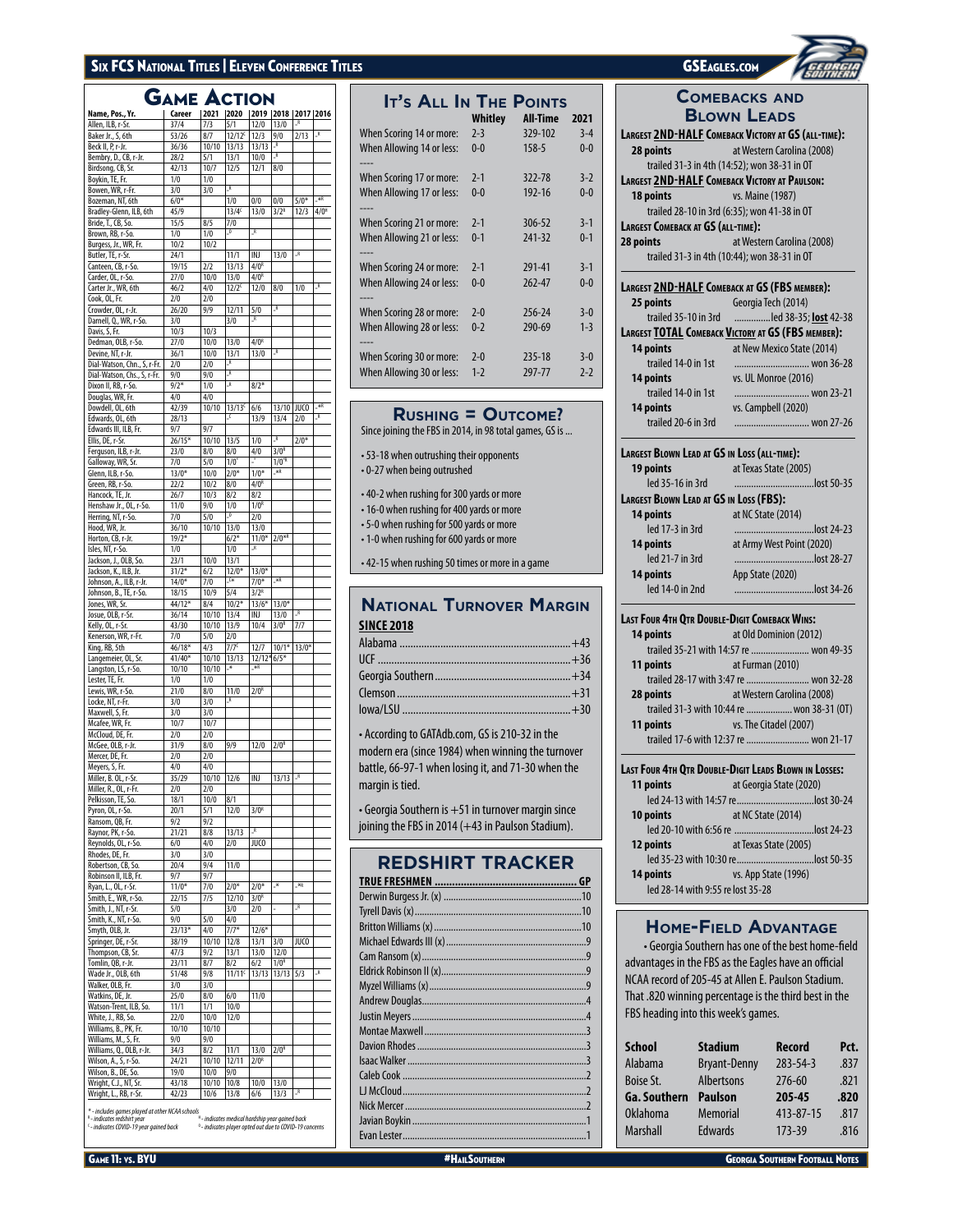## **GETTIN' IT DONE IN THE CLASSROOM**

• Fourteen Eagles are playing this season as college graduates.

• They are, in alphabetical order: **Tre Allen, Darrell Baker Jr., Robb Bozeman, Todd Bradley-Glenn, D.J. Butler, Dexter Carter Jr., Aaron Dowdell, Lawrence Edwards, Benz Josue, Caleb Kelly, Brian Miller, Liam Ryan (NCSU), Randy Wade Jr.** and **Logan Wright.**

**• Anthony Beck II, Justin Ellis, J.D. King, Logan Langemeier** and **Dillon Springer** are on track to graduate in December and **Derrick Canteen, Parker Devine, Jon Ferguson, Gabriel Howard, Will Lovett Jr.** and **NaJee Thompson** are scheduled to graduate in May or summer of 2022.

## **SUPER SENIORS**

• Eight Eagles took advantage of the NCAA's COVID-19 eligibility waiver and returned for an extra year of action: **Darrell Baker Jr., Robb Bozeman, Todd Bradley-Glenn, Dexter Carter Jr., Aaron Dowdell, Lawrence Edwards, J.D. King** and **Randy Wade Jr.**

• While Wade Jr. is the oldest player on the team (born April 20, 1997), Bradley-Glenn (born June 11, 1997) is the only one of the eight who played as a true freshman in 2016. He played in four games before hurting his knee in warmups prior to the game at Arkansas State.

• This year's freshman class was in the eighth grade when Bradley-Glenn took his first snaps as an Eagle in 2016.

## Georgia Southern Alums on Staff

• Four former GS football players are on the current football staff: **Victor Cabral** (defensive line/recruiting), **Kevin Whitley** (interim head coach/cornerbacks), **Favian Upshaw** (running backs), **Adrian Peterson** (director of student-athlete development) and **Matt Wise** (character development).

## Family Ties

• Receiver **Dexter Carter Jr.** is the son of Dexter Sr., who was a Florida State standout and San Francisco 49ers and New York Jets running back who won a Super Bowl with the 49ers.

• Sophomore tight end **Beau Johnson**'s father, Charles, was a two-time All-Star catcher and World Series champion with the Florida Marlins and his brother, Brandon played wide receiver at Tennessee.

• Sophomore **Verneal Henshaw Jr.**'s sister Jasmine played basketball at Eastern Kentucky and his sister Tamara played basketball at South Florida.

## **THE KING IS BACK**

• **J.D. King** transferred to Georgia Southern from Oklahoma State in January of 2019 and went through spring practice anticipating he'd have to sit out due to the NCAA transfer rule. His appeal was approved in time for the 2019 season, allowing him to play for the Eagles.

• After a slow start due to still learning the offense, King finished 2019 as the Eagles' second-leading rusher with 804 yards rushing and eight touchdowns. In 2020, he rushed for 625 yards and five touchdowns, including a career-high 196 yards at ULM on Oct. 3.

• Last season, he played in and started seven games before going down in the second quarter against Troy on Nov. 7 with a torn ACL in his left knee. He was second on the team in rushing despite missing the final six games, rushing for 625 yards and five touchdowns.

• An honorable mention All-Sun Belt Conference selection by the league and Pro Football Focus, the fifth year senior used the option to return in 2021 based on the NCAA COVID-19 eligibility ruling. He was brought back slowly after having some swelling in the repaired knee this preseason and returned to the field against Louisiana.

• He ran for 85 yards and a touchdown against Arkansas State.

## Season-Ending Injuries

• The Georgia Southern defense has already lost four starters to injury, leaving coordinator **Scot Sloan** to plug and play with the next man up.

• Super senior **Todd-Bradley Glenn** (inside linebacker) suffered a torn biceps in the first preseason scrimmage and fellow inside linebacker **Marques Watson-Trent** tore his ACL in the opener against Gardner-Webb.

• Redshirt sophomore cornerback **Derrick Canteen** went down early in the FAU game and an MRI revealed a torn pectoral muscle that required surgery.

• Canteen finished 2020 with six interceptions, tying the school record and finishing tied for the national lead. He was named a Freshman All-American by both The Athletic and the FWAA, as well as a first-team All-Sun Belt corner by most outlets.

• According to Pro Football Focus, Canteen had the third-highest coverage grade among Group of 5 cornerbacks who played 50 percent of defensive snaps last season at an 80.8 and gave up just 32 receptions on 69 targets (46.4 percent, fourth best among G5 cornerbacks) with just two penalties.

• Starting cornerback **NaJee Thompson** suffered a severe ankle sprain against Coastal Carolina on Nov. 6 and had surgery that will keep him out the rest of the season.

## B-Miller

• Heading into the 2019 season, offensive lineman **Brian Miller** had earned preseason all-conference accolades from several magazines and was expected to be the anchor at right tackle for the Eagles.

• That all changed on Aug. 18 in the preseason when he suffered a dislocated right hip in a freak, non-contact injury at practice. He had surgery soon after to repair the hip and began a long road to recovery. There was doubt he would ever play again. But after a rigorous rehabilitation, which included work on a zero-gravity treadmill, Miller returned in 2020 and started six games for the Eagles.

| <b>2021 STARTERS GAME BY GAME</b> |                 |              |              |                  |                     |                     |                 |              |             |              |                 |
|-----------------------------------|-----------------|--------------|--------------|------------------|---------------------|---------------------|-----------------|--------------|-------------|--------------|-----------------|
| <b>Offense</b>                    | WR(X)           | LT.          | LG           | C                | RG                  | <b>RT</b>           | <b>OB</b>       | RB           | <b>TE</b>   | SLOT(S)      | WR(2)           |
| Gardner-Webb                      | Mcafee          | Miller, B.   | Dowdell      | Langemeier       | Crowder             | Kelly               | Jones, A.       | Wright, L.   | Johnson, B. | Hood         | Smith, E.       |
| <b>Florida Atlantic</b>           | Mcafee          | Miller, B.   | Dowdell      | Langemeier       | Crowder             | Kelly               | Ransom          | Jones, A.    | Johnson, B. | Hood         | Hancock (TE)    |
| Arkansas                          | Mcafee          | Miller, B.   | Dowdell      | Langemeier       | Crowder             | Kelly               | <b>Tomlin</b>   | Green        | Johnson, B. | Hood         | Smith, E.       |
| Louisiana                         | Mcafee          | Miller, B.   | Dowdell      | Langemeier       | Crowder             | Kelly               | Tomlin          | Wright, L.   | Johnson, B. | Hood         | Smith, E.       |
| Arkansas State                    | <b>Mcafee</b>   | Miller, B.   | Dowdell      | Langemeier       | Crowder             | Kelly               | <b>Tomlin</b>   | King         | Johnson, B. | Hood         | Smith, E.       |
| Troy                              | Mcafee          | Miller, B.   | Dowdell      | Langemeier       | Crowder             | Kelly               | <b>Tomlin</b>   | King         | Johnson, B. | Hood         | Wright, L. (RB) |
| South Alabama                     | Mcafee          | Miller, B.   | Dowdell      | Langemeier       | Crowder             | Kelly               | <b>Tomlin</b>   | King         | Hancock     | Hood         | Smith, E.       |
| Georgia State                     | Jones           | Miller, B.   | Dowdell      | Langemeier       | Crowder             | Kelly               | <b>Tomlin</b>   | Wright, L.   | Johnson, B. | Hood         | Green (RB)      |
| Coastal Carolina                  | Jones           | Miller, B.   | Dowdell      | Langemeier       | Crowder             | Kelly               | <b>Tomlin</b>   | Wright, L.   | Johnson, B. | Hood         | Burgess Jr.     |
| <b>Texas State</b>                | Hancock (TE)    | Miller, B.   | Dowdell      | Langemeier       | Pyron               | Kelly               | Ransom          | Wright, L.   | Johnsonm B. | Hood         | Burgess Jr.     |
| <b>BYU</b>                        |                 |              |              |                  |                     |                     |                 |              |             |              |                 |
| App State                         |                 |              |              |                  |                     |                     |                 |              |             |              |                 |
|                                   |                 |              |              |                  |                     |                     |                 |              |             |              |                 |
| <b>Defense</b>                    | DE              | <b>NT</b>    | <b>DE</b>    | <b>DOG (OLB)</b> | <b>ILB</b>          | <b>ILB</b>          | ANCHOR (OLB) CB |              | SS          | <b>FS</b>    | CB              |
| Gardner-Webb                      | Springer        | Wright, C.J. | <b>Ellis</b> | Wade Jr.         | Allen               | <b>Watson-Trent</b> | Josue           | Canteen      | Wilson, A.  | Birdsong     | Baker Jr.       |
| <b>Florida Atlantic</b>           | Springer        | Wright, C.J. | <b>Ellis</b> | Wade Jr.         | Allen               | Jackson, K.         | Josue           | Canteen      | Wilson, A.  | Birdsong     | Baker Jr.       |
| Arkansas                          | Springer        | Wright, C.J. | <b>Ellis</b> | Wade Jr.         | Allen               | Jackson, K.         | Josue           | <b>Bride</b> | Wilson, A.  | Birdsong     | Baker Jr.       |
| Louisiana                         | Springer        | Wright, C.J. | <b>Ellis</b> | Wade Jr.         | <b>Robinson III</b> | <b>Edwards II</b>   | Josue           | <b>Bride</b> | Wilson, A.  | Birdsong     | Baker Jr.       |
| Arkansas State                    | Springer        | Wright, C.J. | <b>Ellis</b> | Wade Jr.         | <b>Robinson III</b> | <b>Edwards II</b>   | Josue           | <b>Bride</b> | Wilson, A.  | Birdsong     | Baker Jr.       |
| Trov                              | Springer        | Wright, C.J. | <b>Ellis</b> | Wade Jr.         | Robinson III        | <b>Edwards II</b>   | Josue           | <b>Bride</b> | Wilson, A.  | Birdsong     | Robertson       |
| South Alabama                     | <b>Springer</b> | Wright, C.J. | <b>Ellis</b> | Williams, Q.     | <b>Robinson III</b> | <b>Edwards II</b>   | Josue           | <b>Bride</b> | Wilson, A.  | Birdsong     | Robertson       |
| Georgia State                     | Springer        | Wright, C.J. | <b>Ellis</b> | Williams, Q.     | Robinson III        | <b>Edwards II</b>   | Josue           | Thompson     | Wilson, A.  | Davis        | Robertson       |
| Coastal Carolina                  | Springer        | Wright, C.J. | <b>Ellis</b> | Wade Jr.         | <b>Robinson III</b> | <b>Edwards II</b>   | Josue           | Thompson     | Wilson, A.  | <b>Davis</b> | Robertson       |
| <b>Texas State</b>                | Springer        | Wright, C.J. | Ellis        | Wade Jr.         | Robinson III        | Edwards II          | Josue           | Bembry       | Wilson, A.  | Davis        | Baker Jr.       |
| <b>BYU</b>                        |                 |              |              |                  |                     |                     |                 |              |             |              |                 |
| App State                         |                 |              |              |                  |                     |                     |                 |              |             |              |                 |

**GAME 11: VS. BYU AND AND A HAILSOUTHERN AND A HAILSOUTHERN GEORGIA SOUTHERN GEORGIA SOUTHERN FOOTBALL NOTES** 

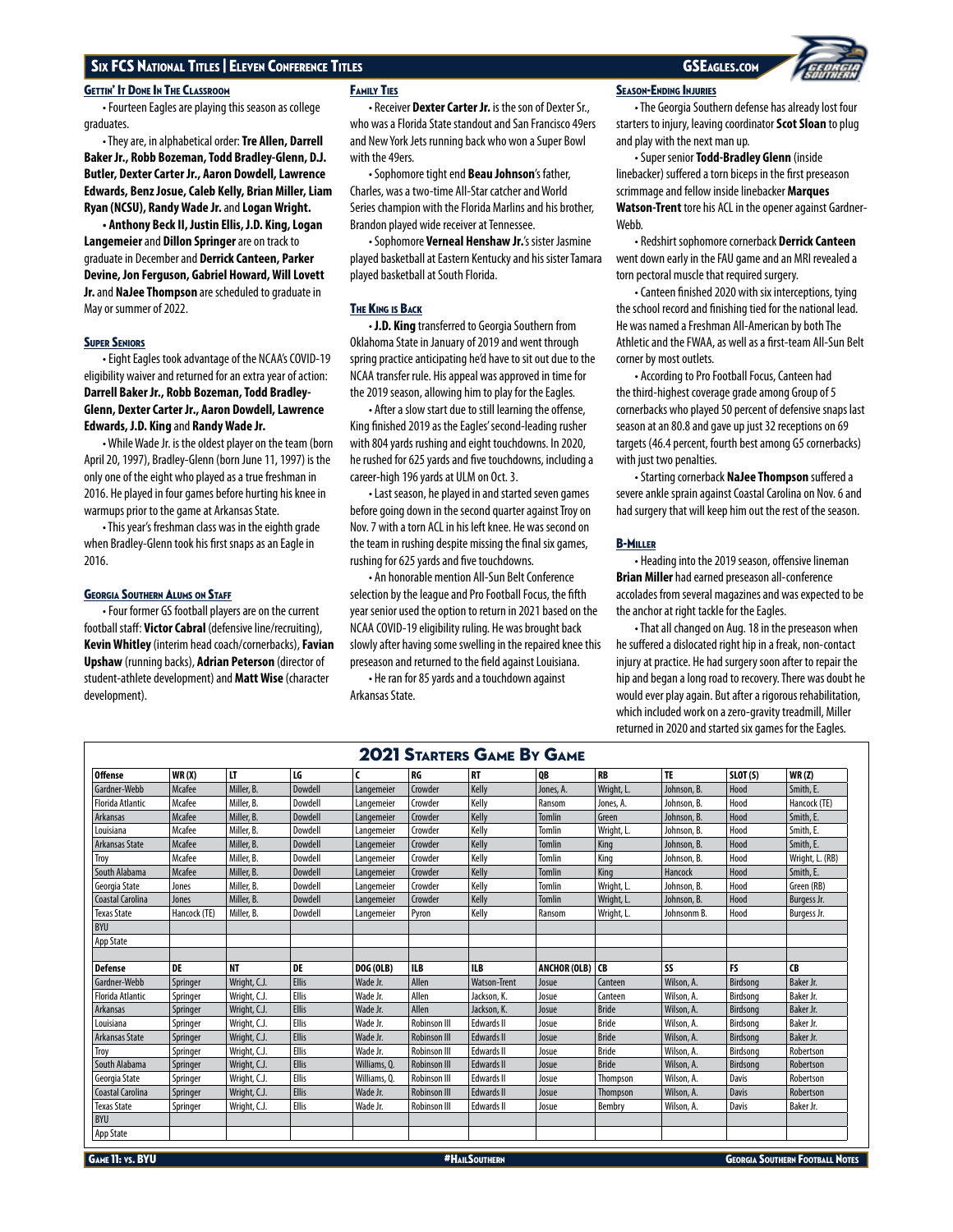• He was a nominee for the 2020 Mayo Clinic Comeback Player of the Year, an award won by his teammate Drew Wilson in 2019.

• Last year, he played in 12 games, seeing action on 456 offensive snaps. He earned second-team All-Sun Belt Conference honors from Pro Football Focus and was named the Georgia Southern Comeback Athlete of the Year.

• The Savannah native came to Georgia Southern as a defensive lineman, but moved to the offensive side of the ball his redshirt season.

• In 2018, he started all 13 games in his first year on the line at right tackles and was on the field for 732 total plays (659 offensive, 73 special teams). He moved over to left tackle last season.

• Miller and his wife, Michelle, were married in 2019.

## **BECK BOMBS BECOMING THE NORM**

• A 2021 Ray Guy Award candidate, junior punter **Anthony Beck Il** averaged 42.51 yards on his 68 punts in 2019, a mark that ranks third in school history.

• He set a new career high in average at against Liberty in the Cure Bowl at 48.8 – a game that featured four punts that traveled 50 yards or more and four punts downed inside the 20-yard line.

• Beck II had a 74-yard punt in the 2019 opener at LSU and set a school record the most punts downed inside the 20-yard line with 24 last season.

• The Augusta Sports Council and the Ray Guy Award named him as the Ray Guy Award Punter of the Week for Week 9 games follwoing his effort against Georgia State. He punted four times during that game for a total of 197 yards. His gross and net average was 49.25 due to him having no punts returned. Three of his punts ended up inside Georgia State's 20-yard line and he had a long punt of 63 yards.

• While he still has two years to go, his performance so far has set his career average at No. 1 in school history.

## **PUNTING AVERAGE - CAREER (MIN. 40 ATTEMPTS)**

- **1. 43.08 .. Anthony Beck II (169-7,281).......2019-**
- 2. 41.15...Ryan Nowicki (86-3,359)...............2012-15
- 3. 40.82...Don Norton (73-2,980)..................1990-91
- 4. 40.52...Daniel Jordan (179-7,253).............2004-07
- 5. 40.49...Charlie Edwards (195-7,896) .........2008-11

## **THE WRIGHT STUFF**

• Running back **Logan Wright**'s return to the field has been nothing short of remarkable after suffering a broken neck in 2019 against South Alabama. The redshirt senior from Jacksonville, Florida, started the first five games of 2019 before going down with a cervical fracture C2 on Oct. 3 in Mobile, Alabama.

• His final season totals were 52 carries for 294 yards and two touchdowns. He tallied 114 yards rushing on 15 carries against Maine to highlight his year. After an arduous rehab program, Wright returned to the field in 2020, but was fourth on the depth chart for the opener.

• Injuries and suspensions, combined with his strong play, vaulted him to the top of the depth chart and he made the most of his opportunity. He played in all 13 games, starting eight and was a second-team All-Sun Belt Conference selection by Pro Football Focus. Wright finished the season with 99 carries for 602 yards and four touchdowns and also caught eight passes for 121 yards and a score.

• Wright, a redshirt senior from Jacksonville who could return for a sixth year due to the COVID-19 eligibility ruling, is one of 15 Georgia Southern players on the roster who have graduated.

• He opened his 2021 season in grand fashion, rushing for a career-high 177 yards and a touchdown in the win over Gardner-Webb. He topped that against Arkansas State, rushing for 214 yards and two scores to earn Sun Belt Offensive Player of the Week. The rushing grade of 89.6 by PFF College was the highest in the FBS in Week 5 and his 91.8 overall offensive grade was the secondhighest in the country by a running back.

## **JOSUE TRYING TO MAKE HIS FAMILY PROUD**

• Outside linebacker **Benz Josue** didn't take a normal route to playing college football. Born in Port au Prince, Haiti, his family moved to America when he was just a year old. He gravitated to the football field at an early age, but his parents had to work hard to provide for their children. Football was a way to get a college education for Josue.

• The youngest of five siblings, Josue credits his parents for instilling the work ethic to drive him to be successful on the field and in life.

• The redshirt senior (who could come back for a sixth year due to the COVID-19 ruling) from Lawrenceville graduated in May of 2021 with a degree in multimedia film and production and has also helped provide content

**Number Changes From 2020 Name Pos. 2021 Old** Wright, C.J. **NT 0** 94 Bradley-Glenn, Todd ILB 1 11 King, J.D. RB 1 15 Ellis, Justin DE 2 44 Bride, Tyler CB 4 24 Raynor, Alex K 19 97

for GATA Lifestyle and the Georgia Southern football social media accounts.

• Two other players on the squad were also born internationally: **Darrell Baker Jr.** - Panama and **Jeremy Smith** - Germany.

## **ALL OVER THE LINE**

• Redshirt senior offensive lineman **Caleb Kelly** has been "Mr. Versatile" for the Eagles to the point where he could make history. It is believed based on available records that Kelly is the first player in Georgia Southern history to start at all five positions on the offensive line after he started the opening game at right tackle.

• The Warner Robins, Georgia, native started five games at right guard, one at left guard and one at center in 2017 while playing 387 offensive snaps. After redshirting in 2018, he started the final four games of 2019 at left tackle and last year he started seven games at left tackle and two at right guard.

• He made the move to right tackle in the spring and is listed as the No. 1 right tackle for the Eagles.

## True Freshman Seeing P.T. at QB

• **Cam Ransom** is getting experience as a true freshman quarterback for the Eagles this fall after taking an unusual path to Statesboro.

• Ransom enrolled at Georgia Southern in the summer and has only been on campus since June. His first time seeing the Statesboro campus was when he reported to school as COVID-19 kept him from visiting Georgia Southern during the recruiting process.

• The Lakeland, Florida, native was rated as the No. 46 dual threat quarterback in the country by 247Sports Composite Rankings after throwing for 5,033 yards and 59 touchdowns in his high school career. The 6-3, 215-pounder also ran for 1,226 yards and 18 touchdowns.

• Ransom got the start at FAU in the second game of the season, becoming the first lefty quarterback to

| <b>OFFENSIVE LINE PLAY BREAKDOWN</b><br>(offensive plays only  S-started; P-played; DNP-dressed, but did not play on offense; DND-did not dress; INJ-injured; R-redshirting) |            |            |            |            |            |                |            |             |            |             |     |                  |                 |                  |
|------------------------------------------------------------------------------------------------------------------------------------------------------------------------------|------------|------------|------------|------------|------------|----------------|------------|-------------|------------|-------------|-----|------------------|-----------------|------------------|
|                                                                                                                                                                              | G W        | <b>FAU</b> | Ark        | UL         | A-State    | <b>Trov</b>    | <b>USA</b> | <b>GAST</b> | CCU        | <b>TXST</b> | BYU | <b>App State</b> | 2021            | <b>GS Career</b> |
| Carder, G.                                                                                                                                                                   | P/10       | P/11       | P/50       | <b>DNP</b> | P/23       | P/12           | P/16       | P/6         | P/4        | <b>DNP</b>  |     |                  | 132             | 145              |
| Cook, C.                                                                                                                                                                     | DNP        | DNP        | DNP        | <b>DNP</b> | P/3        | DNP            | P/7        | <b>DNP</b>  | <b>DNP</b> | <b>DNP</b>  |     |                  | 10 <sup>°</sup> | 10               |
| Crowder, K.                                                                                                                                                                  | S/86       | S/51       | S/66       | S/82       | S/55       | S/71           | S/63       | S/75        | S/53       | <b>DND</b>  |     |                  | 602             | 1,297            |
| Dowdell, A.                                                                                                                                                                  | S/86       | 5/62       | 5/66       | 5/82       | S/63       | S/67           | S/70       | S/53        | S/51       | S/69        |     |                  | 669             | 2,403            |
| Edwards, L.                                                                                                                                                                  | <b>DNP</b> | <b>DND</b> | <b>DND</b> | <b>DNP</b> | <b>DNP</b> | <b>DND</b>     | <b>DND</b> | <b>DND</b>  | <b>DND</b> | <b>DND</b>  |     |                  | $\mathbf{0}$    | 784              |
| Henshaw, V.                                                                                                                                                                  | P/6        | P/1        | P/3        | P/2        | P/1        | P/4            | P/1        | P/1         | <b>DND</b> | P/5         |     |                  | 24              | 30               |
| Kelly, C.                                                                                                                                                                    | S/76       | S/51       | S/66       | S/82       | S/55       | S/71           | S/63       | S/75        | S/62       | S/69        |     |                  | 670             | 2,045            |
| Langemeier, L.                                                                                                                                                               | S/86       | 5/62       | 5/66       | S/82       | S/63       | S/71           | S/70       | S/75        | S/62       | S/69        |     |                  | 706             | 1,534            |
| Miller, B.                                                                                                                                                                   | 5/86       | 5/62       | S/16       | S/82       | S/40       | $\frac{5}{59}$ | S/54       | S/71        | S/58       | S/69        |     |                  | 597             | 1,712            |
| Miller, R.                                                                                                                                                                   | <b>DNP</b> | DNP        | <b>DNP</b> | <b>DNP</b> | P/3        | DND            | DND        | <b>DNP</b>  | DNP        | <b>DNP</b>  |     |                  |                 |                  |
| Pyron, A.                                                                                                                                                                    | <b>INJ</b> | <b>DNP</b> | <b>DNP</b> | <b>DNP</b> | P/8        | <b>DNP</b>     | P/7        | <b>DNP</b>  | P/9        | S/62        |     |                  | 86              | 203              |
| Reynolds, T.                                                                                                                                                                 | <b>DNP</b> | DNP        | DNP        | <b>DNP</b> | P/4        | DNP            | DNP        | P/22        | P/11       | P/7         |     |                  | 44              | 47               |
| Ryan, L.                                                                                                                                                                     | <b>DNP</b> | P/11       | <b>DNP</b> | <b>DNP</b> | P/4        | P/4            | <b>DNP</b> | DNP         | <b>DNP</b> | <b>DNP</b>  |     |                  | 19              | 19               |

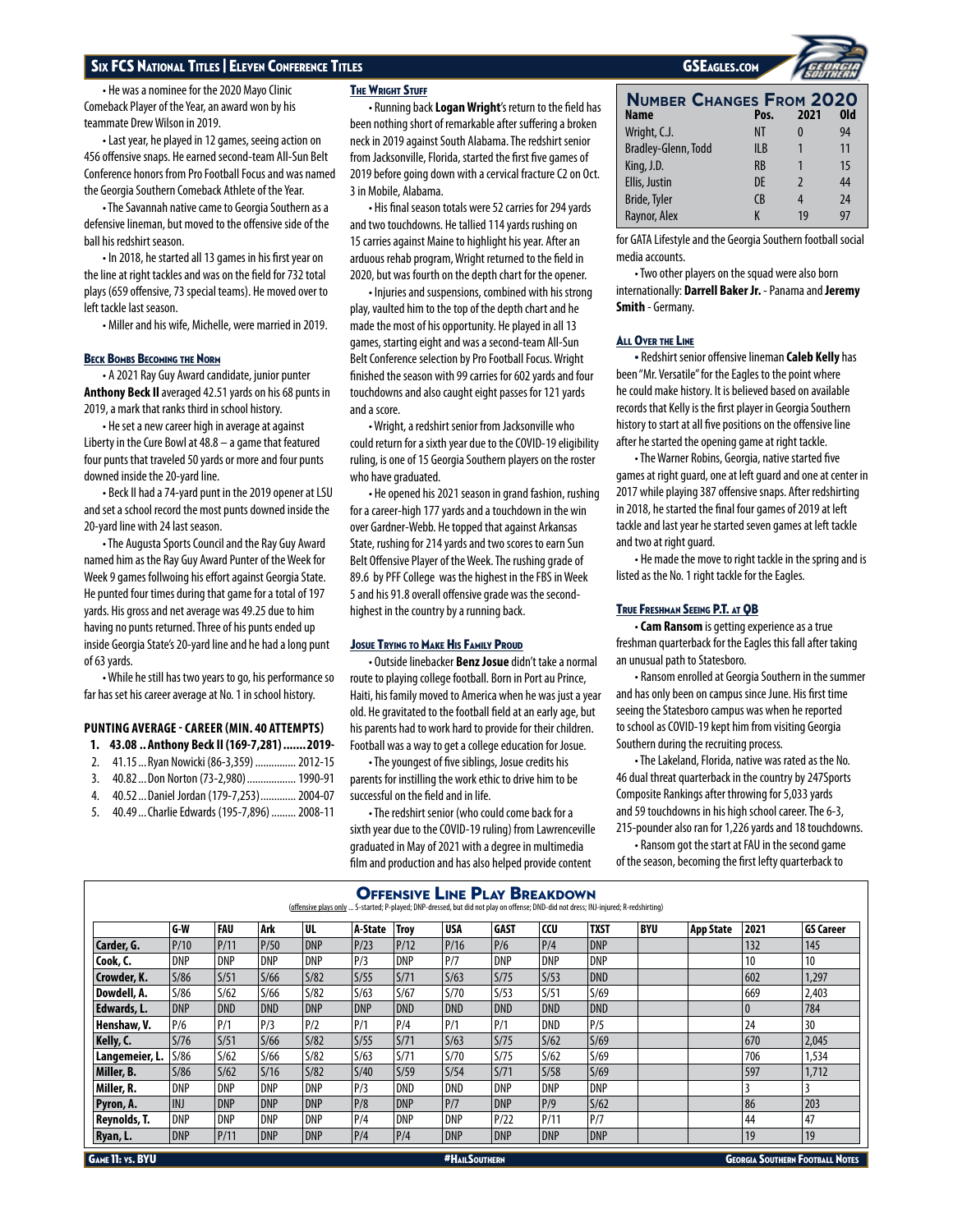start for the Eagles since Kenny Robinson, who started 36 games over a four-year career from 1994-97. Ken Burnette is the only other lefty starter in program history, getting the nod in four games in 1987.

• Prior to the FAU start, the last true freshman to start a game at quarterback for the Eagles was Seth Shuman against Louisiana in 2016. He is now a pitcher in the Washington Nationals' minor league system.

• Ransom opened his collegiate career by completing the first seven passes, including a 19-yard touchdown on his first official play. He finished the game with 90 yards on 8-of-13 passing with a touchdown.

## Eagles Don't Beat Eagles

• Over the past three seasons, Georgia Southern has been one of the least penalized teams in program history. In 2020, the Eagles set school records for fewest accepted penalties against (53) and penalty yards against (440).

• In the three previous full seasons, Georgia Southern has been penalized a combined 180 times (4.62 ppg) for 1,527 yards (39.2 ypg), the lowest three-season totals in program history.

• Three of the four lowest numbers in terms of penalties per game and penalty yards per game have come in the past three seasons.

|      | <b>Penalties Yards</b> |     | PPG. | YPG.  |
|------|------------------------|-----|------|-------|
| 2020 | 53                     | 440 | 4.08 | 33.85 |
| 2019 | 66                     | 562 | 5.08 | 43.23 |
| 2018 | 61                     | 525 | 4.69 | 40.38 |

|               | <b>AGAINST THE AP TOP 25</b>                    |             |                            |
|---------------|-------------------------------------------------|-------------|----------------------------|
| Year          | <b>Opponent</b>                                 |             | <b>Result</b>              |
| 1986          | at #13 Florida                                  |             | L, 14-38                   |
| 1988          | at #22 Florida State                            |             | L, 10-28                   |
| 1990          | at #3 Forida State                              |             | $L, 6-48$                  |
| 1991          | at #18 Auburn                                   |             | L, 17-32                   |
| 1992          | at #13 Georgia                                  |             | $L, 7-34$                  |
| 1993          | at #3 Miami                                     |             | $L, 7-30$                  |
| 1994          | at #6 Miami                                     |             | $L, 0-56$                  |
| 1996          | at #4 Florida                                   |             | L, 14-62                   |
| 2000          | at #10 Georgia                                  |             | $L, 7-29$                  |
| 2004          | at #4 Georgia                                   |             | $L.29-48$                  |
| 2008          | at #1 Georgia                                   |             | L, 21-45                   |
| 2011          | at #3 Alabama                                   |             | L, 21-45                   |
| 2012          | at #5 Georgia                                   |             | L, 14-45                   |
|               |                                                 | -JOINED FBS |                            |
| 2017          | at #12 Auburn                                   |             | $L, 7-41$                  |
| 2018          | at #2 Clemson                                   |             | $L, 7-38$                  |
| 2018          | #25 App State                                   |             | W, 34-14                   |
| 2019          | at #6 LSU                                       |             | $L, 3-55$                  |
| 2019          | at #21 App State                                |             | $W. 24-21$                 |
| 2020          | at #19 Louisiana                                |             | L, 18-20                   |
| 2020          | at #25 Coastal Carolina                         |             | L, 14-28                   |
| 2021          | at #20 Arkansas                                 |             | L, 10-45                   |
| 2021          | #21 Coastal Carolina                            |             | $L, 8-28$                  |
| 2021          | #14 BYU                                         |             | ???                        |
|               |                                                 |             |                            |
| Overall: 2-20 |                                                 |             | Overall as FBS Member: 2-7 |
|               | Overall Home: 1-1                               |             | Home as FBS Member: 1-1    |
|               | Overall Road: 1-19                              |             | Road as FBS Member: 1-6    |
|               | Highest Ranked Team Beaten: #21 App State, 2019 |             |                            |

## Rushing Into the Record Books

• When **Logan Wright** (214 yards) and Jalen White (157 yards) ran wild against Arkansas State on Oct, 2, it marked a little bit of history. It marked just the eighth time in program history the Eagles had a 200-yard rusher and a 150-yard rusher in the same game.

> 2021: Arkansas State (Wright [214], White [157]) 2015: Texas State (Breida [205], Fields [158]) 2007: Coastal Carolina (Foster [253], Lewis [206]) 2007: West Georgia (Foster [231], Lewis [150]) 1999: Furman (Hill [219], Peterson [197]) 1998: UMass (Hill [228], Peterson [161]) 1998: Furman (Hill [219], Peterson [183]) 1998: App State (Peterson [210], Hill [150])

• Logan Wright became just the sixth FBS player since 2000 to rush for 200 yards or more in a game on 10 carries or less, joining some elite company:

Ty Johnson (Maryland): 2016 vs. Purdue; 7-204 Charles Sims (Houston): 2011 @ Tulane; 10-207 Rashaad Penny (San Diego St.): 2016 @ Nevada; 10-208 Logan Wright (GS): 2021 vs. Arkansas State; 10-214 Travis Etienne (Clemson): 2019 vs. Wofford; 9-212 Melvin Gordon (Wisconsin): 2012 vs. Nebraska; 9-216

## The Freaks Come Out at Night

• Since the early 2000s, Bruce Feldman of The Athletic spotlighted the biggest Freaks in college football around this time of year. The premise: Showcase guys who generate buzz inside their programs by displaying the rare physical abilities that wow even those who observe gifted athletes every day. Several Eagles were mentioned in this year's article.

## • **36. Darrell Baker Jr., Georgia Southern, cornerback**

He won the 2016 Georgia high school long jump state title, and his hops have only gotten more impressive. Baker, who was third-team All-Sun Belt in 2020, has vertical jumped 43 inches and done 10-11 in the broad jump. He's also clocked 4.41 in the 40 and timed a 4.18 in the shuttle. NFL scouts must be intrigued by that kind of athleticism in a 6-1, 199-pound frame with a 6-5 wingspan. You could make a strong case for two other Eagles on this team, running back J.D. King, who power cleans 415 pounds, broad jumps 10-10, verticals 38 inches and also has been known to walk around the football complex on his hands, or outside linebacker Randy Wade, a 6-1, 278-pound special teams demon with a 6-9 wingspan who has run a 4.74 40 and broad jumped 10 feet. Feldman later tweeted: "Baker is a stud. Can see why he's so intriguing. Ga. Southern, pound-for-pound so to speak, probably has as many freak athletes as anyone in FBS. Had 4 legit guys I could've included in this year's Top 100 with JD King and Randy Wade being the other two."

• **62. C.J. Wright, Georgia Southern, nose tackle** This is the kind of guy we made this list for almost 20 years ago. How many nose tackles can do standing backflips? This dude can. Wright, a second-team All-Sun Belt pick in 2020, played both ways in his first two seasons, including playing running back against Clemson in 2018, when he averaged 5 yards a carry against the Tigers. At 5-11, he's 278 pounds but has a 6-5 wingspan. He was a high school running back and won state titles in Georgia in both the shot put and the discus. He benches 475 pounds

**The Power of Paulson** • Georgia Southern holds one of the best home-field advantages in the FBS, posting a 205-45 record at Allen E. Paulson Stadium. That winning percentage is the third-best out of all currently used FBS stadiums, trailing only Alabama and Boise State.

• The Eagles are 28-8 all-time at Paulson Stadium when playing in front of 20,000 or more fans.

## **PAULSON STADIUM ATTENDANCE RECORDS**

|                  | Att.   | <b>Opponent</b>         | <b>Date</b> |              | <b>W-L Score</b> |
|------------------|--------|-------------------------|-------------|--------------|------------------|
| 1.               | 25,735 | <b>UL Monroe</b>        | 9/17/16     | W            | $23 - 21$        |
| $\overline{2}$ . | 25,725 | Stephen F. Austin       | 12/16/89    | W            | $37 - 34$        |
| $\overline{3}$ . | 24,872 | <b>The Citadel</b>      | 9/19/15     | W            | $48 - 13$        |
| 4.               | 24,535 | <b>App State</b>        | 9/25/14     | W            | 34-14            |
| 5.               | 24,078 | Chattanooga             | 11/11/89    | W            | $34 - 13$        |
| 6.               | 23,551 | <b>New Mexico State</b> | 10/17/15    | W            | $56 - 26$        |
| 7.               | 23,520 | Western Michigan        | 9/12/15     | W            | $43 - 17$        |
| 8.               | 23,474 | <b>App State</b>        | 10/27/16    | $\mathsf{I}$ | $10 - 34$        |
| 9.               | 23,401 | Georgia State           | 12/5/15     | L            | $7 - 34$         |
| 10.              | 23,373 | Furman                  | 11/10/07    | ı            | $22 - 24$        |

## **PAULSON HIGHS AND LOWS MOST POINTS SCORED IN PAULSON STADIUM**

| 84 Johnson C. Smith   | $84-3$  | Sept. 11, 2004 |
|-----------------------|---------|----------------|
| 83 Savannah State     | $83-9$  | Sept. 6, 2013  |
| 77 Savannah State     | $77-9$  | Aug. 31, 2013  |
| 76 Fayetteville State | $76-0$  | Sept. 4, 1999  |
| 72 Northern Arizona   | $72-29$ | Nov. 27, 1999  |
|                       |         |                |

## **FEWEST POINTS SCORED IN PAULSON STADIUM**

| 0 | <b>Trov</b>      | $0 - 21$ | Nov. 14, 1992  |
|---|------------------|----------|----------------|
|   | 7 Georgia State  | $7 - 34$ | Dec. 5, 2015   |
| 7 | Wofford          | $7 - 14$ | Sept. 21, 2002 |
| 8 | Coastal Carolina | $8 - 28$ | Nov. 6, 2021   |

## **MOST POINTS ALLOWED IN PAULSON STADIUM**

| 45 Chattanooga      |           | 38-45 (OT) Sept. 22, 2007 |
|---------------------|-----------|---------------------------|
| 43 Arkansas State   | $25 - 43$ | Oct. 4, 2017              |
| 42 Eastern Kentucky | 34-42     | Sept. 22, 1990            |

## **FEWEST POINTS ALLOWED IN PAULSON STADIUM**

| 0 | 20 Times - Last 4 times: |          |               |
|---|--------------------------|----------|---------------|
|   | <b>UMass</b>             | $41 - 0$ | Oct. 17, 2020 |
|   | South Alabama            | $52-0$   | Nov. 18, 2017 |
|   | Savannah State           | $54-0$   | Sept. 3, 2016 |
|   | <b>Jacksonville</b>      | $58-0$   | Sept. 1, 2012 |
|   |                          |          |               |

## **LARGEST VICTORY IN PAULSON STADIUM**

| 81 Johnson C. Smith   | $84 - 3$ | Sept. 11, 2004 |
|-----------------------|----------|----------------|
| 76 Fayetteville State | $76-0$   | Sept. 4, 1999  |
| 74 Savannah State     | $83 - 9$ | Sept. 6, 2014  |
| 68 Savannah State     | $77-9$   | Aug. 31, 2013  |
| 63 Chattanooga        | $70 - 7$ | Sept. 22, 2001 |
| 63 Savannah State     | $69-6$   | Sept. 1, 2001  |
| 63 Western Carolina   | $70 - 7$ | Oct. 9, 1999   |

## **LARGEST DEFEAT IN PAULSON STADIUM**

| 27 Georgia State    | $7 - 27$  | Dec. 5, 2015   |
|---------------------|-----------|----------------|
| 25 Middle Tennessee | $10 - 35$ | Sept. 14, 1985 |
| 24 App State        | $10 - 34$ | Oct. 27, 2016  |
| 21 Marshall         | $13 - 34$ | Sept. 17, 1994 |
| 21 Troy             | $0 - 21$  | Nov. 14, 1992  |
|                     |           |                |

**GAME 11: VS. BYU ALLYSON CONTRIGATES AND A HAILSOUTHERN AND SECTION CONTRIGATES AND GEORGIA SOUTHERN FOOTBALL NOTES**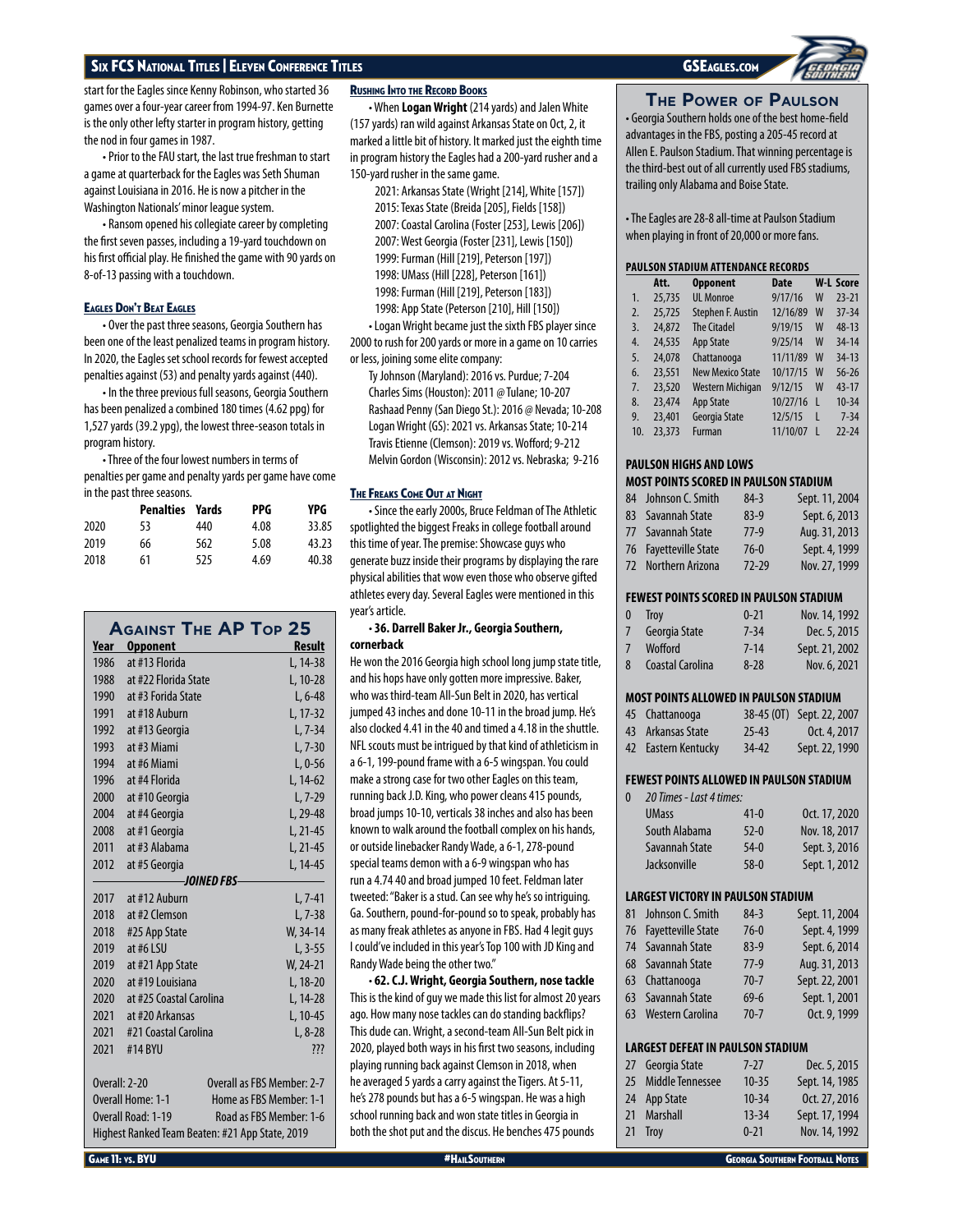## Six FCS National Titles | Eleven Conference Titles.com | International Conference Conference Titles.com | International Co

and squats 665. The strength staff won't allow him to go heavier. He power cleans 385. "He legitimately does freaky things on a daily basis," says Georgia Southern strength coach **Matt Greenhalgh**. "He's the twitchiest athlete I have been around in any weight room." Greenhalgh, who worked at South Carolina when the Gamecocks had Jadeveon Clowney, has good perspective on Wright's Freak credentials. "I would absolutely put him in the classification of having the ability to do the things that Clowney would do," Greenhalgh said. "Where I see him separate is his ability to move extremely heavy weight fast. The bar has more pop on it than anyone I have seen."

## The Big Guy Wearing #0

• Senior nose tackle **C.J. Wright** was told he earned the #0 jersey early in the Gardner-Webb game week after a standout preseason. He becomes the second player in program history to wear the number as defensive end Raymond Johnson III wore it last year. Johnson III is now a rookie for the New York Giants.

• Thanks to a new NCAA rule allowing the number to be used,Georgia Southern has used the number to honor a senior defensive lineman who has become a leader for the Eagles and is doing things the right way on the field and in the classroom.

• Wright, who was a state champion in shot put and discus in high school, was signed as a nose tackle, but the Sylvania native has proven to be quite versatile on in his career. Wright, who's listed at 6-0, 285, has seen action on offense, defense and special teams in his career.

• He has tallied 18.5 tackles for loss in his career and has even carried the ball seven times for 10 yards with a long of 10 yards at Troy in 2019. He had a career-high 10 tackles at Army West Point in 2020.

## **THE SWISS AMARE KNIFE**

• Georgia Southern's most versatile player could end up being one of its newest members in Tulane transfer **Amare Jones**.

• While listed as a receiver, Jones has seen action at running back, can line up as a punt returner and kick returner and could even be used at quarterback to get the ball in his hands. He got the start at quarterback in the opener and has seen action all over the field already.

• As a star player at Frisco Heritage High in Texas, Jones averaged 126.5 passing yards per game and 130.9

| <b>ONE-SCORE GAMES</b> |                                           |       |       |           |  |  |  |  |  |  |
|------------------------|-------------------------------------------|-------|-------|-----------|--|--|--|--|--|--|
|                        | Coach<br><b>One-Score Record</b><br>Total |       |       |           |  |  |  |  |  |  |
|                        |                                           | Games | Games |           |  |  |  |  |  |  |
| $1_{\cdot}$            | <b>Tim Stowers</b>                        | 74    | 30    | $21-9$    |  |  |  |  |  |  |
| 2.                     | <b>Erk Russell</b>                        | 106   | 29    | $18 - 11$ |  |  |  |  |  |  |
| 3.                     | Jeff Monken                               | 54    | 22    | $13-9$    |  |  |  |  |  |  |
|                        | Chad Lunsford                             | 49    | 22    | $13-9$    |  |  |  |  |  |  |
| 5.                     | Chris Hatcher                             | 33    | 20    | $12 - 8$  |  |  |  |  |  |  |
| 6.                     | Mike Sewak                                | 49    | 16    | $6 - 10$  |  |  |  |  |  |  |
| 7 <sub>1</sub>         | Paul Johnson                              | 72    | 15    | $10-5$    |  |  |  |  |  |  |
| 8.                     | <b>Tyson Summers</b>                      | 18    | 7     | $3 - 4$   |  |  |  |  |  |  |
|                        | <b>Brian VanGorder</b>                    | 11    | 7     | $1 - 6$   |  |  |  |  |  |  |
|                        | 10. Willie Fritz                          | 24    | 6     | $3-3$     |  |  |  |  |  |  |
|                        | 11. Frank Fllwood                         | 11    | 5     | $1 - 4$   |  |  |  |  |  |  |
|                        | 12. Kevin Whitley                         | 6     | 3     | $1 - 2$   |  |  |  |  |  |  |
|                        | 13. Dell McGee                            | 1     | U     | $0 - 0$   |  |  |  |  |  |  |
|                        |                                           |       |       |           |  |  |  |  |  |  |

| SEagles.com |  |
|-------------|--|

| <b>YARDS AFTER CONTACT</b> |                |                 |                 |                  |                  |  |  |  |  |
|----------------------------|----------------|-----------------|-----------------|------------------|------------------|--|--|--|--|
| Name                       | 2021           | 2020            | 2019            | 2018             | <b>GS Career</b> |  |  |  |  |
|                            | YAC/Total (%)  | YAC/Total (%)   | YAC/Total (%)   | YAC/Total (%)    | YAC/Total (%)    |  |  |  |  |
| Wright, Logan              | 577/716 (80.6) | 383/602 (63.6)  | 224/294 (76.2)  | 192/308 (62.3)   | 1376/1920 (71.7) |  |  |  |  |
| King, J.D.                 | 94/112 (83.9)  | 389/625 (62.2)  | 606/8104 (75.4) | $\sim$           | 1089/1541 (70.7) |  |  |  |  |
| Jones, Amare               | 109/143 (76.2) | 278/395 (70.4)* | 235/384 (61.2)* | $122/199(61.3)*$ | 744/1121 (66.4)  |  |  |  |  |
| Green, Gerald              | 292/423 (69.0) | 304/444 (68.5)  | 80/106 (75.5)   | ÷                | 676/973 (69.5)   |  |  |  |  |
| White, Jalen               | 217/307 (70.7) | 52/86 (60.5)    |                 | -                | 269/393 (68.4)   |  |  |  |  |

rushing yards per game during his varsity career and was all over the field at Tulane. As a freshman in 2018, playing in now Georgia Southern offensive coordinator **Doug Ruse**'s offense, he ranked second among all freshmen in The American Athletic Conference with 939 all-purpose yards. As a sophomore, he finished the year with 1,611 all-purpose yards, which ranks seventh in Tulane history all-time, fifth that season in the AAC and 22nd nationally.

• In the opener, he ran for 98 yards and threw for 45 yards in the win over Gardner-Webb. He had 90 yards receiving on just four catches at South Alabama.

|                | QB | <b>RB</b>      | <b>SLOT</b> | WR | <b>KOR</b> | PR |
|----------------|----|----------------|-------------|----|------------|----|
| G1             | 57 |                |             |    | 1          |    |
| G <sub>2</sub> | 1  | 27             |             |    |            |    |
| G3             |    | 1              |             |    |            |    |
| G <sub>4</sub> |    | <b>INJURED</b> |             |    |            |    |
| G5             |    | INJURED        |             |    |            |    |
| G6             |    | 2              | 22          | 1  |            |    |
| G7             |    | 3              | 29          | 6  |            | 1  |
| G8             |    | $\overline{2}$ | 31          | 17 |            |    |
| G9             |    | 1              | 33          | 5  |            |    |
| G10            |    |                | 28          | 5  |            |    |
| G11            |    |                |             |    |            |    |
| G11            |    |                |             |    |            |    |
| <b>Totals</b>  | 58 | 36             | 143         | 34 |            |    |

## Transfers Immediately Eligible

• Several new faces to the Georgia Southern squad took advantage of the NCAA's new one-time transfer year to come play in Statesboro.

| JT Galloway        | WR   | Savannah State       |
|--------------------|------|----------------------|
| <b>Kevon Glenn</b> | II B | <b>Florida State</b> |
| Khadry Jackson     | II B | North Carolina       |
| Andrew Johnson Jr. | II B | <b>Oregon</b>        |
| Amare Jones        | RB   | Tulane               |
| Liam Ryan          | 0L   | <b>NC State</b>      |
| Jeffrey Smyth      | OLB  | Presbyterian         |
|                    |      |                      |

## 100-Yard Rushers

• Since the start of the 2018 season, Georgia Southern has had 33 100-yard rushing performances, coming from nine different players. The nine different 100-yard rushers is the most in the conference during that span. Jalen White became the ninth player to hit the century mark when he ran for 157 yards against Arkansas State.

• Georgia Southern, App State and Army were the only FBS teams with five different players posting 100-yard rushing games last year: Gerald Green, J.D. King and Shai Werts, and Logan Wright and Wesley Kennedy III.

• In 2019, the Eagles led the FBS with six different 100-yard rushers.

## Making the Most of an Opportunity

• **Britton Williams** made the most of his opportunity when incumbent kicker **Alex Raynor** was inactive for the season opener against Gardner-Webb. Williams, a true freshman from nearby Richmond Hill, made all three of his field goals, all three PATs, had two touchbacks on seven kickoffs and even added a tackle on kickoff coverage for good measure.

• Williams' first field goal was a 49-yarder, the longest first made field goal for a kicker in program history. For his efforts, he was voted Sun Belt Conference Special Teams Player of the Week.

• Both of Williams' parents - Jennifer and Darin attended Georgia Southern.

• Williams was a preferred walk-on for the Eagles who committed in December of 2020. He was one of two true freshman walk-ons to earn starting nods for their team's season opener, joining Bowling Green's Cade Zimmerly, who started at center for the Falcons against Tennessee.

• All three of the key players on that field goal and PAT units are from nearby Chatham County: snapper **Mark Langston** from Savannah, holder **Anthony Beck II** from Guyton and Williams from Richmond Hill.

• With Raynor back, Williams has settled into the role of kickoff specialist for the Eagles, playing in every game thus far.

## True Frosh Manning the Middle

• **Eldrick Robinson II** and **Michael Edwards III** are making history as the first pair of true freshmen to ever start at linebacker for Georgia Southern. The two were inserted into the starting line-up for the Louisiana game and haven't looked back.

• Robinson II, from Pensacola, Florida, recorded 248 tackles in three seasons of high school ball and signed with the Eagles in February. On the season, he has 61 tackles, including 5.5 for loss and 0.5 sacks, along with two interceptions and two pass breakups. He had 12 tackles and an interceoption at Texas State to earn Sun Belt Defensive Player of the Week honors.

• Edwards III, from Trussville, Alabama, was ranked the No. 107 outside linebacker in the country by 247Sports Composite Rankings and signed with the Eagles in December of 2020. Edwards III has 44 tackles, including 5.5 for loss.

• Neither of the players enrolled at Georgia Southern until the summer and have moved into the starting lineup in just a few months.

## Another Stallion in the Stable

• Georgia Southern knew it was loaded at running back coming into the season as five guys were listed on the depth chart expected to see action. **Logan Wright, J.D. King, Amare Jones** and **Gerald Green** were all proven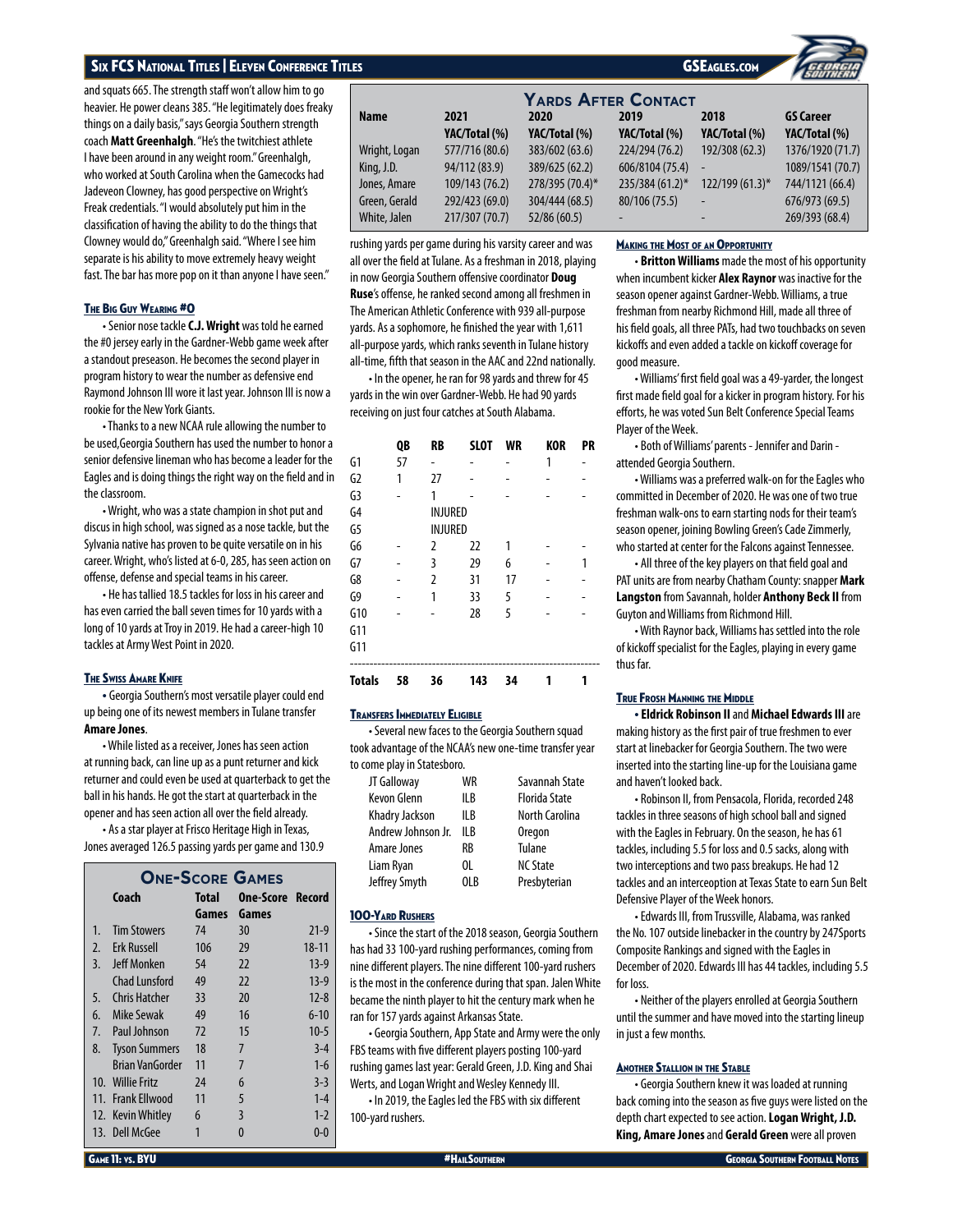commodities at the college level, but another star may have been born in **Jalen White**.

• Patiently waiting his turn, White finally broke loose against Arkansas State, rushing 13 times for a career-high 167 yards and two scores.

• White, from Daleville, Alabama, was a first-team All-USA selection by USA Today after leading the nation in rushing yards as a senior. In just 11 games, he posted 3,517 rushing yards, which also set an Alabama state record and he also set a state single-game scoring record with eight touchdowns (all in the first half) against Barbour County. White was named to the state's Super-All State team, which compiles the top 12 football players from the state regardless of classification. As a senior, he carried the ball 217 times for a 16.2-yard average and 48 touchdowns and 14 2-point conversions.

## Georgia Southern Football Traditions

• Georgia Southern has a rich tradition in the college football world, winning six Division I-AA national titles, but also has traditions that make the program unique.

## **BEAUTIFUL EAGLE CREEK**

• When Georgia Southern resurrected the football program in 1981, traditions and spirit needed resurrection as well. So legendary head football coach Erk Russell created his own. Inspired by the gnat-infested drainage ditch that cut across the field between what was then the team's locker room and practice fields, Russell convinced his players that its stagnant water was actually "Beautiful Eagle Creek," a source of "magical" waters.

## **FREEDOM'S FLIGHT**

**•** In what has become one of the most popular traditions at GS, "Freedom," a male American Bald Eagle, takes flight before each home football game. Freedom is a Southern Bald Eagle that was found knocked out of the nest in Maitland, Florida. Only weeks old and appearing like a "brown ball of fuzz", it was discovered that the

# **Firsts in 2021**

**Made first GS start (13):** Tyler Bride, Derwin Burgess Jr., Michael Edwards III, Gerald Green, Khaleb Hood, Amare Jones, Mark Langston, Jjay Mcafee, Aaron Pyron, Cam Ransom, Eldrick Robinson II, Marques Watson-Trent, Britton Williams

## **Saw first GS action (34):**

**True freshmen (18):** Javian Boykin, Derwin Burgess Jr., Caleb Cook, Tyrell Davis, Andrew Douglas, Michael Edwards III, Evan Lester, Montae Maxwell, LJ McCloud, Nick Mercer, Justin Meyers, Cam Ransom, Davion Rhodes, Eldrick Robinson II, Josh Trice, Isaac Walker, Britton Williams, Myzel Williams

**Redshirt freshmen (5):** Alex Bowen, Chander Dial-Watson, Chase Dial-Watson, Trevon Locke, Rasheed Miller

**Others (12):** A.J. Brown, Terron Dixon II, JT Galloway, Kevon Glenn, Khadry Jackson, Andrew Johnson Jr., Amare Jones, Mark Langston, Jjay Mcafee, Liam Ryan, Jeffrey Smyth

young eagle had an injury to its beak and suffered from an infection. Rushed to the Florida Audubon Center for Birds of Prey, Freedom made a complete recovery from the infection but the injury to the beak was permanent, preventing his release into the wild.

• With the permission of the U.S. Fish and Wildlife Service, GS acquired Freedom in 2004. Through the Georgia Southern University Center for Wildlife Education and Lamar Q. Ball Jr. Raptor Center, thousands of visitors young and old are embraced by the Power of Freedom.

• Under the supervision of Steve Hein, Director of the Center for Wildlife Education, Freedom is on the sidelines of all GS home games, and select road games.

• Georgia Southern's athletics teams have adopted several names throughout history, but claimed "Eagles" by a campus vote in 1959.

## **YELLOW SCHOOL BUSES**

• When the football program was resurrected in 1981, the team needed a way to travel to practices and games. Operating on a shoestring budget didn't allow for transportation back then, let alone any luxurious travel.

• The Bulloch County Board of Education stepped in with a deal the University couldn't refuse: GS would only pay \$1 each for two yellow school buses. The football team still uses buses to this day, taking a lap around campus on game days.

## ONE UNIVERSITY. THREE CAMPUSES.

• Georgia Southern has grown to three distinct campuses, serving the needs of one dynamic institution.

• The Statesboro Campus is 900 acres of Georgianstyle, red-brick historic buildings and modern contemporary buildings set amid pines and oaks and home to around 20,000 students; the Armstrong Campus in Savannah (45 minutes to the east of Statesboro) is a 268 acre arboretum campus just minutes away from historic downtown Savannah and home to some 6,500 students; and a modern, state-of-the-art facility in Hinesville is geared for local and military-affiliated students.

## **RETIRED NUMBERS**

• GS has retired two numbers in its football history, No. 3 for Adrian Peterson and No. 8 for Tracy Ham. Both are College Football Hall of Famers and both went to the same high school: Santa Fe in Alachua, Florida.

• Peterson, a 2017 CFB Hall of Fame Inductee, is the NCAA Division I all-time leading rusher with 6,559 yards in regular-season contests and was a four-time All-American. He led the Eagles to two national titles.

• Ham, a 2007 College Football Hall of Fame Inductee was also inducted into the Canadian Football Hall of Fame in 2010. A first-team All-American in 1986, he led the Eagles to back-to-back I-AA National Championships.

• Both still work in the Georgia Southern Athletics Department: Ham as a Senior Associate AD for Administration and Peterson as the Director of Player Development for the football team.

# **SBC Football 365**

SBC Football 365 — the Sun Belt's around-the-clock source for all things football — will promote the conference's 10 football programs year-round through video and written content. The SBC Football 365 page on SunBeltSports.org includes a 24/7 video player, alongside stadium tours, condensed games, and game day central resources, such as game notes and where to watch links.



## Helton Tabbed As New Coach of the Eagles

• Clay Helton, who led USC to a Rose Bowl title following the 2016 season and won a Pac-12 championship in 2017, was named the 11th full-time head coach in the Georgia Southern modern football era on Nov. 2 by Director of Athletics Jared Benko.

• The 49-year-old Helton went 46-24 (.657) as the head coach of the USC Trojans while leading them to three conference championship games and 12 victories over AP Top 25 teams, including three in the Top 5 and four in the Top 10. He went 5-1 in a pandemic-shortened 2020 season and was 8-5 in 2019 with wins over No. 23 Stanford and No. 10 Utah.

• Helton went 11-3 in 2017 with wins over No. 14 Stanford twice (including in the Pac-12 Championship Game) and No. 23 Arizona, and went 10-3 in 2016 with wins over No. 4 Washington, No. 5 Penn State in a legendary Rose Bowl thriller and No. 21 Colorado.

• His 2016 team won a heart-stopping Rose Bowl over Penn State and his Trojans won the Pac-12 championship in 2017.

• Helton and his wife, Angela, have three children: sons Reid and Turner and daughter Aubrey. Besides being Houston's head coach from 1993 to 1999, his father, Kim, was an assistant in college (Florida, Miami, and Alabama Birmingham), the NFL (Tampa Bay Buccaneers, Houston Oilers, Los Angeles Raiders, Washington Redskins), and the CFL (Toronto Argonauts) following his playing career at Florida. His brother, Tyson, was the quarterbacks coach and pass game coordinator at USC (2016-17) until becoming Tennessee's offensive coordinator in 2018 and is now the head coach at Western Kentucky.

• Helton will work in Statesboro to build his staff and begin recruiting, but will not begin on-field coaching duties until the season ends. Interim head coach Kevin Whitley will continue to coach the Eagles.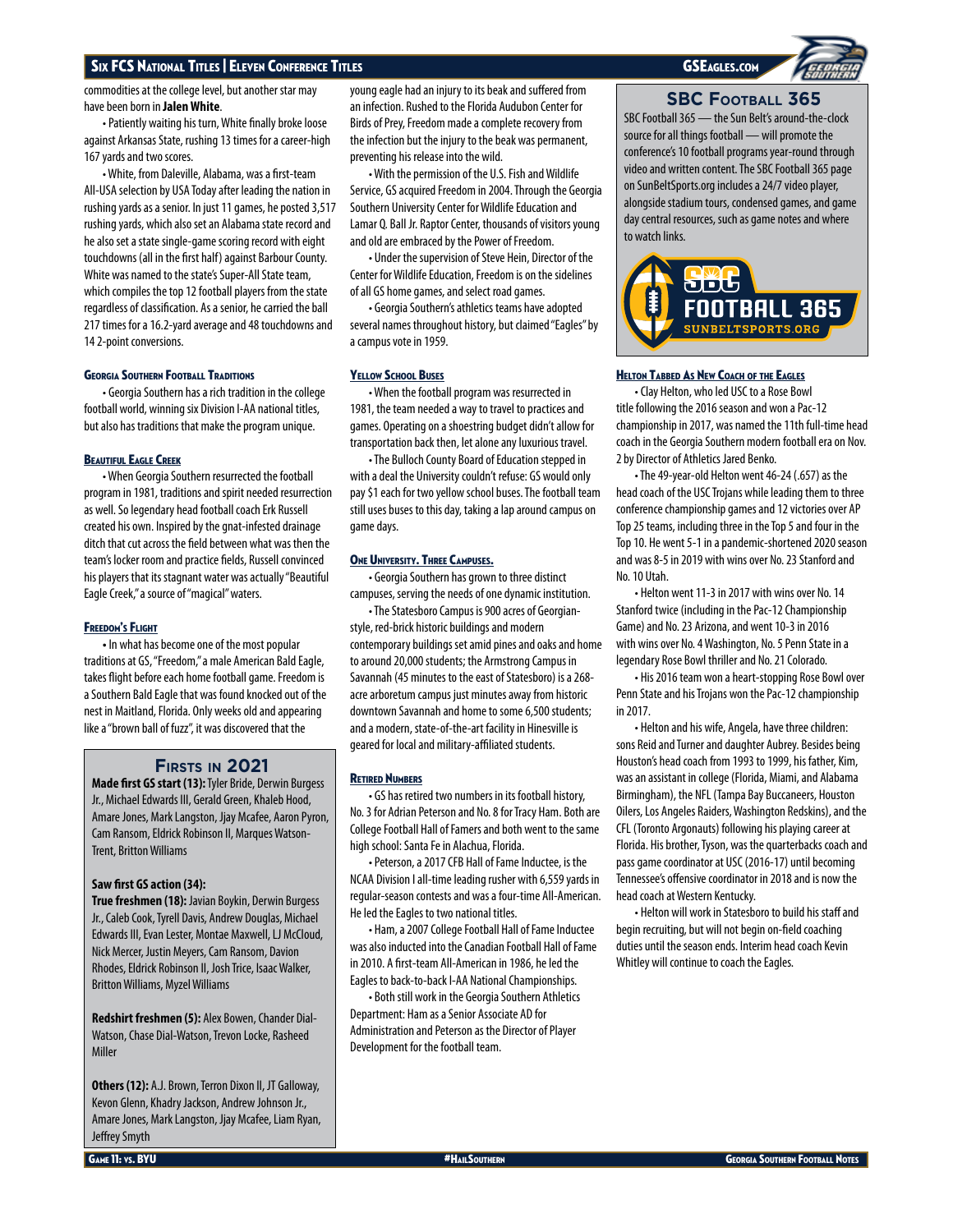# Georgia Southern Roster

|                 | <b>ALPHABETICAL ROSTER</b>        |                          |                 | <b>NUMERICAL ROSTER</b>     |                        |          |     |          |                       |                                           |
|-----------------|-----------------------------------|--------------------------|-----------------|-----------------------------|------------------------|----------|-----|----------|-----------------------|-------------------------------------------|
| No.             | Name                              | Pos.                     | No.             | Name                        | Pos.                   | Ht.      | Wt. | Yr.      | <b>Hometown</b>       | <b>High School/Previous School(s)</b>     |
| 43              | Tré Allen                         | <b>ILB</b>               | 0               | C.J. Wright                 | $N$ T                  | $6-0$    | 285 | Sr.      | Sylvania, Ga.         | <b>Screven County</b>                     |
| 14              | Darrell Baker Jr.                 | CB                       | $\mathbf{1}$    | <b>Todd Bradley-Glenn</b>   | ILB                    | $6-0$    | 230 | 6th      | Valdosta, Ga.         | Valdosta                                  |
| $\overline{7}$  | <b>Anthony Beck II</b>            | $\overline{P}$           | $\mathbf{1}$    | J.D. King                   | <b>RB</b>              | $5 - 11$ | 215 | 5th      | Fitzgerald Ga.        | Fitzgerald/Oklahoma State                 |
| 38              | <b>Deonta Bembry</b>              | $\overline{\mathsf{CB}}$ | $\overline{2}$  | <b>Justin Ellis</b>         | DE                     | $6 - 2$  | 255 | r-Sr.    | Roswell, Ga.          | Roswell/Syracuse                          |
| 88              | Jordan Bennett                    | <b>WR</b>                | $\overline{2}$  | Logan Wright                | RB                     | $6-0$    | 230 | r-Sr.    | Jacksonville, Fla.    | Sandalwood                                |
| 18              | <b>Justin Birdsong</b>            | CB                       | 4               | <b>Tyler Bride</b>          | CB                     | $5 - 10$ | 180 | So.      | Atlanta, Ga.          | Greater Atlanta Christian                 |
| 16              | <b>Quincy Bonner</b>              | QB                       | 4               | <b>Gerald Green</b>         | RB                     | $5 - 9$  | 195 | r-So.    | Columbus, Ga.         | <b>East Coweta</b>                        |
| 30              | <b>Alex Bowen</b>                 | <b>WR</b>                | 5               | Amare Jones                 | <b>WR</b>              | $5 - 11$ | 195 | Sr.      | Frisco, Texas         | Frisco Heritage/Tulane                    |
| 49              | Javian Boykin                     | <b>TE</b>                | 5               | <b>Benz Josue</b>           | OLB                    | $6-0$    | 210 |          | Lawrenceville, Ga.    | <b>Mountain View</b>                      |
|                 | <b>Robb Bozeman</b>               | DE                       |                 |                             |                        |          |     | r-Sr.    |                       |                                           |
| 62              |                                   |                          | 6               | NaJee Thompson              | CB                     | $5 - 11$ | 195 | Sr.      | Boiling Springs, S.C. | <b>Boiling Springs</b><br>South Effingham |
| 99              | <b>Walker Bradberry</b>           | $\, {\sf P}$             | 7               | <b>Anthony Beck II</b>      | P                      | $6 - 4$  | 230 | r-Jr.    | Guyton, Ga.           |                                           |
| $\mathbf{1}$    | <b>Todd Bradley-Glenn</b>         | ILB                      | $\overline{7}$  | <b>Khaleb Hood</b>          | <b>SLOT</b>            | $5 - 10$ | 175 | Jr.      | McDonough, Ga.        | Eagle's Landing Christian/Air Force Prep  |
| $\overline{4}$  | <b>Tyler Bride</b>                | $\overline{CB}$          | 9               | Khadry Jackson              | ILB                    | $6 - 1$  | 230 | Jr.      | Windemere, Fla.       | Windemere Prep/North Carolina             |
| 29              | AJ Brown                          | $\overline{RB}$          | 9               | Jjay Mcafee                 | WR                     | $6 - 3$  | 220 | Jr.      | Charleston, S.C.      | Ashley Ridge/Georgia Military College     |
| 15              | Derwin Burgess Jr.                | <b>WR</b>                | 10              | <b>Chalon Howard</b>        | S                      | $6-0$    | 180 | r-Fr.    | Madison, Fla.         | <b>Madison County</b>                     |
| 80              | D.J. Butler                       | TE                       | 10              | Darius Lewis                | WR                     | $5 - 10$ | 180 | r-So.    | Jacksonville, Fla.    | <b>First Coast</b>                        |
| 13              | <b>Derrick Canteen</b>            | CB                       | $\overline{11}$ | Kevon Glenn                 | ILB                    | $6 - 2$  | 230 | r-So.    | Riverdale, Ga.        | Dutchtown/Florida State                   |
| 77              | <b>Griffin Carder</b>             | $\overline{0}$           | 11              | Beau Johnson                | TE                     | $6 - 1$  | 225 | r-So.    | Plantation, Fla.      | American Heritage                         |
| 28              | Dexter Carter Jr.                 | <b>SLOT</b>              | 12              | <b>Anthony Wilson</b>       | S                      | $5 - 10$ | 200 | r-So.    | Columbia, S.C.        | <b>Spring Valley</b>                      |
| 97              | <b>Bryce Christensen</b>          | PK                       | 13              | <b>Derrick Canteen</b>      | CB                     | $5 - 11$ | 190 | r-So.    | Evans, Ga.            | Evans                                     |
| 13              | <b>Connor Cigelske</b>            | QB                       | 13              | Connor Cigelske             | QB                     | $6-0$    | 195 | r-Fr.    | Atlanta, Ga.          | <b>Marist School</b>                      |
| 73              | <b>Chas Collins</b>               | 0 <sub>L</sub>           | $\overline{14}$ | Darrell Baker Jr.           | $\overline{CB}$        | $6 - 1$  | 200 | 6th      | Hephzibah, Ga.        | Hephzibah                                 |
| 78              | <b>Caleb Cook</b>                 | $\overline{0}$           | 14              | Sam Kenerson                | <b>WR</b>              | $5 - 9$  | 175 | r-Fr.    | Baton Rouge, La.      | Central                                   |
| $\overline{72}$ | <b>Khalil Crowder</b>             | $\overline{0}$           | 15              | Derwin Burgess Jr.          | WR                     | $5 - 11$ | 185 | Fr.      | Riverdale, Ga.        | Riverdale                                 |
| 98              | <b>Matthew Daniel</b>             | $\, {\sf P}$             | 15              | <b>Quin Williams</b>        | OLB                    | $6 - 3$  | 265 | r-Jr.    | Madison, Ga.          | <b>Morgan County</b>                      |
| 37              | <b>Quincy Darnell</b>             | <b>WR</b>                | 16              | <b>Quincy Bonner</b>        | QB                     | $6 - 2$  | 185 | Fr.      | Lithonia, Ga.         | Meadowcreek                               |
| 16              | <b>Tyrell Davis</b>               | S                        | 16              | <b>Tyrell Davis</b>         | S                      | $6 - 1$  | 190 | Fr.      | Harrisburg, N.C.      | <b>Hickory Ridge</b>                      |
| 39              | <b>Reid Dedman</b>                | OLB                      | 17              | <b>Justin Tomlin</b>        | QB                     | $5 - 11$ | 190 | r-Jr.    | Decatur, Ga.          | Southwest Dekalb                          |
| 90              | <b>Parker Devine</b>              | <b>NT</b>                | 17              | <b>Myzel Williams</b>       | S                      | $6-0$    | 190 | Fr.      | Deland, Fla.          | Deland                                    |
| 35              | <b>Chandler Dial-Watson</b>       | $\sf S$                  | 18              | Justin Birdsong             | S                      | $5 - 11$ | 185 | Sr.      | Lithonia, Ga.         | Stephenson                                |
| 31              | <b>Chase Dial-Watson</b>          | $\overline{\mathsf{S}}$  | 18              | Will Lovett Jr.             | QB                     | $6 - 3$  | 230 | r-Sr.    | Kennesaw, Ga.         | North Cobb/Troy                           |
| 35              | <b>Terron Dixon II</b>            | $\overline{\mathsf{RB}}$ | 19              | Cam Ransom                  | QB                     | $6 - 3$  | 215 | Fr.      | Lakeland, Fla.        | Armwood                                   |
| 65              | <b>Trace Dorminy</b>              | $\overline{0}$           | 19              | Alex Raynor                 | PK                     | $5 - 11$ | 190 | r-So.    | Kennesaw, Ga.         | <b>Harrison</b>                           |
| 84              | <b>Andrew Douglas</b>             | <b>SLOT</b>              | 20              | Seth Robertson              | $\overline{CB}$        | $5 - 10$ | 180 | So.      | Madison, Ga.          | <b>Morgan County</b>                      |
| 51              | <b>Aaron Dowdell</b>              | OL                       | 21              | Zyon McGee                  | OLB                    | $6 - 1$  | 215 | r-Jr.    | Bainbridge, Ga.       | Bainbridge                                |
| 74              | Lawrence Edwards                  | OL                       | 22              | Sean Pelkisson              | $\overline{TE}$        | $6 - 3$  | 240 | So.      | Downingtown, Pa.      | Downingtown West                          |
| 45              | Michael Edwards III               | ILB                      | 23              | <b>Montae Maxwell</b>       | S                      | $6-0$    | 190 | Fr.      | Hartwell, Ga.         | <b>Hart County</b>                        |
| 44              | <b>Justin Ellis</b>               | $\overline{DE}$          | 24              | Josh Trice                  | CB                     | $5 - 10$ | 170 | Fr.      | Waverly Hall, Ga.     | <b>Harris County</b>                      |
| 30              |                                   | $\overline{CB}$          | 25              | Jalen White                 | RB                     | $6-0$    | 215 | So.      | Daleville, Ala.       | <b>Daleville</b>                          |
|                 | Jack Ferguson<br>Jon Ferguson     |                          |                 |                             |                        |          |     |          | Lithonia, Ga.         |                                           |
| 34              |                                   | ILB                      | 26              | <b>Justin Nelson</b>        | CB                     | $6-0$    | 180 | So.      |                       | Arabia Mountain                           |
| 38              | <b>Myles Freeman</b>              | <b>SLOT</b>              | 27              | <b>Isaac Walker</b>         | OLB                    | $6 - 2$  | 240 | Fr.      | Greensboro, N.C.      | Hough                                     |
| 82              | JT Galloway<br><b>Kevon Glenn</b> | <b>WR</b>                | 28              | Dexter Carter Jr.           | SLOT                   | $6 - 0$  | 190 | 6th      | Jacksonville, Fla.    | <b>Bolles School</b>                      |
| 11              |                                   | $\overline{ILB}$         | 29              | AJ Brown                    | RB                     | $5 - 6$  | 170 | r-So.    | Grovetown, Ga.        | Harlem                                    |
| $\overline{4}$  | <b>Gerald Green</b>               | $\overline{RB}$          | 29              | <b>Justin Meyers</b>        | S                      | $5 - 11$ | 190 | Fr.      | Washington, Ga.       | <b>Washington Wilkes</b>                  |
| 48              | <b>Harrison Hamsley</b>           | $\overline{\text{TE}}$   | 30              | Alex Bowen                  | $\overline{\text{WR}}$ | $6-0$    | 190 | $r$ -Fr. | Glen Saint Mary, Fla. | <b>Baker County</b>                       |
| 83              | <b>Chase Hancock</b>              | TE                       | 30              | Jack Ferguson               | CB                     | $5 - 11$ | 175 | r-Fr.    | Marietta, Ga.         | Lassiter                                  |
| 94              | Verneal Henshaw Jr.               | OL                       | 31              | <b>Chase Dial-Watson</b>    | S                      | $5 - 10$ | 195 | r-Fr.    | Gainesville, Ga.      | <b>Flowery Branch</b>                     |
| 95              | <b>Amaru Herring</b>              | $\overline{\text{NT}}$   | 32              | Andrew Johnson Jr.          | DE                     | $6 - 2$  | 240 | r-Jr.    | Ambrose, Ga.          | <b>Tift County/Oregon</b>                 |
| 67              | <b>Seaburn Hines IV</b>           | $\overline{0}$           | 33              | Marques Watson-Trent        | ILB                    | $5 - 11$ | 220 | So.      | Beaver Falls, Pa.     | Blackhawk                                 |
| $\overline{7}$  | <b>Khaleb Hood</b>                | <b>SLOT</b>              | 34              | Jon Ferguson                | ILB                    | $6 - 1$  | 230 | r-Jr.    | Manchester, Ga.       | Manchester                                |
| $10$            | <b>Chalon Howard</b>              | $\sf S$                  | 35              | <b>Chandler Dial-Watson</b> | S                      | $5 - 11$ | 200 | r-Fr.    | Gainesville, Ga.      | <b>Flowery Branch</b>                     |
| 79              | <b>Gabriel Howard</b>             | 0 <sub>L</sub>           | 35              | <b>Terron Dixon II</b>      | RB                     | $5 - 10$ | 185 | r-So.    | Pembroke, Ga.         | Bryan Country/LaGrange                    |
| 36              | <b>Justin Howell</b>              | <b>SLOT</b>              | 36              | <b>Justin Howell</b>        | <b>SLOT</b>            | $5 - 11$ | 185 | r-So.    | Snellville, Ga.       | Shiloh                                    |
| 76              | <b>Cauldric Isles</b>             | <b>NT</b>                | 37              | <b>Quincy Darnell</b>       | WR                     | $6 - 2$  | 200 | r-So.    | Alpharetta, Ga.       | Johns Creek                               |
| 40              | Jalen Jackson                     | <b>OLB</b>               | 38              | <b>Deonta Bembry</b>        | CB                     | $5 - 9$  | 175 | r-Jr.    | Stone Mountain, Ga.   | Stephenson                                |
| 9               | <b>Khadry Jackson</b>             | ILB                      | 38              | Myles Freeman               | <b>SLOT</b>            | $6-0$    | 175 | r-So.    | Claxton, Ga.          | Claxton                                   |
| 11              | <b>Beau Johnson</b>               | TE                       | 39              | Reid Dedman                 | OLB                    | $5 - 11$ | 200 | r-So.    | Carrollton, Ga.       | Carrollton                                |
| 32              | Andrew Johnson Jr.                | $\overline{DE}$          | 39              | <b>Bo White</b>             | WR                     | $5 - 10$ | 170 | r-So.    | Pemberton, N.J.       | Pemberton Township                        |
| 5               | Amare Jones                       | <b>WR</b>                | 40              | Jalen Jackson               | <b>OLB</b>             | $6-0$    | 235 | So.      | Athens, Ga.           | <b>Cedar Shoals</b>                       |
| 5               | <b>Benz Josue</b>                 | OLB                      | 41              | Nathan Tillman              | LS                     | $6-0$    | 205 | Fr.      | Claxton, Ga.          | Claxton                                   |
| 50              | <b>Caleb Kelly</b>                | 0 <sub>L</sub>           | 42              | <b>Dillon Springer</b>      | DE                     | $6 - 1$  | 255 | r-Sr.    | Baton Rouge, La.      | Midland (TX)/Trinity Valley C.C.          |
| 14              | Sam Kenerson                      | <b>WR</b>                | 43              | Tré Allen                   | ILB                    | $6 - 1$  | 235 | r-Sr.    | Stockbridge, Ga.      | Woodland                                  |
| $\mathbf{1}$    | J.D. King                         | $\overline{RB}$          | 44              | Jeffrey Smyth               | OLB                    | $5 - 11$ | 180 | Jr.      | Beaufort, S.C         | Beaufort, S.C./Presbyterian               |
| 66              | Logan Langemeier                  | $\overline{0}$           | 45              | Michael Edwards III         | ILB                    | $6 - 1$  | 215 | Fr.      | Trussville, Ala.      | Hewitt-Trussville                         |
|                 |                                   |                          |                 |                             |                        |          |     |          |                       |                                           |

ED ANE 11: VS. BYU ALLY AND THE RESERVE TO A CHARGE THE RESERVE TO A CHARGE THE RESERVE TO A GEORGIA SOUTHERN FOOTBALL NOTES TO A CHARGE THE RESERVE TO A CHARGE THE RESERVE TO A CHARGE THE RESERVE TO A CHARGE THE RESERVE T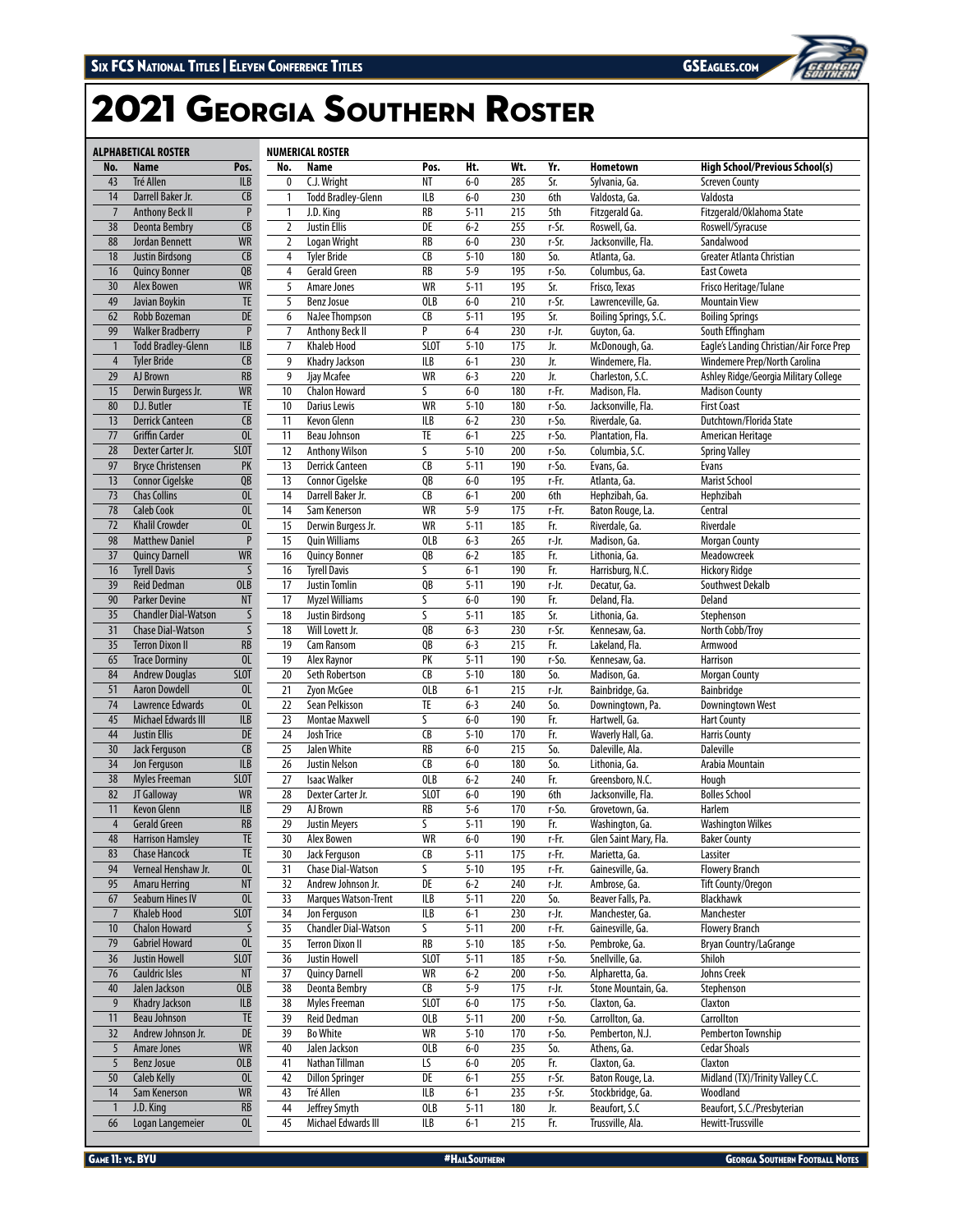# Georgia Southern Roster

| No.              | <b>Name</b>                 | Pos.                     | No.             | Name                       | Pos.            | Ht.      | Wt. | Yr.   | Hometown                 | <b>High School/Previous School(s)</b> |
|------------------|-----------------------------|--------------------------|-----------------|----------------------------|-----------------|----------|-----|-------|--------------------------|---------------------------------------|
| 95               | <b>Mark Langston</b>        | $\overline{LS}$          | 46              | <b>Eldrick Robinson II</b> | ILB             | $6 - 1$  | 210 | Fr.   | Pensacola, Fla.          | Booker T. Washington                  |
| 87               | Evan Lester                 | <b>TE</b>                | 47              | Jordan Pearson             | <b>RB</b>       | $5 - 9$  | 205 | r-So. | Laurens, S.C.            | Laurens/Palmetto Prep                 |
| 10 <sup>10</sup> | <b>Darius Lewis</b>         | <b>WR</b>                | 47              | Randy Wade Jr.             | <b>OLB</b>      | $6 - 2$  | 275 | 6th   | Blakely, Ga.             | <b>Early County</b>                   |
| 53               | <b>Trevon Locke</b>         | <b>NT</b>                | 48              | <b>Harrison Hamsley</b>    | <b>TE</b>       | $6 - 3$  | 230 | Fr.   | Valdosta, Ga.            | <b>Valwood Prep</b>                   |
| 18               | Will Lovett Jr.             | $\overline{OB}$          | 48              | <b>Nick Mercer</b>         | DE              | $6 - 1$  | 235 | Fr.   | Cordele, Ga.             | <b>Crisp County</b>                   |
| $\overline{23}$  | <b>Montae Maxwell</b>       | $\overline{\mathsf{S}}$  | 49              | Javian Boykin              | TE              | $6-0$    | 235 | r-So. | Snellville, Ga.          | Grayson                               |
| 9                | Jjay Mcafee                 | <b>WR</b>                | 50              | <b>Caleb Kelly</b>         | OL              | $6 - 2$  | 285 | r-Sr. | Warner Robins, Ga.       | Northside                             |
| 96               | LJ McCloud                  | <b>NT</b>                | 51              | <b>Aaron Dowdell</b>       | OL              | $6 - 4$  | 305 | 6th   | Fairburn, Ga.            | Creekside/Georgia Military College    |
| 21               | Zyon McGee                  | <b>OLB</b>               | $\overline{52}$ | <b>Brandon Wilson</b>      | $\overline{DE}$ | $6 - 1$  | 265 | So.   | Beaufort, S.C.           | <b>Battery Creek</b>                  |
| 48               | <b>Nick Mercer</b>          | DE                       | $\overline{53}$ | <b>Trevon Locke</b>        | NT              | $6 - 2$  | 280 | r-Fr. | Savannah, Ga.            | <b>Benedictine Military</b>           |
| 29               | <b>Justin Meyers</b>        | $\overline{\mathsf{S}}$  | 54              | <b>Will Riggins</b>        | <b>OLB</b>      | $6 - 4$  | 215 | r-Fr. | Albany, Ga.              | Dougherty                             |
| 56               | <b>Brian Miller</b>         | OL                       | 56              | <b>Brian Miller</b>        | OL              | $6 - 3$  | 305 | r-Sr. | Savannah, Ga.            | <b>Memorial Day</b>                   |
| 60               | <b>Rasheed Miller</b>       | OL                       | 58              | <b>Aaron Pyron</b>         | OL              | $6 - 4$  | 305 | r-So. | Stone Mountain, Ga.      | Arabia Mountain                       |
| 26               | <b>Justin Nelson</b>        | $\overline{CB}$          | 60              | <b>Rasheed Miller</b>      | $\overline{0}$  | $6 - 5$  | 295 | r-Fr. | Lake Wales, Fla.         | <b>Lake Wales</b>                     |
| 47               | Jordan Pearson              | $\overline{RB}$          | 61              | Liam Ryan                  | 0L              | $6 - 2$  | 300 | r-Sr. | Cary, N.C.               | Cary/NC State                         |
| 22               | Sean Pelkisson              | TE                       | 62              | Robb Bozeman               | DE              | $6 - 4$  | 275 | 6th   | Smyrna, Del.             | Polytech/Widener                      |
| 58               | <b>Aaron Pyron</b>          | OL                       | 63              | <b>Teva Reynolds</b>       | OL              | $6 - 1$  | 280 | r-So. | Kamuela, Hawaii          | Kamehameha Schools Hawaii/Mt. SAC     |
| 19               | <b>Cam Ransom</b>           | QB                       | 64              | <b>Caelan Williams</b>     | OL              | $6 - 7$  | 305 | r-Fr. | Dublin, Ga.              | <b>Trinity Christian</b>              |
| 19               | <b>Alex Ravnor</b>          | PK                       | 65              | <b>Trace Dorminy</b>       | $\overline{0}$  | $6 - 4$  | 260 | r-So. | Charleston, S.C.         | Camden County (Ga.)                   |
| 63               | <b>Teva Reynolds</b>        | 0 <sub>L</sub>           | 66              | Logan Langemeier           | OL              | $6 - 4$  | 285 | Sr.   | South Lake Tahoe, Calif. | South Tahoe/Jacksonville Univ.        |
| 91               | <b>Davion Rhodes</b>        | DE                       | 67              | Seaburn Hines IV           | OL              | $6 - 2$  | 295 | Fr.   | Helena, Ala.             | Helena                                |
| 54               | <b>Will Riggins</b>         | <b>OLB</b>               | 68              | Aidan Ryan                 | OL              | $6-0$    | 260 | Fr.   | Cary, N.C.               | <b>Cardinal Gibbons</b>               |
| 20               | <b>Seth Robertson</b>       | CB                       | 69              | Jeremy Smith               | NT              | $6 - 4$  | 290 | r-Sr. | Evans, Ga.               | Greenbrier                            |
| 46               | <b>Eldrick Robinson II</b>  | <b>ILB</b>               | $\overline{72}$ | <b>Khalil Crowder</b>      | $\overline{0}$  | $6 - 1$  | 305 | r-Jr. | Carrollton, Ga.          | Carrollton                            |
| 68               | Aidan Ryan                  | 0 <sub>L</sub>           | 73              | <b>Chas Collins</b>        | OL              | $6 - 7$  | 270 | Fr.   | Statesboro, Ga.          | <b>Bulloch Academy</b>                |
| 61               | Liam Ryan                   | OL                       | 74              | Lawrence Edwards           | OL              | $6-6$    | 310 | 6th   | Port Orange, Fla.        | <b>Spruce Creek</b>                   |
| 85               | <b>Emil Smith</b>           | <b>WR</b>                | 76              | <b>Cauldric Isles</b>      | NT              | $5 - 11$ | 300 | r-So. | Savannah, Ga.            | <b>Jenkins</b>                        |
| 69               | Jeremy Smith                | <b>NT</b>                | 77              | <b>Griffin Carder</b>      | OL              | $6-4$    | 300 | r-So. | Leesburg, Ga.            | Lee County                            |
| 99               | <b>Kierron Smith</b>        | <b>NT</b>                | $\overline{78}$ | <b>Caleb Cook</b>          | $\overline{0}$  | $6 - 2$  | 300 | Fr.   | Brunswick, Ga.           | <b>Brunswick</b>                      |
| 44               | Jeffrey Smyth               | <b>OLB</b>               | 79              | <b>Gabriel Howard</b>      | OL              | $6 - 1$  | 285 | r-Sr. | Macon, Ga.               | Howard                                |
| 42               | <b>Dillon Springer</b>      | DE                       | 79              | Kaylen Wright              | DE              | $6 - 4$  | 250 | r-Jr. | Grove Hill, Ala.         | Lanier County (Ga.)                   |
| 6                | NaJee Thompson              | CB                       | 80              | D.J. Butler                | TE              | $6 - 2$  | 230 | r-Sr. | Madison, Ala.            | <b>Bob Jones</b>                      |
| 41               | Nathan Tillman              | $\overline{LS}$          | 82              | JT Galloway                | <b>WR</b>       | $5 - 11$ | 190 | r-Jr. | Bradenton, Fla.          | Southeast/Savannah State              |
| 17               | <b>Justin Tomlin</b>        | QB                       | 82              | <b>Britton Williams</b>    | $\overline{PK}$ | $5 - 11$ | 180 | Fr.   | Richmond Hill, Ga.       | <b>Richmond Hill</b>                  |
| $\overline{24}$  | <b>Josh Trice</b>           | $\overline{CB}$          | 83              | <b>Chase Hancock</b>       | TE              | $6-0$    | 245 | Jr.   | Macclenny, Fla.          | <b>Baker County</b>                   |
| 47               | Randy Wade Jr.              | <b>OLB</b>               | 84              | <b>Andrew Douglas</b>      | <b>SLOT</b>     | $5 - 11$ | 175 | Fr.   | Decatur, Ga.             | <b>Mount Vernon</b>                   |
| 27               | <b>Isaac Walker</b>         | <b>OLB</b>               | 85              | <b>Emil Smith</b>          | <b>WR</b>       | $6 - 1$  | 195 | r-So. | Attalla, Ala.            | Etowah                                |
| 93               | <b>AJ Watkins</b>           | DE                       | 87              | Evan Lester                | TE              | $6 - 2$  | 215 | Fr.   | Dalton, Ga.              | Christian Heritage School             |
| 33               | <b>Marques Watson-Trent</b> | <b>ILB</b>               | 88              | Jordan Bennett             | <b>WR</b>       | $5 - 11$ | 215 | r-Fr. | Pelham, Ga.              | Pelham                                |
| 89               | Jackson Wheeler             | TE                       | 89              | Jackson Wheeler            | TE              | $6 - 3$  | 245 | r-Fr. | Bainbridge, Ga.          | Bainbridge                            |
| 39               | <b>Bo White</b>             | <b>WR</b>                | 90              | <b>Parker Devine</b>       | NT              | $6 - 3$  | 265 | r-Jr. | Jacksonville, Fla.       | <b>Bartram Trail</b>                  |
| 25               | Jalen White                 | <b>RB</b>                | 91              | <b>Davion Rhodes</b>       | DE              | $6 - 2$  | 230 | Fr.   | Camilla, Ga.             | Pelham                                |
| 82               | <b>Britton Williams</b>     | $\overline{\mathsf{PK}}$ | 93              | AJ Watkins                 | DE              | $6 - 2$  | 260 | Jr.   | Fairburn, Ga.            | <b>Langston Hughes</b>                |
| 64               | <b>Caelan Williams</b>      | 0 <sub>L</sub>           | 94              | Verneal Henshaw Jr.        | OL              | $6 - 4$  | 275 | r-So. | Palm Coast, Fla.         | <b>Flagler Palm Coast</b>             |
| 17               | <b>Myzel Williams</b>       | S                        | 95              | Amaru Herring              | NT              | $6 - 1$  | 290 | r-So. | Beulaville, N.C.         | <b>East Duplin</b>                    |
| 15               | <b>Quin Williams</b>        | <b>OLB</b>               | 95              | <b>Mark Langston</b>       | LS              | $6 - 2$  | 210 | r-So. | Savannah, Ga.            | Savannah Christian/Kennesaw State     |
| 12               | <b>Anthony Wilson</b>       | S                        | 96              | LJ McCloud                 | NT              | $6-0$    | 275 | Fr.   | Pike Road, Ala.          | <b>Pike Road</b>                      |
| 52               | <b>Brandon Wilson</b>       | <b>DE</b>                | 97              | <b>Bryce Christensen</b>   | PK              | $5 - 11$ | 190 | r-Jr. | Suwanee, Ga.             | Lambert                               |
| 97               | <b>Myles Winslow</b>        | DE                       | 97              | <b>Myles Winslow</b>       | DE              | $6 - 3$  | 240 | Fr.   | Orlando, Fla.            | Tohopekaliga                          |
| $\mathbf{0}$     | C.J. Wright                 | $\overline{\text{NT}}$   | 98              | <b>Matthew Daniel</b>      | P               | $5 - 11$ | 175 | r-So. | Richmond Hill, Ga.       | Richmond Hill/West Virginia           |
| 79               | Kaylen Wright               | DE                       | 99              | <b>Walker Bradberry</b>    | P               | $6-0$    | 160 | Fr.   | Athens, Ga.              | <b>Clarke Central</b>                 |
| $\overline{2}$   | <b>Logan Wright</b>         | <b>RB</b>                | 99              | <b>Kierron Smith</b>       | NT              | $6-0$    | 325 | r-So. | Fitzgerald, Ga.          | Fitzgerald                            |
|                  |                             |                          |                 |                            |                 |          |     |       |                          |                                       |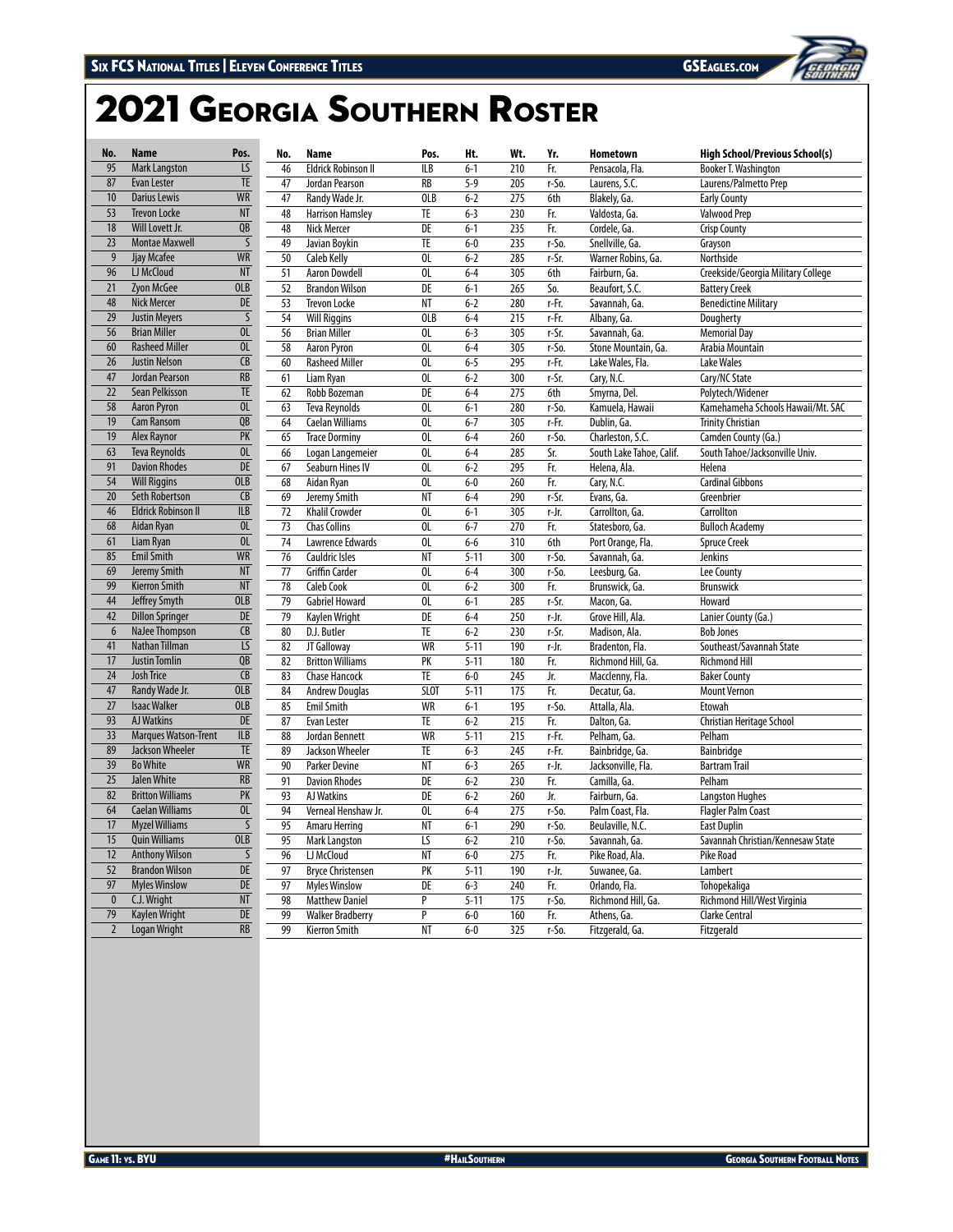# Six FCS National Titles | Eleven Conference Titles GSEAGLES.com GSEAGLES.com GSEAGLES.com

**CATCHERS**

# **INDIVIDUAL CAREER GAME HIGHS**

### **THROWERS #17 • Justin Tomlin (QB)**

| #17 • Justin Tomlin (QB)               |                         |                 | #15 • Derwin Burgess Jr. (WR) |                                |                  |  |
|----------------------------------------|-------------------------|-----------------|-------------------------------|--------------------------------|------------------|--|
| Att.                                   | 27                      | GAST, 2021      | Rec.                          | 5                              | <b>TXST, 202</b> |  |
| Comp.                                  | 18                      | GAST, 2021      | Yds.                          | 134                            | <b>TXST. 202</b> |  |
| Yds.                                   | 279                     | GAST, 2021      | <b>TDs</b>                    |                                | TXST, 202        |  |
| <b>TDs</b>                             |                         | two times       | Long                          | 48                             | two time         |  |
| <b>INTs</b>                            | $\overline{\mathbf{3}}$ | Troy, 2021      |                               |                                |                  |  |
| Long                                   | 57                      | Troy, 2021      |                               | #28 • Dexter Carter Jr. (SLOT) |                  |  |
| 100-Yard Games 4                       |                         |                 | Rec.                          |                                | five time        |  |
| <b>RUSHING</b>                         |                         |                 | Yds.                          | 78                             | AppSt, 202       |  |
| Att.                                   | 21                      | Louisiana, 2021 | <b>TDs</b>                    | 1                              | AppSt, 202       |  |
| Yds.                                   | 132                     | Maine, 2019     | Lona                          | 78                             | AppSt, 202       |  |
| <b>TDs</b>                             |                         | three times     |                               |                                |                  |  |
| Long                                   | 76                      | Arkansas, 2021  |                               | #4 • Gerald Green (RB)         |                  |  |
| 100-Yard Games 1                       |                         |                 | Rec.                          |                                | two time         |  |
| <b>TOTAL OFFENSE</b>                   |                         |                 | Yds.                          | 16                             | G-W, 202         |  |
| <b>Official Plays</b>                  | 80                      | Louisiana, 2021 | TDs                           |                                |                  |  |
| <b>Total Offense</b>                   | 311                     | GAST, 2021      | Long                          | 16                             | $G-W, 202$       |  |
| 100/100-Yard Games<br>0                |                         |                 |                               |                                |                  |  |
| Consec. Passes w/o Int<br>30 (2019-20) |                         |                 |                               | #83 • Chase Hancock (TE)       |                  |  |
|                                        |                         |                 | Rec.                          |                                | $G-W, 202$       |  |
| #19 • Cam Ransom (QB)                  |                         |                 | Yds.                          | 17                             | G-W. 202         |  |

# **#19 • Cam Ransom (QB)**

| #19 • Cam Ransom (OB) |     |                   | Yds.             | 17                      | G-W, 20       |
|-----------------------|-----|-------------------|------------------|-------------------------|---------------|
| Att.                  | 21  | <b>FAU. 2021</b>  | TDs              |                         | $G-W, 20$     |
| Comp.                 | 12  | <b>FAU. 2021</b>  | Lona             | 17                      | $G-W, 20$     |
| Yds.                  | 125 | <b>TXST, 2021</b> |                  |                         |               |
| <b>TDs</b>            | 1   | three times       |                  | #7 • Khaleb Hood (SLOT) |               |
| <b>INTs</b>           |     |                   | Rec.             | 6                       | three tim     |
| Long                  | 48  | <b>TXST, 2021</b> | Yds.             | 107                     | GAST, 20      |
| 100-Yard Games 1      |     |                   | TDs              | 1                       | two tim       |
| <b>RUSHING</b>        |     |                   | Long             | 65                      | LA Tech, 20   |
| Att.                  | 10  | <b>USA, 2021</b>  | 100-Yard Games 1 |                         |               |
| Yds.                  | 39  | <b>TXST, 2021</b> |                  |                         |               |
| <b>TDs</b>            | ۰   |                   |                  | #11 • Beau Johnson (TE) |               |
| Long                  | 32  | <b>USA, 2021</b>  | Rec.             | 3                       | two tim       |
| 100-Yard Games 0      |     |                   | Yds.             | 59                      | Louisiana, 20 |
| <b>TOTAL OFFENSE</b>  |     |                   | TDs              | $\overline{2}$          | UMass, 20     |
| <b>Total Offense</b>  | 164 | <b>TCST, 2021</b> | Long             | 59                      | Louisiana, 20 |
| 100/100-Yard Games    |     |                   |                  |                         |               |
|                       |     |                   |                  | #5 • Amare Jones (WR)   |               |
| <b>RUNNERS</b>        |     |                   | Rec              | 6                       | Army 201      |

## **RUNNERS**

|                  | #4 - Gerald Green (RB) |                 |
|------------------|------------------------|-----------------|
| Att              | 18                     | Louisiana, 2021 |
| Yds.             | 182                    | Louisiana, 2021 |
| <b>TDs</b>       | ς                      | Louisiana, 2021 |
| Long             | 76                     | Louisiana, 2021 |
| 100-Yard Games 3 |                        |                 |
|                  |                        |                 |

\* - some or all at Tulane

\* - at Oklahoma State

### **#7 • Khaleb Hood (SLOT)**

|      | #5 • Amare Jones (WR) |                   | Yds.                                  | 29 | <b>WVU.20</b> |
|------|-----------------------|-------------------|---------------------------------------|----|---------------|
|      |                       |                   | Rec.                                  |    | <b>WVU.20</b> |
| Long |                       |                   | $CCU, 2019$ #1 $\cdot$ J.D. King (RB) |    |               |
| TDs  |                       | <b>Trov. 2021</b> |                                       |    |               |
| Yds. |                       | <b>CCU, 2019</b>  | Lona                                  |    | Louisiana, 2  |
| Att. |                       | two times TDs     |                                       | ۰  |               |

## **#5 • Amare Jones (WR)**

| Att. | 19                        | G-W. 2021   |
|------|---------------------------|-------------|
| Yds. | 98                        | G-W. 2021   |
| TDs  |                           | MOST, 2019* |
| Long | 33                        | two times*  |
|      | * - some or all at Tulane |             |

## **#1 • J.D. King (RB)**

| Att.              | 36                                | WVU, 2017*       | <b>TDs</b> |                       |
|-------------------|-----------------------------------|------------------|------------|-----------------------|
| Yds.              | 196                               | <b>ULM, 2020</b> | Lona       | 11                    |
| <b>TDs</b>        |                                   | GAST, 2019       |            |                       |
| Long              |                                   | Tulsa, 2017*     |            | #9 • Jjay Mcafee (WR) |
| 100-Yard Games 6* |                                   |                  | Rec.       |                       |
|                   | * - some or all at Oklahoma State |                  | Yds.       | 25                    |
|                   |                                   |                  | <b>TDs</b> |                       |
|                   | #25 • Jalen White (RB)            |                  | Lona       | 13                    |

## **#25 • Jalen White (RB)**

| Att.             | 13  | A-State, 2021      |      |                                         |
|------------------|-----|--------------------|------|-----------------------------------------|
| Yds.             | 157 |                    |      | A-State, 2021 #22 · Sean Pelkisson (TE) |
| <b>TDs</b>       |     | two times Rec.     |      |                                         |
| Long             | 59  | A-State, 2021 Yds. |      | 40                                      |
| 100-Yard Games 1 |     |                    | TDs  | ٠                                       |
|                  |     |                    | Lona |                                         |

## **#2 • Logan Wright (RB)**

| Att.       |                  |                    |      | $G-W$ , 2021 #85 $\cdot$ Emil Smith (WR) |                    |
|------------|------------------|--------------------|------|------------------------------------------|--------------------|
| Yds.       | 214              | A-State, 2021 Rec. |      |                                          | five times         |
| <b>TDs</b> |                  | three times Yds.   |      |                                          | <b>UMass, 2020</b> |
| Long       |                  | Maine, 2019 TDs    |      | ۰                                        |                    |
|            | 100-Yard Games 6 |                    | Long |                                          | <b>UMass, 2020</b> |
|            |                  |                    |      |                                          |                    |

# Pec. 5 TXST, 202<br>Primes TXST, 2021<br>Primes TXST, 2021 **#25 • Jalen White (RB)**

| Rec. |    | Arkansas, 2021 |
|------|----|----------------|
| Yds. | 10 | Arkansas, 2021 |
| TDs  |    |                |
| Lona | 10 | Arkansas, 2021 |

| ırter Jr. (SLOT) |                  | Rec. |    | Louisiana, 2021 |
|------------------|------------------|------|----|-----------------|
|                  | five times Yds.  |      | 85 | Louisiana, 2021 |
| 78               | AppSt, 2020 TDs  |      |    | Army, 2020      |
|                  | AppSt, 2020 Long |      | 39 | two times       |
| 70               | $AnnG+ 2020$     |      |    |                 |

### **TACKLERS #43 • Tre Allen (ILB)**

|                   | .              |                                       |               |
|-------------------|----------------|---------------------------------------|---------------|
| two times Tackles |                |                                       | Clemson, 2018 |
| G-W, 2021 TFL     |                | 1.0                                   | LA Tech, 2020 |
|                   |                | G-W. 2021 #31 . Darrell Baker Jr. (S) |               |
|                   | <b>Tackles</b> |                                       | two times     |

|            |                | <b>Tackles</b> |                                    | two times        |
|------------|----------------|----------------|------------------------------------|------------------|
| ncock (TE) |                | TFL.           | 2.0                                | <b>FAU, 2021</b> |
|            | $G-W. 2021$ FF |                |                                    | two times        |
| 17         | G-W. 2021 INT  |                |                                    | three times      |
|            | G-W, 2021      |                |                                    |                  |
| 17         |                |                | G-W, 2021 #38 . Deonta Bembry (CB) |                  |

Tackles 4 TXST, 2021

|                    |                | three times $#18 \cdot$ Justin Birdsong (S) |                      |
|--------------------|----------------|---------------------------------------------|----------------------|
| GAST, 2021         | <b>Tackles</b> | 10                                          | FAU. 2021            |
| two times TFL      |                | 2.0                                         | AppSt, 2020          |
| LA Tech. 2020 Sack |                | 0 <sub>5</sub>                              | A-State, 2021        |
|                    | INT            | ำ                                           | <b>LA Tech. 2020</b> |

| #11 • Beau Johnson (TE) |    |                     | #4 • Tyler Bride (CB) |     |           |
|-------------------------|----|---------------------|-----------------------|-----|-----------|
| Rec.                    |    | two times Tackles   |                       |     | two times |
| Yds.                    | 59 | Louisiana, 2020 TFL |                       | 3.0 | FAU, 2021 |
| TDs                     |    | UMass, 2020 Sacks   |                       | 1.0 | two times |
| Lona                    | 59 | Louisiana, 2020     |                       |     |           |

|            |                           |                           |                | #13 • Derrick Canteen (CB) |                   |
|------------|---------------------------|---------------------------|----------------|----------------------------|-------------------|
|            | #5 · Amare Jones (WR)     |                           | <b>Tackles</b> |                            | Louisiana, 2020   |
| Rec.       |                           | Army, 2019* TFL           |                | 0.5                        | USA, 2020         |
| Yds.       | 104                       | Army, $2019*$ FF          |                |                            | Louisiana, 2020   |
| <b>TDs</b> |                           | two times <sup>*</sup> FR |                |                            | Army, 2020        |
| Long       | 50                        | Army, 2019* INT           |                |                            | <b>Troy, 2020</b> |
|            | * - some or all at Tulane |                           |                |                            |                   |

# **#16 • Tyrell Davis (S)**

|            | #14 • Sam Kenerson (WR) |                     | <b>Tackles</b> | A-State, 2021 |
|------------|-------------------------|---------------------|----------------|---------------|
| Rec.       |                         | two times TFL       |                | three times   |
| Yds.       | 17                      | Louisiana, 2021 INT |                | A-State, 2021 |
| <b>TDs</b> | ۰                       |                     |                |               |

### Long 17 Louisiana, 2021 **#39 • Reid Dedman (OLB)** Tackles 5 TXST, 2021

|            | $#1 \cdot J.D.$ King (RB) |                              |  | two times        |
|------------|---------------------------|------------------------------|--|------------------|
| Rec.       |                           | WVU, $201\overline{7*}$ Sack |  | two times        |
| Yds.       | 29                        | WVU. 2017 * FR               |  | <b>FAU, 2020</b> |
| <b>TDs</b> |                           | three times $*$              |  |                  |

### Long 25 two times \* **#90 • Parker Devine (NT)** Tackles 3 two times

|                         |  |                       |      | USA, 2021        |
|-------------------------|--|-----------------------|------|------------------|
| #10 • Darius Lewis (WR) |  |                       | Sack | two times        |
| Rec.                    |  | <b>UMass. 2020 FR</b> |      | <b>FAU, 2020</b> |
| Yds.                    |  | <b>UMass. 2020</b>    |      |                  |

ong 11 UMass, 2020 **#45 • Michael Edwards III (ILB)** Tackles 8 CCU, 202<br>TFL 2.0 CCU, 202  $TCU, 202$ 

|      | #9 • Jjay Mcafee (WK) |                   |                                         |     |              |
|------|-----------------------|-------------------|-----------------------------------------|-----|--------------|
| Rec. |                       |                   | Troy, 2021 #2 $\cdot$ Justin Ellis (DE) |     |              |
| Yds. |                       | G-W. 2021 Tackles |                                         |     | three time   |
| TDs  | ۰                     |                   |                                         |     | USA, 202     |
| Lona |                       | G-W. 2021 Sacks   |                                         | 2.0 | A-State, 202 |
|      |                       |                   |                                         |     |              |

|      |                           |                       | ٣F |                                                |  |
|------|---------------------------|-----------------------|----|------------------------------------------------|--|
|      | #22 • Sean Pelkisson (TE) |                       |    |                                                |  |
| Rec. |                           |                       |    | LA Tech, $2020$ #34 $\cdot$ Jon Ferguson (ILB) |  |
| Yds. | 40                        | LA Tech. 2020 Tackles |    |                                                |  |

| LA Tech, 2020 #11 · Kevon Glenn (ILB) |                |     |                      |    | #12 • Anthony Wilson (S) |                      |
|---------------------------------------|----------------|-----|----------------------|----|--------------------------|----------------------|
|                                       | <b>Tackles</b> |     | FAU. 2021 Tackles    |    |                          | GAST, 2020           |
|                                       | TFL.           | 1.0 | GAST, 2021 TFL       |    | 2.0                      | <b>CCU, 2021</b>     |
| five times Sack                       |                | 1.0 | GAST. 2021 Sacks     |    | 1.0                      | <b>Troy, 2021</b>    |
| <b>UMass, 2020 FF</b>                 |                |     | <b>FAU. 2021 INT</b> |    |                          | <b>LA Tech. 2020</b> |
|                                       |                |     |                      | FF |                          | <b>FAU. 2021</b>     |

|                           | #95 • Amaru Herring (NT) |                |  |  |  |
|---------------------------|--------------------------|----------------|--|--|--|
| <b>Tackles</b>            |                          | Arkansas, 2021 |  |  |  |
| TFL.                      | 10                       | GAST, 2019     |  |  |  |
| <b>Sacks</b>              | 1.0                      | GAST, 2019     |  |  |  |
| #40 - Jalen Jackson (OLR) |                          |                |  |  |  |

|                | $\pi$ - Juich Juckson (OLD) |     |                    |
|----------------|-----------------------------|-----|--------------------|
| <b>Tackles</b> |                             |     | Army, 2020         |
| TFI            |                             | 0.5 | <b>UMass. 2020</b> |
| <b>Sacks</b>   |                             | 0.5 | <b>UMass. 2020</b> |
| FF             |                             |     | Army, 2020         |
| FR             |                             |     | two times          |
|                |                             |     |                    |

### $\overline{\text{nson}}$ , 2018  $\overline{\text{TFL}}$ **#9 • Khadry Jackson (ILB)** Tackles 6 two times<br>TEI 10 G-W. 2021  $G-W, 2021$

| <b>Sacks</b>   | 10                            | G-W, 2021      |
|----------------|-------------------------------|----------------|
|                | #32 • Andrew Johnson Jr. (DE) |                |
| <b>Tackles</b> |                               | Arkansas, 2021 |
| TFI            | 10                            | A-State, 2021  |
| Sack           | 1 <sub>0</sub>                | A-State, 2021  |

| #5 · Benz Josue (OLB) |    |                    |  |
|-----------------------|----|--------------------|--|
| <b>Tackles</b>        |    | two times          |  |
| TFI                   | 15 | USA, 2020          |  |
| Sack                  | 10 | two times          |  |
| INT                   |    | <b>UMass, 2019</b> |  |

| 0              |                | #21 • Zyon McGee (OLB) |                   |
|----------------|----------------|------------------------|-------------------|
| 1              | <b>Tackles</b> |                        | two times         |
| $\overline{0}$ | TFL.           | 10                     | three times       |
|                | <b>Sacks</b>   | 0.5                    | <b>Troy, 2020</b> |

|                   | two times #20 . Seth Robertson (CB) |  |
|-------------------|-------------------------------------|--|
| FAU, 2021 Tackles | h                                   |  |

| #46 • Eldrick Robinson II (ILB) |    |                   |  |
|---------------------------------|----|-------------------|--|
| <b>Tackles</b>                  | 12 | <b>TXST, 2021</b> |  |
| TFL.                            | 15 | two times         |  |
| Sack                            | 05 | A-State, 2021     |  |
| <b>INT</b>                      |    | two times         |  |

| #42 • Dillon Springer (DE) |    |                  |  |
|----------------------------|----|------------------|--|
| <b>Tackles</b>             |    | <b>CCU, 2019</b> |  |
| TFL.                       | 20 | A-State, 2021    |  |
| <b>Sacks</b>               | 10 | six times        |  |

|                | #6 • NaJee Thompson (CB) |               |
|----------------|--------------------------|---------------|
| <b>Tackles</b> |                          | three times   |
| INT            |                          | A-State, 2021 |

## **#47 • Randy Wade Jr. (OLB)**

| vo times Tackles |           |                                | three times     |
|------------------|-----------|--------------------------------|-----------------|
| <b>AU. 2020</b>  | TFL.      | 3.0                            | Minnesota, 2019 |
|                  | Sacks     | 1.0                            | four times      |
|                  | FF        |                                | three times     |
| vo times         | <b>FR</b> |                                | two times       |
| SA.2021          |           |                                |                 |
|                  |           | vo times #93 • AJ Watkins (DE) |                 |

| <b>Tackles</b> |    | Louisiana, 2020 |
|----------------|----|-----------------|
| <b>TFL</b>     | 20 | G-W. 2021       |
| <b>Sacks</b>   | 10 | two times       |

| CCU, 2021        | FR             |                           | A-State, 2019     |
|------------------|----------------|---------------------------|-------------------|
| <b>CCU, 2021</b> |                |                           |                   |
|                  |                | #17 • Myzel Williams (S)  |                   |
|                  | <b>Tackles</b> |                           | two times         |
| three times      |                |                           |                   |
| <b>USA, 2020</b> |                | #15 · Quin Williams (OLB) |                   |
| -State, 2021     | <b>Tackles</b> | 6                         | App State, 2020   |
| CCU, 2021        | TFL.           | 2.0                       | two times         |
|                  | <b>Sacks</b>   | 2.0                       | two times         |
|                  | INT            |                           | two times         |
| GAST, 2020       | FR             | 1                         | <b>Troy, 2021</b> |
|                  |                |                           |                   |

# GAST, 2020  $TCU, 2021$ Troy, 2021

| (KOR/PR) |           |
|----------|-----------|
|          | two times |

| NU NELULIIS               | n    | LWO UTHES      |
|---------------------------|------|----------------|
| Yds                       | 145  | Cincy, $2018*$ |
| Avg. (2+ Returns)         | 48.3 | Cincy, 2018*   |
| Long                      | 71   | Tulsa, 2020*   |
| <b>PR Returns</b>         | 4    | USF, 2018*     |
| Yds                       | 36   | Auburn, 2019*  |
| Avg. (2+ Returns)         | 74   | Auburn, 2019*  |
| Long                      | 18   | USF, 2018*     |
| * - some or all at Tulane |      |                |

## **#6 • NaJee Thompson (KOR)**

|    | . .               |      |                 |
|----|-------------------|------|-----------------|
|    | <b>KO</b> Returns |      | Louisiana, 2021 |
| Pς | Yds               | 37   | Troy, 2021      |
|    | Avg. (2+ Returns) | 14.5 | Louisiana, 2021 |
|    | Lona              | 37   | Troy, 2021      |
| ភ  |                   |      |                 |

### **#0 • C.J. Wright (NT)** Tackles 10 Army, 2020<br>TFL 2.5 TXST, 2021 TFL 2.5 TXST, 2021<br>Sacks 1.0 six times Sacks 1.0 six times<br>FF 1 USA 2018 FF 1 USA, 2018<br>FR 1 NMSU, 2018 **NMSU, 2018**

| <b>KICKERS</b>           |      |                |  |  |
|--------------------------|------|----------------|--|--|
| #7 • Anthony Beck II (P) |      |                |  |  |
| Punts                    | 10   | Arkansas, 2021 |  |  |
| Long                     | 74   | LSU, 2019      |  |  |
| 120                      |      | three times    |  |  |
| $Avg. (2+Punts)$         | 49.2 | GAST, 2021     |  |  |
|                          |      |                |  |  |

## **#19 • Alex Raynor (PK)**

| <b>FG</b> Made  | 4  | <b>TXST, 2020</b> |
|-----------------|----|-------------------|
| FG Att.         | 4  | two times         |
| Long            | 47 | AppSt, 2020       |
| Made Streak     | 6  | two times         |
| PAT Made        | 5  | three times       |
| PAT Att.        | 5  | three times       |
| Made Streak     | 74 | 2020              |
| <b>Kickoffs</b> | 8  | A-State, 2021     |
|                 |    |                   |

## **#82 • Britton Williams (PK)**

| <b>FG Made</b>     | ς  | $G-W$ , 2021 |
|--------------------|----|--------------|
| FG Att.            | 3  | $G-W. 2021$  |
| Lona               | 49 | $G-W. 2021$  |
| <b>Made Streak</b> | 3  | $7021 -$     |
| <b>PAT Made</b>    | ξ  | $G-W, 2021$  |
| PAT Att.           | 3  | G-W. 2021    |
| <b>Made Streak</b> | ξ  | 2021         |
| <b>Kickoffs</b>    | 7  | $G-W. 2021$  |
|                    |    |              |

### two times **RETURNERS #28 • Dexter Carter Jr. (KO)**

| $\pi$ zo - peater turter artiko |      |                   |  |  |
|---------------------------------|------|-------------------|--|--|
| <b>KO Returns</b>               |      | G-W. 2021         |  |  |
| Yds                             | 70   | <b>NMSU, 2017</b> |  |  |
| $Avg. (2+ Returns)$             | 15.0 | G-W. 2021         |  |  |
| Long                            | 70   | <b>NMSU, 2017</b> |  |  |
|                                 |      |                   |  |  |

## **#7 • Khaleb Hood (KOR/PR)** KO Returns 4 two times

| Yds                 | 61   | GAST, 2020         |
|---------------------|------|--------------------|
| Avq. (2+ Returns)   | 22.5 | GAST. 2021         |
| Long                | 35   | GAST, 2021         |
| <b>PR Returns</b>   | 4    | Louisiana, 2021    |
| Yds                 | 53   | <b>UMass, 2020</b> |
| $Avg. (2+ Returns)$ | 3.6  | AppSt, 2020        |
| Long                | 53   | <b>UMass, 2020</b> |
| TD                  | 1    | <b>FAU, 2020</b>   |
|                     |      |                    |

| ree times         | #5 • Amare Jones (KOR/PR) |      |              |
|-------------------|---------------------------|------|--------------|
| ota <i>.</i> 2019 | <b>KO Returns</b>         |      | two times*   |
| our times         | <b>Yds</b>                | 145  | Cincy, 2018* |
| ree times         | $Avg. (2+ Returns)$       | 48.3 | Cincy, 2018* |
| wo times          | Long                      | 71   | Tulsa, 2020* |
|                   | PR Returns                | 4    | USF, 2018*   |

# \* - some or all at Tulane

|                |                     | .,,  | 11 U Y, 202      |
|----------------|---------------------|------|------------------|
|                | $Avg. (2+ Returns)$ | 14.5 | Louisiana, 202   |
|                | Long                | 37   | <b>Troy, 202</b> |
| $\overline{0}$ |                     |      |                  |
| J              |                     |      |                  |

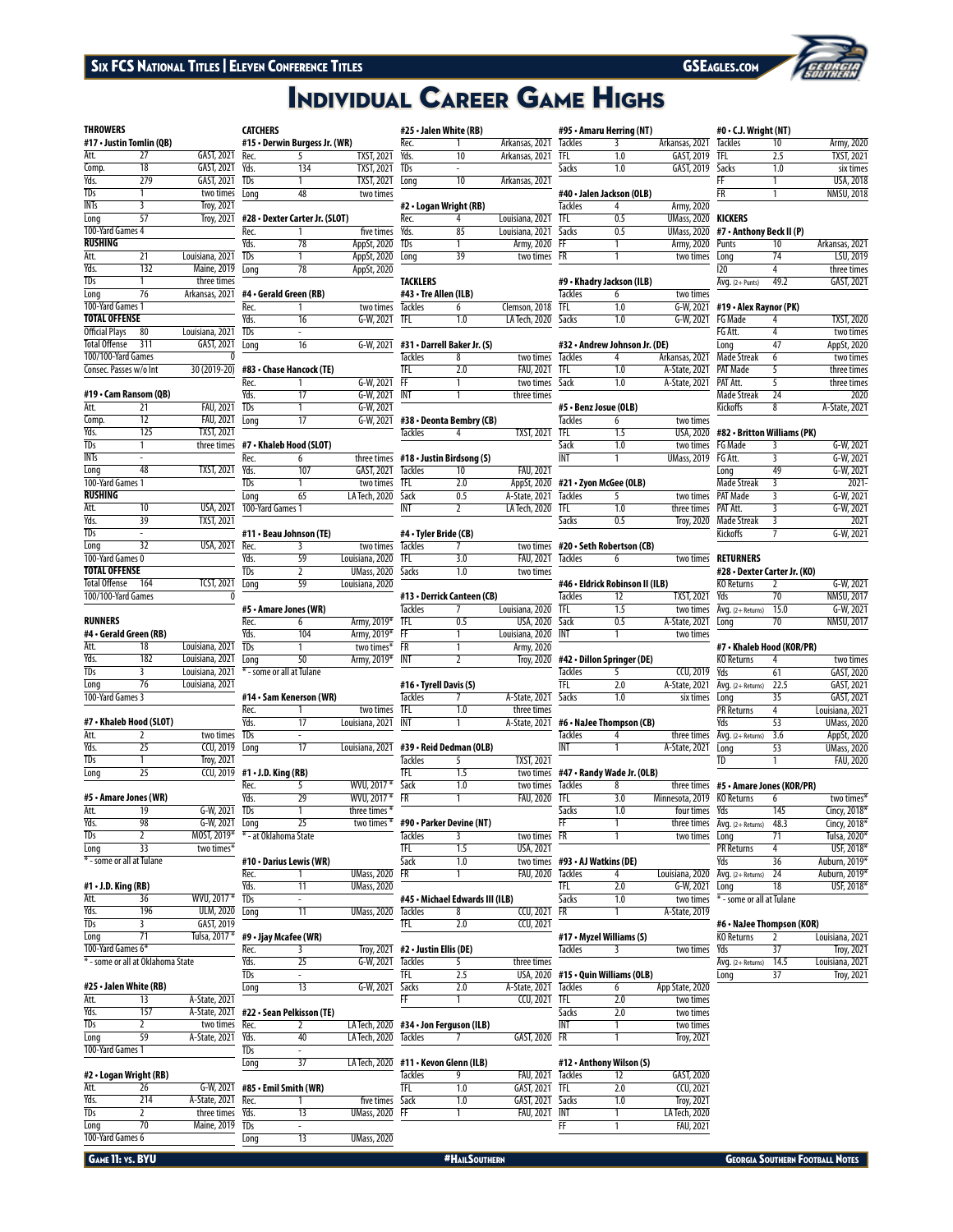# The Last Time It Happened ...



| TEAM                                                    | <b>GEORGIA SOUTHERN</b>                            | <b>OPPONENT</b>                                        |
|---------------------------------------------------------|----------------------------------------------------|--------------------------------------------------------|
| <b>Scored 30-39 Points</b>                              | 11-13-21, at Texas State (38)                      | 11-13-21, Texas State (30)                             |
| <b>Scored 40-49 Points</b>                              | 11-14-20, Texas State (40)                         | 10-14-21, South Alabama (41)                           |
| <b>Scored 50-59 Points</b>                              | 10-2-21, vs. Arkansas State (59)                   | 8-31-19, LSU (55)                                      |
| <b>Scored 60-69 Points</b>                              | 10-25-14, at Georgia State (69)                    | 11-7-96, Florida (62)                                  |
| <b>Scored 70-79 Points</b>                              | 8-31-13, Savannah State (77)                       | Never                                                  |
| Scored 80+ Points                                       | 9-6-14, Savannah State (83)                        | Never                                                  |
| <b>Scored a Safety</b>                                  | 11-23-19, at Arkansas State                        | 10-2-21, Arkansas State                                |
| <b>Recorded Multiple Safeties</b>                       | 11-27-10, South Carolina St. (2)                   | Never                                                  |
| <b>Recorded a Shutout</b>                               | 10-17-20, UMass (41-0)                             | 9-5-15, West Virginia (0-44)                           |
| <b>Recorded a First Half Shutout</b>                    | 10-30-21, Georgia State (7-0; GS lost 21-14)       | 11-6-2021, Coastal Carolina (0-21; GS lost 28-8)       |
| Rushed for 400+ Yards                                   | 10-2-21, Arkansas State State (503)                | 11-4-00, Furman (404)                                  |
| Rushed for 300-399 Yards                                | 9-4-21, vs. Gardner-Webb (365)                     | 9-5-18, Clemson (309)                                  |
| <b>Rushed for 1-50 Yards</b>                            | 10-24-09, at Appalachian St. (15)                  | 9-4-21, Gardner-Webb (50)                              |
| <b>Rushed for 0 yards or less</b>                       | Never [lowest is 11 vs. SDSU, 2009]                | 11-19-09, Western Carolina (-12)                       |
| Passed for 400+ Yards                                   | 12-21-85, vs. Furman (419) (FCS Champ. Game)       | 10-14-21, South Alabama (405)                          |
| Passed for 300-399 Yards                                | 11-15-08, at Furman (333)                          | 9-11-21, Florida Atlantic (332)                        |
| Passed for 1-50 Yards                                   | 10-3-20, at ULM (29)                               | 11-21-20, Army (25)                                    |
| Passed for 0 or less yards                              | 11-23-13, Florida (0) [has happened nine times]    | 9-11-93, The Citadel (0)                               |
| <b>Gained Over 600 Yards Total Offense</b>              | 9-3-16, Savannah State (605)                       | 9-18-21, Arkansas (633)                                |
| Gained 500-599 Yards Total Offense                      | 10-2-21, vs. Arkansas State (540)                  | 10-14-21, South Alabama (545)                          |
| <b>Gained Less Than 100 Yards Total Offense</b>         | 8-31-19, at LSU (98)                               | 10-2-99, VMI (90)                                      |
| <b>Recorded 25 or More First Downs</b>                  | 9-4-21, vs. Gardner-Webb (25)                      | 11-13-21, Texas State (27)                             |
| Did not convert a third down                            | 9-2-17, at Auburn (0-15)                           | 10-3-19, South Alabama (0-10)                          |
| Did not punt in the game                                | 9-6-14, Savannah State                             | 12-10-11, Maine                                        |
| Was Penalized 100+ Yards                                | 10-2-21, vs. Arkansas State (10-103)               | 10-5-13, Samford (7-100)                               |
| Was not penalized in the game                           | 10-26-19, New Mexico State                         | 11-18-18, Coastal Carolina                             |
| <b>Defense Intercepted Three Passes</b>                 | 11-14-20, Texas State                              | 10-9-21, Troy                                          |
| <b>Defense Intercepted Four or More Passes</b>          | 10-2-21, vs. Arkansas State                        | 9-15-15, West Virginia                                 |
| Recorded over 40 minutes of possession                  | 11-14-20, Texas State (41:19)                      | 11-14-92, Troy State (43:22)                           |
| <b>Blocked multiple extra points</b>                    | 11-5-11, The Citadel (2)                           | Never                                                  |
| <b>Scored TDs on Offense, Defense and Special Teams</b> | 11-16-19, vs. ULM (INT, KO return)                 | 9-24-16, Western Mich. (INT return, kickoff return TD) |
| Overcame Deficit of 10+ points in 4Q to Win             | 12-8-12, at Old Dominion (FCS Semifinals)          | 11-28-20, Georgia State                                |
|                                                         | (GS trailed 35-21 in 4th, won 49-35)               | (GS led 24-13 in 4th, lost 24-30)                      |
| <b>Overcame Halftime Deficit to Win</b>                 | 10-7-20, vs. Troy                                  | 10-30-21, Georgia State                                |
|                                                         | (GS trailed 10-7 at Half, won 20-13)               | (GS led 7-0 at Half, lost 21-14)                       |
| Trailed After Three Quarters, Rallied to Win            | 10-29-20, vs. South Alabama                        | 11-28-20, Georgia State                                |
|                                                         | (GS trailed 17-10 at end of 3rd, won 24-17)        | (GS led 17-13 at end of 3rd, lost 30-24)               |
| Won Game on Final Offensive Play (OT included)          | 10-19-19, vs. Coastal Carolina                     | 9-26-20, Louisiana                                     |
|                                                         | (Wesley Kennedy III 3-yd run in 30T to win 30-27)  | (Nate Snyder 53-yard FG to win 20-18)                  |
| Scored To Win on Final Offensive Play Of Regulation     | 12-15-18, vs. Eastern Michigan                     | 9-26-20, Louisiana                                     |
|                                                         | (Tyler Bass 40-yard FG to win 23-21)               | (Nate Snyder 53-yard FG to win 20-18)                  |
| <b>Won Game on Final Defensive Play</b>                 | 10-3-20, at ULM (35-30)                            | 10-30-21, Georgia State (21-14)                        |
|                                                         | (ULM stopped on final play of game at 1-yard line) | (GS stopped on final play of game at 30-yard line)     |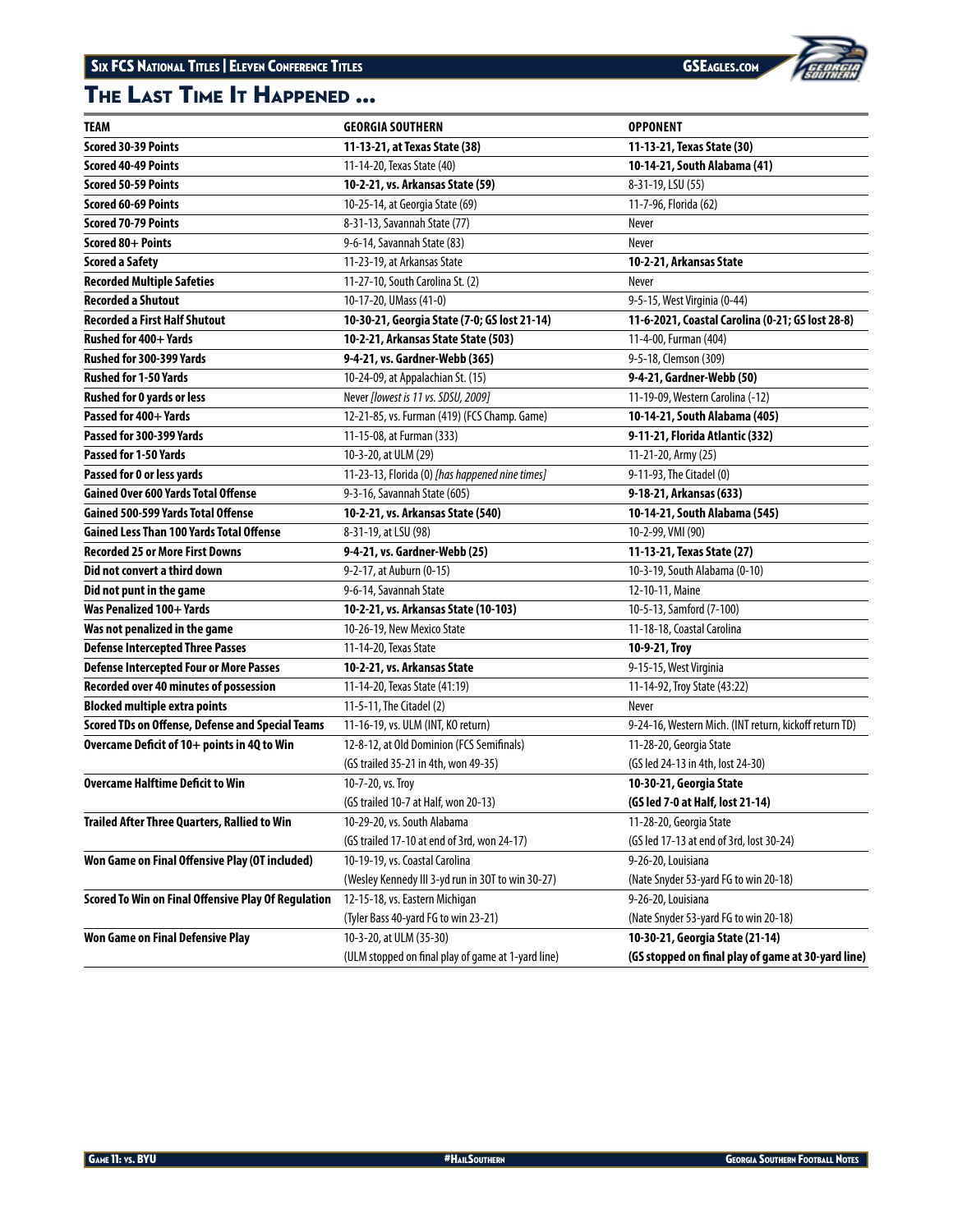# The Last Time It Happened ...



| <b>INDIVIDUAL</b>                             | <b>GEORGIA SOUTHERN</b>                                          | <b>OPPONENT</b>                               |
|-----------------------------------------------|------------------------------------------------------------------|-----------------------------------------------|
| 75+ Yard Run                                  | Gerald Green (76), 9-25-21, vs. Louisiana                        | Darius Hoggins (75t), 11-25-17, Louisiana     |
| 100-199 Yards Rushing, Game                   | Logan Wright (113), 10-30-21, vs. Georgia State                  | Israel Tucker (123), 12-23-20, Louisiana Tech |
| 200+ Yards Rushing, Game                      | Logan Wright (214), 10-2-21, vs. Arkansas State                  | Keenan Reynolds (277), 11-15-14, Navy         |
| 300+ Yards Rushing, Game                      | Jerick McKinnon (316), 12-1-12, vs. Central Arkansas             | Louis Ivory (301), 11-4-00, Furman            |
| <b>Three Rushing TDs, Game</b>                | Gerald Green, 9-25-21, vs. Louisiana                             | Jason Huntley, 10-20-18, New Mexico State     |
| <b>Four Rushing TDs, Game</b>                 | Favian Upshaw (4), 12-23-15, vs. Bowling Green                   | Keenan Reynolds (6), 11-15-14, Navy           |
| 80+ Yard Pass Completion                      | Jayson Foster (81), 9-8-07, vs. West Georgia                     | K.J. Jefferson (91), 9-18-21, Arkansas        |
| 300-399 Yards Passing, Game                   | Lee Chapple (323), 11-15-08, at Furman                           | Jake Bentley (389), 10-14-21, South Alabama   |
| 400+ Yards Passing, Game                      | Tracy Ham (419), 12-21-85, vs. Furman                            | Nick Arbuckle (408), 10-25-14, Georgia State  |
| 20 Pass Completions, Game                     | Shai Werts (22), 11-4-17, vs. Georgia State                      | Tyler Vitt (29), 11-13-21, Texas State        |
| <b>Four TD Passes, Game</b>                   | Chaz Williams, 10-2-04, at Elon                                  | N'Kosi Perry, 9-11-21, Florida Atlantic       |
| Five+TD Passes, Game                          | Never                                                            | Joe Burrow, 8-31-19, LSU                      |
| 300+ Yards Total Offense, Game                | Justiin Tonlin (311), 10-30-21, vs. Georgia State                | Jake Bentley (397), 10-14-21, South Alabama   |
| 400+ Yards Total Offense, Game                | Tracy Ham (509), 12-21-85, vs. Furman                            | Caleb Evans (439), 11-3-18, ULM               |
| 10 Receptions, Game                           | Raja Andrews (10), 11-8-08, vs. Samford                          | Jalen Tolbert (11), 10-14-21, South Alabama   |
| 100-149 Receiving Yards, Game                 | Derwin Burgess Jr. (134), 11-13-21, at Texa State                | Jalen Waybe (117), 10-14-21, South Alabama    |
| 150+ Receiving Yards, Game                    | Reggie McCutchen (191), 10-14-06, vs. Elon                       | Jalen Tolbert (174), 10-14-21, South Alabama  |
| <b>Three Receiving TDs, Game</b>              | Corey Joyner, 12-12-98, vs. Western Illinois                     | Tyler Johnson (3), 9-14-19, Minnesota         |
| Same Player Lead Team in Pass/Rush/Receiving  | Shai Werts, 12-2-17, at Coastal Carolina                         | Never                                         |
| <b>Quarterback Caught Touchdown Pass</b>      | Lee Chapple (10 pass from Mitch Williford), 11/14/09, vs. Furman | Never                                         |
| 50+ Yard Field Goal                           | Tyler Bass (50), 12-15-18, vs. Eastern Michigan                  | Diego Guajardo (54), 10-29-20, South Alabama  |
| Made Three+ Field Goals, Game                 | Alex Raynor (3-3), 10-9-21, at Troy                              | Noel Ruiz (3-3), 11-28-20, Georgia State      |
| 70+ Yard Punt                                 | Anthony Beck II (74), 8-31-19, at LSU                            | Joe Davidson (73), 12-23-15, Bowling Green    |
| <b>Returned Kickoff for TD</b>                | Monquavion Brinson (42), 11-16-19, vs. ULM                       | Jalen Virgil (100), 12-12-20, App State       |
| <b>Returned Punt for TD</b>                   | Tyrell Davis (20), 11-13-21, at Texas State                      | J-Shun Harris (70), 9-23-17, Indiana          |
| <b>Returned/Recovered Blocked Punt for TD</b> | N. Thompson (B), R. Byrd (TD), 10-3-20, at ULM                   | Kenny Haynes (B & TD), 11-13-21, Texas State  |
| <b>Returned Interception for TD</b>           | Quin Williams (22), 10-1-21, vs. Arkansas State                  | Dell Pettus (44), 11-7-20, Troy               |
| <b>Returned Fumble for TD</b>                 | Derrick Canteen (22), 11-21-20, at Army                          | Chandon Sullivan (28), 11-4-17, Georgia State |
| Defense Recovered Fumble in End Zone for TD   | Nico Hickey, 10-22-11, vs. Presbyterian                          | Andre Mason, 12-4-93, Youngstown State        |
| <b>Blocked a Punt</b>                         | Derwin Burgess Jr., 11-13-21, at Texas State                     | Kenny Haynes, 11-13-21, Texas State           |
| <b>Blocked a Field Goal</b>                   | Raymond Johnson III, 10-3-19, at South Alabama                   | Nick Butler, 11-13-21, Texas State            |
| <b>Blocked an Extra Point</b>                 | Raymond Johnson III, 9-1-18, vs. South Carolina State            | Zi'Yon Hill, 9-25-21, Louisiana               |
| <b>Returned Blocked FG for TD</b>             | Monquavion Brinson (77), 9-14-19, at Minnesota                   | Dre Kirkpatrick (55), 11-19-11, Alabama       |
| <b>Returned a Missed FG</b>                   | Darreion Robinson (59), 11-17-12, at Georgia                     | Never                                         |
| <b>PAT Returned for Two Points</b>            | Matt Dobson, 12-23-15, vs. Bowling Green                         | Otha Peters, 11-10-16, Louisiana              |

# Point Scoring Records

| <b>MOST POINTS SCORED IN</b> |                                                                                                                      |  |
|------------------------------|----------------------------------------------------------------------------------------------------------------------|--|
| 1ST OUARTER                  |                                                                                                                      |  |
| 2ND OUARTER                  |                                                                                                                      |  |
| 1st Half                     |                                                                                                                      |  |
| 3RD OUARTER                  |                                                                                                                      |  |
| 4TH OUARTER                  |                                                                                                                      |  |
| 2ND HALF                     |                                                                                                                      |  |
| <b>OVERTIME</b>              | 20. The Citadel (2008. 30T). Coastal Carolina (2019, 30T)  17, The Citadel (2008, 30T), Coastal Carolina (2019, 30T) |  |
| <b>GAME</b>                  |                                                                                                                      |  |
|                              | * - GS had to vacate these wins due to NCAA sanctions                                                                |  |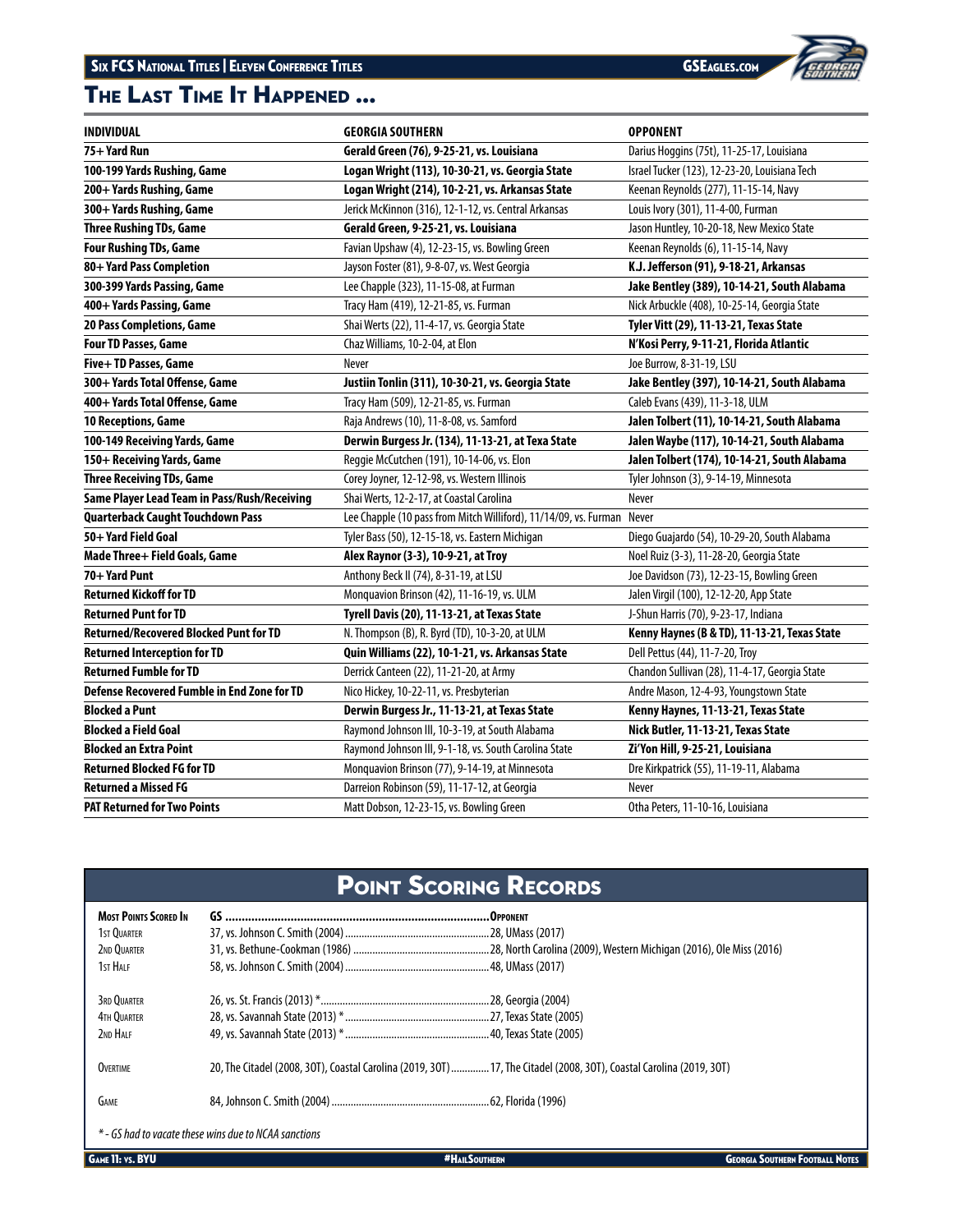# Last 10 Single-Game Performances

## **10 OR MORE TACKLES GAME**

| <b>PLAYER</b>                     | <b>DATE</b>    |    | OPP.                    | TACKLES |
|-----------------------------------|----------------|----|-------------------------|---------|
| Eldrick Robinson II Nov. 13, 2021 |                | @  | <b>Texas State</b>      | 12      |
| <b>Anthony Wilson</b>             | Nov. 6, 2021   |    | <b>Coastal Carolina</b> | 10      |
| Eldrick Robinson II               | Oct. 30, 2021  |    | Georgia State           | 10      |
| <b>Anthony Wilson</b>             | Oct. 9, 2021   | @) | <b>Trov</b>             | 11      |
| <b>Justin Birdsong</b>            | Sept. 11, 2021 | @) | <b>Florida Atlantic</b> | 10      |
| <b>Anthony Wilson</b>             | Nov. 28, 2020  | @) | Georgia State           | 12      |
| <b>Reynard Ellis</b>              | Nov. 21, 2020  | @) | <b>Army West Point</b>  | 18      |
| Rashad Byrd                       | Nov. 21, 2020  | @  | Army West Point         | 12      |
| <b>Anthony Wilson</b>             | Nov. 21, 2020  | @) | Army West Point         | 11      |
| C.J. Wright                       | Nov. 21, 2020  | @) | Army West Point         | 10      |

## **200-YARD PASSING GAME**

| <b>PLAYER</b>  | <b>DATE</b>    |                 | OPP.             | <b>PASS YDS</b> |
|----------------|----------------|-----------------|------------------|-----------------|
| Justin Tomlin  | Oct. 30, 2021  |                 | Georgia State    | 279             |
| Justin Tomlin  | Oct. 9, 2021   | $\omega$        | Troy             | 210             |
| Shai Werts     | Sept 26, 2020  | @               | Louisiana        | 255             |
| Seth Shuman    | Nov. 10, 2016  |                 | Louisiana        | 228             |
| Kevin Ellison  | Oct. 5, 2016   | $\omega$        | Arkansas State   | 203             |
| Lee Chapple    | Nov. 7 2009    | $\omega$        | Samford          | 212             |
| Lee Chapple    | Sept. 19, 2009 |                 | Western Carolina | 249             |
| Lee Chapple    | Sept. 5, 2009  |                 | Albany           | 259             |
| Lee Chapple    | Nov. 15, 2008  | $^{\copyright}$ | Furman           | 323             |
| Antonio Henton | Nov. 8, 2008   |                 | Samford          | 202             |

## **100-YARD RUSHING GAME**

| <b>PLAYER</b>       | <b>DATE</b>    |          | OPP.                  | <b>RUSH YDS</b> |
|---------------------|----------------|----------|-----------------------|-----------------|
| <b>Logan Wright</b> | Oct. 30, 2021  |          | Georgia State         | 113             |
| <b>Jalen White</b>  | Oct. 2, 2021   |          | <b>Arkansas State</b> | 157             |
| <b>Logan Wright</b> | Oct. 2, 2021   |          | Arkansas State        | 214             |
| <b>Gerald Green</b> | Sept. 25, 2021 |          | Louisiana             | 182             |
| <b>Logan Wright</b> | Sept. 4, 2021  |          | Gardner-Webb          | 177             |
| Gerald Green        | Dec. 23, 2020  | Ν        | Louisiana Tech        | 108             |
| Logan Wright        | Nov. 28, 2020  | $\omega$ | Georgia State         | 143             |
| <b>Shai Werts</b>   | Nov. 14, 2020  |          | <b>Texas State</b>    | 131             |
| <b>Gerald Green</b> | Nov. 7, 2020   |          | Troy                  | 109             |
| Wesley Kennedy III  | Oct. 17, 2020  |          | <b>UMass</b>          | 106             |

## **200-YARD RUSHING GAME**

| <b>PLAYER</b>       | <b>DATE</b>    |          | OPP.                | <b>RUSH YDS</b> |
|---------------------|----------------|----------|---------------------|-----------------|
| <b>Logan Wright</b> | Oct. 2, 2021   |          | Arkansas State      | 208             |
| Matt Breida         | Oct. 29, 2015  |          | <b>Texas State</b>  | 205             |
| Matt Breida         | Nov. 15, 2014  | @        | Navy                | 210             |
| Matt Breida         | Oct. 25, 2014  | $\omega$ | Georgia State       | 201             |
| Jerick McKinnon     | Dec. 1, 2012   |          | Central Arkansas    | 316             |
| Dominique Swope     | Dec. 3, 2011   |          | <b>Old Dominion</b> | 255             |
| Jayson Foster       | Nov. 3, 2007   | @        | Wofford             | 279             |
| Jayson Foster       | Sept. 22, 2007 |          | Chattanooga         | 210             |
| Lamar Lewis         | Sept. 15, 2007 | @        | Coastal Carolina    | 206             |
| Jayson Foster       | Sept. 15, 2007 | @        | Coastal Carolina    | 253             |

|          | OPP.               | <b>TACKLES</b> |
|----------|--------------------|----------------|
| @)       | <b>Texas State</b> | 12             |
|          | Coastal Carolina   | 10             |
|          | Georgia State      | 10             |
| $\omega$ | Troy               | 11             |
| $\omega$ | Florida Atlantic   | 10             |
| $\omega$ | Georgia State      | 12             |
| $\omega$ | Army West Point    | 18             |
| @)       | Army West Point    | 12             |
| $\omega$ | Army West Point    | 11             |
| $\omega$ | Armv West Point    | 10             |

# **Justin Tomlin Oct. 30, 2021 Georgia State 279** a Arkansas State 203 Western Carolina 249

## **100-YARD RECEIVING GAME PLAYER DATE OPP. REC YDS**

| Derwin Burgess Jr. Nov. 13, 2021 |                | $\omega$ | Texas State   | 134 |
|----------------------------------|----------------|----------|---------------|-----|
| Khaleb Hood                      | Oct. 31, 2021  |          | Georgia State | 107 |
| Wesley Kennedy III               | Sept. 26, 2020 | $\omega$ | Louisiana     | 105 |
| <b>Wesley Fields</b>             | Nov. 10, 2018  |          | Troy          | 138 |
| <b>BJ Johnson III</b>            | Dec. 3, 2016   |          | Troy          | 129 |
| <b>BJ Johnson III</b>            | Nov. 10, 2016  |          | Louisiana     | 127 |
| <b>Myles Campbell</b>            | Nov. 5, 2016   | $\omega$ | Ole Miss      | 121 |
| <b>Tray Butler</b>               | Oct. 5, 2013   | $\omega$ | Samford       | 105 |
| J.J. Wilcox                      | Nov. 20, 2010  | $\omega$ | Furman        | 107 |
| J.J. Wilcox                      | Oct. 16, 2010  | @        | Chattanooga   | 121 |

## **EIGHT OR MORE RECEPTIONS GAME**

| <b>PLAYER</b>            | <b>DATE</b>      |    | OPP.               | <b>REC</b> |
|--------------------------|------------------|----|--------------------|------------|
| <b>Malik Henry</b>       | Nov. 4, 2017     |    | Georgia State      | 8          |
| <b>BJ Johnson III</b>    | Nov. 10, 2016    |    | Louisiana          | 8          |
| Adam Urbano              | Nov. 7, 2009     | @) | Samford            | 9          |
| <b>Darreion Robinson</b> | Sept. 12, 2009   | @) | South Dakota State | 9          |
| Adam Urbano              | Sept. 5, 2009    |    | Albany             | 8          |
| Raja Andrews             | Nov. 15, 2008    | @) | Furman             | 8          |
| Raja Andrews             | Nov. 8, 2008     |    | Samford            | 10         |
| Raja Andrews             | Nov. 1, 2008     | @) | <b>The Citadel</b> | 10         |
| Raja Andrews             | Oct. 25, 2008    | @) | Western Carolina   | 8          |
| Raia Androws             | $Sent$ $20.2008$ |    | Flon               | q          |

## **200-YARD ALL-PURPOSE GAME**

| <b>PLAYER</b>         | DATE          |
|-----------------------|---------------|
| Logan Wright          | Oct. 2, 2021  |
| Wesley Kennedy III    | Nov. 19 2019  |
| <b>Myles Campbell</b> | Oct. 21, 2017 |
| Derek Keaton          | Dec. 5, 2015  |
| Matt Breida           | Oct. 29, 2015 |
| Matt Breida           | Nov. 15, 2014 |
| Matt Breida           | Oct. 25, 2014 |
| Jerick McKinnon       | Oct. 12, 2013 |
| Jerick McKinnon       | Oct. 5, 2013  |
| Jerick McKinnon       | Dec. 1. 2012  |

# **300-YARD TOTAL OFFENSE GAME**

| YDS | <b>PLAYER</b>        | DATE.          |    | OPP.               | TOT. YDS |
|-----|----------------------|----------------|----|--------------------|----------|
| 208 | <b>Justin Tomlin</b> | Oct. 31, 2021  |    | Georgia State      | 311      |
| 205 | <b>Shai Werts</b>    | Nov. 23, 2019  | @  | Arkansas State     | 326      |
| 210 | Kevin Ellison        | Aug. 30, 2014  | @  | <b>NC State</b>    | 300      |
| 201 | Jerick McKinnon      | Dec. 1, 2012   |    | Central Arkansas   | 395      |
| 316 | Lee Chapple          | Nov. 15, 2008  | @  | Furman             | 335      |
| 255 | Antonio Henton       | Nov. 1, 2008   | @  | <b>The Citadel</b> | 304      |
| 279 | Antonio Henton       | Oct. 18, 2008  |    | App State          | 391      |
| 210 | Antonio Henton       | Sept. 13, 2008 |    | Northeastern       | 341      |
| 206 | Jayson Foster        | Nov. 17, 2007  | @  | Colorado State     | 319      |
| 253 | Jayson Foster        | Nov. 3, 2007   | @) | Wofford            | 336      |

| Georgia State | 107 |
|---------------|-----|
| Louisiana     | 105 |
| Troy          | 138 |
| Troy          | 129 |
| Louisiana     | 127 |
| Ole Miss      | 121 |
| Samford       | 105 |
| Furman        | 107 |
| Chattanooga   | 121 |
|               |     |

# Georgia State 8, 2017 8, 2017 8, 2017 8, 2017 8, 2017 8, 2017 8, 2017 8, 2017 8, 2017 8, 2017 8, 2017 8, 2017 8, 2017 8, 2017 8, 2017 8, 2017 8, 2017 8, 2017 8, 2017 8, 2017 8, 2017 8, 2017 8, 2017 8, 2017 8, 2017 8, 2017 BJ Johnson III Nov. 10, 2016 Louisiana 8 South Dakota State 9 The Citadel **10** Raja Andrews Oct. 25, 2008 @ Western Carolina 8 Raja Andrews Sept. 20, 2008 Elon 9

| PLAYER             | <b>DATE</b>   |          | OPP.                  | A-PYDS |
|--------------------|---------------|----------|-----------------------|--------|
| Logan Wright       | Oct. 2, 2021  |          | <b>Arkansas State</b> | 214    |
| Wesley Kennedy III | Nov. 19 2019  |          | New Mexico State      | 222    |
| Myles Campbell     | Oct. 21, 2017 | $\omega$ | <b>UMass</b>          | 233    |
| Derek Keaton       | Dec. 5, 2015  |          | Georgia State         | 201    |
| Matt Breida        | Oct. 29, 2015 |          | Texas State           | 215    |
| Matt Breida        | Nov. 15, 2014 | $\omega$ | Navy                  | 221    |
| Matt Breida        | Oct. 25, 2014 | $\omega$ | Georgia State         | 201    |
| Jerick McKinnon    | Oct. 12, 2013 |          | <b>The Citadel</b>    | 208    |
| Jerick McKinnon    | Oct. 5, 2013  | $\omega$ | Samford               | 227    |
| Jerick McKinnon    | Dec. 1, 2012  |          | Central Arkansas      | 316    |
|                    |               |          |                       |        |

# **PLAYER DATE OPP. TOT. YDS Justin Tomlin Oct. 31, 2021 Georgia State 311** @ Arkansas State 326 Central Arkansas 395 Antonio Henton Nov. 1, 2008 @ The Citadel 304 App State 391 Northeastern 341 Jayson Foster Nov. 17, 2007 @ Colorado State 319 Jayson Foster Nov. 3, 2007 @ Wofford 336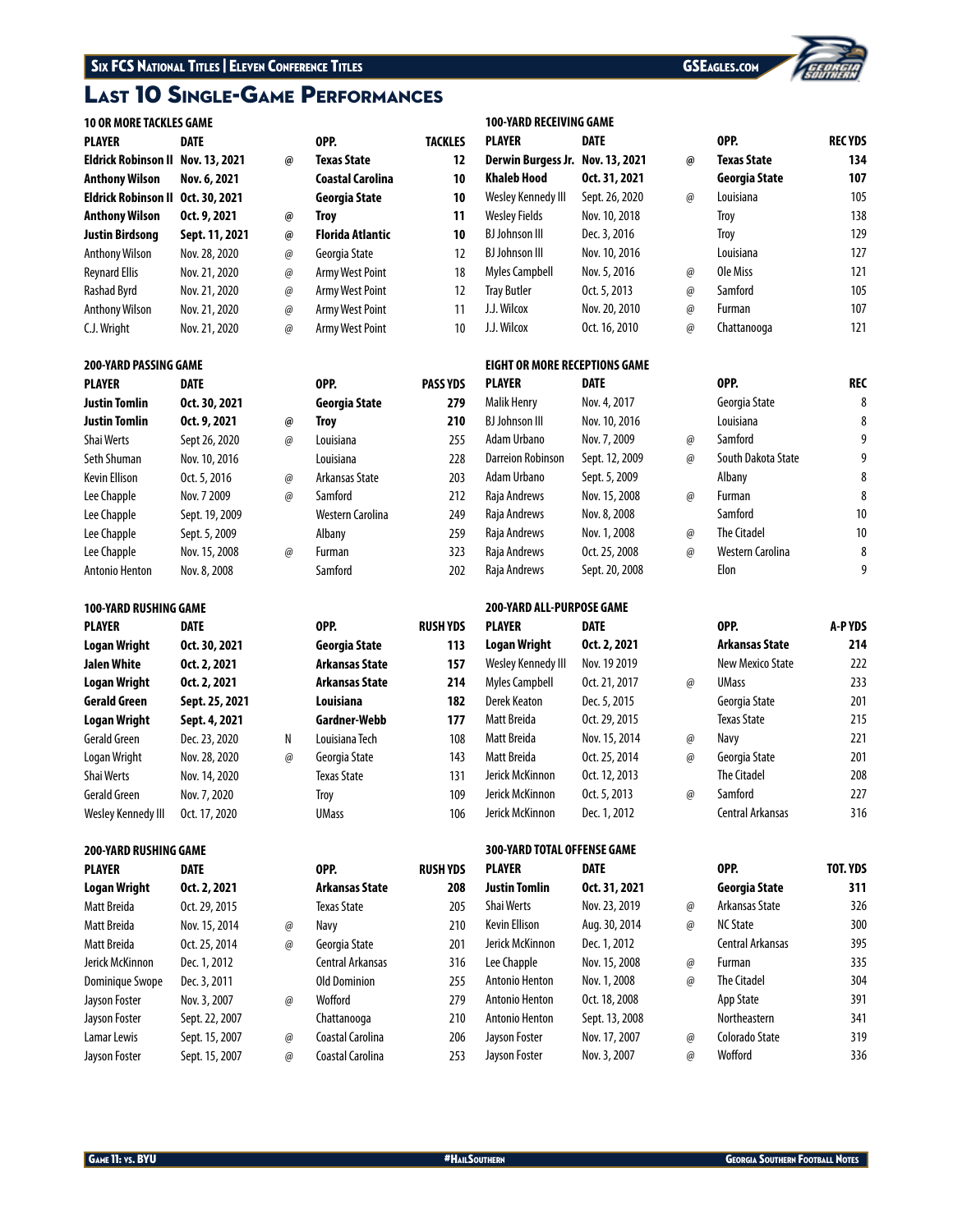

# TEAM RECORDS BY ERA

| MOST                       | <b>ALL GAMES</b>                 | HOME                             | <b>ROAD</b>                   | <b>SUN BELT GAMES</b>        | <b>FBS ERA</b>                | <b>PLAYOFFS/BOWLS</b>                  |
|----------------------------|----------------------------------|----------------------------------|-------------------------------|------------------------------|-------------------------------|----------------------------------------|
| POINTS                     | 84, vs. Johnson C. Smith, 2004   | 84, vs. Johnson C. Smith, 2004   | 69, at Georgia St., 2014      | 69, at Georgia St., 2014     | 83, vs. Savannah St., 2014    | 72, vs. Northern Arizona, 1999         |
| POINTS/QUARTER             | 37, vs. Johnson C. Smith, 2004   | 37, vs. Johnson C. Smith, 2004   | 28, Three Times               | 21, Nine Times               | 27, vs. Savannah St., 2014    | 35, vs. Florida A&M, 1997              |
| POINTS/HALF                | 58, vs. Johnson C. Smith, 2004   | 58, vs. Johnson C. Smith, 2004   | 44, at The Citadel, 1998      | 42, at Georgia St., 2014     | 48, vs. Savannah St., 2014    | 42, vs. Florida A&M, 1997              |
| TOUCHDOWNS                 | 12, Twice                        | 12, Twice                        | 10, at Georgia St., 2014      | 10, at Georgia St., 2014     | 12, vs. Savannah St., 2014    | 10, vs. Northern Arizona, 1999         |
| <b>RUSH ATTEMPTS</b>       | 80, vs. Furman, 2005             | 80, vs. Furman, 2005             | 79, at Western Carolina, 2012 | 71, vs. ULM, 2016            | 71, vs. ULM, 2016             | 77, vs. South Carolina St., 2010       |
| <b>RUSHING YARDS</b>       | 655, vs. Glenville St., 1994     | 655, vs. Glenville St., 1994     | 602, at Old Dominion, 2012    | 613, at Georgia St., 2014    | 613, at Georgia St., 2014     | 638, vs. Youngstown St., 1999          |
| <b>RUSHING TDS</b>         | 11, Two Times                    | 11, Two Times                    | 10, at Georgia St., 2014      | 10, at Georgia St., 2014     | 10, Twice                     | 8, vs. Northern Arizona, 1999          |
| <b>PASS ATTEMPTS</b>       | 57, at Furman, 2008              | 48, vs. Samford, 2008            | 57, at Furman, 2008           | 37, vs. Louisiana, 2016      | 37, vs. Louisiana, 2016       | 37, vs. Furman, 1985                   |
| PASS COMPLETIONS           | 40, at Furman, 2008              | 28, vs. Samford, 2008            | 40, at Furman, 2008           | 22, Two Times                | 22, Two Times                 | 23, vs. Furman, 1985                   |
| PASSING YARDS              | 419, vs. Furman, 1985            | 375, vs. Elon, 2006              | 419, vs. Furman, 1985         | 255, at Louisiana, 2020      | 255, at Louisiana, 2020       | 419, vs. Furman, 1985                  |
| INT THROWN                 | 6, at ETSU, 1984                 | 3, Three Times                   | 6, at ETSU, 1984              | 3, Three Times               | 4, at West Virginia, 2015     | 3, Two Times                           |
| PASSING TDS                | 4, Three Times                   | 4, Twice                         | 4, vs. Furman, 1985           | 3, Two Times                 | 3, Four Times                 | 4, Two Times                           |
| <b>TOTAL OFFENSE</b>       | 732, vs. Western Carolina, 1999  | 732, vs. Western Carolina, 1999  | 685, at ETSU, 1999            | 660, at Georgia St., 2014    | 684, vs. Savannah St., 2014   | 659, vs. Northern Arizona, 1999        |
| <b>TOTAL PLAYS</b>         | 103, at East Carolina, 1984      | 96, vs. Samford, 1990            | 103, at East Carolina, 1984   | 88, vs. ULM, 2016            | 88, vs. ULM, 2016             | 86, vs. Massachusetts, 1998            |
| <b>FIELD GOALS</b>         | 5, Twice                         | 5, vs. Furman, 2003              | 5, at The Citadel, 1994       | 4, Two Times                 | 4, Three Times                | 4, Two Times                           |
| <b>FIELD GOAL ATTEMPTS</b> | 7, at The Citadel, 1994          | 6, vs. Furman, 2004              | 7, at The Citadel, 1994       | 4, Four Times                | 5, vs. Maine, 2019            | 4, vs. Florida A&M, 2001               |
| <b>FIRST DOWNS</b>         | 35, vs. Savannah St., 2013       | 35, vs. Savannah St., 2013       | 35, at East Carolina, 1984    | 30, at Georgia St., 2014     | 34, Savannah St., 2016        | 32, vs. Old Dominion, 2012             |
| <b>FIRST DOWNS RUSHING</b> | 31, Twice                        | 31, vs. Glenville St., 1994      | 31, at Western Carolina, 2012 | 28, at Georgia St., 2014     | 28, at Georgia St., 2014      | 29, vs. Old Dominion, 2012             |
| <b>FIRST DOWNS PASSING</b> | 20, vs. East Carolina, 1984      | 14, Twice                        | 20, at East Carolina, 1984    | 8, vs. Georgia St., 2017     | 9, at Georgia Tech, 2014      | 18, vs. Furman, 1985                   |
| <b>FUMBLES</b>             | 9, Three Times                   | 7, Twice                         | 9, Three Times                | 7, Coastal Carolina, 2021    | 7, Coastal Carolina, 2021     | 6, Three Times                         |
| <b>FUMBLES LOST</b>        | 6, vs. Massachusetts, 1998       | 5, vs. Central Florida, 1983     | 6, vs. Massachusetts, 1998    | 3, Three Times               | 3, Six Times                  | 6, vs. Massachusetts, 1998             |
| PENALTIES                  | 19, vs. Johnson C. Smith, 2000   | 19, vs. Johnson C. Smith, 2000   | 16, at Elon, 2003             | 14, vs. ULM, 2016            | 14, vs. ULM, 2016             | 14, vs. Nicholls St., 1986             |
| <b>PENALTY YARDS</b>       | 179, Twice                       | 179, vs. Johnson C. Smith, 2000  | 179, at Elon, 2003            | 136, vs. ULM, 2016           | 136, vs. ULM, 2016            | 106, vs. North Carolina A&T, 1986      |
| <b>PUNTS</b>               | 11, Three Times                  | 11, vs. Jacksonville St., 1992   | 11, Two Times                 | 8, Five Times                | 11, at Auburn, 2017           | 9, Two Times                           |
| <b>PUNT RETURNS</b>        | 10, at VMI, 1993                 | 9, Twice                         | 10, at VMI, 1993              | 4, Four Times                | 5, vs. Savannah St., 2014     | 7, vs. Youngstown St., 1999            |
| <b>PUNT RETURN YARDS</b>   | 143, vs. Chattanooga, 2001       | 143, vs. Chattanooga, 2001       | 131, at VMI, 1993             | 111, vs. South Alabama, 2015 | 111, vs. South Alabama, 2015  | 99, vs. Youngstown St., 1999           |
| <b>KICKOFF RETURNS</b>     | 9, Two Times                     | 7, Three Times                   | 9, Two Times                  | 7, Three Times               | 9, vs. Navy, 2014             | 9, vs. Massachusetts, 1998             |
| <b>KO RETURN YARDS</b>     | 239, at Navy, 2014               | 170, vs. Elon, 2008              | 239, at Navy, 2014            | 174, New Mexico St., 2017    | 239, at Navy, 2014            | 169, vs. Massachusetts, 1998           |
| INT CAUGHT                 | 7, Twice                         | 7, Twice                         | 5, Twice                      | 4, Three Times               | 4, Four Times                 | 4, Two Times                           |
| INT RETURN YARDS           | 142, vs. Chattanooga, 2001       | 142, vs. Chattanooga, 2001       | 104, at Central Florida, 1990 | 100, at Texas St., 2014      | 100, at Texas St., 2014       | 60, Two Times                          |
| <b>POSSESSION TIME</b>     | 43:08, vs. Newberry, 1983        | 43:08, vs. Newberry, 1983        | 42:55, at Troy, 2015          | 42:55, at Troy, 2015         | 42:55, at Troy, 2015          | 42:24, vs. Maine, 2011                 |
| <b>DEFENSIVE TDS</b>       | 3, vs. Florida A&M, 20001        | 3, vs. Florida A&M, 20001        | 2, Twice                      | 1, Five Times                | 1, Eight Times                | 3, vs. Florida A&M, 2001               |
| <b>NON-OFFENSETDS</b>      | 3, Three Times                   | 3, Twice                         | 3, at Chattanooga, 1994       | <b>1, 13 Times</b>           | 2, Four Times                 | 3, vs. Florida A&M, 2001               |
| <b>RUSH YARDS ALLOWED</b>  | 415, vs. Miami, 1994             | 323, vs. Eastern Kentucky, 1993  | 415, at Miami, 1994           | 343, at Arkansas St., 2016   | 394, at Navy, 2014            | 343, vs. Arkansas St., 1986            |
| PASS YARDS ALLOWED         | 527, at Bethune-Cookman, 1984    | 481 vs. Nicholls St., 1986       | 527, at Bethune-Cookman, 1984 | 453, Arkansas State, 2021    | 453, Arkansas State, 2021     | 481, vs. Nicholls St., 1986            |
| TOTAL OFF. ALLOWED         | 712, at Appalachian St., 2009    | 583, vs. Florida A&M, 1997       | 712, at Appalachian St., 2009 | 603, at Troy, 2019           | 670, at UMass, 2017           | 629, at Montana, 1995                  |
| PASS ATT. AGAINST          | 66, at Bethune-Cookman, 1984     | 63, vs. Florida A&M, 1997        | 66, at Bethune-Cookman, 1984  | 60, Arkansas State, 2021     | 60, Arkansas State, 2021      | 63, vs. Florida A&M, 1997              |
| PASS COMP. ALLOWED         | 42, at Montana, 1995             | 38, Arkansas St., 2018           | 42, at Montana, 1995          | 38, Arkansas St., 2018       | 38, Arkansas St., 2018        | 42, at Montana, 1995                   |
| <b>FEWEST</b>              | <b>ALL GAMES</b>                 | <b>HOME</b>                      | <b>ROAD</b>                   | <b>SUN BELT GAMES</b>        | <b>FBS</b>                    | POSTSEASON                             |
| <b>POINTS</b>              | 0, Five Times                    | 0, vs. Troy, 1992                | 0, Four Times                 | 7, Georgia State, 2015       | 0, at West Virginia, 2015     | 0, Twice                               |
| <b>FIRST DOWNS</b>         | 5, Two Times                     | 8, vs. Florida A&M, 1992         | 5, Two Times                  | 9, Three Times               | 7, at Clemson, 2018           | 5, at Montana, 1995                    |
| <b>TOTAL OFFENSE</b>       | 54, at Miami, 1994               | 159, vs. App State, 2016         | 54, at Miami, 1994            | 159, vs. App State, 2016     | 78, at Auburn, 2017           | 91, vs. Montana, 1995                  |
| <b>RUSHING ATTEMPTS</b>    | 19, at Furman, 2008              | 21, vs. Albany, 2009             | 19, at Furman, 2008           | 26, vs. App State, 2016      | 26, vs. App State, 2016       | 40, vs. Furman, 1985                   |
| <b>RUSHING YARDS</b>       | 11, at South Dakota St., 2009    | 52, vs. Louisiana, 2016          | 11, at South Dakota St., 2009 | 52, vs. Louisiana, 2016      | 52, vs. Louisiana, 2016       | 70, vs. Montana, 1995                  |
| <b>PASS ATTEMPTS</b>       | 0, vs. Wofford, 2012             | 0, Two Times                     | 3, Three Times                | 3, Two Times                 | 3, Two Times                  | 3, vs. Maine, 2002                     |
| <b>PASS COMPLETIONS</b>    | 0. Nine Times                    | 0, Five Times                    | 0. Four Times                 | 1, Two Times                 | 1, Two Times                  | 1. Three Times                         |
| PASSING YARDS              | 0, Ten Times                     | 0, Six Times                     | 0, Four Times                 | 31, vs. Texas St., 2015      | 3, vs. New Mexico St., 2019   | 17, vs. Youngstown St., 1999           |
| PENALTIES                  | 0, Three Times                   | 0, Two Times                     | 0, at Delaware, 1997          | 1, Two Times                 | 0, vs. New Mexico State, 2019 | 0, at Delaware, 1997                   |
| <b>PENALTY YARDS</b>       | 0, Three Times                   | 0, Two Times                     | 0, at Delaware, 1997          | 5, vs. App State, 2020       | 0, vs. New Mexico State, 2019 | 0, at Delaware, 1997                   |
| <b>PUNTS</b>               | 0, Ten Times                     | 0, Nine Times                    | 0, at South Florida, 1997     | 1, Six Times                 | 0, vs. Savannah St., 2014     | 0, vs. Old Dominion, 2011              |
| <b>POSSESSION TIME</b>     | 16:38, vs. Troy, 1992            | 16:38, vs. Troy, 1992            | 21:36, at Army, 2020          | 22:06, vs. App State, 2016   | 21:36, at Army, 2020          | 21:28, vs. Eastern Kentucky, 2002      |
| RUSH YARDS ALLOWED         | -12, vs. Western Carolina, 2009  | -12, vs. Western Carolina, 2009  | 5, at Samford, 1989           | 19, vs. ULM, 2014            | 19, vs. ULM, 2014             | 51, vs. Central Florida, 1990          |
| PASS YARDS ALLOWED         | 0, at The Citadel, 1993          | 0, vs. The Citadel, 1993         | 7, at The Citadel, 1994       | 13, vs. Troy, 2014           | 13, vs. Troy, 2014            | 11, vs. The Citadel, 1990              |
| TOTAL OFF. ALLOWED         | 55, vs. South Carolina St., 1988 | 55, vs. South Carolina St., 1988 | 90, at VMI, 1999              | 136, vs. South Alabama, 2015 | 114, vs. Savannah St., 2016   | 163, vs. The Citadel, 1990             |
| PASS COMP. AGAINST         | 0, vs. The Citadel, 1993         | 0, vs. The Citadel, 1993         | 1, two times                  | 4, vs. Troy, 2014            | 1, at Army West Point, 2020   | 2, vs. The Citadel, 1990               |
| PASS ATT. ALLOWED          | 1, at Army West Point, 2020      | 4, vs. The Citadel, 1993         | 1, at Army West Point, 2020   | 11, vs. Troy, 2014           | 1, at Army West Point, 2020   | 6, vs. The Citadel, 1990               |
|                            |                                  |                                  |                               |                              |                               |                                        |
| <b>GAME 11: VS. BYU</b>    |                                  |                                  | <b>#HAILSOUTHERN</b>          |                              |                               | <b>GEORGIA SOUTHERN FOOTBALL NOTES</b> |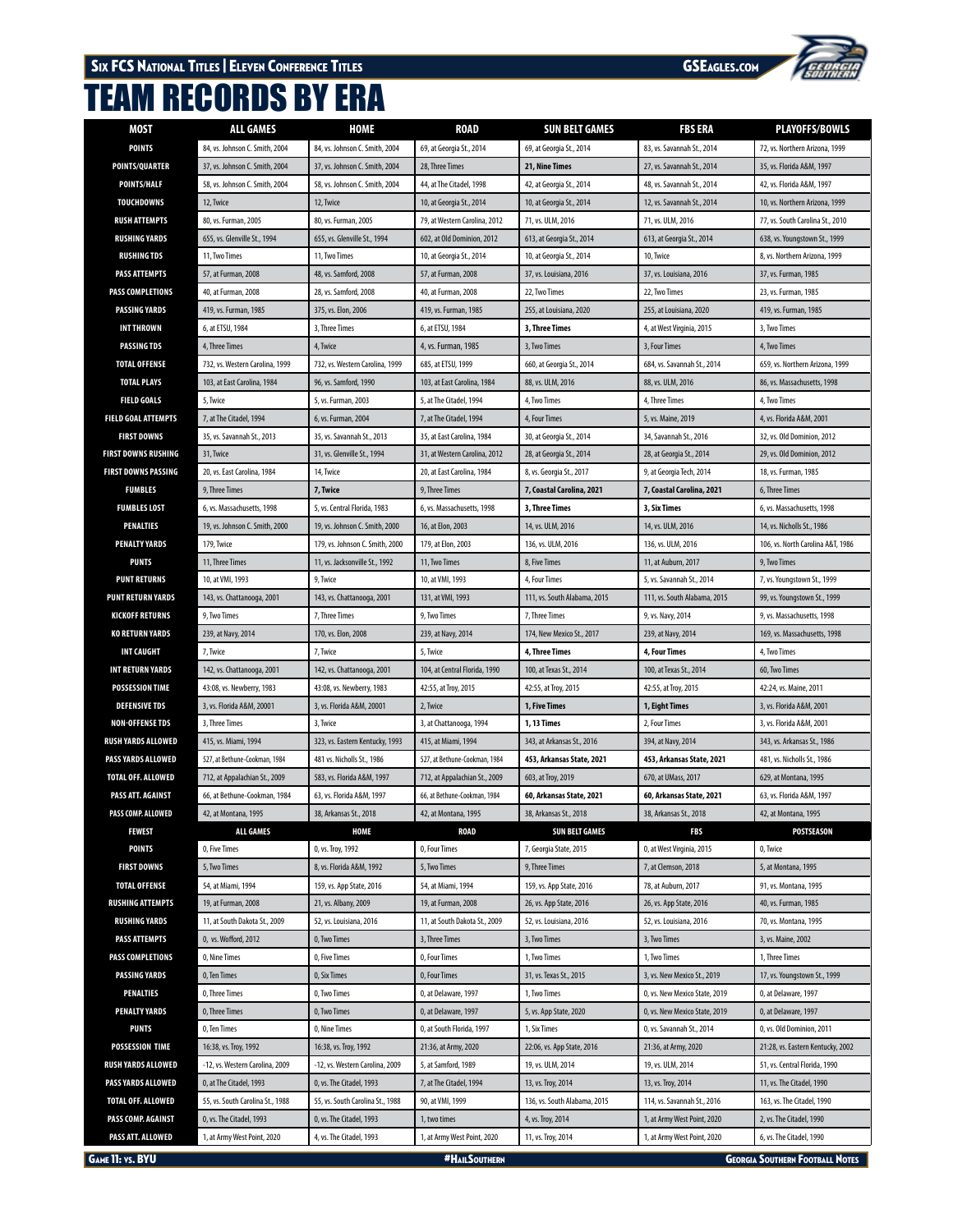# SIX FCS NATIONAL TITLES | ELEVEN CONFERENCE TITLES GSEAGLES.COM

## **HIGHEST TOTAL OFFENSE GAMES (BY GS)**

## **HIGHEST TOTAL OFFENSE GAMES (BY OPPONENT)**

## **MOST YARDS RUSHING (BY GS)**

## **MOST YARDS RUSHING (BY OPPONENT)**

## **MOST RUSHING ATTEMPTS (BY GS)**

## **MOST RUSHING ATTEMPTS (BY OPPONENT)**

## **HIGHEST PASSING GAMES (BY GS)**

## **HIGHEST PASSING GAMES (BY OPPONENT)**

## **MOST PASSING ATTEMPTS (BY GS)**

## **MOST PASSING ATTEMPTS (BY OPPONENT)**

## **MOST PASSING COMPLETIONS (BY GS)**

## **MOST PASSING COMPLETIONS (BY OPPONENT)**

| <b>MOST PASSING TOUCHDOWNS (BY GS)</b> |  |
|----------------------------------------|--|
|                                        |  |
|                                        |  |
|                                        |  |
|                                        |  |
|                                        |  |
|                                        |  |
|                                        |  |

## 4 (10-13, 160 yards) Greg Hill vs. Western Illinois...........................................................................1998 4 (6-8, 156 yards) Chaz Williams vs. Elon........................................................................................2004 4 (23-37, 419 yards) Tracy Ham vs. Furman....................................................................................1985 3 many times, last by Shai Werts vs. UMass (2020)

# **MOST PASSING TOUCHDOWNS (BY OPPONENT)**

| <u>ן ואשאוט ווען כאומטעטענט אווככה וכטוא</u> |  |
|----------------------------------------------|--|
|                                              |  |
|                                              |  |
|                                              |  |
|                                              |  |

## **4 many times, last by N'Kosi Perry of Florida Atlantic (2021)**

## **MOST POINTS SCORED (BY GS)**

## **MOST POINTS SCORED (BY GS KICKER)**

## **MOST POINTS SCORED (BY OPPONENT)**

| 18 points numerous times, last by Jason Huntley of New Mexico State (2018) |  |
|----------------------------------------------------------------------------|--|

## **MOST RECEPTIONS (BY GS)**

### **MOST RECEPTIONS (BY OPPONENT)**

## **MOST RECEIVING YARDAGE (BY GS)**

## **MOST RECEIVING YARDAGE (BY OPPONENT)**

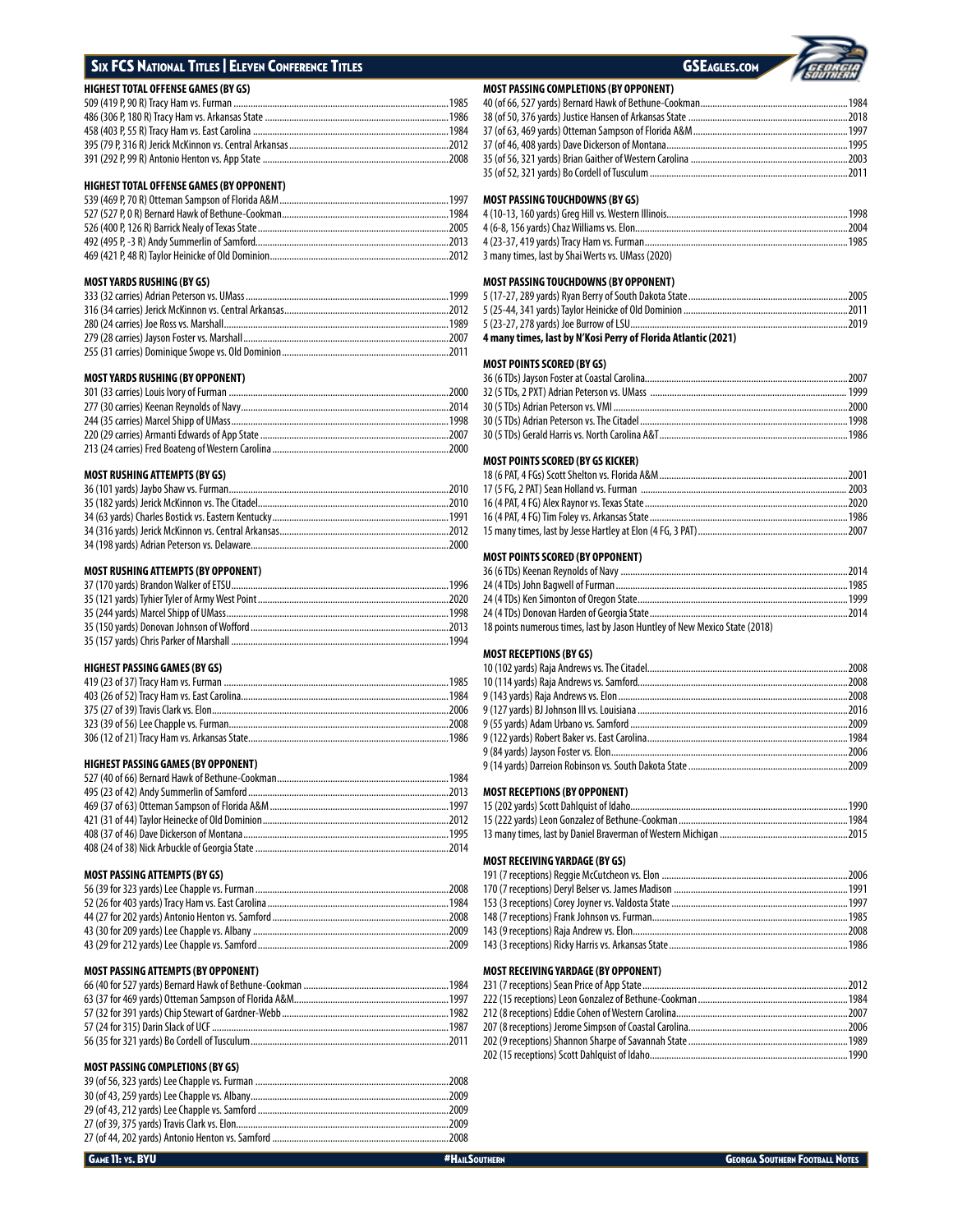# **SIX FCS NATIONAL TITLES | ELEVEN CONFERENCE TITLES**

| <b>JOIAL OFFENSE (BY GS)</b> |  |
|------------------------------|--|
|                              |  |
|                              |  |
|                              |  |
|                              |  |
|                              |  |
|                              |  |

## **TOTAL OFFENSE (BY OPPONENT)**

## **TOTAL PLAYS (BY GS)**

## **TOTAL PLAYS (BY OPPONENT)**

## **RUSHING ATTEMPTS (BY GS)**

## **RUSHING ATTEMPTS (BY OPPONENT)**

## **RUSHING YARDS (BY GS)**

## **RUSHING YARDS (BY OPPONENT)**

## **RUSHING TOUCHDOWNS (BY GS)**

## **RUSHING TOUCHDOWNS (BY OPPONENT)**

# **PASSING ATTEMPTS (BY GS)**

## 4 PASSING ATTEMPTS (BY OPPONENT)

## **PASSING COMPLETIONS (BY GS)**

## PASSING COMPLETIONS (BY OPPONENT)

## PASSING YARDS (BY GS)

## PASSING YARDS (BY OPPONENT)

# **GSEAGLES.COM**



## PASSING TOUCHDOWNS (BY OPPONENT)

| 4 many times, last by Arkansas State 2021 |  |
|-------------------------------------------|--|
|                                           |  |
|                                           |  |
|                                           |  |
|                                           |  |

## **INTERCEPTIONS (BY GS)**

## **INTERCEPTIONS (BY OPPONENT)**

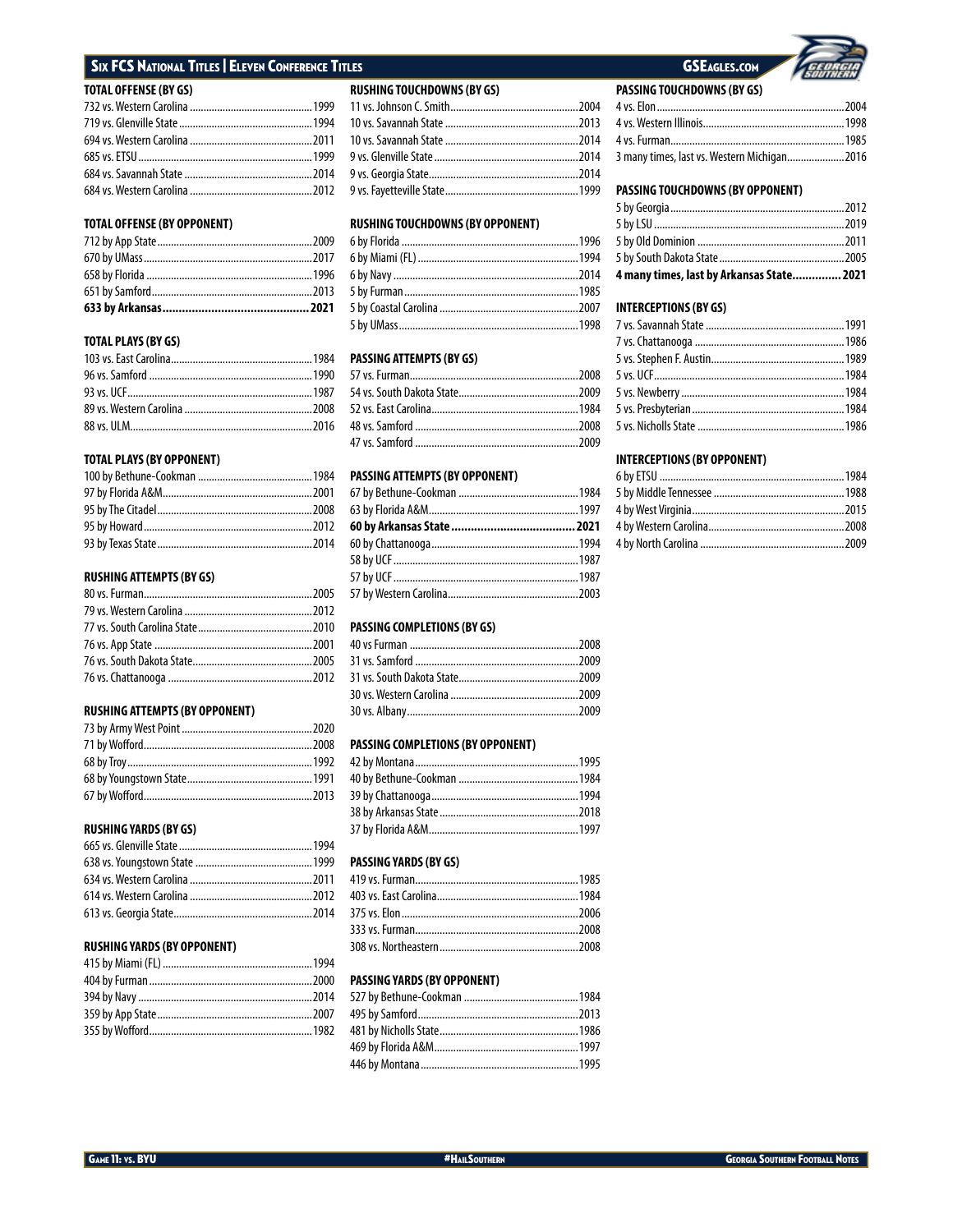# SIX FCS National Titles | Eleven Conference Titles GSEAGLES.com

# **LONGEST GEORGIA SOUTHERN PLAYS ALL PLAYS**

| 1.  |  | 100t Matt DobsonInterception Returnat Texas State, 11/8/14                |
|-----|--|---------------------------------------------------------------------------|
|     |  | 100t  Corey Joyner Kickoff Return  at East Tennessee State, 11/1/97       |
| 3.  |  |                                                                           |
| 4.  |  | 98t Ryan Hadden Interception Return  vs. Chattanooga, 9/25/99             |
| 5.  |  |                                                                           |
| 6.  |  | 96t Melvin Bell Kickoff Return  at Valdosta State, 11/19/83               |
| 7.  |  |                                                                           |
|     |  | 95t Hugo RossignolInterception Return vs. Mars Hill, 11/12/83             |
| 9.  |  |                                                                           |
|     |  | 94t James Banks Kickoff Return  vs. William & Mary, 9/6/97                |
|     |  |                                                                           |
|     |  |                                                                           |
| 13. |  |                                                                           |
|     |  | 93t Dreck Cooper Interception Return  vs. Chattanooga, 9/22/01            |
| 15. |  |                                                                           |
| 16. |  | 91t Terence McBride Interception Return  at East Tennessee State, 11/1/03 |
|     |  | 91t Adrian Peterson Rush  vs. East Tennessee State, 10/31/98              |

## **LONGEST RUN FROM SCRIMMAGE**

| 1.  |                                                                  |  |  |
|-----|------------------------------------------------------------------|--|--|
| 2.  | 91t Adrian Peterson RB  RFr.  vs. East Tennessee State, 10/31/98 |  |  |
| 3.  |                                                                  |  |  |
| 4.  |                                                                  |  |  |
|     |                                                                  |  |  |
| 6.  |                                                                  |  |  |
| 7.  |                                                                  |  |  |
| 8.  |                                                                  |  |  |
|     |                                                                  |  |  |
|     |                                                                  |  |  |
| 11. |                                                                  |  |  |
|     |                                                                  |  |  |
| 13. |                                                                  |  |  |
|     |                                                                  |  |  |
|     |                                                                  |  |  |
|     |                                                                  |  |  |
|     |                                                                  |  |  |
| 18. |                                                                  |  |  |
| 19. |                                                                  |  |  |
|     |                                                                  |  |  |
|     | 78t  Jermaine Austin RB  So.  at East Tennessee State, 11/1/03   |  |  |
|     |                                                                  |  |  |
|     |                                                                  |  |  |

## **PASSING COMPLETION**

| 1. | 85t Jayson Foster Travis Clark  at The Citadel, 10/28/06     |  |
|----|--------------------------------------------------------------|--|
| 2. |                                                              |  |
| 3. | 81 t Michael McIntosh Jayson Foster vs. West Georgia, 9/8/07 |  |
| 4. | 80t T.J. Anderson Trey Hunter vs. Chattanooga, 9/27/03       |  |
|    |                                                              |  |
|    |                                                              |  |
| 7. | 79t Ricky Harris Tracy Ham  vs. Arkansas State, 12/20/86     |  |
|    | 79t Carl Kearney Chaz Williams  vs. The Citadel, 10/26/02    |  |
| 9. | 78t Dexter Carter Jr. Miller Mosley  vs. App State, 12/12/20 |  |
|    |                                                              |  |

## **FIELD GOAL**

| 1.  |  |                                                                      |
|-----|--|----------------------------------------------------------------------|
| 2.  |  |                                                                      |
| 3.  |  |                                                                      |
|     |  |                                                                      |
| 5.  |  |                                                                      |
| 6.  |  | 54 Jesse Hartley (Q4, 0:00, GW)Jr.  vs. South Dakota State, 10/6/07  |
|     |  |                                                                      |
|     |  |                                                                      |
|     |  |                                                                      |
| 10. |  |                                                                      |
|     |  |                                                                      |
|     |  | 53 Reed Haley (Q4, 11:25, GW)  So.  vs. Jacksonville State, 10/24/92 |
|     |  |                                                                      |
|     |  |                                                                      |



| PUNT |  |  |
|------|--|--|
|      |  |  |
| 1.   |  |  |
| 2.   |  |  |
| 3.   |  |  |
| 4.   |  |  |
|      |  |  |
| 6.   |  |  |
| 7.   |  |  |
| 8.   |  |  |
| 9.   |  |  |
| 10.  |  |  |
|      |  |  |
|      |  |  |
|      |  |  |
|      |  |  |
|      |  |  |
|      |  |  |

## **KICKOFF RETURN**

| 1.  |  |  |
|-----|--|--|
| 2.  |  |  |
| 3.  |  |  |
| 4.  |  |  |
| 5.  |  |  |
|     |  |  |
|     |  |  |
| 8.  |  |  |
| 9.  |  |  |
| 10. |  |  |

# **PUNT RETURN**

| 1.               |  |  |
|------------------|--|--|
| 2.               |  |  |
| $\overline{3}$ . |  |  |
| 4.               |  |  |
| 5.               |  |  |
| 6.               |  |  |
| 7.               |  |  |
| 8.               |  |  |
| 9.               |  |  |
|                  |  |  |

## **INTERCEPTION RETURN**

| 1.              |  |  |
|-----------------|--|--|
| 2.              |  |  |
| 3.              |  |  |
| 4.              |  |  |
| 5.              |  |  |
| 6.              |  |  |
| 7.              |  |  |
| 8.              |  |  |
| 9.              |  |  |
| 10 <sup>1</sup> |  |  |

## **FUMBLE RETURN**

| 1.  |  |  |
|-----|--|--|
| 2.  |  |  |
| 3.  |  |  |
| 4.  |  |  |
| 5.  |  |  |
| 6.  |  |  |
| 7.  |  |  |
| 8.  |  |  |
| 9.  |  |  |
| 10. |  |  |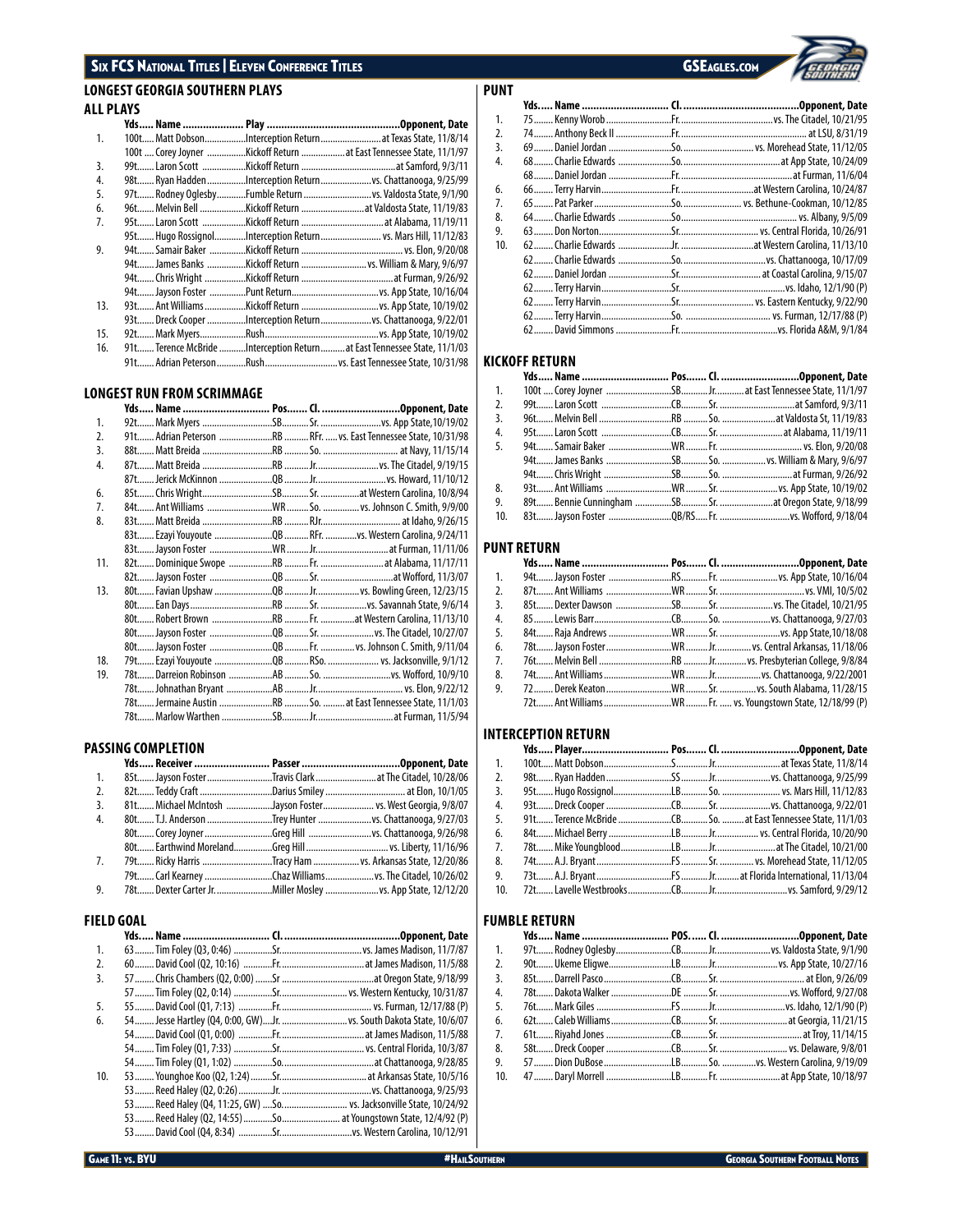## **Non-Offensive Touchdowns (Modern Era)**

**1984 (2 - 1 PR, 1 BPR)**

Melvin Bell, 76-yd. punt return at Presbyterian; Nay Young, 56-yd. blocked punt return at ETSU

## **1985 (1 - 1 INT)**

Charles Carper, 29-yd. interception return vs. Bethune-Cookman

## **1986 (1 - 1 INT)**

Taz Dixon, 55-yd. interception return at Tennessee Tech

**1987 (0)** None

## **1988 (4 - 2 FR, 1 INT, 1 BPR)**

Darren Alford, 45-yd. fumble return vs. Newberry; Everett Sharpe, 45-yd. interception return vs. ULM; Rodney Oglesby, 43-yd. fumble return at James Madison; Mark Giles, 30-yd. blocked punt return vs. Furman

## **1989 (6 - 3 INT, 2 BPR, 1 PR)**

Rodney Oglesby, 69-yd. punt return at James Madison; Taz Dixon, 22-yd. interception return vs. Chattanooga; Taz Dixon, 41-yd. interception return; Rodney Oglesby, 32-yd. interception return vs. Villanova; Bart Hughes, 20-yd. blocked punt return; Paul Sikkelee, blocked punt recovery in end zone vs. Montana

### **1990 (5 - 2 INT, 2 FR, 1 BPR)**

Mark Giles, 5-yd. blocked punt return vs. Savannah State; Rodney Oglesby, 97-yd. fumble return vs. Valdosta State; Michael Berry, 84-yd. interception return vs. UCF; Mark Giles, 76-yd. fumble return vs. Idaho; Alex Mash, 15-yd. interception return vs. Nevada

### **1991 (3 - 1 INT, 1 PR, 1 BPR)**

Clint Avret, blocked punt recovery in end zone at ULM; Rodney Oglesby, 51-yd. punt return vs. UCE; Shane Maxwell, 26-yd. interception return vs. Nicholls State

## **1992 (2 - 1 KOR, 1 BPR)**

Chris Wright, 94-yd. kickoff return at Furman; Kregg Richardson, 2-yd. blocked punt return at Youngstown State

## **1993 (4 - 2 FR, 2 BPR)**

Alex Mash, 28-yd. fumble return at Miami; Marco Bradham, 19-yd. blocked punt return at App State; Rob Stockton, fumble recovery in end zone at VMI; Terry Lester, blocked punt recovery in end zone vs. Furman

### **1994 (4 - 1 INT, 1 KOR, 1 BPR, 1 BFG)**

Eric Thigpen, blocked punt recovery in end zone at Chattanoooga; Chad Nighbert, 45-yd. kickoff return at Chattanooga; Derrick Austin, 31-yd. interception return at Chattanooga; Marco Bradham, 61-yd. blocked field goal return vs. VMI

### **1995 (4 - 1 INT, 1 FR, 1 BFG, 1 PR)**

Lee Brooks, 25-yd. fumble return vs. South Carolina State; Chad Nighbert, 78-yd. blocked field goal return at Marshall; Dexter Dawson, 85-yd. punt return vs. the Citadel; Brancis Williams, 46-yd. interception return at Troy

### **1996 (0)**

## **1997 (6 - 2 INT, 2 KOR, 1 BPR, 1 FR)**

James Banks, 94-yd. kickoff return vs. William & Mary; Daryl Morrell, blocked punt recovery in end zone vs. Chattanooga; Corey Joyner, 100-yd. kickoff return vs. ETSU; Larry Rogers, 23-yd. interception return at ETSU; Hal Carter, 62-yd. interception return vs. Furman; James Dickerson, fumble recovery in end zone vs. Florida A&M

## **1998 (2 - 1 INT, 1 PR)**

Earthwind Moreland, 62-yd. interception return vs. Jacksonville State; Corey Joyner, 64-yd. punt return vs. VMI

### **1999 (6 - 3 INT, 1 KOR, 1 PR, 1 BPR)**

Bennie Cunningham, 89-yd. kickoff return at Oregon State; Ryan Hadden, 98-yd. interception return vs. Chattanooga; David Young, 37-yd. interception return vs. Western Carolina; David Young, 24-yd. blocked punt return at Jacksonville State; Josh Smithers, 37-yd. interception return at Jacksonville State; Ant Williams, 72-yd. punt return vs. Youngstown State

### **2000 (4 - 4 INT)**

Lavar Rainey 47-yd. interception return vs. VMI; Michael Youngblood, 78-yd. interception return at The Citadel; Lavar Rainey, 49-yd. interception return vs. ETSU; Michael Youngblood, 52-yd. interception return vs. Hofstra

## **2001 (9 - 4 FR, 3 INT, 2 PR)**

Michael Ward, 2-yd. fumble return vs. Savannah State; Dreck Cooper, 58-yd. fumble return vs. Delaware; Dreck Cooper, 93-yd. interception return vs. Chattanooga; Ant Williams, 74-yd. punt return vs. Chattanooga; Johnathan Woodham, 49-yd. interception return vs. Chattanooga; Kevin Heard, 25-yd. fumble return vs. Florida A&M; Freddy Pesqueira, 22-yd. interception return vs. Florida A&M; Michael Youngblood, 26-yd. fumble return vs. Florida A&M; Ant Williams, 58-yd. punt return vs. App State

## **2002 (3 - 1 FR, 1 PR, 1 KOR)**

David Young, 34-yd. fumble return vs. Gardner-Webb; Ant Williams, 87-yd. punt return vs. VMI; Ant Williams, 93-yd. kickoff return vs. App State

## **2003 (2 - 2 INT)**

Terence McBride, 91-yd. interception return at ETSU; Tariq Muhammad, 36-yd. interception return at Elon

## **2004 (5 - 2 INT, 2 PR, 1 KOR)**

John Mohring, 21-yd. interception return vs. Johnson C. Smith; Jayson Foster, 83-yd. kickoff return vs. Wofford; Teddy Craft, 53-yd. punt return vs. Western Carolina; Jayson Foster, 94-yd. punt return vs. App State; A.J. Bryant, 73-yd. interception at Florida International

### **2005 (3 - 2 INT, 1 BPR)**

Jason Earwood, 30-yd. interception return vs. The Citadel; A.J. Bryant, 74-yd. interception vs. Morehead State; Tim Camp, recovered blocked punt in end zone vs. Morehead State

## **2006 (2 - 1 FR, 1 PR)**

Ronnie Wiggins, 17-yd. fumble return vs. App State; Jayson Foster, 78-yd. punt return vs. Central Arkansas

## **2007 (4 - 2 FR, 1 INT, 1 PR)**

Raja Andrews, 49-yd. punt return vs. Western Carolina; Chris Rogers, 46-yd. fumble return vs. South Dakota State; Larry Beard, 29 yd fumble return vs. South Dakota State; Carson Hill, 35 yd interception return vs. App State

## **2008 (5 - 2 PR, 1 FR, 1 INT, 1 KOR)**

Samair Baker, 94-yd. kickoff return vs. Elon; Dakota Walker, 78-yd. fumble return vs. Elon; David Arnold, 26-yd. punt return at Chattanoga; Damon Suggs, interception in end zone at Chattanooga; Raja Andrews, 84-yd. punt return vs. App State

### **2009 (3 - 2 FR, 1 INT)**

Laron Scott,15-yd. interception return vs. Albany; Darrell Pasco, 85-yd. fumble return at Elon; Derek Heyden, 38-yd. fumble return at App State

## **2010 (5 - 4 FR, 1 INT)**

Kyle Oehlbeck, 8-yd. fumble return at Coastal Carolina; Laron Scott, 36-yd. interception return vs. Elon; E.J. Webb, fumble recovery in end zone vs. Wofford; Josh Gebhardt, 34-yd. fumble return vs. South Carolina State; John Douglas, 20-yd. fumble return vs. Wofford

### **2011 (4 - 2 KOR, 1 FR, 1 PR)**

Laron Scott, 99-yd. kickoff return at Samford; Nico Hickey, fumble recovery in end zone vs. Presbyterian; Darreion Robinson, 46-yd. punt return at App State; Laron Scott, 95-yd. kickoff return at Alabama

## **2012 (2 - 2 INT)**

Valdon Cooper, 60-yd. interception return vs. Jacksonville; Lavelle Westbrooks, 72-yd. interception return vs. Samford

## **2013 (0)**

## **2014 (2 - 2 INT)**

Matt Dobson, 26-yd. interception return vs. Idaho; Matt Dobson, 100-yd. interception return at Texas State

## **2015 (3 - 2 FR, 1 BPR)**

Ken Butler, 26-yd. blocked punt return vs. ULM; Riyahd Jones, 61-yd. fumble return at Troy; Caleb Jones, 62-yd. fumble return at Georgia

# **2016 (1 - 1 FR)**

Ukeme Eligwe, 90-yd. fumble return vs. App State

## **2017 (2 - 1 FR, 1 KOR)**

Tomarcio Reese, 22-yd. fumble return at Auburn; Dexter Carter Jr., 70-yd. kickoff return vs. New Mexico State

## Alvin Ward Jr., 28-yd. interception return vs. South Alabama; Jessie Liptrot, 57-yd. interception return at ULM; Benz Josue, 5-yd. blocked punt return at ULM

## **2019 (6 - 2 INT, 1 FR, 1 BFG, 1 KOR, 1 PR)**

**2018 (3 - 2 INT, 1 BPR)**

Monquavion Brinson, 77-yd. blocked field goal return at Minnesota; Rashad Byrd, 44-yd. fumble return at Minnesota; Wesley Kennedy III, 67-yd. punt return vs. New Mexico State; Rashad Byrd, 7-yd. interception return vs. New Mexico State; Donald Rutledge Jr., 42-yd. interception return vs. ULM; Monquavion Brinson, 42-yd. kickoff return vs. ULM

## **2020 (5 - 2 PR, 1 INT, 1 BPR, 1 FR)**

Rashad Byrd, recovered blocked punt in end zone at ULM; Wesley Kennedy III, 60-yd. punt return at Coastal Carolina; Derrick Canteen, 22-yd. fumble return at Army; Khaleb Hood, 49-yd. punt return vs. Florida Atlantic; David Spaulding, 28-yd. interception return vs. App State

### **2021 (2 - 1 INT, 1 PR)**

Quin Qilliams, 22-yd. interception return vs. Arkansas State; Tyrell Davis 20-yd. punt return at Texas State

## **Non-Offensive TD Leaders**

| 4. |  |
|----|--|
|    |  |
|    |  |
|    |  |
|    |  |
|    |  |
|    |  |

## BFG - Blocked FG Return

- BPR Blocked Punt Return/Recovery
- FR Fumble Return/Recovery
- IR Interception Return
- KOR Kickoff Return
- PR Punt Return

## **Special Teams Touchdowns**

- **51 Total TDs scored by special teams** • 21 punt returns
	- last Tyrell Davis (20 yds); at Texas State (11/13/21)
- 16 blocked punt returns/recoveries
- last Rashad Byrd (EZ); at ULM (10/3/20) • 11 kickoff returns
- 
- last Monquavion Brinson (42 yds); vs. ULM (11/16/19) • 3 blocked field goals
	- last Monquavion Brinson (77 yds); at Minnesota (9/14/19)

## **Defensive Touchdowns**

- **74 Total TDs scored by defense**
- 44 interceptions
- last Quin Williams (22 yds); vs. Arkansas State (10/2/21) • 26 fumble returns
- last Derrick Canteen (22 yds); at Army West Point (11/21/20) • 4 fumble recoveries
- last Nico Hickey; vs. Presbyterian (10/22/11)

## **Total Non-Offensive Scores: 125**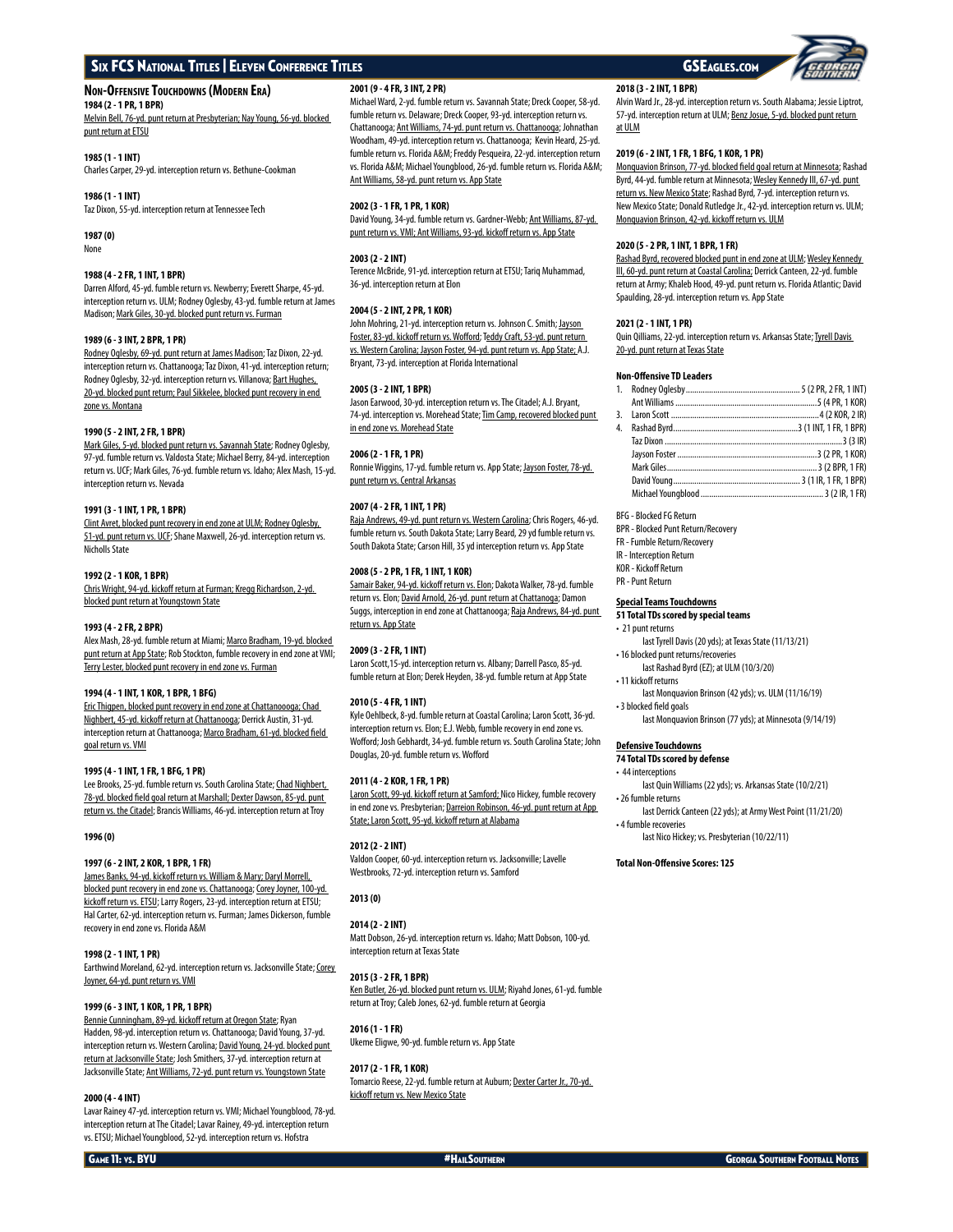**Blocked Kicks (Modern Era) 1984 (1; 1 FG)** Liberty - FG+ (Nay Young) - W

## **1985 (0)**

## **1986 (0)**

**1987 (0)**

## **1988 (5; 3 Punt, 1 PAT, 1 FG)**

Newberry - Punt+ (Mark Giles) - W James Madison - PAT (Mark Giles) - W Eastern Kentucky - Punt+ (Mark Giles) - W Furman - FG (Mark Giles); Punt\* (Mark Giles) - L

## **1989 (4; 4 Punt)**

MTSU - Punt (Randell Boone) - W MTSU - Punt\* (Chuck McClurg) - W Montana - Punt\* (Jason Whitehead) - W Stephen F. Austin - Punt# (Randell Boone) - W

## **1990 (3; 2 Punt, 1 FG)**

ULM - Punt# (Brad Almon) - W Savannah State - Punt# (Chance Ward) - W The Citadel - FG# (Mark Giles) -W

## **1991 (7; 5 Punt, 2 FG)**

Savannah State - Punt# (Mark Giles); Punt\* (Shawn Austin); Punt (Michael Berry); FG (Clint Avret) - W ULM - Punt\* (Chance Ward) - L Youngstown State - Punt+ (Maurice Reed) -; FG+ (Clint Avret) - L

## **1992 (1; 1 FG)**

Furman - FG (Alex Mash) - W

## **1993 (8; 8 Punt)**

The Citadel - Punt (Jonathan Richardson); Punt (Shawn Austin) - W Chattanooga - Punt (Jonathan Richardson) - W Western Carolina - Punt@ (Terry Lester) - W App State - Punt\* (Clinton Gregory) - W Furman - Punt\* (Brancis Williams); Punt# (Brancis Williams) - W Concord - Punt# (Brancis Williams) - W

**1994 (2; 1 Punt, 1 FG)** Chattanooga - Punt\* (Willie Ellington) - W VMI - FG\* (Ricky Harris) - W

**1995 (1; 1 FG)** Marshall - FG\* (Shannon Shook) - L

**1996 (3; 2 FG, 1 Punt)** Florida - FG (Maurice Bing) - L Western Carolina - Punt (Maurice Bing) - W Furman - FG (Maurice Bing) - L

**1997 (4; 3 Punt, 1 PAT)** Valdosta State - Punt (Basail Mack) - W William & Mary - PAT (Earthwind Moreland) - L Chattanooga - Punt\* (Corey Joyner) - W Florida A&M - Punt+ (Daryl Morrell) - W

**1998 (5; 3 Punt, 1 FG, 1 PAT)** Elon - Punt# (Andre Weathers) - W VMI - Punt# (Arkee Thompson) - W App State - FG# (Daryl Morrell) - W ETSU - PAT (Kiwaukee Thomas); Punt (Benjy Harris) - W **1999 (5; 5 Punt)**

VMI - Punt+ (Lavar Rainey); Punt# (David Young) - W App State - Punt@ (Earthwind Moreland) - L The Citadel - Punt# (Ryan Hadden) - W Jacksonville State - Punt\* (Lavar Rainey) - W

## **2000 (6; 3 FG, 2 Punt, 1 PAT)**

Johnson C. Smith - PAT (Dion Stokes) - W Western Carolina - Punt# (Chris Blount) - W The Citadel - FG+ (Nate Gates) - W Elon - Punt+ (Terry Owens) - W Delaware - FG+ (Jason Neese) - W Montana - FG (Mike Ward) - W

## **2001 (3; 3 Punt)**

Delaware - Punt+ (David Young) - W VMI - Punt+ (David Young) - W Western Carolina - Punt+ (David Young) - W

## **2002 (7; 3 Punt, 3 PAT, 1 FG)**

Gardner-Webb - Punt+ (David Young) - W Wofford - PAT (Eric Hadley) - L VMI - Punt# (David Young) - W The Citadel - PAT (Team); PAT (Team); FG+ (Robert Locke) - W ETSU - Punt@ (John Woodham) - W

## **2003 (9; 5 Punt, 3 FG, 1 PAT)**

Savannah State - Punt+ (Aaron Whitaker); Punt (John Woodham) - W McNeese State - Punt# (Kevin Anderson) - L Wofford - FG (Aaron Whitaker) - L Florida International - FG# (Eric Hadley) - W Western Carolina - PAT (Team) - W The Citadel - FG+ (Tariq Muhammad); Punt # (Aaron Whitaker) - L Elon - Punt+ (John Mohring) - W

## **2004 (3; 2 Punt, 1 FG)**

App State - FG# (Jayson Foster) - W South Dakota State - Punt+ (John Mohring) - W New Hampshire - Punt (Kevin Davis) - L

## **2005 (3; 3 Punt)**

Wofford - Punt (Dedrick Bynam) - L Morehead State - Punt+ (Tim Camp); Punt\* (Tim Camp) - W

## **2006 (2; 1 PAT, 1 FG)**

Central Connecticut State - FG (Larry Beard) - L North Dakota State - PAT (Charrod Taylor) - L

### **2007 (1; 1 Punt)** West Georgia - Punt# (Tim Camp) - W

# **2008 (7; 3 Punt, 3 PAT, 1 FG)**

Austin Peay - PAT (Larry Beard) - W Chattanooga - Punt\* (Roderick Tinsley) - W Western Carolina - PAT (Larry Beard); Punt+ (Brett Layson) - L The Citadel - FG+ (Dakota Walker) - W Samford - Punt (Team); PAT (Larry Beard) - L

## **2009 (3; 3 PAT)** Albany - PAT^ (Brent Russell) - W Elon - PAT (Brent Russell) - L The Citadel - PAT (Brent Russell) - W

**2010 (3; 1 PAT, 1 Punt, 1 FG)** Coastal Carolina - Punt+ (Carlos Cave); PAT^ (Carson Hill) - W Western Carolina - FG+ (Roderick Tinsley) - W

## **2011 (6; 4 PAT, 2 FG)**

Furman - PAT^ (Brent Russell); FG# (Laron Scott) - W Presbyterian - FG+ (Javon Mention) - W The Citadel - PAT (Laron Scott); PAT (Deion Stanley) - W Old Dominion - PAT (Josh GeBhart) - W

## **2012 (1; 1 PAT)**

NDSU - PAT (Brent Russell) - L

## **2013 (4; 2 FG, 1 Punt, 1 PAT)**

App State - FG (Bernard Dawson) - L Furman - PAT (Jonathan Battle Jr.) - L Western Carolina - PAT (Jonathan Battle Jr.) - W Florida - FG (Valdon Cooper) - W

## **2014 (3; 2 Punt, 1 PAT)**

Savannah State - PAT (Jamal Johnson) - W App State - Punt+ (Ironhead Gallon) - W ULM - Punt+ (Ironhead Gallon) - W (vacated)

## **2015 (4; 3 Punt, 1 PAT)**

Idaho - Punt# (Ironhead Gallon) - W ULM - Punt \* (Ironhead Gallon) - W NMSU - Punt+ (Team) - W Bowling Green - PAT ^ (Darrius Jones Jr.) - W

## **2016 (7; 4 FG, 2 Punt, 1 PAT)**

ULM - FG (RJ Murray) - W NMSU - FG+ (Jacorey Belvin) - W App State - FG (Jonathan Battle Jr.) - L Ole Miss - Punt+ (Malik Henry) - L Louisiana - Punt+ (Darrius Sapp) - L Georgia State - PAT (Jonathan Battle Jr.); FG (Jay Bowdry) - L

## **2017 (0)**

## **2018 (3; 1 FG, 1 PAT, 1 Punt)**

SCSU - PAT (Raymond Johnson III) - W ULM - Punt\* (NaJee Thompson) - L Georgia State - FG# (Rashad Byrd) - W

## **2019 (2; 2 FG)**

Minnesota - FG\* (Reynard Ellis) - L South Alabama (Raymond Johnson III) - FG - W

## **2020 (2; 2 Punt)**

ULM - Punt (NaJee Thompson); Punt\* (NaJee Thompson) - W

## **2021 (1)**

Texas State - Punt\* (Derwin Burgess Jr.) - W

- \* recovered or returned for TD;
- $+$  led to TD;
- @ led to safety;
- # led to field goal;
- $\wedge$  led to a two-point defensive extra point

## **Team Season Highs** Blocked Kicks............................................8, 1993 Punts................................................8, 1993 FG.....................................................4, 2016 PAT...................................................4, 2011

Punts.......................................................70 FG............................................................33 PAT..........................................................26

## **Team Game Highs**

**Program Totals** Blocked Kicks..........

| PAT 2, Citadel, 2002 & 2011 |
|-----------------------------|

## **Individual Career Highs**

| FG 2, M. Bling, C. Avret & M. Giles |
|-------------------------------------|
|                                     |

## **Individual Season Highs**

| Blocked Kicks 5 Mark Giles, 1988 |
|----------------------------------|
|                                  |
|                                  |
| PAT 2, Citadel, 2002 & 2011      |

## **Individual Games Highs**

## **Career Blocked Kick Leaders**

| 1.               | Mark Giles 7 (4 Punt, 2 FG, 1 PAT) |
|------------------|------------------------------------|
| $\overline{2}$ . |                                    |
|                  |                                    |
| 4.               | Jonathan Battle Jr 4 (3 PAT, 1 FG) |
|                  | Larry Beard 4 (3 PAT, 1 FG)        |
|                  |                                    |
| 7.               | Maurice Bing  3 (2 FG, 1 Punt)     |
|                  |                                    |
|                  | NaJee Thompson 3 (3 Punt)          |
|                  | Aaron Whitaker  3 (2 Punt, 1 FG)   |
|                  | Brancis Williams 3 (3 Punt)        |
|                  |                                    |
|                  |                                    |

## **Career Blocked Punt Leaders**

| $2^{\circ}$ |  |
|-------------|--|
|             |  |
|             |  |
|             |  |
|             |  |

## **Career Blocked Field Goal Leaders**

## **Career Blocked PAT Leaders**

1. Brent Russell .............................................5 2. Jonathan Battkle Jr....................................3 Larry Beard...............................

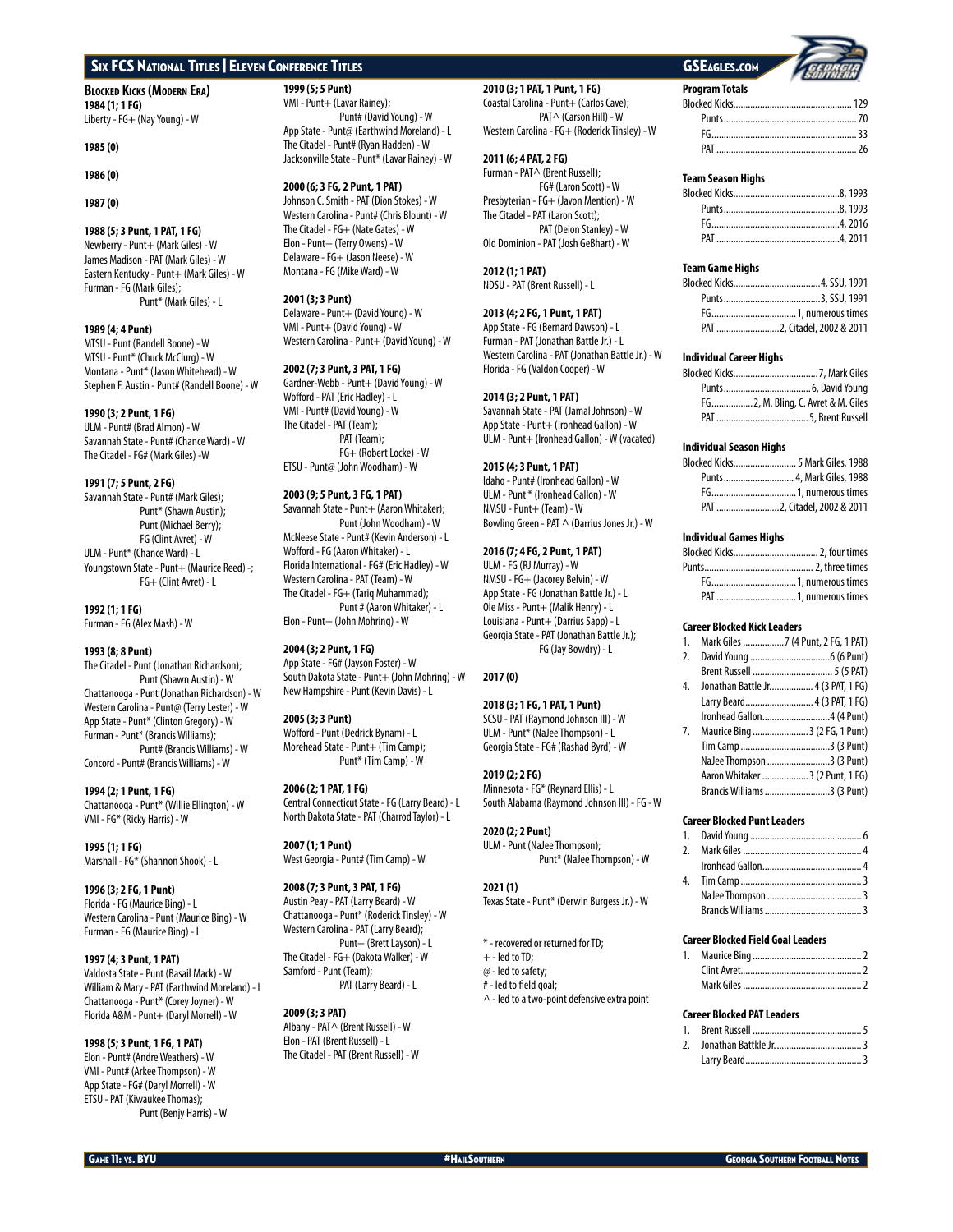**GAME 1 • SEPT. 4, 2021 • ALLEN E. PAULSON STADIUM • STATESBORO, GA.**

# **GARDNER-WEBB 25 GEORGIA SOUTHERN 30 SCORING SUMMARY 1 2 3 4 F RUNNIN' BULLDOGS (0-1) 6 0 6 13 25 EAGLES (1-0) 3 17 0 10 30**

# **ATTENDANCE • 15,089**

**STATESBORO -** Logan Wright ran 26 times for a career-high 177 yards and a touchdown, and Khadry Jackson sealed the win with a sack as Georgia Southern dug out a 30-25 football victory over Gardner-Webb at Paulson Stadium in the season opener for both teams.

Trailing by five points, Gardner-Webb got the ball at its own 30-yard line with 2:36 to play. Bailey Fisher, who finished the game with 315 passing yards and three touchdowns, completed two passes to help move the Bulldogs down to the Georgia Southern 29-yard line. The Eagle defense brought the pressure from there as Kierron Smith got to Fisher, and AJ Watkins broke up his pass attempt on first down. Watkins broke free for a 7-yard sack to set up 3rd and 17. Dillon Springer met Fisher for no gain as the quarterback tried to step up in the pocket, and Jackson got home for another sack on fourth down to give the ball back to the Eagles.

Amare Jones got the start at quarterback, ran 19 times for 98 yards and completed four passes for 45 yards. Gerald Green posted 72 yards and a touchdown on 11 carries, and Cam Ransom completed 8 of 13 passes for 90 yards and a score in his collegiate debut. Britton Williams made three field goals - including a 49-yard field goal on his first collegiate field goal attempt and three extra points in his collegiate debut.

# **GAME 2 • SEPT. 11, 2021 • FAU STADIUM • BOCA RATON, FLA. GEORGIA SOUTHERN 6 FLORIDA ATLANTIC 38**

| <b>SCORING SUMMARY</b> |    |  |    |
|------------------------|----|--|----|
| <b>EAGLES (1-1)</b>    |    |  | O  |
| <b>OWLS (1-1)</b>      | 10 |  | 38 |

# **ATTENDANCE • 17,736**

**BOCA RATON, Fla. -** N'Kosi Perry threw for 332 yards and four touchdowns, and FAU scored 38 unanswered points on its way to a 38-6 football win over Georgia Southern in non-conference action at FAU Stadium.

GS opened in fine fashion with a 95-yard touchdown drive capped by a 22-yard scoring run by Logan Wright. A missed PAT kept it at 6-0 as the Eagles drove deep again on their second drive. Sam Kenerson came in at quarterback in relief of the injured Cam Ransom and tried to follow his back through a hole and had the ball punched out, where the Owls' Jordan Helm recovered it at the 11.

FAU went on to score 38 straight points to take control of the contest. The dagger came on the Owls' first possession of the second half when Perry hit Ja'Quan Burton with a 50-yard touchdown pass and a 17-6 FAU lead.

Justin Birdsong finished with 10 tackles (eight solo) and a pass breakup to lead the Eagle defense, and Tyler Bride recorded six tackles, including three for loss, and two pass breakups.

FAU outgained Georgia Southern 528-254, and the Owls were 10 of 15 on third down. It was the ninth straight home win for the Owls.

## **SCORING SUMMARY**

GS 4:20 re 1st - FG Williams 49

- G-W 0:51 re 1st -Luther 41 pass from Fisher (Pawloski pass failed)
- GS 13:11 re 2nd Green 1 run (Williams kick)
- GS 4:00 re 2nd Hancock 17 pass from Ransom (Williams kick)
- GS 0:03 re 2nd FG Williams 25
- G-W 5:54 re 3rd Jordan 50 pass from Franklin (McKay kick failed)
- GS 14:55 re 4th FG Williams 23 G-W 9:32 re 4th - Thomas 6 pass from Fisher (Fisher pass failed)
- GS 6:32 re 4th Wright 8 run (Williams kick)
- G-W 2:59 re 4th Franklin 7 pass from Fisher (McKay kick)

| <b>TEAM STATISTICS</b> | G-W           | GS            |
|------------------------|---------------|---------------|
| First downs            | 20            | 25            |
| Rushing yds.           | 19-50         | 65-365        |
| Passing yds.           | 365           | 135           |
| Passes                 | $28 - 46 - 0$ | $12 - 20 - 0$ |
| <b>Total Offense</b>   | 415           | 500           |
| Punts-avg.             | $5 - 34.0$    | $3 - 39.0$    |
| <b>Fumbles-lost</b>    | $0 - 0$       | $1 - 0$       |
| Penalties-yds.         | $7 - 48$      | $6 - 46$      |
| Time of poss.          | 24:21         | 35:39         |
| Sacks by               | $0 - 0$       | $3 - 16$      |

## **INDIVIDUAL TOTALS**

**RUSHING —** G-W, Donovan 3-23, Gaither 8-22, Fisher 6-3, Graham 2-2; GS, Wright 26-177, Jones 19-98, Green 11-72, White 4-12, Ransom 3-9, Hood 1-(-1), Team 1-(-2).

**PASSING —** G-W, Fisher 27-45-0-315, Franklin 1-1-0-50; GS, Ransom 8-13-0-90, Jones 4-7-0-45.

**RECEIVING —** G-W, Luther 6-164, Jordan, 5-74, Franklin 6-72, Thomas 6-32, Skanes 2-19, Gaither 3-4; GS, Hood 3-39, Mcafee 2-25, Johnson 3-25, Hancock 1-17, Green 1-16, Smith 1-9, Wright 1-4.

## **SCORING SUMMARY**

- GS 3:19 re 1st Wright 22 run (Williams kick failed)
- FAU 1:45 re 2nd Mitchell 19 pass from Perry (Shahriari kick)
- FAU 0:02 re 2nd FG Shahriari 27
- FAU 11:28 re 3rd Burton 50 pass from Perry (Shahriari kick)
- FAU 4:34 re 3rd Mitchell 22 pass from Perry (Shahriari kick)
- FAU 1:50 re 3rd Wester 31 pass from Perry (Shahriari kick)
- FAU 1:17 re 4th Tronti 3 run (Shahriari kick)

| <b>TEAM STATISTICS</b> | GS            | FAU           |
|------------------------|---------------|---------------|
| First downs            | 17            | 27            |
| Rushing yds.           | 38-139        | 44-209        |
| Passing yds.           | 118           | 332           |
| Passes                 | $14 - 24 - 1$ | $19 - 29 - 0$ |
| <b>Total Offense</b>   | 257           | 541           |
| Punts-avg.             | $4 - 43.2$    | $3 - 46.3$    |
| <b>Fumbles-lost</b>    | $2 - 1$       | $3-0$         |
| Penalties-yds.         | $2 - 5$       | $8 - 80$      |
| Time of poss.          | 26:10         | 33:50         |
| Sacks by               | $5 - 24$      | $1 - 10$      |

## **INDIVIDUAL TOTALS**

**RUSHING —** GS, Ransom 9-41, Kenerson 9-35, Wright 4-29, Jones 9-21, White 6-12, Green 1-1; FAU, Ford 15-71, Davidson 7-50, McCammon 7-48, Tronti 3-23, Charles 3-13, Posey 1-3, Perry 8-1.

**PASSING —** GS, Ransom 12-21-0-98, Kenerson 2-3-1-20; FAU, Perry 19-27-0-332, Troni 0-1-0-0, Team 0-1-0-0.

**RECEIVING —** GS, Hood 6-55, Jones 4-33, Smith 1-11, Mcafee 1-10, Burgess Jr. 1-7, Johnson 1-2; FAU, Wester 7-124, Mitchell 4-60, McCammon 2-38, Robinson 2-28, Burton 1-50, Mitchell-Paden 1-20, Adams 1-9, Posey 1-3.

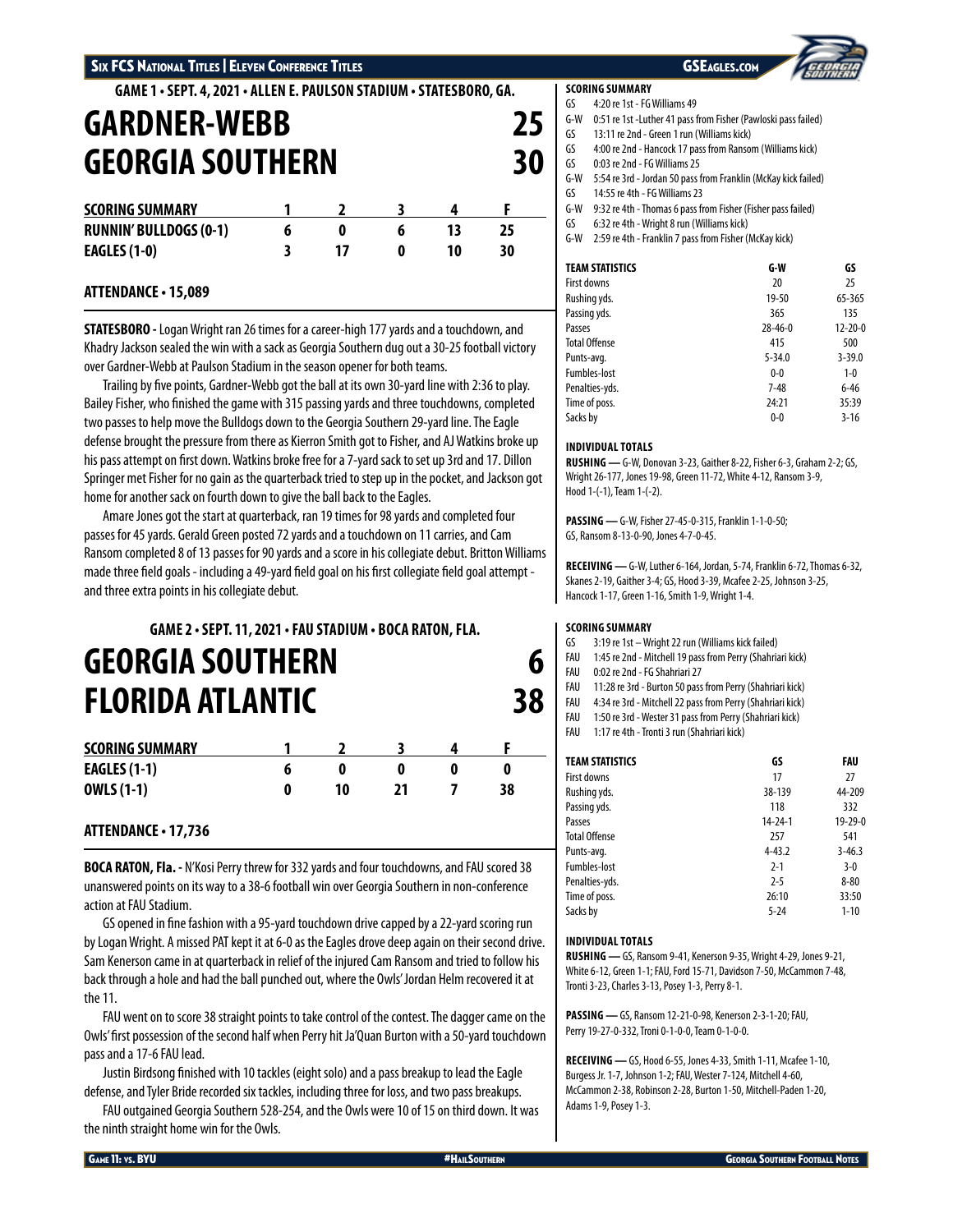# Six FCS National Titles | Eleven Conference Titles GSEAGLES.com GSEAGLES.com GSEAGLES.com

# **GAME 3 • SEPT. 18, 2021 • RAZORBACK STADIUM • FAYETTEVILLE, ARK.**

| <b>GEORGIA SOUTHERN</b><br><b><i>#20ARKANSAS</i></b> |    |    |    |   |    |    |
|------------------------------------------------------|----|----|----|---|----|----|
|                                                      |    |    |    |   |    | 45 |
| <b>SCORING SUMMARY</b>                               |    |    |    |   |    |    |
| <b>EAGLES (1-1)</b>                                  | 0  | 10 | 0  | 0 | 10 |    |
| <b>RAZORBACKS (2-0)</b>                              | 14 | 10 | 14 |   | 45 |    |

# **ATTENDANCE • 66,311**

**FAYETTEVILLE, Ark. -** K.J. Jefferson completed 13 passes for 366 yards and three touchdowns, and Treylon Burks caught three balls for 127 yards and a score to lead No. 20 Arkansas to a 45-10 football win over Georgia Southern in D.W. Reynolds Razorback Stadium.

Justin Tomlin, in his first action of the year, rushed for 65 yards and a touchdown and threw for 65 yards. Alex Raynor made his first field goal of the season. Randy Wade Jr. led the Eagles with seven tackles and made four solo stops.

With Georgia Southern trailing 21-0 midway through the second quarter, Tomlin avoided pressure on a blitz up the middle, eluded a tackle and bolted 76 yards for a touchdown, cutting the margin to 21-7. It was the longest play of the season for the Eagles, and prior to it, the Eagles had rushed for a total of four yards in the game. Alex Raynor's 32-yard field goal as the gun sounded made it 24-10 at halftime.

The Razorbacks outscored the Eagles 24-0 in the second half, hitting big scoring plays of 60 and 91 yards to pull away.

The Eagles fell to 1-14 all-time against SEC opponents. It was the first meeting on the gridiron between Arkansas and Georgia Southern.

# **GAME 4 • SEPT. 25, 2021 • ALLEN E. PAULSON STADIUM • STATESBORO, GA. LOUISIANA 28 GEORGIA SOUTHERN 20**

| <b>SCORING SUMMARY</b>          |  |  |  |
|---------------------------------|--|--|--|
| <b>RAGIN' CAJUNS (3-1, 1-0)</b> |  |  |  |
| <b>EAGLES (1-3, 0-1)</b>        |  |  |  |

# **ATTENDANCE • 17,522**

**STATESBORO -** Levi Lewis threw for 249 yards and three touchdowns, and the Louisiana defense stopped Georgia Southern on fourth down with under a minute to play as the Ragin' Cajuns topped the Eagles 28-20 in both teams' Sun Belt Conference opener in Paulson Stadium.

Gerald Green rushed for 186 yards and three touchdowns, and Logan Wright caught four passes for 86 yards. Eldrick Robinson II tallied nine tackles, and Benz Josue finished with six tackles and a tackle for loss.

The Eagles trailed 28-13 in the fourth quarter when Green bounced out to the left, made a couple of tacklers miss by the sideline and took off for a 76-yard touchdown run. Trailing 28-20, Georgia Southern got the ball back on its own 27-yard line with 4:40 left in the contest after a big third-down stop by the defense. J.D. King picked up two yards on 4th-and-1 for the Eagles, and Justin Tomlin found Wright for a 26-yard pass that moved the ball to the Ragin' Cajun 33-yard line with just over a minute to go. After a Green 3-yard run on first down, Tomlin was sacked for an 8-yard loss on second down. With 15 yards to go for a first down, the redshirt junior was pressured on each of his next two pass attempts, which wound up incomplete, giving the ball back to Louisiana.

## **SCORING SUMMARY**

- ARK 12:07 re 1st Smith 13 run (Little kick)
- ARK 3:31 re 1st Johnson 11 run (Little kick)
- ARK 8:42 re 2nd Morris 14 pass from Jefferson (Little kick)
- GS 7:22 re 2nd Tomlin 76 run (Raynor kick)
- ARK 2:23 re 2nd FG Little 25
- GS 0:00 re 2nd FG Raynor 32
- ARK 13:26 re 3rd Thompson 60 pass from Jefferson (Little kick)
- ARK 11:18 re 3rd Burks 91 pass from Jefferson (Little kick)
- ARK 8:22 re 4th Hornsby 6 run (Little kick)

| <b>TEAM STATISTICS</b> | GS            | ARK           |
|------------------------|---------------|---------------|
| First downs            | 11            | 27            |
| Rushing yds.           | 35-152        | 48-269        |
| Passing yds.           | 81            | 364           |
| Passes                 | $13 - 28 - 0$ | $14 - 25 - 0$ |
| <b>Total Offense</b>   | 233           | 633           |
| Punts-avg.             | 10-48.0       | $5 - 43.4$    |
| <b>Fumbles-lost</b>    | $2 - 0$       | $0-0$         |
| Penalties-yds.         | $8 - 50$      | $9 - 93$      |
| Time of poss.          | 26:54         | 33:06         |
| Sacks by               | $0 - 0$       | $2 - 13$      |

## **INDIVIDUAL TOTALS**

**RUSHING —** GS, Tomlin 10-65, Wright 9-37, Green 8-20, Hood 4-20, White 4-10; ARK, Johnson 5-72, Sanders 10-43, Smith 8-39, Green 7-37, Hornsby 5-22, Hunt 4-19, Jefferson 5-18, Oglesby 3-17, Burks 1-2.

**PASSING —** GS, Tomlin 11-23-0-65, Ransom 2-5-0-16; ARK, Jefferson 13-23-0-366, Jones 0-1-0-0, Hornsby 1-1-0(-2).

**RECEIVING —** GS, Hood 6-42, Wright 2-15, Johnson 2-1, White 1-10, Carter Jr. 1-10, Jones 1-3; ARK, Burks 3-127, Warren 3-67, Morris 2-61, Green 2-20, Carwford 2-8, Thompson 1-60, Kern 1-21.

## **SCORING SUMMARY**

- GS 6:39 re 1st Green 8 run (Raynor kick)
- UL 14:52 re 2nd Jefferson 48 pass from Lewis (Almendares kick)
- UL 8:01 re 2nd Bailey 3 run (Almendares kick)
- GS 3:21 re 1st Green 4 run (Raynor kick blocked)
- UL 11:01 re 3rd Lumpkin 22 pass from Lewis (Almendares kick)
- UL 6:52 re 3rd Fleming 46 pass from Lewis (Almendares kick)
- GS 13:26 re 4th Green 76 run (Raynor kick)

| <b>TEAM STATISTICS</b> | UL            | GS            |
|------------------------|---------------|---------------|
| First downs            | 18            | 23            |
| Rushing yds.           | 37-129        | 57-278        |
| Passing yds.           | 249           | 175           |
| Passes                 | $17 - 28 - 0$ | $11 - 24 - 1$ |
| <b>Total Offense</b>   | 378           | 453           |
| Punts-avg.             | $7 - 41.3$    | $4 - 46.0$    |
| <b>Fumbles-lost</b>    | $1 - 0$       | $2-0$         |
| Penalties-yds.         | $6 - 34$      | $4 - 29$      |
| Time of poss.          | 25:02         | 32:49         |
| Sacks by               | $4 - 20$      | $1 - 5$       |

## **INDIVIDUAL TOTALS**

**RUSHING —** UL, Johnson 13-61, Bailey 5-38, Smith 11-23, Lewis 5-12, Team 3-(-5); GS, Green 18-186, Tomlin 22-33, Wright 8-25, White 2-8, Carter Jr. 1-3.

**PASSING —** UL, Lewis 17-28-249-0; GS, Tomlin 11-24-175-1.

**RECEIVING —** UL, Fleming 4-70, Lacy 3-40, LeBlanc 2-17, Bailey 2-9, Jefferson 1-48, Lumpkin 1-22, Williams 1-19, Stephens 1-14, Migl 1-6, Rogers Jr. 1-4; GS, Wright 4-85, Hood 2-19, King 2-17, Johnson 1-30, Kenerson 1-17, Mcafee 1-7.

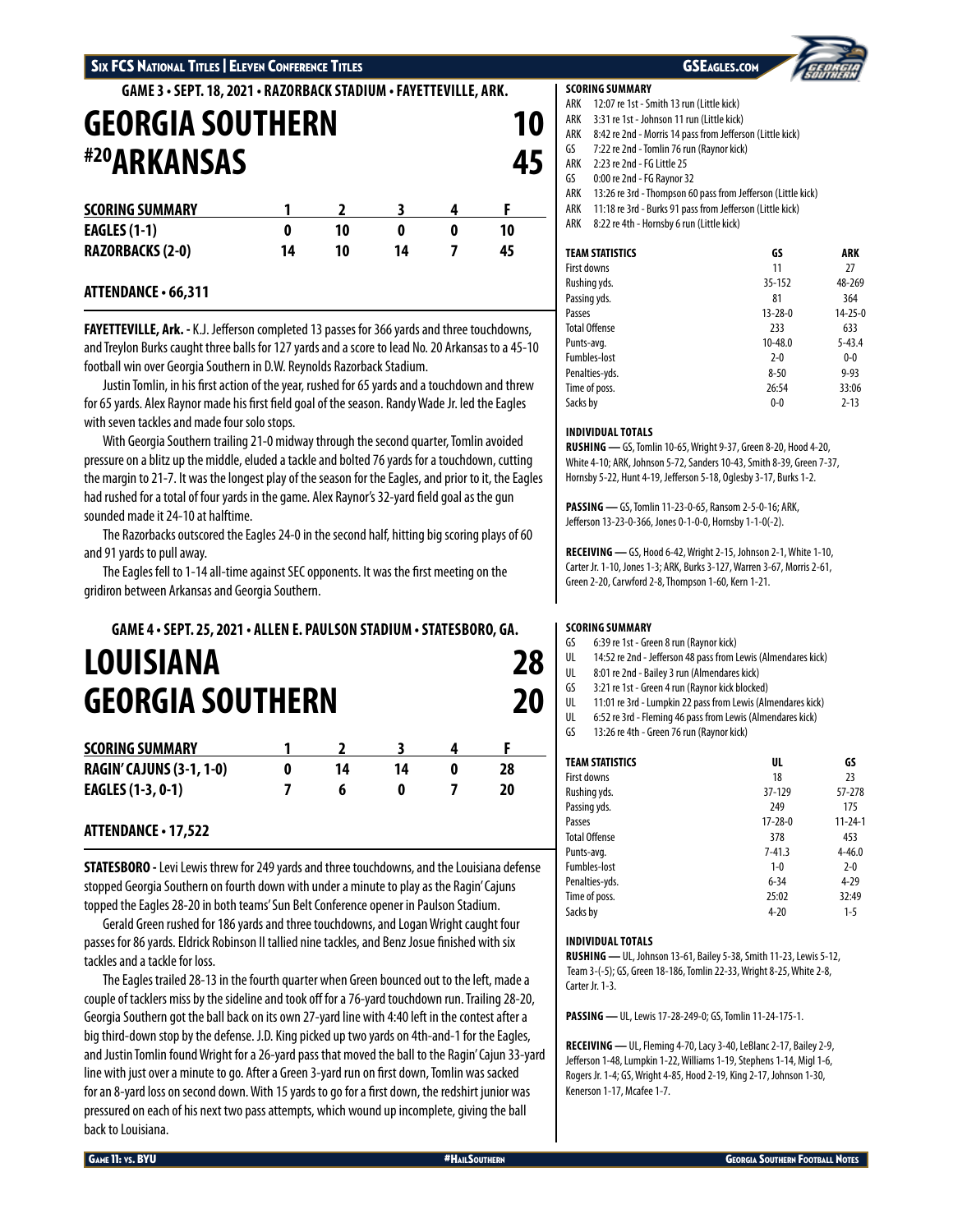**GAME 5 • OCT. 2, 2021 • ALLEN E. PAULSON STADIUM • STATESBORO, GA.**

# **ARKANSAS STATE 33 GEORGIA SOUTHERN 59 SCORING SUMMARY 1 2 3 4 F RED WOLVES (1-4, 0-1) 3 16 0 14 33 EAGLES (2-3, 1-1) 10 21 14 14 59**

# **ATTENDANCE • 16,377**

**STATESBORO -** Logan Wright ran 10 times for 214 yards and two touchdowns, and Georgia Southern rushed for 503 yards and seven touchdowns as the Eagles downed Arkansas State 59- 33 for their first Sun Belt football win of the season in Paulson Stadium.

Jalen White had 13 carries for 157 yards and two touchdowns, and J.D. King ran 11 times for 85 yards and a touchdown. Justin Tomlin and Gerald Green both ran for touchdowns. The Georgia Southern defense intercepted four passes and recorded six sacks. Quin Williams, Tyrell Davis, Eldrick Robinson II and Najee Thompson had interceptions, and Williams returned his 22 yards for a touchdown.

Trailing 19-17 late in the first half, the Eagles scored 14 points in 1:32 of game time. Wright rushed for a 41-yard touchdown, and then Robinson II picked off a James Blackman pass and returned it 31 yards to the Red Wolves' 32-yard line. Three plays later, King ran for a 12-yard score, and Georgia Southern led 31-19 at halftime.

The Eagles recorded their first four takeaways of the season and scored 13 points off of the miscues, including a pick-6. It was the most points Georgia Southern has scored since a 69-31 win at Georgia State in 2014.

# **GAME 6 • OCT. 9, 2021 • VETERANS MEMORIAL STADIUM • TROY, ALA. GEORGIA SOUTHERN 24 TROY 27**

| <b>SCORING SUMMARY</b>    |    |  |  |
|---------------------------|----|--|--|
| <b>EAGLES (2-4, 1-2)</b>  |    |  |  |
| <b>TROJANS (3-3, 1-1)</b> | 10 |  |  |

# **ATTENDANCE • 25,424**

**TROY, Ala. -** A stout defensive effort by the Troy Trojans paced a 27-24 victory over Georgia Southern in Sun Belt action Saturday evening at Veterans Memorial Stadium.

Troy scored the first 10 points before the Eagles got on the board in the second quarter thanks to a short field goal from Alex Raynor. After the Eagles went 3-and-out to start the second half, Troy went right down the field and scored on a 26-yard pass from Gunnar Watson to Reggie Todd to make it 24-3. The Eagles came right back with their best drive of the game, scoring on a 1-yard run from Logan Wright halfway through the third quarter.

After a fumble recovery by Quin Williams, Khaleb Hood took the pitch from Tomlin down the right sideline 23 yards for a touchdown with just under 7 minutes left in the third quarter. The Eagle defense continued to play well and the offense started popping some big plays to chip away at the lead. Just two minutes into the fourth quarter, Alex Raynor drilled a 42-yard field goal to bring the Eagles to within three points at 24-21. After another stop from the defense, the Eagles drove down and tied it up on a 37-yard field goal from Raynor with 6:08 left.

The Eagles scored 21 straight points to tie up the game, but Troy picked off a Tomlin pass and converted it into a short field goal to take the lead back with 1:46 left to lock in the win.

## **SCORING SUMMARY**

- GS 6:32 re 1st Wright 59 run (Raynor kick)
- ASU 3:25 re 1st FG Grupe 31
- GS 1:03 re 1st FG Raynor 25<br>ASU 13:21 re 2nd Rucker 2 pa 13:21 re 2nd - Rucker 2 pass from Blackman (Grupe kick)
- GS 9:41 re 2nd Green 23 run (Raynor kick)
- ASU 6:41 re 2nd Team safety
- ASU 4:38 re 2nd Rucker 19 pass from Blackman (Grupe kick)
- GS 3:32 re 2nd Wright 41 run (Raynor kick)<br>GS 2:00 re 2nd King 5 run (Raynor kick)
- 2:00 re 2nd King 5 run (Raynor kick)
- GS 10:54 re 3rd Tomlin 6 run (Raynor kick)<br>GS 5:08 re 3rd O. Williams 22 interception
- 5:08 re 3rd Q. Williams 22 interception return (Raynor kick)
- GS 14:47 re 4th White 59 run (Raynor kick)
- ASU 11:59 re 4th Green 16 pass from Hatcher (Grupe kick)
- ASU 9:13 re 4th Pare 13 pass from Hatcher (Grupe kick)
- GS 9:03 re 4th White 47 run (Raynor kick)

| <b>TEAM STATISTICS</b> | ASU           | GS           |
|------------------------|---------------|--------------|
| <b>First downs</b>     | 36            | 20           |
| Rushing yds.           | $25 - 81$     | 51-503       |
| Passing yds.           | 453           | 37           |
| Passes                 | $36 - 60 - 4$ | $3 - 13 - 0$ |
| <b>Total Offense</b>   | 534           | 540          |
| Punts-avg.             | $4 - 41.5$    | $6 - 35.7$   |
| Fumbles-lost           | $0 - 0$       | $0-0$        |
| Penalties-yds.         | $6 - 48$      | 10-103       |
| Time of poss.          | 31:04         | 28:56        |
| Sacks by               | $0-0$         | $6 - 35$     |

## **INDIVIDUAL TOTALS**

**RUSHING —** ASU, Pare 7-54, Hatcher 1-40, Lang 5-16, Murray 3-5, Lamar 3-1, Blackman 6-(-35); GS, Wright 10-214, White 13-157, King 11-79, Tomlin 5-18, Green 5-15, Hood 2-11, Ransom 2-7, Brown 1-2., Dixon II 1-0, Team 1-0.

**PASSING —** ASU, Blackman 28-42-3-302, Hatcher 8-18-1-151; GS, Ransom 2-5-0-29, Tomlin 1-8-0-8.

**RECEIVING —** ASU, Rucker 7-81, Foreman 6-83, Jones 4-47, Green 3-41, Pare 3-25, Hunt 3-23, Ealy 2-60, Combs 2-42, Lang 2-20, Lamar 2-15, Waleed 1-7, Stevenson 1-(-1); GS, Hood 2-19, Burgess Jr. 1-18.

## **SCORING SUMMARY**

- TROY 10:43 re 1st FG Buce 29
- TROY 0:37 re 1st Barber 15 pass from Watson (Buce kick)
- GS 12:17 re 2nd FG Raynor 27
- TROY 4:27 re 2nd Woods 34 run (Buce kick)
- TROY 10:55 re 3rd Todd 26 pass from Watson (Buce kick)
- GS 7:57 re 3rd Wright 1 run (Tomlin run)
- GS 6:45 re 3rd Hood 23 run (Raynor kick)
- GS 12:53 re 4th FG Raynor 42
- GS 6:08 re 4th FG Raynor 38
- TROY 1:46 re 4th FG Buce 24

| <b>TEAM STATISTICS</b> | GS            | <b>TROY</b>   |
|------------------------|---------------|---------------|
| First downs            | 17            | 18            |
| Rushing yds.           | 38-82         | 28-139        |
| Passing yds.           | 219           | 270           |
| Passes                 | $16 - 27 - 3$ | $24 - 36 - 0$ |
| <b>Total Offense</b>   | 301           | 409           |
| Punts-avg.             | $6 - 45.2$    | $6 - 43.0$    |
| <b>Fumbles-lost</b>    | $0 - 0$       | $2 - 1$       |
| Penalties-yds.         | $6 - 55$      | $6 - 60$      |
| Time of poss.          | 33:19         | 26:41         |
| Sacks by               | $4 - 18$      | $6 - 39$      |

## **INDIVIDUAL TOTALS**

**RUSHING —** GS, Green 5-33, Hood 2-23, White 3-11, Ransom 2-9, King 4-7, Tomlin 13-0, Wright 9-(-1); TROY, Woods 9-98, Vidal 13-63, Team 1-(-1), Watson 5-(-21).

**PASSING —** GS, Tomlin 15-22-3-210, Ransom 1-5-0-9; TROY, Watson 24-36-0-270.

**RECEIVING —** GS, Hood 3-56, Mcafee 3-19, Burgess Jr. 2-76, Jones 2-35, Johnson 2-23, Wright 2-(-2), Green 1-10, Kenerson 1-2; TROY, Johnson 6-38, Vidal 5-36, Todd 4-71, Stoudemire 2-44, Barber 2-21, Lacey 1-31, Lewis 1-12, Woods 1-8, Whittemore 1-6, Lewis 1-3.

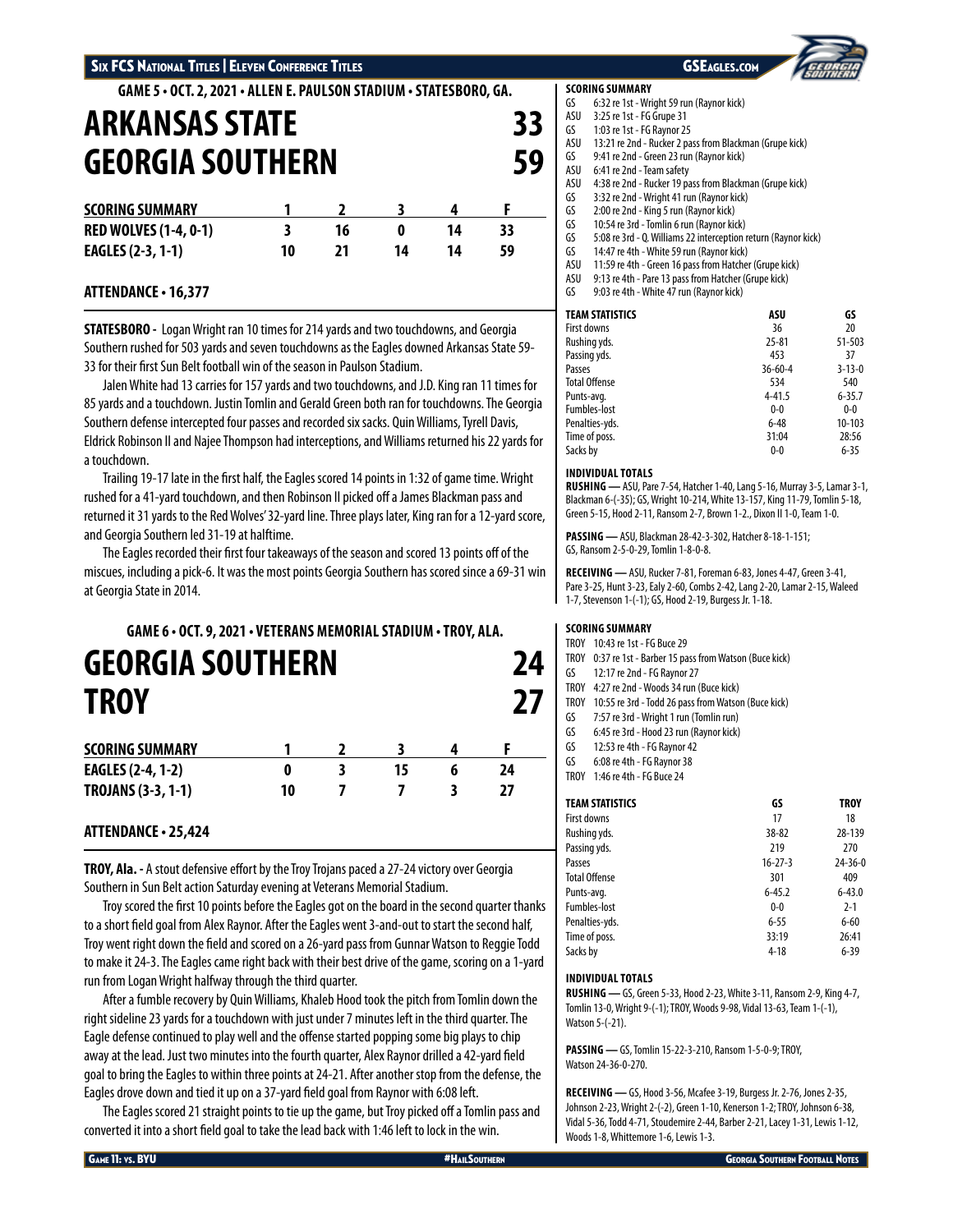# Six FCS National Titles | Eleven Conference Titles GSEAGLES.com GSEAGLES.com GSEAGLES.com

**GAME 7 • OCT. 14, 2021 • HANCOCK WHITNEY STADIUM • MOBILE, ALA.**

| <b>GEORGIA SOUTHERN</b><br><b>SOUTH ALABAMA</b> |    |    |  |   |    |  |
|-------------------------------------------------|----|----|--|---|----|--|
|                                                 |    |    |  |   |    |  |
| <b>SCORING SUMMARY</b>                          |    |    |  |   |    |  |
| EAGLES (2-5, 1-3)                               | 0  | 8  |  | 3 | 14 |  |
| <b>JAGUARS (4-2, 1-2)</b>                       | 10 | 71 |  |   | 41 |  |

# **ATTENDANCE • 16,089**

**MOBILE, Ala. -** Jake Bentley threw for 389 yards and three touchdowns and ran for two scores to lead South Alabama to a 41-14 Sun Belt Conference football win over Georgia Southern in Thursday night action at Hancock Whitney Stadium.

Amare Jones caught four balls for 90 yards, and Logan Wright rushed 14 times for 60 yards. Alex Raynor kicked two field goals, and Justin Birdsong led the Eagle defense with seven tackles.

With the Jags leading 17-0, CJ Rias intercepted a Justin Tomlin pass at the GS 40-yard line. On the next play, Bentley found Jalen Tolbert, who finished with 11 receptions for 174 yards, for a 40-yard touchdown pass. The Eagles were held without a first down until midway through the second quarter, had five total yards on their first five drives and gave up 31 first-half points, the most they have allowed in a Sun Belt contest.

J.D. King got the Eagles on the board in the second quarter with a 2-yard touchdown run and Justin Tomlin's pass to Amare Jones gave the Eagles two more points. Raynor added two secondhald field goals, from 44 yards and 34 yards, to account for the scoring.

It was South Alabama's first win against Georgia Southern as the Eagles fell to 7-1 all-time against the Jags.

# **GAME 8 • OCT. 30, 2021 • ALLEN E. PAULSON STADIUM • STATESBORO, GA. GEORGIA STATE 21 GEORGIA SOUTHERN 14**

| <b>SCORING SUMMARY</b>     |  |  |  |
|----------------------------|--|--|--|
| <b>PANTHERS (4-4, 3-1)</b> |  |  |  |
| <b>EAGLES (2-6, 1-4)</b>   |  |  |  |

# **ATTENDANCE • 17,843**

**STATESBORO -** Jamyest Williams scored the game-winning touchdown on a 23-yard run with 26 seconds remaining to lift Georgia State to a 21-14 Sun Belt Conference football win over Georgia Southern in Paulson Stadium. After Georgia Southern tied the game 14-14 with 1:39 to play on a Logan Wright 9-yard run, Georgia State came right back with a 73-yard drive to retake the lead. Quarterback Darren Grainger ran four times for 33 yards before Williams, who finished with 97 yards, broke free up the middle for the game-winning score.

Justin Tomlin connected with Khaleb Hood for a 27-yard gain and then found Derwin Burgess Jr. over the middle for a 27-yard pickup down to the Panther 21-yard line, where Georgia Southern called timeout with two seconds to go. The Panthers brought on all-out blitz on the game's final play, and Jhi'Shawn Taylor got home to sack Tomlin and preserve the win.

Wright finished with 20 carries for 113 yards and a touchdown, and Tomlin threw for a careerhigh 279 yards and a score to go along with 32 rushing yards. Hood caught six balls for 107 yards. The Eagle defense forced a punt on the Panthers' first five possessions of the game and tallied seven tackles for loss and two sacks. The Eagle's other touchdown came on a 17-yard pass to Beau Johnson with 5:23 left in the first half.

**SCORING SUMMARY**

USA 10:16 re 1st - Bentley 12 yd run (Guajardo kick) USA 1:58 re 1st - FG Guajardo 42 USA 14:00 re 2nd - Bentley 6 run (Guajardo kick) USA 12:29 re 2nd - Tolbert 40 pass from Bentley (Guajardo kick) USA 9:08 re 2nd - Wayne 5 pass from Bentley (Guajardo kick) GS 2:00 re 2nd - King 2 run (Jones pass from Tomlin) GS 10:22 re 3rd - FG Raynor 44 USA 3:41 re 3rd - Sefcik 5 pass from Bentley (Guajardo kick) GS 14:50 re 4th - FG Raynor 34 USA 4:55 re 4th - FG Guajardo 31 **TEAM STATISTICS GS USA**

| I LAM SIAIISIILS     | כט           | UJA           |
|----------------------|--------------|---------------|
| First downs          | 10           | 20            |
| Rushing yds.         | 44-121       | 32-140        |
| Passing yds.         | 112          | 405           |
| Passes               | $7 - 25 - 1$ | $25 - 33 - 0$ |
| <b>Total Offense</b> | 233          | 545           |
| Punts-avg.           | $6 - 48.3$   | $3 - 36.3$    |
| <b>Fumbles-lost</b>  | $1 - 0$      | $0-0$         |
| Penalties-yds.       | $5 - 30$     | $5 - 15$      |
| Time of poss.        | 30:02        | 29:58         |
| Sacks by             | $2 - 17$     | $4 - 26$      |
|                      |              |               |

## **INDIVIDUAL TOTALS**

**RUSHING —** GS, Wright 14-60, Ransom 10-23, Tomlin 7-14, Green 5-13, Hood 1-10, King 6-3, White 1-(-2); USA, Hill 8-65, Avery 10-43, Wilson 3-19, Bentley 6-8, Phillips 4-4, Trotter 1-1.

**PASSING —** GS, Ransom 5-13-0-49, Tomlin 2-12-0-63; USA, Bentley 24-31-0-389, Trotter 1-2-0-16.

**RECEIVING —** GS, Jones 4-90, Smith 2-20, Johnson 1-2; USA, Tolbert 11-174, Wayne 7-117, Townsend 1-62, Hopper 2-22, Crum 1-16, Sefcik 2-9, Sutherland 1-5.

## **SCORING SUMMARY**

- GS 5:23 re 2nd Johnson 17 pass from Tomlin (Raynor kick)
- GAST 8:06 re 3rd Gregg 2 run (Ruiz kick)

GAST 11:19 re 4th - Gregg 3 run (Ruiz kick)

- GS 1:39 re 4th Wright 9 run (Raynor kick)
- GAST 0:26 re 4th Williams 23 run (Ruiz kick)

| <b>TEAM STATISTICS</b> | GAST          | GS            |
|------------------------|---------------|---------------|
| <b>First downs</b>     | 22            | 24            |
| Rushing yds.           | 40-237        | 47-207        |
| Passing yds.           | 141           | 279           |
| Passes                 | $16 - 27 - 0$ | $18 - 27 - 2$ |
| <b>Total Offense</b>   | 378           | 486           |
| Punts-avg.             | $8 - 40.4$    | 4.49.2        |
| <b>Fumbles-lost</b>    | $0 - 0$       | $0 - 0$       |
| Penalties-yds.         | $2 - 25$      | $4 - 30$      |
| Time of poss.          | 25:07         | 34:53         |
| Sacks by               | $2 - 15$      | $2 - 12$      |

## **INDIVIDUAL TOTALS**

**RUSHING —** GAST, Williams 12-97, Gregg 16-87, Grainger 10-31, Pinckney 1-12, Lewis 1-10; GS, Wright 20-113, Green 11-51, Tomlin 10-32, White 4-11, Burgess Jr. 1-2, Team 1-(-2).

**PASSING —** GAST, Grainger 16-27-0-141; GS, Tomlin 18-27-2-279.

**RECEIVING —** GAST, Thrash 4-32, Pinckney 4-31, Carter 2-59, Payne 2-8, Credle 2-5, Lewis 1-(-4); GS, Hood 6-107, Jones 5-67, Burgess Jr. 4-48, Wright 2-40, Johnson 1-17.

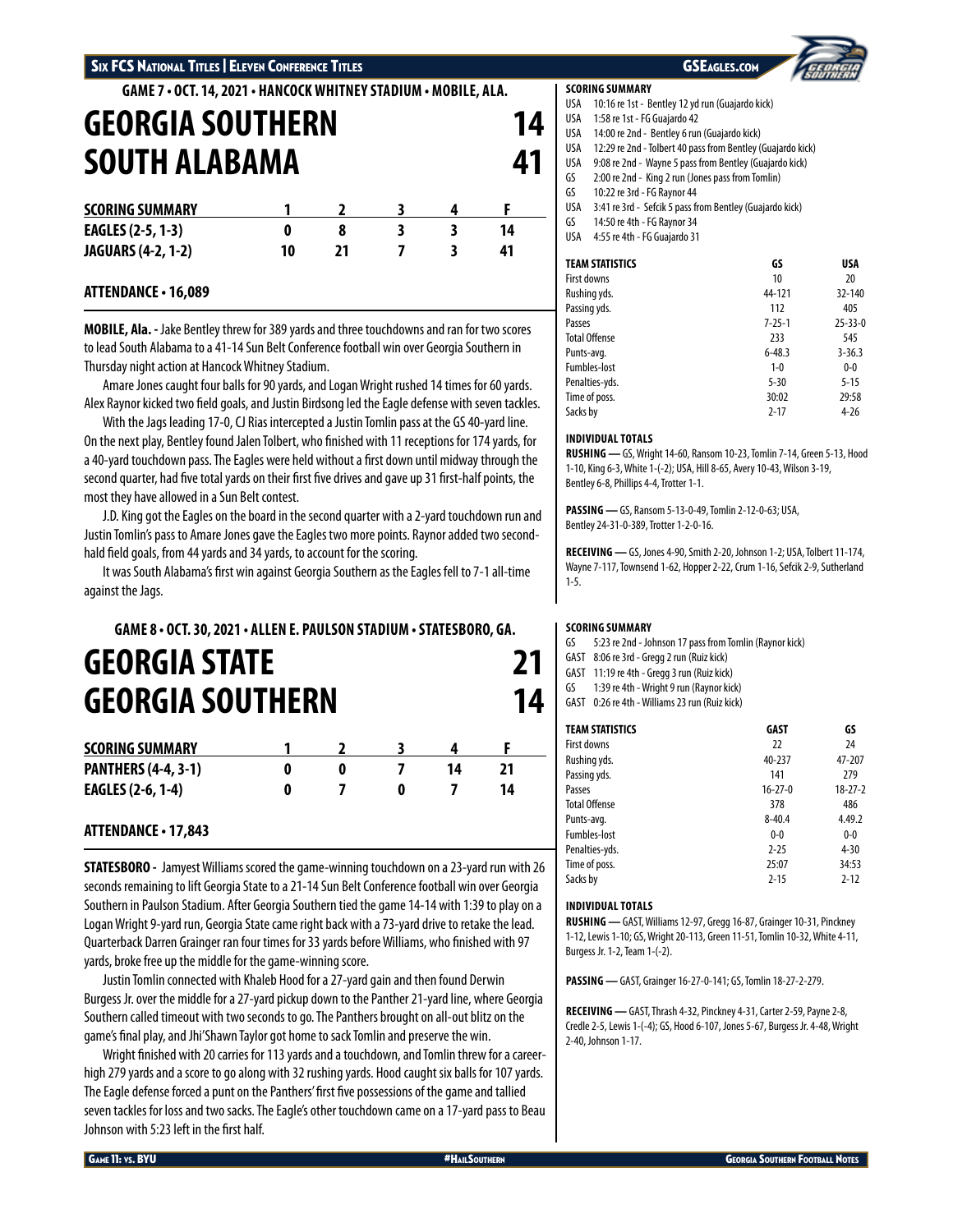**GAME 9 • NOV. 6, 2021 • ALLEN E. PAULSON STADIUM • STATESBORO, GA.**

# **#21COASTAL CAROLINA 28 GEORGIA SOUTHERN 8**

| <b>SCORING SUMMARY</b>         |  |  |  |
|--------------------------------|--|--|--|
| <b>CHANTICLEERS (8-1, 5-1)</b> |  |  |  |
| <b>EAGLES (2-7, 1-5)</b>       |  |  |  |

# **ATTENDANCE • 12,875**

**STATESBORO -** Shermari Jones ran for 96 yards and a touchdown and No. 21 Coastal Carolina took advantage of four Georgia Southern turnovers and a blocked punt to notch a 28-8 Sun Belt Conference win over the Eagles in a relentless driving rainstorm in Allen E. Paulson Stadium.

After a scoreless first quarter, Coastal Carolina took advantage of two Eagle fumbles in Georgia Southern territory in the second frame to build a 14-0 lead. The backbreaker came when the Chanticleers blocked an Eagle punt and returned it 33 yards for a touchdown as the horn to end the first half sounded. With the clock running down, Alex Spillum broke free to block the punt, and Mason Shelton scooped it up at the 33-yard line and went the distance untouched as Coastal Carolina took a 21-0 lead into halftime.

Coastal Carolina delivered the knockout blow with a methodical 12-play, 92-yard scoring drive that erased 6:49 off the clock on its first possession of the third quarter. The Chants converted three third downs, and Jones capped it with a 7-yard touchdown run that extended the margin to 28-0.

Khaleb Hood caught five passes for 66 yards for Georgia Southern while Cam Ransom completed five passes for 63 yards and a touchdown.

# **GAME 10 • NOV. 13, 2021 • BOBCAT STADIUM • SAN MARCOS, TEXAS GEORGIA SOUTHERN 38 TEXAS STATE 30**

| <b>SCORING SUMMARY</b>    |    |    |    |
|---------------------------|----|----|----|
| <b>EAGLES (3-7, 2-5)</b>  | 14 | 14 |    |
| <b>BOBCATS (3-5, 2-5)</b> |    |    | 30 |

# **ATTENDANCE • 15,896**

**SAN MARCOS, Texas -** The Georgia Southern football team held off a pesky Texas State squad for a 38-30 Sun Belt win Saturday afternoon at Bobcat Stadium to snap a four-game losing streak.

The Eagles got on the board when their drive stalled in the red zone as Alex Raynor punched a 24-yard field goal through. Georgia Southern had a chance for more points early in the second quarter, but Raynor pushed a 48-yard field goal wide left. In the second quarter, Cam Ransom hit Derwin Burgess Jr. in stride for a 48-yard touchdown pass to give the Eagles a 17-7 lead. For Burgess Jr., it was his first career touchdown catch and it was the first touchdown catch not by an Eagle tight end this season.

In the third quarter, Burgess Jr. blocked a Texas State punt and it was returned 20 yards for a touchdown by Tyrell Davis to give the Eagles the lead back. Jalen White found paydirt for the second time, this time from 5-yards out with 5:30 left to give the Eagles an 11-point lead. The 'Cats drove down and took the field goal with 1:10 left to make it an eight-point game, but Khaleb Hood recovered the onside kick and the Eagles ran out the clock.

Burgess Jr. caught five passes for a career-high 134 yards and a score and also blocked a punt. Eldrick Robinson II led the defense with 12 tackles and an interception.

## **SCORING SUMMARY**

- CCU (8:54 re 2nd) Brown 12 pass from Carpenter (Biscardi kick)
- CCU (3:23 re 2nd) Carpenter 23 run (Biscardi kick)
- CCU (0:00 re 2nd) Shelton 33 blocked punt return (Biscardi kick)
- CCU (5:17 re 3rd) Jones 7 yd run (Biscardi kick)
- GS (10:56 re 4th) Johnson 6 pass from Ransom (Burgess Jr. pass from Ransom)

| <b>TEAM STATISTICS</b> | CCU           | GS            |
|------------------------|---------------|---------------|
| First downs            | 17            | 16            |
| Rushing yds.           | 41-220        | 36-86         |
| Passing yds.           | 85            | 147           |
| Passes                 | $13 - 20 - 0$ | $11 - 23 - 1$ |
| <b>Total Offense</b>   | 305           | 233           |
| Punts-avg.             | $7 - 38.0$    | $7 - 37.7$    |
| <b>Fumbles-lost</b>    | $2 - 1$       | $7-3$         |
| Penalties-yds.         | $7 - 74$      | $5 - 28$      |
| Time of poss.          | 31:37         | 28:23         |
| Sacks by               | $4 - 19$      | $1-22$        |

## **INDIVIDUAL TOTALS**

**RUSHING —** CCU, Jones 20-96, Bennett 5-78, Carpenter 13-44, Malloy 1-4, Besaley 2-(-2); GS, Tomlin 10-39, Wright 10-35, Green 7-23, White 4-6, Ransom 4-(-7), Team 1-(-10).

**PASSING —** CCU, Carpenter13-20-0-85; GS, Tomlin 6-13-1-83, Ransom 5-10-0-64.

**RECEIVING —** CCU, Brown 3-30, Likely 3-23, Bennett 3-6, Latushko 2-11, Mobley 1-15; Gravette 1-0; GS, Hood 5-66, Burgess Jr. 3-30, Jones 2-45, Johnson 1-6.

## **SCORING SUMMARY**

- GS 5:09 re 1st FG Raynor 24
- TXST 12:04 re 2nd Hill 13 rush (Keller kick)
- GS 7:59 re 2nd White 19 run (Raynor kick)
- 5:55 re 2nd Burgess Jr. 48 pass from Ransom (Raynor kick)
- TXST 1:17 re 2nd FG Keller 45
- TXST 0:02 re 2nd Haynes recovered blocked punt in end zone (Keller kick)
- GS 11:16 re 3rd Davis 20 punt return (Raynor kick) TXST 5:44 re 3rd - Jeter 1 run (Keller kick)
- 
- GS 1:53 re 3rd Johnson 25 pass from Tomlin (Raynor kick)
- TXST 9:15 re 4th FG Keller 33
- GS 5:30 re 4th White 5 run (Raynor kick) TXST 1:10 re 4th - FG Keller 34

| <b>TEAM STATISTICS</b> | GS            | <b>TXST</b>   |
|------------------------|---------------|---------------|
| <b>First downs</b>     | 19            | 27            |
| Rushing yds.           | 43-162        | $35 - 78$     |
| Passing yds.           | 273           | 278           |
| Passes                 | $14 - 25 - 1$ | $29 - 46 - 1$ |
| <b>Total Offense</b>   | 395           | 354           |
| Punts-avg.             | $4 - 27.0$    | $5 - 32.4$    |
| <b>Fumbles-lost</b>    | $3-0$         | $1 - 1$       |
| Penalties-yds.         | $9 - 85$      | $8 - 77$      |
| Time of poss.          | 28:08         | 31:52         |
| Sacks by               | $1 - 11$      | $0 - 0$       |

## **INDIVIDUAL TOTALS**

**RUSHING —** GS, White 10-82, Ransom 8-39, Wright 12-27, Jones 1-24, Green 4-9, Hood 1-4, Tomlin 3-(-6), Team 4-(-17); TXST, Hill 10-43, Jeter 12-39, Vitt 12-11, O'Kelly 1-(-15).

**PASSING —** GS, Tomlin 7-13-1-108, Ransom 7-12-0-125; TXST, Vitt 29-46-1-276.

**RECEIVING —** GS, Burgess Jr. 5-134, Hood 5-61, Johnson 2-28, Mcafee 2-10; Burgess Jr. 1-7, Johnson 1-2; TXST, Hawkins 9-66, Banks 5-47, Barbee 4-63, Jeter 4-19, Ortega-Jones 3-42, Graham Jr. 3-21, Speights 1-18.

GAME 11: VS. BYU ALLY AND THE SOUTHERN HAILSOUTHERN HAILSOUTHERN GEORGIA SOUTHERN GEORGIA SOUTHERN FOOTBALL NOTES

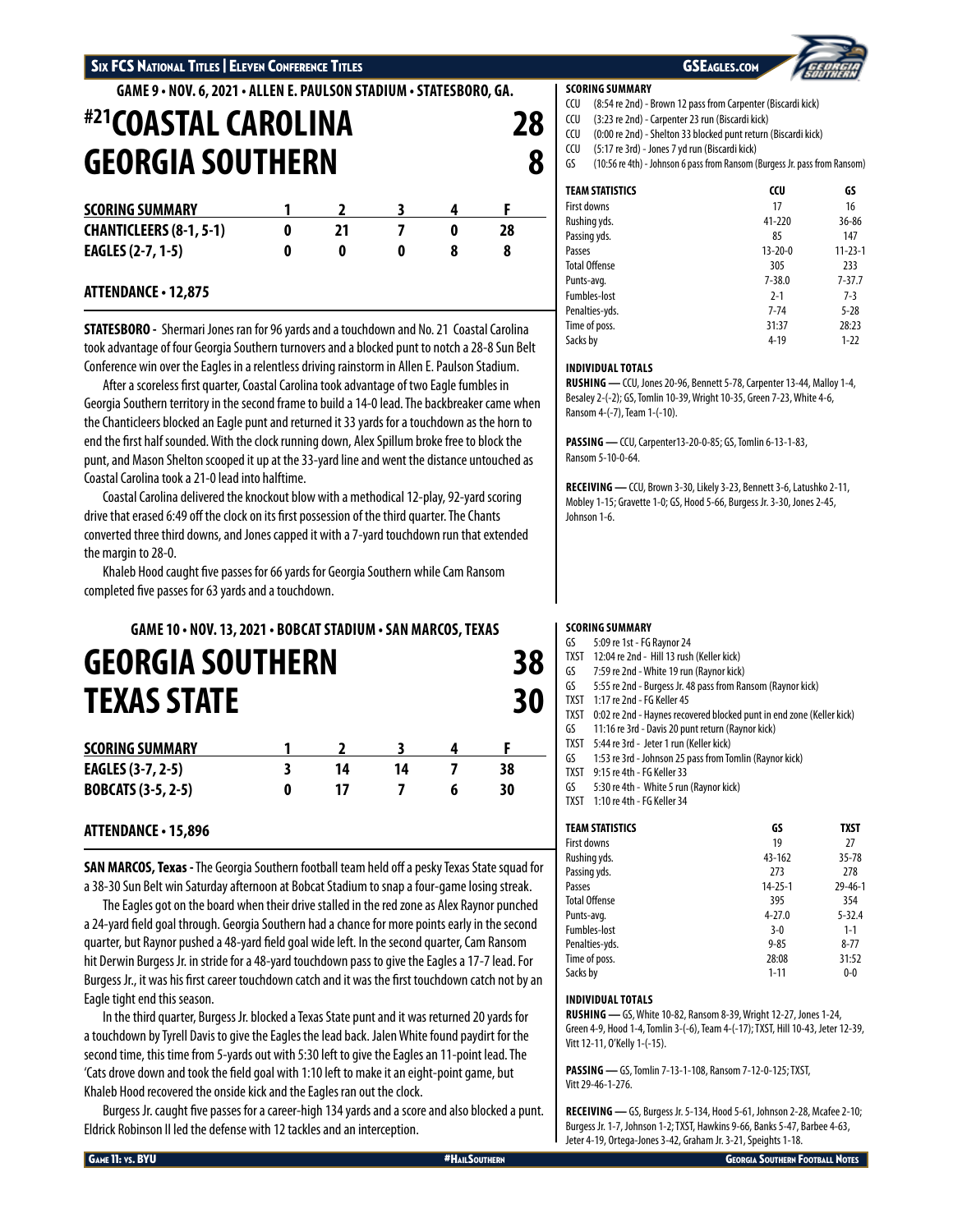# SIX FCS NATIONAL TITLES | ELEVEN CONFERENCE TITLES GSEAGLES.COM



| <b>RECORD</b>                      | OVERALL            | <b>HOME</b>             | AWAY               | NEUTRAL |
|------------------------------------|--------------------|-------------------------|--------------------|---------|
| <b>ALL GAMES</b>                   | $3-7$              | $2 - 3$                 | $1 - 4$            | $0 - 0$ |
| <b>CONFERENCE</b>                  | $2 - 5$            | $1 - 3$                 | $1 - 2$            | $0-0$   |
| <b>NON-CONFERENCE</b>              | $1 - 2$            | $1 - 0$                 | $0 - 2$            | $0-0$   |
| <b>RESULTS</b>                     |                    |                         |                    |         |
| <b>DATE</b><br><b>OPPONENT</b>     | <b>RESULT/TIME</b> | <b>SCORE</b><br>ATTEND. | TV                 |         |
| Gardner-Webb<br>Sept. 4            | W                  | $30 - 25$<br>15089      | ESPN3              |         |
| at FAU<br>Sept. 11                 | L                  | $6 - 38$<br>17736       | Stadium            |         |
| at #20 Arkansas<br>Sept. 18        | L                  | 10-45<br>66311          | <b>SEC Network</b> |         |
| Sept. 25<br>Louisiana              | L                  | $20 - 28$<br>17522      | ESPN+              |         |
| 0ct. 2<br>Arkansas State           | W                  | 59-33<br>16377          | ESPN+              |         |
| 0ct. 9<br>at Troy                  | L                  | 24-27<br>25424          | $ESPN +$           |         |
| at South Alabama<br>Oct. 14        | L                  | 14-41<br>16089          | <b>ESPNU</b>       |         |
| Oct. 30<br>Georgia State           | L                  | $14 - 21$<br>17843      | ESPN+              |         |
| #21 Coastal Carolina<br>Nov. 6     | L                  | $8 - 28$<br>12875       | ESPN+              |         |
| at Texas State<br><b>Nov. 13</b>   | W                  | 38-30<br>15895          | ESPN+              |         |
| <b>Nov. 20</b><br>#14 BYU          |                    |                         | ESPN+              |         |
| at Appalachian State<br>Nov. 27    |                    |                         | TBA                |         |
| TEAM STATISTICS                    |                    |                         |                    |         |
|                                    |                    | GS                      | 0PP                |         |
| Scoring                            |                    | 223                     | 316                |         |
| Points per game                    |                    | 22.3                    | 31.6               |         |
| <b>Points Off Turnovers</b>        |                    | 21                      | 48                 |         |
| <b>First Downs</b>                 |                    | 183                     | 231                |         |
| Rushing                            |                    | 99                      | 90                 |         |
| Passing                            |                    | 69                      | 121                |         |
| Penalty                            |                    | 15                      | 20                 |         |
| <b>Rushing Yardage</b>             |                    | 2089                    | 1539               |         |
| Yards gained rushing               |                    | 2421                    | 1820               |         |
| Yards lost rushing                 |                    | 332                     | 281                |         |
| <b>Rushing attempts</b>            |                    | 453                     | 349                |         |
| Average per rush                   |                    | 4.6                     | 4.4                |         |
| Average per game                   |                    | 208.9                   | 153.9              |         |
| <b>TDs Rushing</b>                 |                    | 20                      | 15                 |         |
| Passing Yardage                    |                    | 1536                    | 2940               |         |
| Comp-Att-Int                       |                    | 119-236-10              | 221-350-5          |         |
| Average per pass                   |                    | 6.5                     | 8.4                |         |
| Average per catch                  |                    | 12.9                    | 13.3               |         |
| Average per game                   |                    | 153.6                   | 294.0              |         |
| <b>TDs Passing</b>                 |                    | 5                       | 24                 |         |
| <b>Total offense</b>               |                    | 3625                    | 4479               |         |
| <b>Total plays</b>                 |                    | 689                     | 699                |         |
| Average per play                   |                    | 5.3                     | 6.4                |         |
| Average per game                   |                    | 362.5                   | 447.9              |         |
| Kick returns: #-Yards              |                    | 22-374                  | 26-523             |         |
| Punt returns: #-Yards              |                    | $9 - 46$                | $11 - 81$          |         |
| Int returns: #-Yards               |                    | $5 - 54$                | $10 - 35$          |         |
| Kick return average                |                    | 17.0                    | 20.1               |         |
| Punt return average                |                    | 5.1                     | 7.4                |         |
| Int return average                 |                    | 10.8                    | 3.5                |         |
| Fumbles-Lost                       |                    | $16-3$                  | $11-3$             |         |
| Penalties-Yards                    |                    | 59-461                  | 64-556             |         |
| Average per game<br>Punts-Yards    |                    | 46.1<br>54-2304         | 55.6<br>53-2096    |         |
|                                    |                    | 42.7                    | 39.5               |         |
| Average per punt                   |                    | 39.9                    | 37.6               |         |
| Net punt average<br>Kickoffs-Yards |                    | 48-2834                 | 59-3585            |         |
| Average per kick                   |                    | 59.0                    | 60.8               |         |
| Net kick average                   |                    | 38.8                    | 38.5               |         |
| Time of possession / game          |                    | 30:31                   | 29:13              |         |
| 3rd-down conversion                |                    | 53/146                  | 54/135             |         |
| 3rd-down pct                       |                    | 36%                     | 40%                |         |
| 4rd-down conversion                |                    | 10/24                   | 4/13               |         |
| 4rd-down pct                       |                    | 42%                     | 31%                |         |
| Sacks by-Yards                     |                    | 24-159                  | 24-153             |         |
| Misc Yards                         |                    | 0                       | 0                  |         |
| Touchdowns scored                  |                    | 27                      | 41                 |         |
| Field goals - attempts             |                    | $11 - 15$               | $10-13$            |         |
| On-Side kicks                      |                    | $1 - 1$                 | 0-0                |         |
| Red-zone scores                    |                    | $(22-27)$ 81%           | $(33-35)$ 94%      |         |
| Red-zone touchdowns                |                    | $(14-27)$ 52%           | $(25-35)$ 71%      |         |
| PAT-attempts                       |                    | (25-27) 93%             | (38-41) 93%        |         |
| Attendance                         |                    | 79706                   | 141456             |         |
| Games / Avg per game               |                    | 5/15941                 | 5/28291            |         |
| Neutral site games                 |                    |                         | 0/0                |         |

# **SCORE BY QUARTERS**

|                      | ы        |    |   |    | uai |  |
|----------------------|----------|----|---|----|-----|--|
| Gec                  | <u>.</u> | οс |   | υı | --- |  |
| $\overline{ }$<br>v. |          |    | n |    |     |  |

| <b>RUSHING</b>     |    |     |                |      |          |        |              |                |        |
|--------------------|----|-----|----------------|------|----------|--------|--------------|----------------|--------|
|                    | GP | Att | Gain           | Loss | Net      | Avq    | TD           | Long           | Avg/G  |
| Logan Wright       | 10 | 122 | 740            | 24   | 716      | 5.9    | 6            | 60             | 71.6   |
| Justin Tomlin      | 8  | 80  | 355            | 160  | 195      | 2.4    | 2            | 76             | 24.4   |
| Gerald Green       | 10 | 75  | 445            | 22   | 423      | 5.6    | 5            | 76             | 42.3   |
| Jalen White        | 10 | 51  | 318            | 11   | 307      | 6.0    | 4            | 59             | 30.7   |
| Cam Ransom         | 9  | 38  | 174            | 59   | 115      | 3.0    | 0            | 32             | 12.8   |
| Amare Jones        | 8  | 29  | 147            | 4    | 143      | 4.9    | $\mathbf{0}$ | 33             | 17.9   |
| J.D. Kina          | 4  | 27  | 125            | 13   | 112      | 4.1    | 2            | 34             | 28.0   |
| <b>Khaleb Hood</b> | 10 | 11  | 68             |      | 67       | 6.1    |              | 23             | 6.7    |
| Sam Kenerson       | 5  | 9   | 42             | 7    | 35       | 3.9    | 0            | 20             | 7.0    |
| Terron Dixon II    | 1  | 1   | 0              | 0    | $\bf{0}$ | 0.0    | 0            | $\mathbf{0}$   | 0.0    |
| Dexter Carter Jr.  | 4  |     | 3              | 0    | 3        | 3.0    | 0            | 3              | 0.8    |
| AJ Brown           | 1  | 1   | $\overline{2}$ | 0    | 2        | 2.0    | 0            | 2              | 2.0    |
| Derwin Burgess Jr. | 10 | 1   | $\overline{2}$ | 0    | 2        | 2.0    | 0            | $\overline{2}$ | 0.2    |
| Team               | 10 | 7   | 0              | 31   | $-31$    | $-4.4$ | $\mathbf{0}$ | $\mathbf{0}$   | $-3.1$ |
| Total              | 10 | 453 | 2421           | 332  | 2089     | 4.6    | 20           | 76             | 208.9  |
| <b>Opponents</b>   | 10 | 349 | 1820           | 281  | 1539     | 4.4    | 15           | 58             | 153.9  |

## **PASSING**

|                  | G  | <b>Effic</b> | Cmp-Att-Int | Pct  | Yds  | TD | Lna | Avg/G |  |
|------------------|----|--------------|-------------|------|------|----|-----|-------|--|
| Justin Tomlin    | 8  | 101.2        | 74-143-9    | 51.7 | 977  |    | 57  | 122.1 |  |
| Cam Ransom       | 9  | 108.9        | 39-83-0     | 47.0 | 494  |    | 48  | 54.9  |  |
| Amare Jones      | 8  | 111.1        | $4 - 7 - 0$ | 57.1 | 45   |    | 16  | 5.6   |  |
| Sam Kenerson     |    | 56.0         | $2 - 3 - 1$ | 66.7 | 20   | 0  | 18  | 4.0   |  |
| Total            | 10 | 103.6        | 119-236-10  | 50.4 | 1536 |    | 57  | 153.6 |  |
| <b>Opponents</b> | 10 | 153.5        | 221-350-5   | 63.1 | 2940 | 24 | 91  | 294.0 |  |

## **RECEIVING**

|                      | G  | No. | Yds  | Ava  | TD       | Lona | Avg/G |  |
|----------------------|----|-----|------|------|----------|------|-------|--|
| <b>Khaleb Hood</b>   | 10 | 32  | 409  | 12.8 | 0        | 46   | 40.9  |  |
| Amare Jones          | 8  | 18  | 273  | 15.2 | $\bf{0}$ | 46   | 34.1  |  |
| Derwin Burgess Jr.   | 10 | 16  | 313  | 19.6 |          | 57   | 31.3  |  |
| Beau Johnson         | 10 | 14  | 134  | 9.6  | 3        | 30   | 13.4  |  |
| Logan Wright         | 10 | 11  | 142  | 12.9 | $\bf{0}$ | 39   | 14.2  |  |
| Jjay Mcafee          | 8  | 9   | 71   | 7.9  | $\bf{0}$ | 13   | 8.9   |  |
| Gerald Green         | 10 | 8   | 81   | 10.1 | $\bf{0}$ | 16   | 8.1   |  |
| <b>Emil Smith</b>    | 7  | 4   | 40   | 10.0 | $\bf{0}$ | 11   | 5.7   |  |
| J.D. Kina            | 4  | 2   | 17   | 8.5  | $\bf{0}$ | 13   | 4.3   |  |
| Sam Kenerson         | 5  | 2   | 19   | 9.5  | $\bf{0}$ | 17   | 3.8   |  |
| Dexter Carter Jr.    | 4  | 1   | 10   | 10.0 | 0        | 10   | 2.5   |  |
| <b>Chase Hancock</b> | 10 |     | 17   | 17.0 |          | 17   | 1.7   |  |
| Jalen White          | 10 | 1   | 10   | 10.0 | $\bf{0}$ | 10   | 1.0   |  |
| <b>Total</b>         | 10 | 119 | 1536 | 12.9 | 5        | 57   | 153.6 |  |
| <b>Opponents</b>     | 10 | 221 | 2940 | 13.3 | 24       | 91   | 294.0 |  |

# **TOTAL OFFENSE G Plays Rush Pass Total Avg/G** Justin Tomlin 8 223 195 977 1172 146.5 Logan Wright 10 122 716 0 716 71.6 Cam Ransom 9 121 115 494 609 67.7<br>
Gerald Green 10 75 423 0 423 42.3 Gerald Green Jalen White 10 51 307 0 307 30.7 Amare Jones 8 36 143 45 188 23.5

| <b>Opponents</b>   | 10 | 699 | 1539 | 2940             | 4479  | 447.9  |  |
|--------------------|----|-----|------|------------------|-------|--------|--|
| <b>Total</b>       | 10 | 689 | 2089 | 1536             | 3625  | 362.5  |  |
| Team               | 10 | 0   | -31  | 0                | $-31$ | $-3.1$ |  |
| Derwin Burgess Jr. | 10 |     |      |                  |       | 0.2    |  |
| AJ Brown           |    |     |      |                  |       | 2.0    |  |
| Dexter Carter Jr.  | 4  |     |      | $\boldsymbol{0}$ |       | 0.8    |  |
| Sam Kenerson       |    | 12  | 35   | 20               | 55    | 11.0   |  |
| <b>Khaleb Hood</b> | 10 | 11  | 67   | 0                | 67    | 6.7    |  |
| J.D. King          | 4  | 27  | 112  |                  | 112   | 28.0   |  |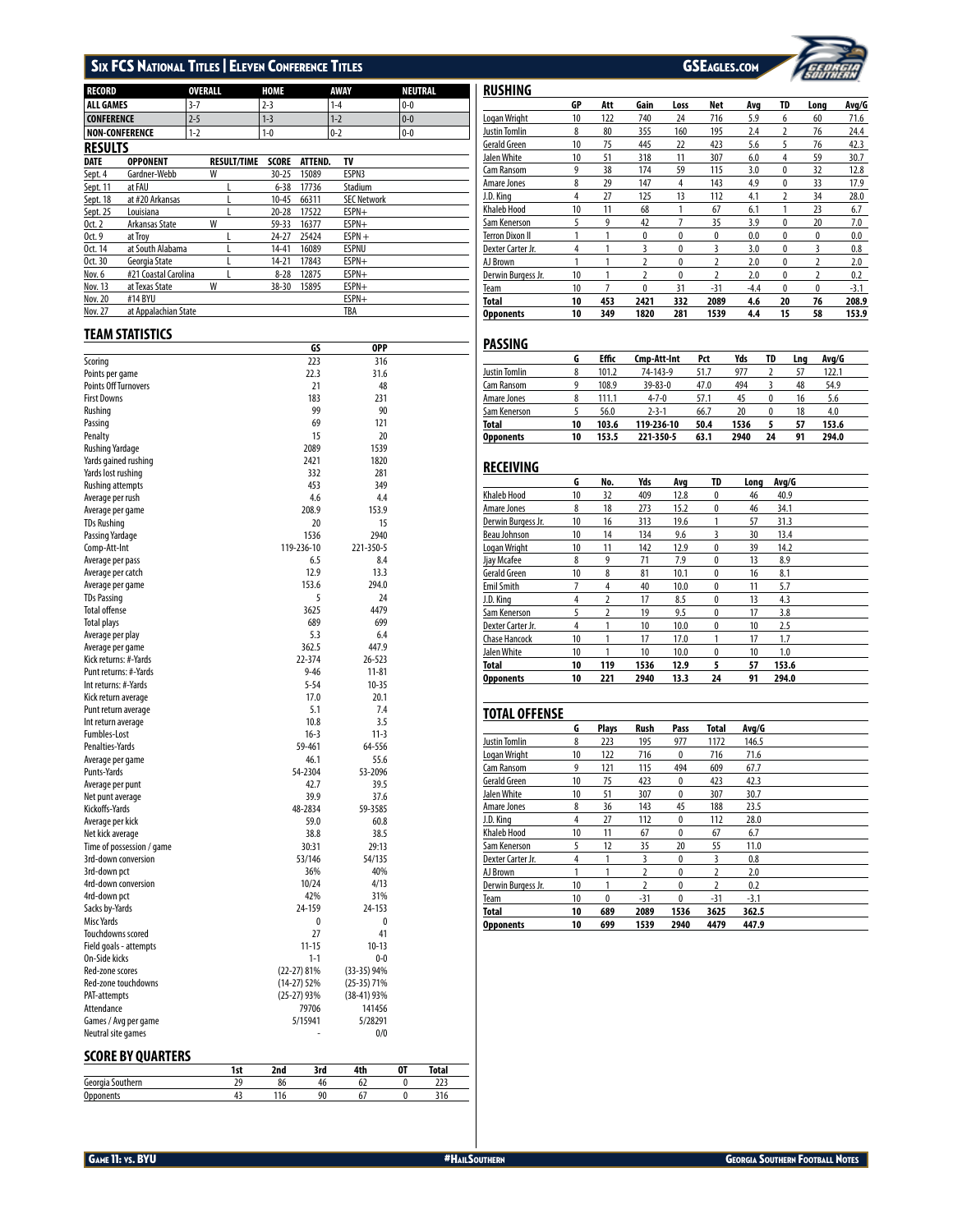# SIX FCS National Titles | Eleven Conference Titles GSEAGLES.com GSEAGLES.com

| SCORING                 |    |           |           |                                      |     |                         |            |     |                |
|-------------------------|----|-----------|-----------|--------------------------------------|-----|-------------------------|------------|-----|----------------|
|                         |    |           |           | --------------- PATs --------------- |     |                         |            |     |                |
|                         | TD | FGs       | Kick      | Rush                                 | Rcv | Pass                    | <b>DXP</b> | Saf | <b>Points</b>  |
| Alex Raynor             | ٠  | $8 - 12$  | $19 - 20$ | ٠                                    | ٠   | ۰                       | ٠          | ٠   | 43             |
| Logan Wright            | 6  | ٠         | ۰         | ٠                                    | ٠   | ۰                       | ٠          | ٠   | 36             |
| Gerald Green            | 5  | ٠         | ٠         | ٠                                    | ٠   | ٠                       | ٠          | ٠   | 30             |
| Jalen White             | 4  | ٠         | -         | ۰                                    |     | -                       |            |     | 24             |
| Beau Johnson            | 3  | ٠         | ۰         | ٠                                    | ٠   | ۰                       |            | ٠   | 18             |
| Justin Tomlin           | 2  | ٠         | ٠         | 1                                    | ٠   |                         |            | ٠   | 14             |
| J.D. King               | 2  |           |           |                                      | ٠   |                         |            |     | 12             |
| <b>Britton Williams</b> |    | $3-3$     | $3 - 4$   | ٠                                    |     | -                       |            |     | 12             |
| Derwin Burgess Jr.      |    | ٠         |           | ۰                                    | 1   | ۰                       |            | ٠   | 8              |
| Khaleb Hood             | 1  | ٠         | -         | ٠                                    | ٠   | ۰                       |            |     | 6              |
| Quin Williams           | 1  | ٠         | -         | ٠                                    | ٠   | -                       |            |     | 6              |
| Chase Hancock           |    | ٠         |           | ٠                                    | ٠   | ۰                       |            |     | 6              |
| <b>Tyrell Davis</b>     | 1  | ٠         | ٠         | ٠                                    | ٠   | ٠                       |            | ٠   | 6              |
| Amare Jones             | ٠  | ٠         | ۰         | ٠                                    | 1   | ۰                       | ۰          | ٠   | $\overline{2}$ |
| Total                   | 27 | $11 - 15$ | $22 - 24$ | 1                                    | 2   | $\overline{\mathbf{z}}$ | 0          | 0   | 223            |
| Opponents               | 41 | $10-13$   | 38-39     | 0                                    | 0   | 0                       | 0          | 1   | 316            |

## **PUNT RETURNS**

|                     | No. | Yds | Ava  | TD | Long |  |
|---------------------|-----|-----|------|----|------|--|
| <b>Khaleb Hood</b>  |     | 26  | 3.3  |    | 14   |  |
| <b>Tyrell Davis</b> |     | 20  | 20.0 |    | 20   |  |
| <b>Total</b>        |     | 46  | 5.1  |    | 20   |  |
| <b>Opponents</b>    | 11  | 81  | 7.4  |    |      |  |

# **KICK RETURNS**

|                      | No. | Yds | Ava  | TD | Long |  |
|----------------------|-----|-----|------|----|------|--|
| <b>Khaleb Hood</b>   | 12  | 224 | 18.7 |    | 35   |  |
| NaJee Thompson       |     | 108 | 21.6 | 0  | 37   |  |
| Dexter Carter Jr.    |     | 30  | 15.0 | 0  | 18   |  |
| Darius Lewis         |     |     | 3.0  |    |      |  |
| <b>Ouin Williams</b> |     | 0   | 0.0  | 0  | 0    |  |
| Derwin Burgess Jr.   |     | ٥   | 9.0  |    |      |  |
| <b>Total</b>         | 22  | 374 | 17.0 | 0  | 37   |  |
| <b>Opponents</b>     | 26  | 523 | 20.1 | 0  | 42   |  |

## **INTERCEPTION RETURNS**

|                            | No. | Yds | Ava  | TD | Lona |
|----------------------------|-----|-----|------|----|------|
| <b>Eldrick Robinson II</b> |     | 31  | 15.5 |    | 31   |
| NaJee Thompson             |     |     | 0.0  |    |      |
| <b>Quin Williams</b>       |     | 22  | 22.0 |    |      |
| <b>Tyrell Davis</b>        |     |     | 1.0  |    |      |
| Total                      |     | 54  | 10.8 |    | 31   |
| <b>Opponents</b>           | 10  | 35  | 3.5  | 0  | 30   |

## **FUMBLE RETURNS**

|              | NO. | VJ-<br>ius | Ava        | тn<br>1 V | Long |
|--------------|-----|------------|------------|-----------|------|
| <b>Total</b> |     |            | ሰ ሰ<br>v.u |           |      |
| Opponents    |     |            | 0.0        |           |      |

### Khaleb Hood 10 67 409 26 224 0 726 72.6 Gerald Green 10 423 81 0 0 0 504 50.4 Amare Jones 8 143 273 0 0 0 416 52.0<br>Derwin Burgess Jr. 10 2 313 0 9 0 324 32.4 Derwin Burgess Jr. 10 2 313 0 9 0 324 32.4 <u>Jalen White 10 307 10 0 0 0 317 31.7</u><br>J<u>ustin Tomlin 8 195 0 0 0 0 195 24.4</u> <u>Justin Tomlin 8 195 0 0 0 0 0</u><br>Beau Johnson 10 0 134 0 0 0 Beau Johnson 10 0 134 0 0 0 134 13.4 J.D. King 4 112 17 0 0 0 129 32.3 Cam Ransom **9** 115 0 0 0 0 115 12.8<br>
Nalee Thompson 9 0 0 0 108 0 108 12.0 NaJee Thompson 9 0 0 0 108 0 108 12.0 Jjay Mcafee 8 0 71 0 0 0 71 8.9<br>Sam Kenerson 5 35 19 0 0 0 54 10.8 Sam Kenerson 5 35 19 0 0 0 54 10.8<br>Dexter Carter Jr. 4 3 10 0 30 0 43 10.8 Dexter Carter Jr. 4 3 10 0 30 0 43 10.8 Emil Smith 7 0 40 0 0 0 40 5.7 Eldrick Robinson II 9 0 0 0 0 31 31 3.4 Quin Williams 8 0 0 0 0 22 22 2.8 1<br>
The Tell Davis 10 0 0 20 0 1 21 2.1<br>
Chase Hancock 10 0 17 0 0 0 17 1.7 Chase Hancock 10 0 17 0 0 0 17 1.7  $\overline{\phantom{0}}$ 0<br>
<u>AJ Brown 1 2 0 0 0 0 0 0 1</u><br>
AJ Brown 1 2 0 0 0 0  $\overline{a}$ AJ Brown 1 2 0 0 0 0 2 2.0  $\overline{\phantom{a}}$ Team 10 -31 0 0 0 0 -31 -3.1 L **Total 10 2089 1536 46 374 54 4099 409.9**  $\overline{a}$ **Opponents 10 1539 2940 81 523 35 5118 511.8**  $\overline{\phantom{0}}$

## **PUNTING**

ALL-PURPOSE YARDS

| .                |     |      |      |      |    |    |     |       |      |
|------------------|-----|------|------|------|----|----|-----|-------|------|
|                  | No. | Yds  | Ava  | Lona | TB |    | 120 | $50+$ | Bikd |
| Anthony Beck II  | 52  | 2304 | 44.3 | 63   |    | 24 | 20  |       |      |
| Team             |     |      | 0.0  |      |    |    |     |       |      |
| Total            | 54  | 2304 | 42.7 | 63   |    | 24 | 20  |       |      |
| <b>Opponents</b> | 53  | 2096 | 39.5 | 60   |    | 23 |     | n     |      |

**G Rush Rec PR KOR IR Tot Avg/G**

Logan Wright 10 716 142 0 0 0 858 85.8

## **KICKOFFS**

|                         | No. | Yds  | Ava  | TB | 0B | Retn | Net  | YdLn |  |
|-------------------------|-----|------|------|----|----|------|------|------|--|
| <b>Britton Williams</b> | 34  | 1987 | 58.4 |    |    |      |      |      |  |
| Alex Raynor             | 13  | 799  | 61.5 |    |    |      |      |      |  |
| Anthony Beck II         |     | 48   | 48.0 |    |    |      |      |      |  |
| <b>Total</b>            | 48  | 2834 | 59.0 | 12 |    | 24   | 38.8 | 26   |  |
| <b>Opponents</b>        | 59  | 3585 | 60.8 | 32 |    | 19   | 38.5 | 26   |  |

## **FIELD GOALS**

| .                       | <b>FGM-FGA</b> | Pct   | $01-19$ | $20 - 29$ | 30-39 | 40-49 | 50-99 | Blk |
|-------------------------|----------------|-------|---------|-----------|-------|-------|-------|-----|
| Alex Raynor             | $8-12$         | 66.7  |         |           |       | 7.4   | a. 1  |     |
| <b>Britton Williams</b> | 3.3            | 100.0 | 0-0     |           |       | 1.1   | .)-ი  |     |

## **FIELD GOAL SEQUENCE**

|                         | Georgia Southern                                      | <b>Opponent</b>          |
|-------------------------|-------------------------------------------------------|--------------------------|
| Gardner-Webb            | $(49)$ , $(25)$ , $(23)$                              |                          |
| <b>Florida Atlantic</b> |                                                       | (27)                     |
| #20 Arkansas            | (32)                                                  | (25)                     |
| Louisiana               | 52 <sub>b</sub>                                       |                          |
| Arkansas State          | (25)                                                  | 37, (31)                 |
| Troy                    | $(27)$ , $(42)$ , $(38)$                              | $(29)$ , $(24)$          |
| South Alabama           | (44), (34)                                            | $(42)$ , 43, $(31)$      |
| Georgia State           |                                                       |                          |
| #21 Coastal Carolina    |                                                       |                          |
| <b>Texas State</b>      | (24)                                                  | $(45)$ , $(33)$ , $(34)$ |
|                         | Numbers in (parentheses) indicate Field Goal was made |                          |

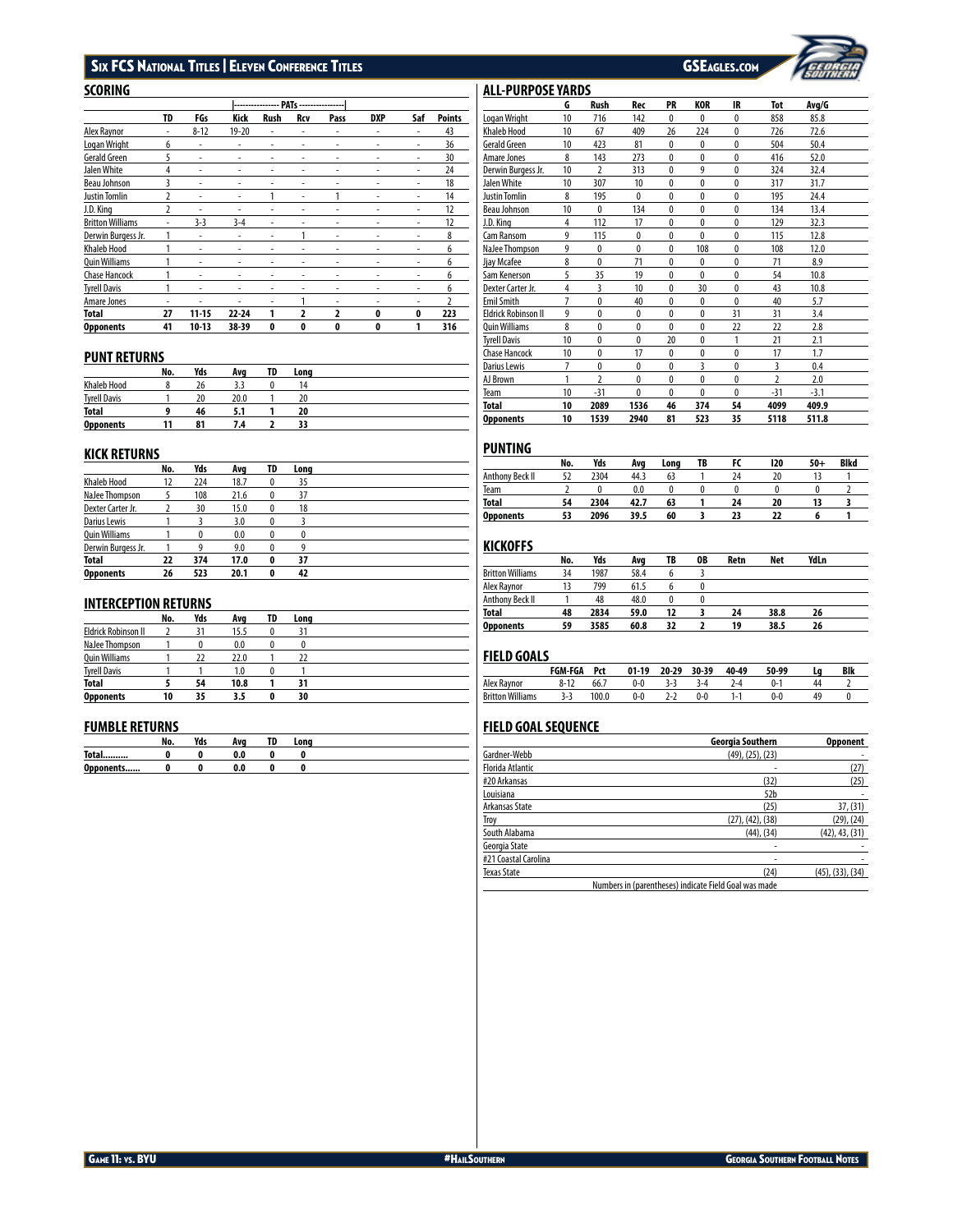### Six FC S National Titles Eleven Con feren e Titles | l

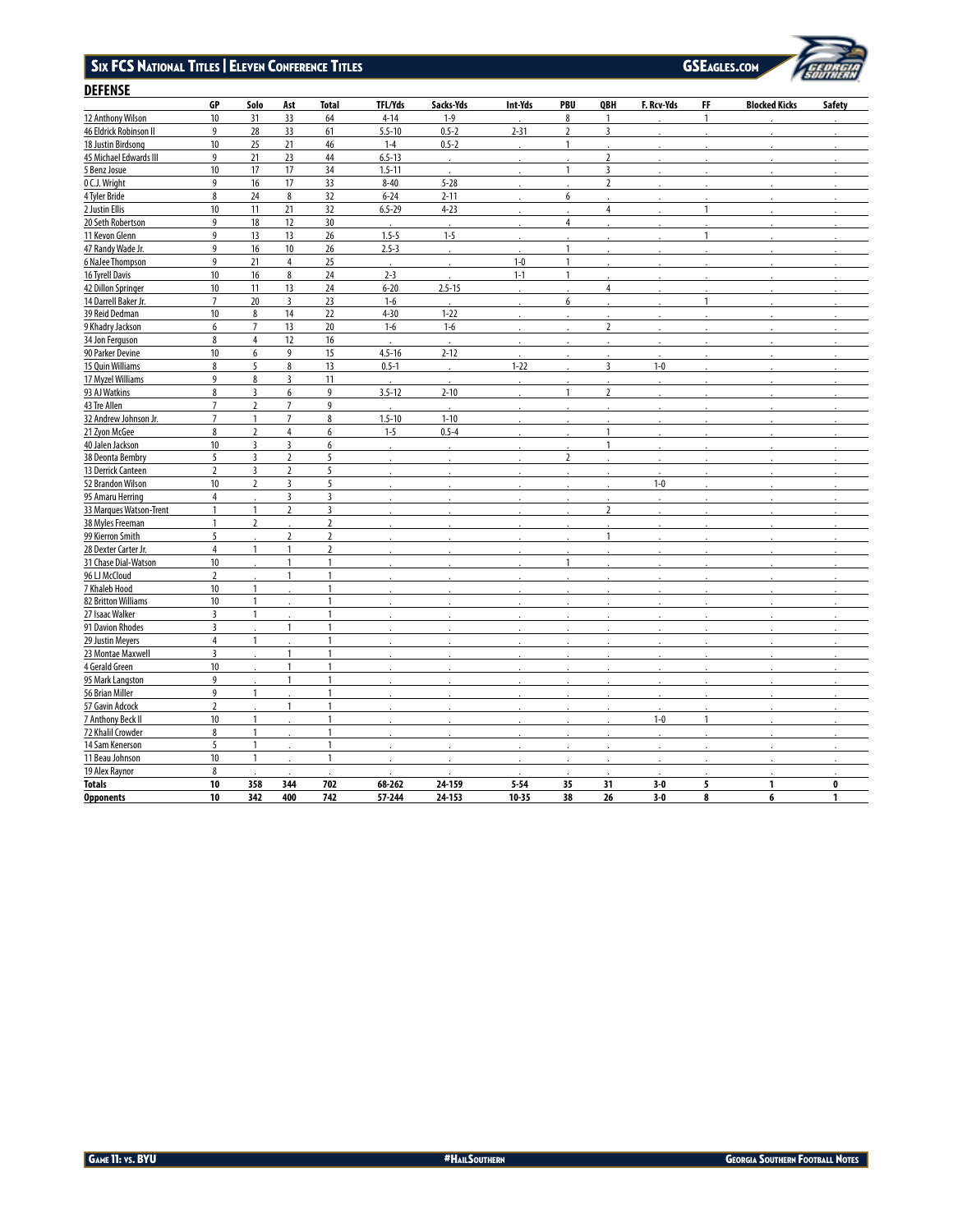# SIX FCS NATIONAL TITLES | ELEVEN CONFERENCE TITLES GSEAGLES.COM



# **GAME-BY-GAME TEAM STATISTICS**

|             | ONINE DI GAINE LEAIN JIAHUJIKU<br><b>FINAL</b> |            |    |    | <b>OUARTERS</b> |                          | <b>1ST DOWNS</b>  |      | <b>RUSHING</b>   |               | PASSING |                  | <b>TOT OFF</b> | <b>PUNTS</b>   |         | <b>PEN</b>         | 3RD        | 4TH        | <b>RED</b>  | <b>SACKS</b> | <b>FIELD</b> |       |       | <b>POSSESSION TIME</b> |       |            |
|-------------|------------------------------------------------|------------|----|----|-----------------|--------------------------|-------------------|------|------------------|---------------|---------|------------------|----------------|----------------|---------|--------------------|------------|------------|-------------|--------------|--------------|-------|-------|------------------------|-------|------------|
| GM          | <b>SCORE</b>                                   |            |    |    |                 | 0T                       | <b>R-P-PN TOT</b> |      | <b>NO-YDS-TD</b> | CA I          | YDS     | TD               |                | ATT-YDS NO-AVG |         | <b>F-FL NO-YDS</b> | <b>DNS</b> | <b>DNS</b> | <b>ZONE</b> | NO-YDS       | <b>GOALS</b> |       |       |                        |       | TOT        |
| GS          | 30                                             |            | 17 | O  | 10              |                          | $18 - 7 - 0$ 25   |      | 65-365-2         | $12 - 20 - 0$ | 135     |                  | 85-500         | $3 - 39.0$     | $1 - 0$ | $6 - 46$           | $4 - 14$   | 45         | $5-5$       | $3 - 16$     | $3 - 3$      |       |       | 7:07 11:16 12:38       |       | 4:48 35:49 |
| GWU         | 25                                             | 6          |    |    | 13              |                          | $4-14-2$ 20       |      | $19 - 50 - 0$    | $28 - 46 - 0$ | 365     |                  | 65-415         | $5 - 34.4$     | $0-0$   | $6 - 50$           | $7 - 14$   | $0 - 1$    | $2 - 2$     | $0-0$        | $0 - 0$      | 7:53  | 3:44  | 2:22                   | 10:12 | 24:11      |
| GS          | 6                                              | 0          | 0  |    |                 |                          | $8 - 8 - 1$ 17    |      | 38-140           | 12-24-1       | 118     | $\mathbf{0}$     | 62-258         | 4-43.2         | $2 - 1$ | $2 - 5$            | $5 - 12$   | $1-3$      | $0-2$       | $5 - 24$     | $0-0$        | 5:42  | 6:48  | 6:50                   | 6:50  | 26:10      |
| FAU         | 38                                             |            | 10 |    |                 | $\overline{\phantom{a}}$ | $12 - 14 - 2$ 28  |      | 44-197           | $19 - 29 - 0$ | 332     |                  | 73-529         | $3 - 46.3$     | $3-0$   | $8 - 80$           | $10 - 15$  | $1 - 2$    | $4 - 4$     | $1 - 10$     | $1 - 1$      | 9:18  | 8:12  | 8:10                   | 8:10  | 33:50      |
| GS          | 10                                             | 0          | 10 |    |                 |                          | $5-3-3$ 11        |      | 35 152 1         | 13-28-0       | 81      | 0                | 63-233         | 10-48.0        | $2 - 0$ | $8 - 50$           | $5 - 18$   | $1-2$      | $1-1$       | $0-0$        | $1-1$        | 6:36  | 8:03  | 9:30                   |       | 2:45 26:54 |
| ARK         | 45                                             | 14         | 10 | 14 |                 |                          | $13 - 12 - 2$ 27  |      | 48-285-3         | $14 - 25 - 0$ | 364     |                  | $73 - 633$     | $5 - 43.4$     | $0-0$   | $9 - 93$           | $7 - 15$   | $1-1$      | $5 - 5$     | $2 - 13$     | $1 - 1$      | 8:24  | 6:57  | 5:30                   | 12:15 | 33:06      |
| GS          | 20                                             |            |    | o  |                 |                          | 13-9-1 23         |      | 57-278-3         | 11-24-1       | 175     | 0                | 81-453         | 4-46.0         | $2 - 0$ | 4-29               | $6 - 15$   | -15        | $2 - 2$     | $1-5$        | $0 - 1$      | 8:31  | 5:38  | 9:08                   |       | 9:32 32:49 |
| LA          | 28                                             |            | 14 | 14 |                 | ٠                        | $5 - 10 - 3$      | -18  | 37-129-1         | $17 - 28 - 0$ | 249     |                  | 65-378         | $7 - 41.3$     | $1 - 0$ | $6 - 34$           | $3 - 14$   | $0 - 1$    | $1 - 1$     | $3 - 19$     | $0 - 0$      | 4:20  | 9:22  | 5:52                   | 5:28  | 25:02      |
| GS          | 59                                             | 10         | 21 | 14 | 14              | $\overline{\phantom{a}}$ | $17 - 2 - 2$ 21   |      | 51-503-7         | $3 - 13 - 0$  | 37      | $\mathbf{0}$     | 64-540         | $6 - 35.7$     | $0-0$   | 10-103             | 4-12       | $1-1$      | $3-3$       | $6 - 35$     | $1-1$        | 6:18  | 7:12  | 7:42                   | 7:44  | 28:56      |
| ASTATE      | 33                                             |            | 16 |    |                 | ٠                        | $8-21-7$ 36       |      | $25 - 81 - 0$    | $36 - 60 - 4$ | 453     |                  | 85-534         | $4 - 41.5$     | $0-0$   | $6 - 48$           | $3 - 10$   | $0 - 2$    | $5 - 5$     | $0-0$        | $1 - 2$      | 4:15  | 7:48  | 7:18                   | 7:16  | 26:37      |
| GS          | 24                                             |            |    | 15 |                 |                          | $5-9-3$ 17        |      | 38 82 2          | $16 - 27 - 3$ | 219     | 0                | 65-301         | $6-45.2$       | $0-0$   | $6 - 55$           | $3 - 15$   | $1-1$      | 3-3         | 4.24         | $3 - 3$      | 4:30  |       | 8:17 11:24             | 9:08  | 33:19      |
| <b>TROY</b> | 27                                             | 10         |    |    |                 |                          | $6 - 11 - 1$      | - 18 | 28-139-1         | $24 - 36 - 0$ | 270     |                  | 64-409         | $6 - 43.0$     | $2-1$   | $6 - 60$           | $1 - 11$   | $0 - 2$    | $3-3$       | $5 - 34$     | $3-3$        | 10:30 | 6:43  | 3:36                   | 5:52  | 26:41      |
| GS          | 14                                             | 0          |    |    |                 | $\overline{\phantom{a}}$ | $7 - 3 - 0$       | - 10 | 44-121-1         | $7 - 25 - 1$  | 112     | 0                | 69-233         | $6 - 48.3$     | $0-0$   | $5 - 30$           | $9-21$     | 1-3        | $2 - 2$     | $2 - 17$     | $2 - 2$      | 3:31  | 11:18 | 9:49                   |       | 5:24 30:02 |
| USA         | 41                                             | 10         | 21 |    |                 | $\overline{\phantom{a}}$ | $6 - 14 - 0$      | - 20 | 32-140-2         | $25 - 33 - 0$ | 405     |                  | 65-545         | $3 - 36.3$     | $0-0$   | $5 - 15$           | $7 - 12$   | $0 - 0$    | $5-6$       | $4 - 26$     | $2 - 3$      | 11:29 | 3:42  | 5:11                   | 9:36  | 29:58      |
| GS          | 14                                             | 0          |    |    |                 |                          | 14-9-1 24         |      | 47-207-1         | $18.27 - 2$   | 279     |                  | 74-486         | $4 - 49.2$     | $0-0$   | $4 - 30$           | $7 - 13$   | $0-2$      | $2-3$       | 2-12         | $0-0$        | 10:51 | 7:57  | 10:04                  | 6:01  | 34:53      |
| GSU         | 21                                             |            |    |    | 14              | ٠                        | $15 - 7 - 0$ 22   |      | 40-237-3         | $16 - 27 - 0$ | 141     |                  | 67-378         | $8 - 40.4$     | $0 - 0$ | $2 - 25$           | $4 - 12$   | $0 - 0$    | $2 - 2$     | $2 - 15$     | $0 - 0$      | 4:09  | 7:03  | 4:56                   | 8:59  | 25:07      |
| GS          | 8                                              | 0          |    |    |                 |                          | $5-9-2$ 16        |      | 36-86-0          | $11 - 23 - 1$ | 147     |                  | 59-233         | $7 - 37.7$     | 73      | $5 - 28$           | 4-12       | $0-1$      | $1-2$       | $1-22$       | $0-0$        | 8:04  | 7:54  | 5:27                   |       | 6:58 28:23 |
| CCU         | 28                                             |            |    |    |                 |                          | $11-6-0$          | -17  | 41-220-2         | $13 - 20 - 0$ | 85      |                  | 61-305         | $7 - 38.0$     | $2 - 1$ | $7 - 74$           | $6 - 14$   | $0 - 2$    | $2-3$       | $4 - 19$     | $0-0$        | 6:56  | 7:06  | 9:33                   |       | 8:02 31:37 |
| GS          | 38                                             | 3.         | 14 | 14 |                 |                          | $7 - 10 - 2$ 19   |      | 43-162-2         | $14 - 25 - 1$ | 233     | 2                | 68-395         | $4 - 27.0$     | $3-0$   | $9 - 85$           | $6 - 14$   | $0-0$      | $3-4$       | $1 - 11$     | $1-4$        | 4:56  | 8:30  | 8:40                   | 6:02  | 28:08      |
| <b>TXST</b> | 30                                             | $^{\circ}$ |    |    |                 | $\overline{\phantom{a}}$ | $10 - 12 - 5$     | - 27 | $35 - 78 - 2$    | $29 - 46 - 1$ | 276     | $\boldsymbol{0}$ | 81-354         | $5 - 32.4$     | $1 - 1$ | $8 - 77$           | $6 - 18$   | $2 - 3$    | $4 - 4$     | $0-0$        | $3 - 4$      | 10:04 | 6:30  | 6:20                   |       | 8:58 31:52 |
| GS          |                                                |            |    |    |                 |                          |                   |      |                  |               |         |                  |                |                |         |                    |            |            |             |              |              |       |       |                        |       |            |
| BYU         |                                                |            |    |    |                 |                          |                   |      |                  |               |         |                  |                |                |         |                    |            |            |             |              |              |       |       |                        |       |            |
| GS          |                                                |            |    |    |                 |                          |                   |      |                  |               |         |                  |                |                |         |                    |            |            |             |              |              |       |       |                        |       |            |
| APP         |                                                |            |    |    |                 |                          |                   |      |                  |               |         |                  |                |                |         |                    |            |            |             |              |              |       |       |                        |       |            |

# **GS RED ZONE SUMMARY**

|                         |              | <b>TIMES IN</b> |               |               |            | <b>RUSH</b>  | <b>PASS</b> |              |              |              |              | <b>FAILED TO SCORE INSIDE 20 -</b> | ___________ |              |  |
|-------------------------|--------------|-----------------|---------------|---------------|------------|--------------|-------------|--------------|--------------|--------------|--------------|------------------------------------|-------------|--------------|--|
| <b>OPPONENT</b>         | <b>SCORE</b> | <b>RED ZONE</b> | <b>SCORES</b> | <b>POINTS</b> | <b>TDS</b> | <b>TDS</b>   | <b>TDS</b>  | FGS          | FGA          | <b>DOWNS</b> | <b>INT</b>   | <b>FUM</b>                         | <b>HALF</b> | <b>GAME</b>  |  |
| GARDNER-WEBB            | $30 - 25$    |                 |               | 27            |            |              |             |              |              |              | $\mathbf{0}$ | 0                                  | 0           | $\mathbf{0}$ |  |
| FAU                     | $6 - 38$     |                 |               | $\mathbf{0}$  | 0          | $\mathbf{0}$ |             | $\mathbf{0}$ | $\mathbf{0}$ |              | $\mathbf{0}$ |                                    | 0           |              |  |
| #20 ARKANSAS            | $10 - 45$    |                 |               |               | 0          | $\mathbf{0}$ |             |              |              |              |              | 0                                  | 0           |              |  |
| LOUISIANA               | $20 - 28$    |                 |               | 13            |            |              |             | $\mathbf{0}$ |              |              | $\mathbf{0}$ | $\mathbf{0}$                       | 0           |              |  |
| ARKANSAS STATE          | 59-33        |                 |               | 17            |            |              |             |              |              |              | $\mathbf{0}$ | $\mathbf{0}$                       | 0           | U            |  |
| <b>TROY</b>             | $24 - 27$    |                 |               | 14            |            |              |             |              |              |              | $\mathbf{0}$ | $\mathbf{0}$                       | 0           |              |  |
| SOUTH ALABAMA           | $14 - 41$    |                 |               | 11            |            |              |             |              |              |              | $\Omega$     | $\mathbf{0}$                       | 0           |              |  |
| <b>GEORGIA STATE</b>    | $14 - 21$    |                 |               | 14            |            |              |             | 0            |              |              |              | 0                                  | 0           |              |  |
| <b>COASTAL CAROLINA</b> | $8 - 28$     |                 |               | 8             |            | 0            |             | 0            |              |              |              | 0                                  | 0           |              |  |
| <b>TEXAS STATE</b>      | $38 - 30$    | 4               |               | 17            |            |              |             |              |              | $\mathbf{0}$ | $\mathbf{0}$ | $\mathbf{0}$                       | 0           |              |  |
| BYU                     |              |                 |               |               |            |              |             |              |              |              |              |                                    |             |              |  |
| APPALACHIAN STATE       |              |                 |               |               |            |              |             |              |              |              |              |                                    |             |              |  |
| <b>Totals</b>           |              | 27              | 22            | 124           | 14         | 11           | 3           | 8            | 8            |              | 0            |                                    | 0           | 0            |  |

**SEASON PCT. (OVERALL):** 22 of 27 (81.5%)

# **OPPONENT RED ZONE SUMMARY**

|                      |              | <b>TIMES IN</b> |               |               |            | <b>RUSH</b> | <b>PASS</b>  |     | ------------ |              |              | – FAILED TO SCORE INSIDE 20 – | ____________ |              |  |
|----------------------|--------------|-----------------|---------------|---------------|------------|-------------|--------------|-----|--------------|--------------|--------------|-------------------------------|--------------|--------------|--|
| <b>OPPONENT</b>      | <b>SCORE</b> | <b>RED ZONE</b> | <b>SCORES</b> | <b>POINTS</b> | <b>TDS</b> | <b>TDS</b>  | <b>TDS</b>   | FGS | FGA          | <b>DOWNS</b> | <b>INT</b>   | <b>FUM</b>                    | <b>HALF</b>  | <b>GAME</b>  |  |
| GARDNER-WEBB         | $30 - 25$    |                 |               | 13            |            |             |              |     | 0            |              | $\mathbf{0}$ |                               | $\mathbf{0}$ | 0            |  |
| FAU                  | $6 - 38$     |                 |               | 24            |            |             |              |     |              |              | $\mathbf{0}$ |                               | $\mathbf{0}$ |              |  |
| #20 ARKANSAS         | $10 - 45$    |                 |               | 31            |            |             |              |     |              |              | 0            |                               | $\mathbf 0$  | $\mathbf{0}$ |  |
| LOUISIANA            | $20 - 28$    |                 |               |               |            |             | $\bf{0}$     |     |              |              | $\mathbf{0}$ |                               | $\mathbf{0}$ |              |  |
| ARKANSAS STATE       | 59-33        |                 |               | 31            |            |             | А            |     |              |              | $\mathbf{0}$ |                               | $\mathbf{0}$ |              |  |
| <b>TROY</b>          | $24 - 27$    |                 |               | 13            |            |             |              |     |              |              | $\Omega$     |                               | $\theta$     |              |  |
| SOUTH ALABAMA        | $14 - 41$    | <sub>6</sub>    |               | 31            |            |             |              |     | 0            |              | $\mathbf{0}$ |                               |              |              |  |
| <b>GEORGIA STATE</b> | $14 - 21$    |                 |               | 14            |            |             | $\mathbf{0}$ |     | $\mathbf{0}$ |              | $\mathbf{0}$ |                               | $\mathbf{0}$ |              |  |
| COASTAL CAROLINA     | $8 - 28$     |                 |               | 14            |            |             |              |     |              |              | $\Omega$     |                               |              |              |  |
| <b>TEXAS STATE</b>   | 38-30        | 4               | 4             | 20            |            |             | $\mathbf{0}$ |     |              |              | $\mathbf{0}$ | 0                             | $\mathbf{0}$ | $\mathbf{0}$ |  |
| BYU                  |              |                 |               |               |            |             |              |     |              |              |              |                               |              |              |  |
| APPALACHIAN STATE    |              |                 |               |               |            |             |              |     |              |              |              |                               |              |              |  |
| <b>Totals</b>        |              | 35              | 33            | 198           | 25         | 12          | 13           | 8   |              |              | $\bf{0}$     | 0                             | 0            | 0            |  |

**SEASON PCT. (OVERALL):** 33 of 35 (94.3%)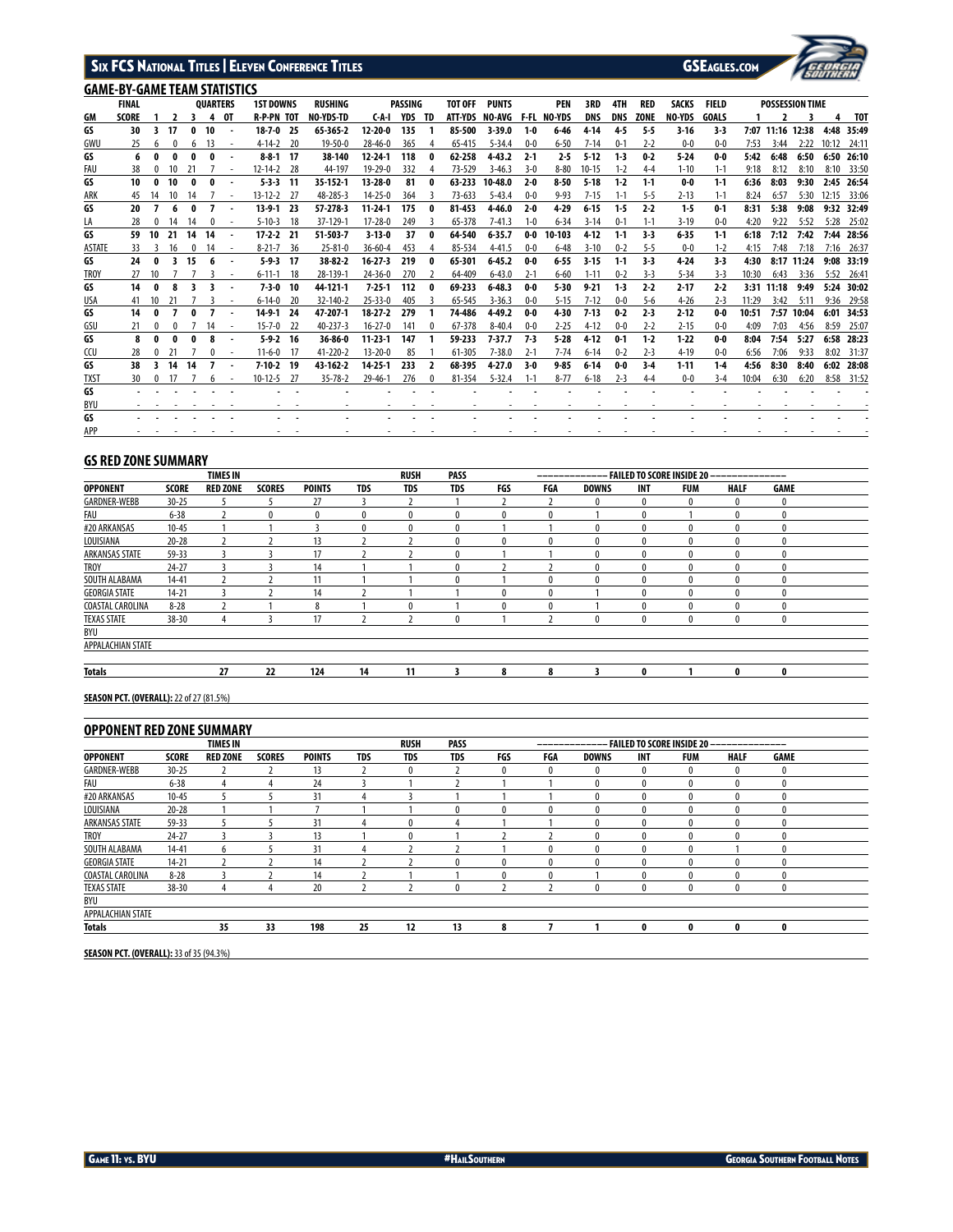

# **3RD-DOWN CONVERSIONS**

|                 | <b>DATE</b> | <b>OPPONENT</b>    |          | <b>OVERALL</b> |           | <b>1ST QTR</b> |           | 2ND QTR |           | <b>3RD QTR</b> |           | 4TH QTR |                          | <b>OVERTIME</b> |
|-----------------|-------------|--------------------|----------|----------------|-----------|----------------|-----------|---------|-----------|----------------|-----------|---------|--------------------------|-----------------|
| Sept            |             | Gardner-Webb       | $4 - 14$ | 28.6           | $2 - 4$   | 50.0           | $1 - 4$   | 25.0    | $1 - 4$   | 25.0           | $0 - 2$   | 0.0     |                          |                 |
| Sept            |             | FAU                | $5 - 12$ | 41.7           | $2 - 2$   | 100.0          | $1 - 4$   | 25.0    | $0 - 3$   | 0.0            | $2 - 3$   | 66.7    |                          |                 |
| Sept            | 18          | #20 Arkansas       | $5 - 18$ | 27.8           | $1 - 4$   | 25.0           | $3 - 7$   | 42.9    | $0 - 5$   | 0.0            | $1 - 2$   | 50.0    |                          |                 |
| <u>Sept</u>     | 25          | Louisiana          | $8 - 16$ | 50.0           | $4 - 5$   | 80.0           | $0 - 2$   | 0.0     | $0 - 3$   | 0.0            | $4-6$     | 66.7    |                          |                 |
| 0 <sub>ct</sub> |             | Arkansas State     | $4 - 12$ | 33.3           | $1 - 3$   | 33.3           | $2 - 3$   | 66.7    | $1 - 3$   | 33.3           | $0 - 3$   | 0.0     | $\overline{\phantom{a}}$ |                 |
| 0ct             |             | Trov               | $3 - 15$ | 20.0           | $0 - 2$   | 0.0            | $1 - 5$   | 20.0    | $2 - 4$   | 50.0           | $0 - 4$   | 0.0     |                          |                 |
| 0ct             | 14          | South Alabama      | $9 - 21$ | 42.9           | $0 - 3$   | 0.0            | $4 - 8$   | 50.0    | $4-6$     | 66.7           | $1 - 4$   | 25.0    |                          |                 |
| 0 <sub>ct</sub> | 30          | Georgia State      | $7 - 13$ | 53.8           | $1-3$     | 33.3           | $3-3$     | 100.0   | $2 - 3$   | 66.7           | $1 - 4$   | 25.0    |                          |                 |
| Nov             | h           | Coastal Carolina   | $4 - 12$ | 33.3           | $0 - 3$   | 0.0            | $3 - 4$   | 75.0    | $0 - 2$   | 0.0            | $1 - 3$   | 33.3    | ۰                        |                 |
| Nov             | 13          | <b>Texas State</b> | $6 - 14$ | 42.9           | $0 - 1$   | 0.0            | $2 - 5$   | 40.0    | $2 - 5$   | 40.0           | $2 - 3$   | 66.7    |                          |                 |
| Nov             | 20          | BYU                |          |                |           |                |           |         |           |                |           |         |                          |                 |
| Nov             | 27          | Appalachian State  |          |                |           |                |           |         |           |                |           |         |                          |                 |
|                 |             | Georgia Southern   | 53-146   | 36.3           | $11 - 30$ | 36.7           | $20 - 45$ | 44.4    | $10 - 35$ | 28.6           | $12 - 36$ | 33.3    | $0-0$                    | 0.0             |
|                 |             | <b>Opponents</b>   | 54-135   | 40.0           | 14-35     | 40.0           | $11 - 32$ | 34.4    | $13 - 27$ | 48.1           | 16-41     | 39.0    | $0-0$                    | 0.0             |

# **4TH-DOWN CONVERSIONS**

|                 | <b>DATE</b> | <b>OPPONENT</b>    |           | <b>OVERALL</b> |         | <b>1ST QTR</b> |         | 2ND QTR |         | <b>3RD QTR</b> |         | <b>4TH QTR</b> |       | <b>OVERTIME</b> |
|-----------------|-------------|--------------------|-----------|----------------|---------|----------------|---------|---------|---------|----------------|---------|----------------|-------|-----------------|
| <b>Sept</b>     |             | Gardner-Webb       | 4-5       | 80.0           | $1 - 1$ | 100.0          | $3-3$   | 100.0   | $0 - 1$ | 0.0            | $0-0$   | 0.0            |       |                 |
| <b>Sept</b>     |             | FAU                | $1 - 3$   | 33.3           | $0-0$   | 0.0            | 1-1     | 100.0   | $0 - 1$ | 0.0            | $0 - 2$ | 0.0            |       |                 |
| Sept            | 18          | #20 Arkansas       | $1 - 2$   | 50.0           | $0 - 0$ | 0.0            | $0 - 0$ | 0.0     | $1 - 2$ | 50.0           | $0 - 0$ | 0.0            |       |                 |
| Sept            | 25          | Louisiana          | $0 - 4$   | 0.0            | $0-0$   | 0.0            | $0-0$   | 0.0     | $0 - 2$ | 0.0            | $0 - 2$ | 0.0            |       |                 |
| 0ct             |             | Arkansas State     | $1 - 2$   | 50.0           | $1 - 1$ | 100.0          | $0-0$   | 0.0     | $0 - 0$ | 0.0            | $0 - 1$ | 0.0            |       |                 |
| 0ct             |             | Trov               | 1-1       | 100.0          | $0-0$   | 0.0            | $0-0$   | 0.0     | $0 - 0$ | 0.0            | $1 - 1$ | 100.0          |       |                 |
| 0 <sub>ct</sub> | 14          | South Alabama      | $1 - 3$   | 33.3           | $0-0$   | 0.0            | $1 - 2$ | 50.0    | $0-0$   | 0.0            | $0 - 1$ | 0.0            |       |                 |
| 0ct             | 30          | Georgia State      | $0 - 2$   | 0.0            | $0 - 1$ | 0.0            | $0-0$   | 0.0     | $0 - 1$ | 0.0            | $0-0$   | 0.0            |       |                 |
| Nov             | h           | Coastal Carolina   | $0 - 1$   | 0.0            | $0-0$   | 0.0            | $0-0$   | 0.0     | $0-0$   | 0.0            | $0 - 1$ | 0.0            |       |                 |
| Nov             | 13          | <b>Texas State</b> | $0 - 1$   | 0.0            | $0-0$   | 0.0            | $0 - 1$ | 0.0     | $0 - 0$ | 0.0            | $0-0$   | 0.0            |       |                 |
| Nov             | 20          | BYU                |           |                |         |                |         |         |         |                |         |                |       |                 |
| Nov             | 27          | Appalachian State  |           |                |         |                |         |         |         |                |         |                |       |                 |
|                 |             | Georgia Southern   | $10 - 24$ | 41.7           | $2 - 3$ | 66.7           | $5 - 7$ | 71.4    | $1-6$   | 16.7           | $2-8$   | 25.0           | $0-0$ | 0.0             |
|                 |             | <b>Opponents</b>   | $4 - 13$  | 30.8           | $1-3$   | 33.3           | $0-4$   | 0.0     | $0-0$   | 0.0            | 3-6     | 50.0           | $0-0$ | 0.0             |
|                 |             |                    |           |                |         |                |         |         |         |                |         |                |       |                 |

# **TIME OF POSSESSION**

|             | <b>DATE</b>      | <b>OPPONENT</b>    |              | <b>OVERALL</b> |       | <b>1ST QTR</b> |       | 2ND QTR | <b>3RD QTR</b> | 4TH QTR |  |
|-------------|------------------|--------------------|--------------|----------------|-------|----------------|-------|---------|----------------|---------|--|
| <u>Sept</u> |                  | Gardner-Webb       |              | 35:39          |       | 6:22           |       | 12:01   | 6:51           | 10:25   |  |
| <b>Sept</b> |                  | FAU                |              | 26:10          |       | 5:42           |       | 6:48    | 5:06           | 8:34    |  |
| <b>Sept</b> | 18               | #20 Arkansas       |              | 26:54          |       | 6:11           |       | 8:28    | 9:30           | 2:45    |  |
| <b>Sept</b> | 25               | Louisiana          |              | 31:35          |       | 8:31           |       | 5:38    | 9:08           | 9:32    |  |
| 0ct         |                  | Arkansas State     |              | 26:59          |       | 6:18           |       | 7:12    | 7:42           | 7:44    |  |
| 0ct         |                  | Trov               |              | 33:19          |       | 4:30           |       | 8:17    | 11:24          | 9:08    |  |
| 0ct         | 14               | South Alabama      |              | 30:02          |       | 3:31           |       | 11:18   | 9:49           | 5:24    |  |
| 0ct         | 30               | Georgia State      |              | 34:53          |       | 10:51          |       | 7:57    | 10:04          | 6:01    |  |
| Nov         |                  | Coastal Carolina   |              | 28:23          |       | 8:04           |       | 7:54    | 5:27           | 6:58    |  |
| Nov         | 13               | <b>Texas State</b> |              | 28:08          |       | 4:54           |       | 8:32    | 8:40           | 6:02    |  |
| Nov         | 20               | BYU                |              |                |       |                |       |         |                |         |  |
| Nov         | 27               | Appalachian State  |              |                |       |                |       |         |                |         |  |
|             | Georgia Southern |                    | <b>Total</b> | 305:13         | 66:06 | 82:53          | 91:12 | 65:02   |                |         |  |
|             |                  |                    | Avg.         | 30:31          | 6:37  | 8:17           | 9:12  | 6:30    |                |         |  |
|             | <b>Opponents</b> |                    | Total        | 294:47         | 83:54 | 67:07          | 58:48 | 84:58   |                |         |  |
|             |                  |                    | Avq.         | 29:29          | 8:23  | 6:43           | 5:53  | 8:30    |                |         |  |

# **MISCELLANEOUS STATS**

|               |                                                  | Coin        |        | GS's First         | GS's First        | Opp. First        | Game | Game   |                |              |           |
|---------------|--------------------------------------------------|-------------|--------|--------------------|-------------------|-------------------|------|--------|----------------|--------------|-----------|
|               | Captains                                         | Toss        | Choice | Plav               | <b>Possession</b> | <b>Possession</b> | Time | Lenath | <b>Jerseys</b> | <b>Pants</b> | Result    |
| GWU           | Wade Jr., Springer, Dowdell, King, Bradley-Glenn | GS          | Defer  | Wright Run         | <b>Field Goal</b> | Punt              | 6:05 | 3:39   | Blue           | White        | W, 30-25  |
| FAU           | Wade Jr., Springer, Dowdell, King, Bradley-Glenn | GS          | Defer  | Ransom Run         | TD                | Punt              | 3:30 | 3:30   | White          | White        | $L, 6-38$ |
| #20 ARK       | Wade Jr., Springer, Dowdell, King, Bradley-Glenn | ARK         | Defer  | Green Run          | Punt              | TD                | 4:00 | 3:11   | White          | White        | L, 10-45  |
| LA            | Wade Jr., Springer, Dowdell, King, Bradley-Glenn | GS          | Defer  | Wright Run         | TD                | Punt              | 6:00 | 3:29   | Blue           | White        | L, 20-28  |
| <b>ASTATE</b> | Wade Jr., Springer, Dowdell, King, Bradley-Glenn | GS          | Defer  | King Run           | <b>TD</b>         | Missed FG         | 4:00 | 3:29   | Blue           | White        | W, 59-33  |
| <b>TROY</b>   | Wade Jr., Springer, Dowdell, King, Bradley-Glenn | <b>TROY</b> | Defer  | <b>Tomlin Rush</b> | Punt              | FG                | 7:00 | 3:23   | White          | White        | L, 24-27  |
| <b>USA</b>    | Wade Jr., Springer, Dowdell, King, Bradley-Glenn | GS          | Defer  | Kina Rush          | Punt              | TD                | 7:30 | 3:15   | White          | White        | L, 14-41  |
| GSU           | Wade Jr., Springer, Dowdell, King, Bradley-Glenn | GSU         | Defer  | <b>Green Rush</b>  | Punt              | Punt              | 6:00 | 3:07   | Blue           | White        | L, 14-21  |
| CCU           | Wade Jr., Springer, Dowdell, King, Bradley-Glenn | GS          | Defer  | <b>Tomlin Rush</b> | Punt              | Punt              | 6:00 | 3:00   | Blue           | White        | $L, 8-28$ |
| <b>TXST</b>   | Wade Jr., Springer, Dowdell, King, Bradley-Glenn | GS          | Defer  | Wright Rush        | FG                | Punt              | 3:00 | 3:57   | White          | White        | W, 38-30  |
| BYU           |                                                  |             |        |                    |                   |                   |      |        |                |              |           |
| APP           |                                                  |             |        |                    |                   |                   |      |        |                |              |           |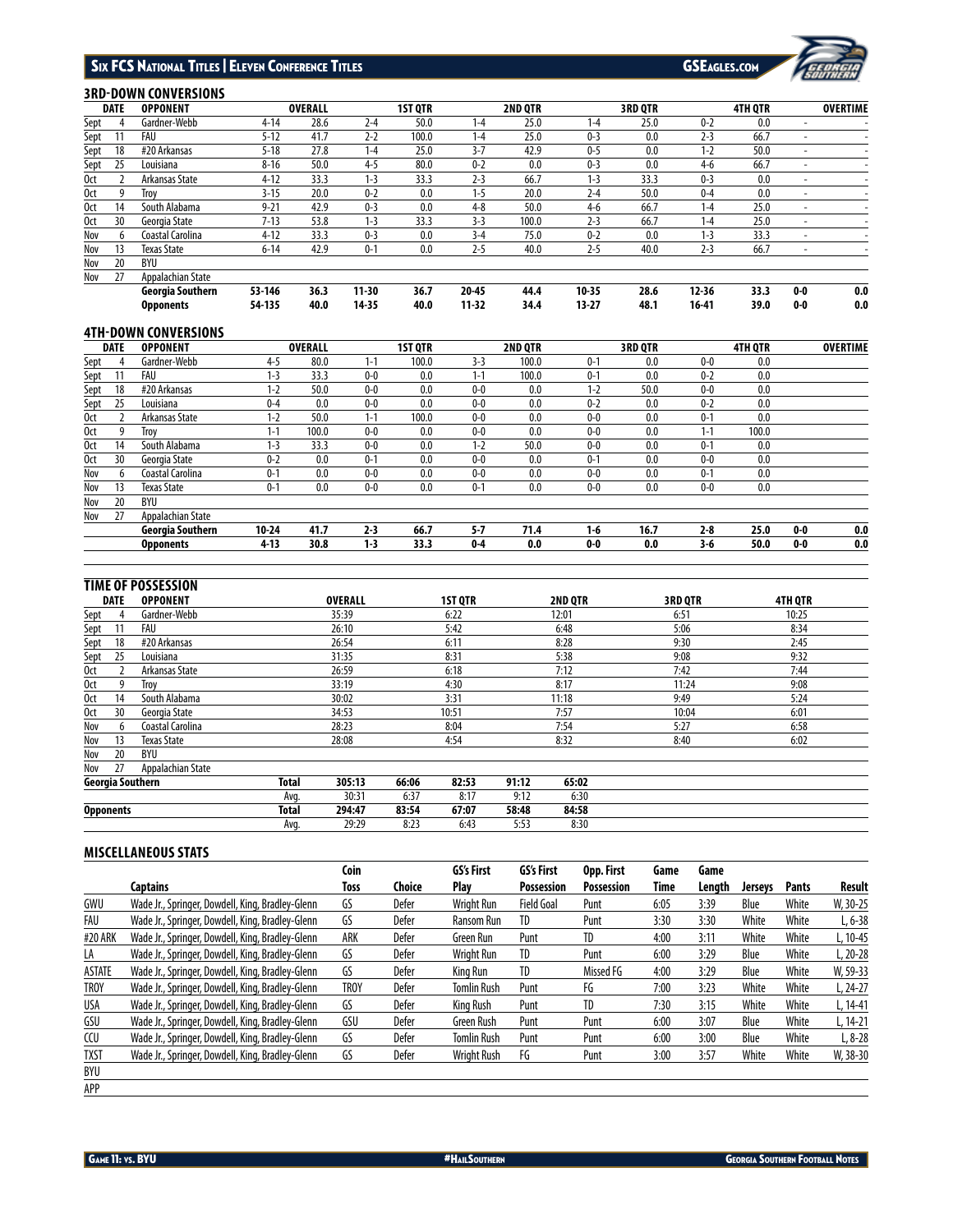# SIX FCS NATIONAL TITLES | ELEVEN CONFERENCE TITLES GSEAGLES.COM



# **PASSING SUMMARY**

| #17 Justin Tomlin    | Att | Comp | Int          | Pct              | Yards | TD       | Long | Sack     | <b>Effic</b> |  |
|----------------------|-----|------|--------------|------------------|-------|----------|------|----------|--------------|--|
| Gardner-Webb         |     |      |              | - DID NOT PLAY - |       |          |      |          |              |  |
| Fla. Atlantic        |     |      |              | - DID NOT PLAY - |       |          |      |          |              |  |
| #20 Arkansas         | 11  | 23   | $^{0}$       | 47.8             | 65    | 0        | 14   | $2 - 13$ | 71.57        |  |
| Louisiana            | 11  | 24   |              | 45.8             | 175   | $\bf{0}$ | 39   | $4 - 20$ | 98.75        |  |
| Arkansas State       |     | 8    | $\mathbf{0}$ | 12.5             | 8     | 0        | 8    | $0 - 0$  | 20.9         |  |
| Troy                 | 15  | 22   |              | 68.2             | 210   | 0        | 57   | $4 - 32$ | 121.1        |  |
| South Alabama        |     | 13   |              | 38.5             | 49    | 0        | 25   | $0-0$    | 54.74        |  |
| Georgia State        | 18  | 27   |              | 66.7             | 279   |          | 46   | $2 - 15$ | 150.87       |  |
| #21 Coastal Carolina | 6   | 13   |              | 46.2             | 83    | $\bf{0}$ | 25   | $1 - 0$  | 84.40        |  |
| <b>Texas State</b>   |     | 13   |              | 53.8             | 108   |          | 41   | $0 - 0$  | 133.6        |  |
| <b>TOTALS</b>        | 74  | 143  | 9            | 51.7             | 977   |          | 57   |          | 14 91 101.2  |  |

| #19 Cam Ransom       | Att | Comp | Int          | Pct              | Yards | TD | Lona |          | Sack Effic |
|----------------------|-----|------|--------------|------------------|-------|----|------|----------|------------|
| Gardner-Webb         | 8   | 13   | 0            | 61.5             | 90    |    | 24   | $0 - 0$  | 145.08     |
| Fla. Atlantic        | 12  | 21   | 0            | 57.1             | 98    | 0  | 14   | $1 - 10$ | 96.34      |
| #20 Arkansas         |     |      | 0            | 40.0             | 16    | 0  | 10   | $0-0$    | 66.88      |
|                      |     |      |              | - DID NOT PASS - |       |    |      |          |            |
| Arkansas State       |     | 5    | 0            | 40.0             | 29    | 0  | 18   | $0 - 0$  | 88.7       |
| Troy                 |     |      | 0            | 20.0             | 9     | 0  | 9    | $1-2$    | 35.1       |
| South Alabama        | 2   | 12   | 0            | 16.7             | 63    | 0  | 46   | $4 - 26$ | 60.7       |
| Georgia State        |     |      |              | - DID NOT PASS - |       |    |      |          |            |
| #21 Coastal Carolina | 5   | 10   | $\mathbf{0}$ | 50.0             | 64    |    | 19   | $3-0$    | 136.76     |
| <b>Texas State</b>   |     | 12   | 0            | 58.3             | 125   |    | 48   | $0 - 0$  | 173.3      |
| TOTALS               | 39  | 83   | 0            | 47.0             | 494   | 3  | 48   | $9 - 57$ | 108.9      |

# **RUSHING SUMMARY**

|                        | No-Yds/TD  | GWU                      | FAU        | ARK         | LA                       | <b>A-STATE</b>           | <b>TROY</b>              | USA                      | GSU                      | CCU         | <b>TXST</b>              |  |
|------------------------|------------|--------------------------|------------|-------------|--------------------------|--------------------------|--------------------------|--------------------------|--------------------------|-------------|--------------------------|--|
| Logan Wright           | 122-716/6  | $26 - 177/1$             | $4 - 29/1$ | $9 - 37/0$  | $8 - 25/0$               | $10 - 214/2$             | $9 - 1/1$                | $14 - 60/0$              | 20-113/1                 | $10 - 35/0$ | $12 - 27/0$              |  |
| Justin Tomlin          | 80-195/2   | DNP                      | <b>DNP</b> | $10 - 65/1$ | $22 - 33/0$              | $5 - 18/1$               | $13 - 0/0$               | $7 - 14/0$               | $10 - 32/0$              | $10 - 39/0$ | $3 - 6/0$                |  |
| Gerald Green           | 75-423/5   | $11 - 72/1$              | $1 - 1/0$  | $8 - 20/0$  | 18-186/3                 | $5 - 15/1$               | $5 - 33/0$               | $5 - 13/0$               | $11 - 51/0$              | $7 - 23/0$  | $4 - 9/0$                |  |
| Jalen White            | 51-307/4   | $4 - 12/0$               | $6 - 12/0$ | $4 - 10/0$  | $2 - 8/0$                | $13 - 157/2$             | $3 - 11/0$               | $1 - 2/0$                | $4 - 11/0$               | $4 - 6/0$   | $10 - 82/2$              |  |
| Cam Ransom             | 38-115/0   | $3 - 9/0$                | $9 - 41/0$ | $\sim$      | $\sim$                   | $2 - 7/0$                | $2 - 9/0$                | $10 - 23/0$              | DNP                      | $4 - 13/0$  | $8 - 39/0$               |  |
| Amare Jones            | 29-143/0   | 19-98/0                  | $9 - 21/0$ |             | DNP                      | DNP                      | $\overline{\phantom{a}}$ | $\sim$                   | $\overline{\phantom{a}}$ | ۰.          | $1 - 24/0$               |  |
| J.D. King              | 27-112/2   | DNP                      | <b>DNP</b> | DNP         | $6 - 23/0$               | $11 - 79/1$              | $4 - 7/0$                | $6 - 3/1$                | DNP                      | DNP         | DNP                      |  |
| Khaleb Hood            | $11-67/1$  | $1 - 1/0$                |            | $4 - 20/0$  | $\overline{\phantom{a}}$ | $2 - 11/0$               | $2 - 23/1$               | $1 - 10/0$               | $\overline{\phantom{a}}$ | ۰.          | $1 - 4/0$                |  |
| Sam Kenerson           | $9 - 35/0$ | <b>DNP</b>               | $9 - 35/0$ | <b>DNP</b>  | $\overline{\phantom{a}}$ |                          | $\,$                     | $\overline{\phantom{a}}$ | <b>DNP</b>               | <b>DNP</b>  | <b>DNP</b>               |  |
| Dexter Carter Jr.      | $1 - 3/0$  | $\sim$                   | $\sim$     |             | $1 - 3/0$                | DNP                      | <b>DNP</b>               | DNP                      | DNP                      | DNP         | <b>DNP</b>               |  |
| Derwin Burgess Jr.     | $1 - 2/0$  | $\overline{\phantom{a}}$ |            | ٠           | $\overline{\phantom{a}}$ | $\overline{\phantom{a}}$ | $\overline{\phantom{a}}$ | $\sim$                   | $1 - 2/0$                | ٠           | $\overline{\phantom{a}}$ |  |
| AJ Brown               | $1 - 2/0$  | DNP                      | <b>DNP</b> | DNP         | DNP                      | $1 - 2/0$                | DNP                      | DNP                      | DNP                      | <b>DNP</b>  | <b>DNP</b>               |  |
| <b>Terron Dixon II</b> | $1 - 0/0$  | DNP                      | DNP        | DNP         | DNP                      | $1 - 0/0$                | <b>DNP</b>               | DNP                      | DNP                      | DNP         | <b>DNP</b>               |  |

# **RECEIVING SUMMARY**

|                    | No-Yds/TD    | GWU        | FAU                      | <b>ARK</b>               | LA                       | <b>A-STATE</b> | <b>TROY</b>              | USA        | GSU         | CCU        | <b>TXST</b>              |
|--------------------|--------------|------------|--------------------------|--------------------------|--------------------------|----------------|--------------------------|------------|-------------|------------|--------------------------|
| <b>Khaleb Hood</b> | 32-409/0     | $3 - 39/0$ | $\sim$                   | $6 - 42/0$               | $2 - 19/0$               | $2 - 19/0$     | $3 - 56/0$               |            | $6 - 107/0$ | $5 - 66/0$ | $5 - 61/0$               |
| Amare Jones        | 18-273/0     | ٠          | $4 - 33/0$               | $1 - 3/0$                | DNP                      | DNP            | $2 - 35/0$               | $4 - 90/0$ | $5 - 67/0$  | $2 - 45/0$ | $\sim$                   |
| Derwin Burgess Jr. | $16 - 313/1$ | $\sim$     | $1 - 7/0$                | $\overline{\phantom{a}}$ | $\sim$                   | $1 - 18/0$     | $2 - 76/0$               |            | $4 - 48/0$  | $3 - 30/0$ | $5 - 134/1$              |
| Beau Johnson       | $14 - 134/3$ | $3 - 25/0$ | $1 - 2/0$                | $2 - 1/0$                | $1 - 30/0$               | ۰              | $2 - 23/0$               | $1 - 2/0$  | $1 - 17/1$  | $1 - 6/1$  | $2 - 28/1$               |
| Logan Wright       | $11 - 142/0$ | $1 - 4/0$  |                          | $2 - 15/0$               | $4 - 85/0$               | $\sim$         | $2 - 2/0$                | $\sim$     | $2 - 40/0$  |            | $\overline{\phantom{a}}$ |
| Jjay Mcafee        | $9 - 71/0$   | $2 - 25/0$ | $1 - 10/0$               | DNP                      | $1 - 7/0$                |                | $3 - 19/0$               | ۰          | $\sim$      | <b>DNP</b> | $2 - 10/0$               |
| Gerald Green       | $8 - 81/0$   | $1 - 16/0$ | $6 - 55/0$               | $\overline{\phantom{a}}$ | $\overline{\phantom{a}}$ | ٠              | $1 - 10/0$               | ۰          | $\,$        | ۰          | $\overline{\phantom{a}}$ |
| Emil Smith         | $4 - 40/0$   | $1 - 9/0$  | $1 - 11/0$               | ٠                        |                          |                | $\overline{\phantom{a}}$ | $2 - 20/0$ | DNP         | <b>DNP</b> | DNP                      |
| Sam Kenerson       | $2 - 19/0$   | DNP        | $\overline{\phantom{a}}$ | <b>DNP</b>               | $1 - 17/0$               | ۰.             | $1 - 2/0$                | $\sim$     | DNP         | <b>DNP</b> | <b>DNP</b>               |
| J.D. King          | $2 - 17/0$   | DNP        | <b>DNP</b>               | DNP                      | $2 - 17/0$               | $\sim$         | $\sim$                   |            | DNP         | <b>DNP</b> | <b>DNP</b>               |
| Chase Hancock      | $1 - 17/1$   | $1 - 17/1$ | $\overline{\phantom{a}}$ |                          | $\overline{\phantom{a}}$ |                |                          |            | $\sim$      |            |                          |
| Jalen White        | $1 - 10/0$   | ٠          | $\overline{\phantom{a}}$ | $1 - 10/0$               | $\sim$                   |                |                          |            | $\,$        | ۰          | ٠                        |
| Dexter Carter Jr.  | $1 - 10/0$   |            | $\overline{\phantom{a}}$ | $1 - 10/0$               | $\overline{\phantom{a}}$ | <b>DNP</b>     | <b>DNP</b>               | DNP        | <b>DNP</b>  | <b>DNP</b> | <b>DNP</b>               |

## **GAME-BY-GAME PUNTING**

| <b>ANTHONY BECK II</b>  | NO | YDS  | AVG  | LONG | <b>BLK</b>       | TB               | 120 |  |
|-------------------------|----|------|------|------|------------------|------------------|-----|--|
| <b>GARDNER-WEBB</b>     | 3  | 117  | 39.0 | 43   | 0                | $\bf{0}$         |     |  |
| <b>Florida Atlantic</b> | 4  | 173  | 43.2 | 48   | $\boldsymbol{0}$ | 0                |     |  |
| #20 Arkansas            | 10 | 480  | 48.0 | 59   | $\boldsymbol{0}$ |                  | 4   |  |
| LOUISIANA               | 4  | 184  | 46.0 | 54   | $\boldsymbol{0}$ | $\boldsymbol{0}$ |     |  |
| ARKANSAS STATE          | 4  | 181  | 45.2 | 60   | $\boldsymbol{0}$ | $\boldsymbol{0}$ | 0   |  |
| Troy                    | 6  | 271  | 45.2 | 53   | 0                | $\boldsymbol{0}$ | 7   |  |
| South Alabama           | 6  | 290  | 48.3 | 59   | 0                | $\boldsymbol{0}$ | 7   |  |
| Georgia State           | 4  | 197  | 49.2 | 63   | 0                | $\mathbf{0}$     | 3   |  |
| #21 Coastal Carolina    |    | 264  | 37.7 | 56   | 0                | $\boldsymbol{0}$ |     |  |
| <b>Texas State</b>      |    | 108  | 36.0 | 54   | $\Omega$         | $\boldsymbol{0}$ |     |  |
| <b>TOTALS</b>           | 53 | 2298 | 43.4 | 63   | 0                |                  | 19  |  |

## **GAME-BY-GAME KICKING**

| Alex Raynor             | <b>PAT</b>       | <b>ATT</b> | PCT  | FG       | <b>ATT</b> | PCT   | LONG | <b>PTS</b> |  |
|-------------------------|------------------|------------|------|----------|------------|-------|------|------------|--|
| <b>GARDNER-WEBB</b>     | - DID NOT KICK - |            |      |          |            |       |      |            |  |
| <b>Florida Atlantic</b> | - DID NOT KICK - |            |      |          |            |       |      |            |  |
| #20 Arkansas            |                  |            | 100% |          |            | 100%  | 32   | 4          |  |
| LOUISIANA               | 3                | 3          | 100% | $\bf{0}$ |            | 0%    | ٠    | ξ          |  |
| <b>ARKANSAS STATE</b>   | 8                | 8          | 100% |          |            | 100%  | 25   | 11         |  |
| Troy                    | 2                | 2          | 100% | 3        | 3          | 100%  | 37   | 11         |  |
| South Alabama           | ٠                | ٠          | ٠    | 2        |            | 100%  | 44   | 6          |  |
| Georgia State           | 2                | 2          | 100% | ٠        | ٠          | ۰     | ٠    |            |  |
| #21 Coastal Carolina    | ۰                | ۰          |      | ۰        | ۰          |       | ۰    | ۰          |  |
| <b>Texas State</b>      | 5                | 5          | 100% |          | 4          | 25.0% | 24   | 8          |  |
| <b>TOTALS</b>           | 21               | 21         | 100% | 8        | 12         | 75.0% | 44   | 45         |  |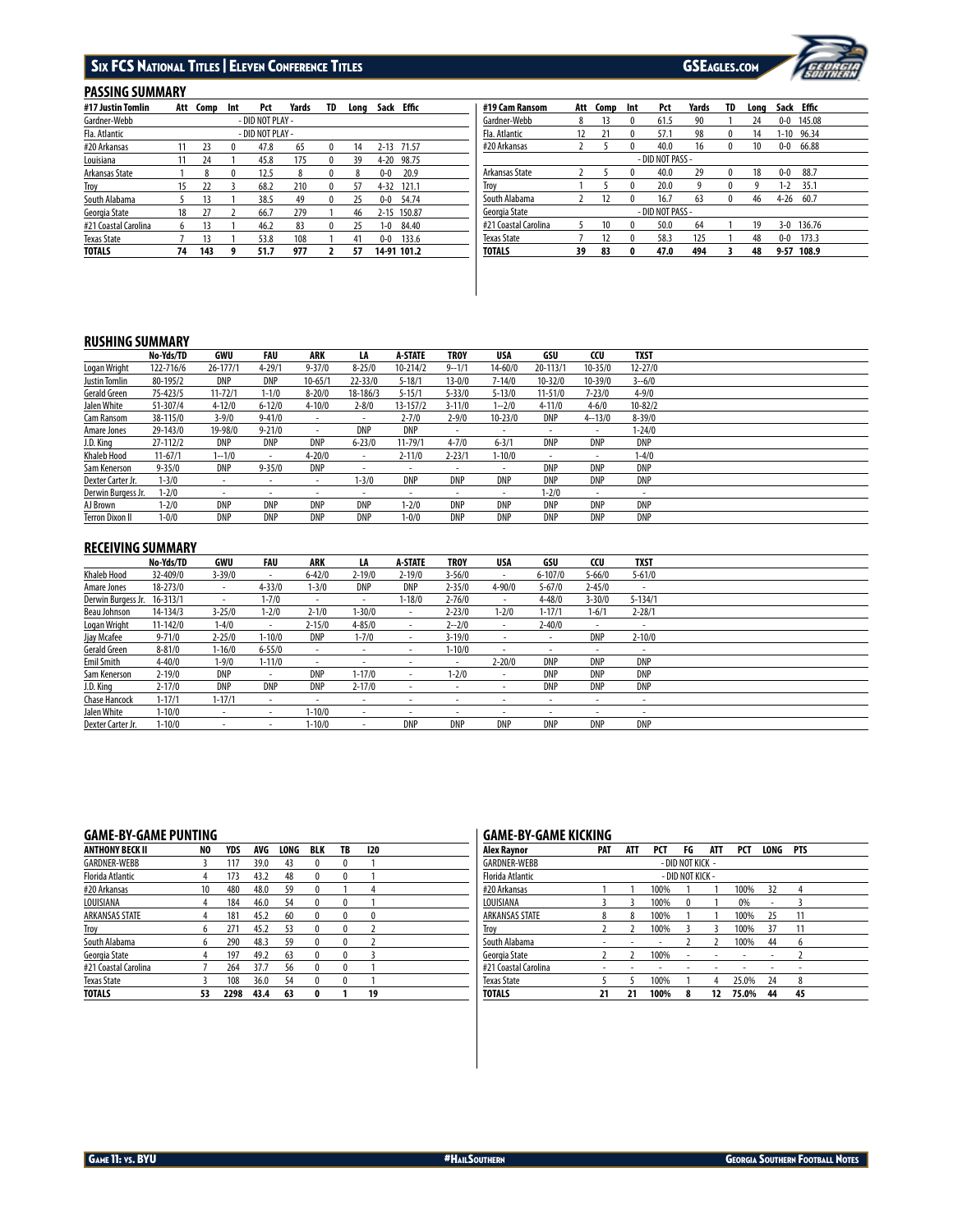### Six FC S National Titles Eleven Con feren e Titles | l

GSEAGLES.COM



|                                     |           |                              |                                        |                          |                              |                          |                          |                          |                          |                              |                                           |                          | <b>SUBTRAN</b> |
|-------------------------------------|-----------|------------------------------|----------------------------------------|--------------------------|------------------------------|--------------------------|--------------------------|--------------------------|--------------------------|------------------------------|-------------------------------------------|--------------------------|----------------|
| TACKLES SUMMARY                     |           |                              |                                        |                          |                              |                          |                          |                          |                          |                              |                                           |                          |                |
|                                     | UA-A      | <b>TOT</b>                   | GWU                                    | FAU                      | <b>ARK</b>                   | LA                       | <b>A-STATE</b>           | <b>TROY</b>              | <b>USA</b>               | GSU                          | $\overline{c}$                            | <b>TXST</b>              |                |
| Anthony Wilson                      | $31 - 33$ | 64                           | $4-2$                                  | $1 - 2$                  | $1 - 0$                      | $5 - 3$                  | $3-2$                    | $5 - 6$                  | $4-1$                    | $4 - 3$                      | $3 - 7$                                   | $1 - 7$                  |                |
| Eldrick Robinson II                 | $28 - 33$ | 61                           | <b>DNP</b>                             |                          | $2 - 3$                      | $4 - 5$                  | $2 - 1$                  | $2 - 6$                  | $4-2$                    | $6 - 4$                      | $5 - 3$                                   | $3-9$                    |                |
| Justin Birdsong                     | $25 - 21$ | 46                           | $1 - 2$                                | $8 - 2$                  | $2 - 2$                      | $5 - 0$                  | $2 - 3$                  | $0 - 5$                  | $4 - 3$                  | $\overline{\phantom{a}}$     | $1 - 0$                                   | $2 - 4$                  |                |
| Michael Edwards III                 | $21 - 23$ | 44                           | <b>DNP</b>                             | $1 - 2$                  | $2 - 3$                      | $2 - 3$                  | $1 - 1$                  | $2 - 3$                  | $0 - 5$                  | $5 - 0$                      | $5 - 3$                                   | $3-3$                    |                |
| Benz Josue                          | $17 - 17$ | 34                           | $3 - 2$                                | $0 - 1$                  | $2 - 2$                      | $3 - 3$                  | $\sim$                   | $1 - 0$                  | $1 - 1$                  | $2 - 4$                      | $3-1$                                     | $2 - 3$                  |                |
| C.J. Wright                         | $16 - 17$ | 33                           | $4 - 0$                                | $1 - 2$                  | <b>DNP</b>                   | $1 - 3$                  | $2 - 0$                  | $1 - 3$                  | $1 - 1$                  | $0 - 1$                      | $4 - 2$                                   | $2 - 5$                  |                |
| Tyler Bride                         | $24 - 8$  | 32                           | $1 - 1$                                | $5 - 2$                  | $2 - 1$                      | $1 - 1$                  | $7 - 0$                  | $2 - 3$                  | $2 - 0$                  | $4 - 0$                      | <b>DNP</b>                                | <b>DNP</b>               |                |
| Justin Ellis                        | $11 - 21$ | $\overline{32}$              | $1 - 2$                                | $0 - 5$                  | $0 - 3$                      | $1 - 1$                  | $3 - 0$                  | $1 - 3$                  | $3-1$                    | $1 - 1$                      | $1 - 2$                                   | $0 - 3$                  |                |
| Seth Robertson                      | $18 - 12$ | 30                           | $\sim$                                 | $0 - 1$                  | $3 - 0$                      | $4 - 1$                  | $5 - 1$                  | $0 - 6$                  | $2 - 2$                  | $1 - 1$                      | $3 - 0$                                   | <b>DNP</b>               |                |
| Randy Wade Jr.                      | $16 - 10$ | 26                           | $0 - 2$                                | $2 - 0$                  | $4 - 3$                      | $3 - 1$                  | $2 - 0$                  | $2 - 1$                  | <b>DNP</b>               | $\overline{\phantom{a}}$     | $2 - 1$                                   | $1 - 2$                  |                |
| Kevon Glenn                         | $13 - 13$ | 26                           | $1 - 1$                                | $4 - 5$                  | $2 - 4$                      | $1 - 0$                  | $1 - 0$                  | $\overline{\phantom{a}}$ | $1 - 1$                  | $2 - 1$                      | <b>DNP</b>                                | $1 - 1$                  |                |
| NaJee Thompson                      | $21 - 4$  | 25                           | $1 - 1$                                | $1 - 0$                  | $2 - 1$                      | $1 - 1$                  | $4 - 0$                  | $2 - 1$                  | $2 - 0$                  | $4 - 0$                      | $4 - 0$                                   | <b>DNP</b>               |                |
| <b>Tyrell Davis</b>                 | $16 - 8$  | 24                           |                                        | $0 - 1$                  | $1 - 2$                      | $0 - 1$                  | $7 - 0$                  |                          | $2 - 0$                  | $3 - 0$                      | $1 - 0$                                   | $2 - 4$                  |                |
| <b>Dillon Springer</b>              | $11 - 13$ | 24                           | $2 - 0$                                | $1-3$                    | $0 - 2$                      | $\overline{\phantom{a}}$ | $3 - 1$                  | $1 - 0$                  | $2 - 1$                  | $1 - 1$                      | $1 - 1$                                   | $0 - 4$                  |                |
| Darrell Baker Jr.                   | $20 - 3$  | 23                           | $3 - 0$                                | $6-0$                    | $2 - 0$                      | $2 - 1$                  | $1 - 0$                  | <b>DNP</b>               | <b>DNP</b>               | <b>DNP</b>                   | $\overline{\phantom{a}}$                  | $6 - 2$                  |                |
| Reid Dedman                         | $8 - 14$  | 22                           | $\sim$                                 | $0 - 1$                  | $0 - 2$                      | $0 - 2$                  | $\sim$                   | $2 - 2$                  | $0 - 2$                  | $1 - 1$                      | $3 - 1$                                   | $2-3$                    |                |
| Khadry Jackson                      | $7 - 13$  | 20                           | $2 - 0$                                | $3-3$                    | $1 - 5$                      | $0 - 2$                  | $1 - 1$                  | $0 - 2$                  | <b>DNP</b>               | <b>DNP</b>                   | <b>DNP</b>                                | <b>DNP</b>               |                |
| Jon Ferguson                        | $4 - 12$  | 16                           | <b>DNP</b>                             | $0 - 2$                  | $1 - 3$                      | <b>DNP</b>               | ÷,                       | $0 - 2$                  | $0 - 3$                  | $1 - 0$                      | $1 - 0$                                   | $1 - 2$                  |                |
| Parker Devine                       | $6 - 9$   | 15                           |                                        | $1 - 0$                  | $0 - 2$                      | $0 - 2$                  | $1 - 0$                  | $1 - 0$                  | $1 - 1$                  | $1 - 1$                      | $0 - 3$                                   | $1 - 0$                  |                |
| Quin Williams                       | $5 - 8$   | 13                           | <b>DNP</b>                             | <b>DNP</b>               | $0 - 1$                      | $0 - 1$                  |                          | $\overline{\phantom{a}}$ | $1 - 2$                  | $3 - 0$                      | $1 - 1$                                   | $0 - 3$                  |                |
| <b>Myzel Williams</b>               | $8-3$     | 11                           | <b>DNP</b>                             | $1 - 0$                  | $1 - 1$                      | $1 - 0$                  | $2 - 1$                  | $\overline{a}$           | $2 - 1$                  | $1 - 0$                      | ÷.                                        | ÷.                       |                |
| AJ Watkins                          | $3 - 6$   | 9                            | $2 - 0$                                | $1 - 1$                  | $0 - 1$                      | $\overline{\phantom{a}}$ | $0 - 1$                  | $0 - 1$                  | $0 - 1$                  | $0 - 1$                      | <b>DNP</b>                                | <b>DNP</b>               |                |
| Tre Allen                           | $2 - 7$   | 9                            | $1 - 1$                                | $0 - 3$                  | $1 - 2$                      | $\epsilon$               | $\overline{\phantom{a}}$ | <b>DNP</b>               | $\overline{\phantom{a}}$ | <b>DNP</b>                   | <b>DNP</b>                                | $0 - 1$                  |                |
| Andrew Johnson Jr.                  | $1 - 7$   | 8                            | $\overline{\phantom{a}}$               | $\sim$                   | $0 - 4$                      | <b>DNP</b>               | $1 - 0$                  | DNP                      | $\overline{\phantom{a}}$ | <b>DNP</b>                   | $0 - 2$                                   | $0 - 1$                  |                |
| Jalen Jackson                       | $3 - 3$   | 6                            | $\sim$                                 | $1 - 1$                  | $0 - 1$                      | $\sim$                   | $2 - 0$                  | $\epsilon$               | $\sim$                   | $\sim$                       | ÷.                                        | $0 - 1$                  |                |
| Zyon McGee                          | $2 - 4$   | 6                            | $1 - 0$                                | $1 - 0$                  | $0 - 2$                      | $\sim$                   | $0 - 1$                  | ٠                        | ٠                        | $0 - 1$                      | <b>DNP</b>                                | <b>DNP</b>               |                |
| <b>Derrick Canteen</b>              | $3-2$     | 5                            | $2 - 2$                                | $1 - 0$                  | <b>DNP</b>                   | <b>DNP</b>               | <b>DNP</b>               | <b>DNP</b>               | <b>DNP</b>               | <b>DNP</b>                   | <b>DNP</b>                                | DNP                      |                |
| Deonta Bembry                       | $3 - 2$   | 5                            | <b>DNP</b>                             | <b>DNP</b>               | <b>DNP</b>                   | <b>DNP</b>               | $1 - 0$                  | $\overline{\phantom{a}}$ | $\overline{\phantom{a}}$ | $\overline{\phantom{a}}$     | <b>DNP</b>                                | $2 - 2$                  |                |
| <b>Brandon Wilson</b>               | $2-3$     | 5                            |                                        | $1 - 1$                  | $0 - 1$                      | ä,                       | $1 - 0$                  | ÷,                       | ÷,                       |                              | $0 - 1$                                   | $\overline{\phantom{a}}$ |                |
| <b>Marques Watson-Trent</b>         | $1 - 2$   | 3                            | $1 - 2$                                | <b>DNP</b>               | <b>DNP</b>                   | <b>DNP</b>               | <b>DNP</b>               | <b>DNP</b>               | <b>DNP</b>               | <b>DNP</b>                   | <b>DNP</b>                                | <b>DNP</b>               |                |
| Amaru Herring                       | $0 - 3$   | 3                            | <b>DNP</b>                             | <b>DNP</b>               | $0 - 3$                      | <b>DNP</b>               |                          | <b>DNP</b>               | <b>DNP</b>               |                              | <b>DNP</b>                                | $\sim$                   |                |
| Myles Freeman                       | $2 - 0$   | $\overline{2}$               | <b>DNP</b>                             | <b>DNP</b>               | <b>DNP</b>                   | <b>DNP</b>               | <b>DNP</b>               | <b>DNP</b>               | $2 - 0$                  | <b>DNP</b>                   | <b>DNP</b>                                | <b>DNP</b>               |                |
| Dexter Carter Jr.                   | $1 - 1$   | $\overline{2}$               | $0 - 1$                                | $\sim$                   | $1 - 0$                      | $\sim$                   | <b>DNP</b>               | <b>DNP</b>               | <b>DNP</b>               | <b>DNP</b>                   | <b>DNP</b>                                | <b>DNP</b>               |                |
| Kierron Smith                       | $0 - 2$   | $\overline{2}$               | $\sim$                                 | $0 - 1$                  | $\sim$                       | <b>DNP</b>               | <b>DNP</b>               | DNP                      | <b>DNP</b>               | $\sim$                       | <b>DNP</b>                                | $0 - 1$                  |                |
| <b>Justin Meyers</b>                | $1 - 0$   |                              | <b>DNP</b>                             | <b>DNP</b>               |                              | <b>DNP</b>               |                          | $\overline{\phantom{a}}$ | $1 - 0$                  | <b>DNP</b>                   | <b>DNP</b>                                | <b>DNP</b>               |                |
| <b>Isaac Walker</b>                 | $1 - 0$   | $\mathbf{1}$                 | <b>DNP</b>                             | <b>DNP</b>               | <b>DNP</b>                   | <b>DNP</b>               | <b>DNP</b>               | <b>DNP</b>               | $1-0$                    | $\overline{\phantom{a}}$     |                                           | <b>DNP</b>               |                |
| Sam Kenerson                        | $1 - 0$   |                              | <b>DNP</b>                             | $\overline{\phantom{a}}$ | <b>DNP</b>                   | $1 - 0$                  | $\overline{\phantom{a}}$ | $\overline{\phantom{a}}$ | $\overline{\phantom{a}}$ | <b>DNP</b>                   | <b>DNP</b>                                | <b>DNP</b>               |                |
| Beau Johnson                        | $1 - 0$   | $\mathbf{1}$                 | $\overline{\phantom{a}}$               | $\overline{\phantom{a}}$ |                              | $\overline{\phantom{a}}$ | $\overline{\phantom{a}}$ | $\overline{\phantom{a}}$ | $1 - 0$                  | $\overline{a}$               |                                           | $\overline{\phantom{a}}$ |                |
| <b>Brian Miller</b>                 | $1 - 0$   | 1                            | $\sim$                                 | $\sim$                   | <b>DNP</b>                   | $\sim$                   | $\sim$                   | $\overline{\phantom{a}}$ | $\overline{\phantom{a}}$ | $1 - 0$                      | $\sim$                                    | $\sim$                   |                |
| <b>Khalil Crowder</b>               | $1 - 0$   |                              | $\overline{\phantom{a}}$               | $\overline{\phantom{a}}$ | <b>DNP</b>                   | ä,                       | ä,                       | $\overline{\phantom{a}}$ | $\overline{\phantom{a}}$ | $1 - 0$                      | ä,                                        | <b>DNP</b>               |                |
| <b>Britton Williams</b>             | $1 - 0$   | $\mathbf{1}$                 | $1-0$                                  | $\sim$                   | $\sim$                       | ÷.                       | ÷                        | $\sim$                   | $\sim$                   | $\sim$                       | ÷.                                        | $\sim$                   |                |
| <b>Anthony Beck II</b>              | $1 - 0$   |                              | $\overline{\phantom{a}}$               | $\overline{\phantom{a}}$ | $\overline{\phantom{a}}$     | $\overline{\phantom{a}}$ | $\overline{\phantom{a}}$ | $\overline{\phantom{a}}$ | $\sim$                   | $\sim$                       |                                           | $1 - 0$                  |                |
| <b>Khaleb Hood</b>                  | $1 - 0$   | 1                            | $\sim$                                 | $\sim$                   | $\sim$                       | $\sim$                   | $\sim$                   | $\sim$                   | $\sim$                   | $\sim$                       | $1 - 0$                                   | $\sim$                   |                |
| <b>Montae Maxwell</b>               | $0 - 1$   |                              | <b>DNP</b>                             | <b>DNP</b>               | $\overline{\phantom{a}}$     | $\overline{\phantom{a}}$ | $0 - 1$                  | <b>DNP</b>               | <b>DNP</b>               | <b>DNP</b>                   | <b>DNP</b>                                | <b>DNP</b>               |                |
| Gavin Adcock                        | $0 - 1$   |                              | <b>DNP</b>                             | <b>DNP</b>               | <b>DNP</b>                   | $0 - 1$                  | <b>DNP</b>               | $\overline{\phantom{a}}$ | <b>DNP</b>               | <b>DNP</b>                   | <b>DNP</b>                                | <b>DNP</b>               |                |
| <b>Davion Rhodes</b>                | $0 - 1$   |                              | <b>DNP</b>                             | <b>DNP</b>               | $0 - 1$                      | <b>DNP</b>               | $\overline{\phantom{a}}$ | $\overline{\phantom{a}}$ | <b>DNP</b>               | <b>DNP</b>                   | <b>DNP</b>                                | <b>DNP</b>               |                |
| <b>Gerald Green</b>                 | $0 - 1$   |                              | $\overline{\phantom{a}}$               | $\overline{\phantom{a}}$ | $\overline{\phantom{a}}$     | $\overline{\phantom{a}}$ | $\overline{\phantom{a}}$ | $\overline{\phantom{a}}$ | ÷,                       | $\overline{\phantom{a}}$     | ä,                                        | $0 - 1$                  |                |
| <b>Mark Langston</b>                | $0 - 1$   | $\mathbf{1}$                 | $\epsilon$                             | $\sim$                   | $0 - 1$                      | $\sim$                   | $\sim$                   | $\overline{\phantom{a}}$ | <b>DNP</b>               | $\sim$                       | ÷,                                        | $\sim$                   |                |
| LJ McCloud                          | $0 - 1$   | $\mathbf{1}$                 | <b>DNP</b>                             | $0 - 1$                  | $\overline{\phantom{a}}$     | <b>DNP</b>               | <b>DNP</b>               | <b>DNP</b>               | <b>DNP</b>               | <b>DNP</b>                   | <b>DNP</b>                                | <b>DNP</b>               |                |
| <b>Chase Dial-Watson</b>            | $0 - 1$   | $\mathbf{1}$                 | $0 - 1$                                | $\sim$                   | $\sim$                       | $\sim$                   | $\overline{\phantom{a}}$ | $\overline{\phantom{a}}$ | $\overline{\phantom{a}}$ | ÷.                           | ÷.                                        | $\sim$                   |                |
| <b>TACKLES FOR LOSS SUMMARY</b>     |           |                              |                                        |                          |                              |                          |                          |                          |                          |                              |                                           |                          |                |
|                                     |           |                              |                                        |                          |                              |                          |                          |                          |                          |                              |                                           |                          |                |
|                                     | UA-A      | TOT                          | GWU                                    | <b>FAU</b>               | <b>ARK</b>                   | LA                       | <b>A-STATE</b>           | <b>TROY</b>              | <b>USA</b>               | GSU                          | CCU                                       | <b>TXST</b>              |                |
| C.J. Wright                         | $6 - 4$   | 8.0                          | $1.0 - 3$                              | $1.5 - 8$                | <b>DNP</b>                   | $\overline{\phantom{a}}$ | $2.0 - 11$               | $1.0 - 2$                |                          | ä,                           |                                           | $2.5 - 16$               |                |
| Justin Ellis<br>Michael Edwards III | $5 - 3$   | 6.5<br>$\epsilon$ $\epsilon$ | $\overline{\phantom{a}}$<br><b>DND</b> | $0.5 - 4$                | $0.5 - 1$<br>10 <sup>1</sup> | $\sim$                   | $2.0 - 10$<br>n r        | $1.0 - 5$                | $1.0 - 8$<br>n r         | $1.0 - 1$<br>10 <sup>1</sup> | $\mathcal{L}$<br>$\overline{\phantom{a}}$ | $0.5 - 0$                |                |
|                                     |           |                              |                                        |                          |                              |                          |                          |                          |                          |                              |                                           |                          |                |

| Michael Edwards III    | $5-3$   | 6.5        | <b>DNP</b> | $\sim$     | $1.0 - 2$  | $\overline{\phantom{a}}$ | $0.5 - 0$      | ٠           | $0.5 - 1$  | $1.0 - 1$                | $2.0 - 6$                | $1.5 - 3$                |  |  |
|------------------------|---------|------------|------------|------------|------------|--------------------------|----------------|-------------|------------|--------------------------|--------------------------|--------------------------|--|--|
| <b>Tyler Bride</b>     | $6 - 0$ | 6.0        |            | $3.0 - 10$ |            | $1.0 - 5$                |                |             |            | $2.0 - 9$                | <b>DNP</b>               | <b>DNP</b>               |  |  |
| <b>Dillon Springer</b> | $5 - 2$ | 6.0        |            | ٠          | $0.5 - 1$  | $\sim$                   | $2.0 - 6$      | $1.0 - 8$   | $1.0 - 1$  | $0.5 - 3$                | $1.0 - 1$                | $\sim$                   |  |  |
| Eldrick Robinson II    | $3 - 5$ | 5.5        | DNP        | ٠.         | $1.0 - 1$  | $\sim$                   | $1.5 - 4$      | ٠.          | $0.5 - 0$  | $\sim$                   | $1.0 - 3$                | $1.5 - 2$                |  |  |
| Parker Devine          | $3-3$   | 4.5        | ٠          | $1.0 - 3$  | $0.5 - 2$  | $\overline{\phantom{a}}$ | ٠              | ٠           | $1.5 - 9$  | $1.0 - 2$                | $0.5 - 0$                | ٠                        |  |  |
| <b>Reid Dedman</b>     | $3 - 2$ | 4.0        | ۰.         | ٠          | ٠          | $\sim$                   |                | $1.0 - 1$   | $0.5 - 1$  | $\overline{\phantom{a}}$ | $1.0 - 22$               | $1.5 - 6$                |  |  |
| Anthony Wilson         | $2 - 4$ | 4.0        | $0.5 - 1$  | ٠          | ٠          | ٠                        | $0.5 -$        | $1.0 - 9$   | ٠          | ٠                        | $2.0 - 3$                | $\sim$                   |  |  |
| AJ Watkins             | $3-1$   | 3.5        | $2.0 - 8$  | $1.0 - 3$  | $\sim$     | ٠                        |                | ٠           | $0.5 - 1$  | $\overline{\phantom{a}}$ | <b>DNP</b>               | <b>DNP</b>               |  |  |
| Randy Wade Jr.         | $2 - 1$ | 2.5        |            | ٠          | $\sim$     | $\overline{\phantom{a}}$ | $1.0 - 2$      | $1.0 - 1$   | DNP        | $\overline{\phantom{a}}$ | $0.5 - 0$                | ٠                        |  |  |
| <b>Tyrell Davis</b>    | $1 - 2$ | 2.0        | ۰.         | ۰.         | ٠          | ٠                        | $1.0 - 1$      | ٠           | ٠          | ٠                        | $\overline{\phantom{a}}$ | $1.0 - 2$                |  |  |
| Andrew Johnson Jr.     | $1 - 1$ | 1.5        | ۰.         | ۰.         | ۰.         | <b>DNP</b>               | $1.0 - 10$     | <b>DNP</b>  | ٠          | <b>DNP</b>               | $0.5 - 0$                | ٠                        |  |  |
| Kevon Glenn            | $1 - 1$ | 1.5        | $0.5 - 0$  | ٠          |            | $\overline{\phantom{a}}$ | ٠              | ٠           |            | $1.0 - 5$                | DNP                      | ٠                        |  |  |
| <b>Benz Josue</b>      | $1 - 1$ | 1.5        |            | ٠          | $1.0 - 10$ | $\sim$                   | ٠              | ٠           |            | ٠                        | $0.5 - 1$                | $\overline{\phantom{a}}$ |  |  |
| Darrell Baker Jr.      | $1 - 0$ | 1.0        |            | $1.0 - 6$  | ٠          |                          |                | <b>DNP</b>  | <b>DNP</b> | <b>DNP</b>               | $\overline{\phantom{a}}$ | ٠                        |  |  |
| Khadry Jackson         | $1 - 0$ | 1.0        | $1.0 - 6$  | $\sim$     |            | $\overline{\phantom{a}}$ | ٠              | ٠           | <b>DNP</b> | <b>DNP</b>               | <b>DNP</b>               | <b>DNP</b>               |  |  |
| Zyon McGee             | $0 - 2$ | 1.0        |            | ٠          | $0.5 - 1$  | $\overline{\phantom{a}}$ |                | ٠           | ٠          | $0.5 - 4$                | <b>DNP</b>               | <b>DNP</b>               |  |  |
| Justin Birdsong        | $0 - 2$ | 1.0        | ۰.         | $\sim$     | ٠          | ٠                        | $0.5 - 2$      | ٠           | ٠          | $\overline{\phantom{a}}$ | $\overline{\phantom{a}}$ | $0.5 - 2$                |  |  |
| <b>Quin Williams</b>   | $0 - 1$ | 0.5        | <b>DNP</b> | <b>DNP</b> | $\sim$     | $\overline{\phantom{a}}$ | ٠              | ٠           | $0.5 - 1$  | ٠                        | ٠                        | $\overline{\phantom{a}}$ |  |  |
| SACKS SUMMARY          |         |            |            |            |            |                          |                |             |            |                          |                          |                          |  |  |
|                        | UA-A    | <b>TOT</b> | GWU        | <b>FAU</b> | <b>ARK</b> | LA                       | <b>A-STATE</b> | <b>TROY</b> | <b>USA</b> | GSU                      | CCU                      | <b>TXST</b>              |  |  |
| $\sqrt{I$ Wright       | $5 - 0$ |            | $1 - 3$    | 1.5        | <b>DNP</b> | ٠                        | $1 - 7$        | $1-2$       | $\sim$     | $\sim$                   |                          | $1 - 11$                 |  |  |

|                            | <b>WILD</b> |     |            |        | ,,,,,,     | .                        | .         |         | $-1$                     |                          |                          |            |  |
|----------------------------|-------------|-----|------------|--------|------------|--------------------------|-----------|---------|--------------------------|--------------------------|--------------------------|------------|--|
| C.J. Wright                | $5-0$       |     | $1-3$      | $1-5$  | <b>DNP</b> |                          | $1 - 7$   | $1 - 2$ |                          |                          | ٠                        | $1 - 11$   |  |
| <b>Justin Ellis</b>        | $4 - 0$     |     |            | $\sim$ |            |                          | $2 - 10$  | 1-5     | 1-8                      |                          | $\sim$                   |            |  |
| <b>Dillon Springer</b>     | $2 - 1$     | 2.5 |            |        |            |                          | $1 - 4$   | $1 - 8$ | $\blacksquare$           | $0.5 - 3$                |                          |            |  |
| <b>Tyler Bride</b>         | $2 - 0$     |     |            | 1-6    |            | ю                        |           |         | $\overline{\phantom{a}}$ |                          | <b>DNP</b>               | DNP        |  |
| Parker Devine              | $2 - 0$     |     |            | $1-3$  |            |                          |           |         | $1-9$                    |                          |                          | $\sim$     |  |
| AJ Watkins                 | $2 - 0$     |     | $1 - 7$    | $1-3$  |            |                          | ۰         |         |                          |                          | <b>DNP</b>               | <b>DNP</b> |  |
| <b>Khadry Jackson</b>      | $1 - 0$     |     | 1-6        |        |            |                          |           |         | DNP                      | DNP                      | DNP                      | <b>DNP</b> |  |
| Kevon Glenn                | $1 - 0$     |     |            |        |            |                          |           |         | $\,$                     | $1 - 5$                  | <b>DNP</b>               | $\,$       |  |
| <b>Anthony Wilson</b>      | $1 - 0$     |     | ۰          |        |            |                          |           | $1-9$   |                          |                          |                          |            |  |
| Andrew Johnson Jr.         | $1 - 0$     |     |            |        |            | <b>DNP</b>               | $1 - 10$  | DNP     |                          | DNP                      |                          |            |  |
| <b>Reid Dedman</b>         | $1 - 0$     |     | ۰          |        |            |                          |           |         |                          | $\overline{\phantom{a}}$ | $1-22$                   |            |  |
| Justin Birdsong            | $0 - 1$     | 0.5 |            |        |            |                          | $0.5 - 2$ |         |                          |                          | $\overline{\phantom{a}}$ |            |  |
| Zyon McGee                 | $0 - 1$     | 0.5 | ۰          |        |            |                          |           |         |                          | $0.5 - 4$                | <b>DNP</b>               | <b>DNP</b> |  |
| <b>Eldrick Robinson II</b> | $0 - 1$     | 0.5 | <b>DNP</b> |        |            | $\overline{\phantom{a}}$ | $0.5 - 2$ |         | $\,$                     | $\overline{\phantom{a}}$ | $\sim$                   |            |  |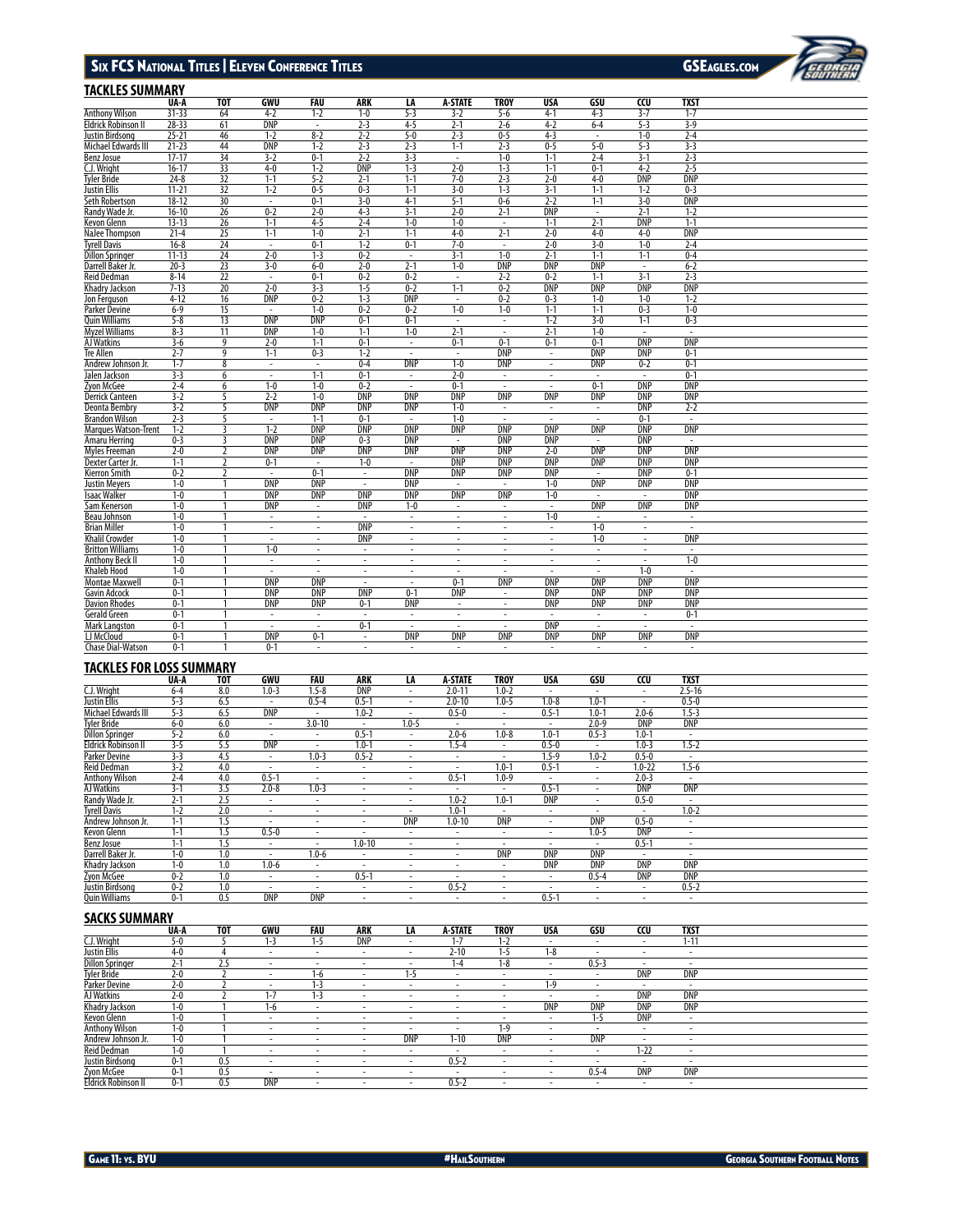# SIX FCS NATIONAL TITLES | ELEVEN CONFERENCE TITLES GSEAGLES.COM

# **GEORGIA SOUTHERN SUPERLATIVES**

| <b>INDIVIDUAL</b>       |                |                                               |
|-------------------------|----------------|-----------------------------------------------|
| <b>RUSHES</b>           | 26             | Logan Wright vs Gardner-Webb (09/04/2021)     |
| YARDS RUSHING           | 214            | Logan Wright vs Arkansas St. (10/02/2021)     |
| <b>TD RUSHES</b>        | 3              | Gerald Green vs Louisiana (09/25/2021)        |
| LONG RUSH               | 76             | Gerald Green vs Louisiana (09/25/2021)        |
|                         | 76             | Justin Tomlin at Arkansas (09/18/2021)        |
| PASS ATTEMPTS           | 27             | Justin Tomlin vs Georgia St. (10/30/2021)     |
| PASS COMPLETIONS        | 18             | Justin Tomlin vs Georgia St. (10/30/2021)     |
| YARDS PASSING           | 279            | Justin Tomlin vs Georgia St. (10/30/2021)     |
| <b>TD PASSES</b>        | 1              | Cam Ransom at Texas St. (11/13/2021)          |
|                         | 1              | Justin Tomlin at Texas St. (11/13/2021)       |
|                         | 1              | Cam Ransom vs Coastal Carolina (11/06/2021)   |
|                         | 1              | Justin Tomlin vs Georgia St. (10/30/2021)     |
|                         | 1              | Cam Ransom vs Gardner-Webb (09/04/2021)       |
| <b>LONG PASS</b>        | 57             | Justin Tomlin at Troy (10/09/2021)            |
| <b>RECEPTIONS</b>       | 6              | Khaleb Hood vs Georgia St. (10/30/2021)       |
|                         | 6              | Khaleb Hood at Arkansas (09/18/2021)          |
|                         | 6              | Gerald Green at Fla. Atlantic (09/11/2021)    |
| YARDS RECEIVING         | 134            | Derwin Burgess Jr. at Texas St. (11/13/2021)  |
| <b>TD RECEPTIONS</b>    | 1              | Beau Johnson at Texas St. (11/13/2021)        |
|                         | 1              | Derwin Burgess Jr. at Texas St. (11/13/2021)  |
|                         | 1              | Beau Johnson vs Coastal Carolina (11/06/2021) |
|                         | 1              | Beau Johnson vs Georgia St. (10/30/2021)      |
|                         | 1              | Chase Hancock vs Gardner-Webb (09/04/2021)    |
| LONG RECEPTION          | 57             | Derwin Burgess Jr. at Troy (10/09/2021)       |
| <b>PUNTS</b>            | 10             | Anthony Beck II at Arkansas (09/18/2021)      |
| PUNTING AVG             | 49.3           | Anthony Beck II vs Georgia St. (10/30/2021)   |
| <b>LONG PUNT</b>        | 63             | Anthony Beck II vs Georgia St. (10/30/2021)   |
| <b>PUNTS INSIDE 20</b>  | 4              | Anthony Beck II at Arkansas (09/18/2021)      |
| <b>LONG PUNT RETURN</b> | 20             | Tyrell Davis at Texas St. (11/13/2021)        |
| LONG KICKOFF RETURN     | 37             | NaJee Thompson at Troy (10/09/2021)           |
| <b>TACKLES</b>          | 12             | Eldrick Robinson II at Texas St. (11/13/2021) |
| <b>SACKS</b>            | $\overline{2}$ | Justin Ellis vs Arkansas St. (10/02/2021)     |
| TACKLES FOR LOSS        | $\overline{3}$ | Tyler Bride at Fla. Atlantic (09/11/2021)     |

| <b>TEAM</b>             |                |                               |
|-------------------------|----------------|-------------------------------|
| <b>RUSHES</b>           | 65             | Gardner-Webb (09/04/2021)     |
| YARDS RUSHING           | 503            | Arkansas St. (10/02/2021)     |
| YARDS PER RUSH          | 10.1           | Arkansas St. (10/02/2021)     |
| <b>TD RUSHES</b>        | 7              | Arkansas St. (10/02/2021)     |
| PASS ATTEMPTS           | 28             | at Arkansas (09/18/2021)      |
| PASS COMPLETIONS        | 18             | Georgia St. (10/30/2021)      |
| YARDS PASSING           | 279            | Georgia St. (10/30/2021)      |
| YARDS PER PASS          | 10.3           | Georgia St. (10/30/2021)      |
| <b>TD PASSES</b>        | $\overline{2}$ | at Texas St. (11/13/2021)     |
| <b>TOTAL PLAYS</b>      | 85             | Gardner-Webb (09/04/2021)     |
| <b>TOTAL OFFENSE</b>    | 540            | Arkansas St. (10/02/2021)     |
| YARDS PER PLAY          | 8.6            | Arkansas St. (10/02/2021)     |
| <b>POINTS</b>           | 59             | Arkansas St. (10/02/2021)     |
| <b>SACKS BY</b>         | 6              | Arkansas St. (10/02/2021)     |
| <b>FIRST DOWNS</b>      | 25             | Gardner-Webb (09/04/2021)     |
| PENALTIES               | 10             | Arkansas St. (10/02/2021)     |
| PENALTY YARDS           | 103            | Arkansas St. (10/02/2021)     |
| <b>TURNOVERS</b>        | 3              | Coastal Carolina (11/06/2021) |
|                         | 3              | at Troy (10/09/2021)          |
| <b>PUNTS</b>            | 10             | at Arkansas (09/18/2021)      |
| <b>PUNTING AVG</b>      | 49.3           | Georgia St. (10/30/2021)      |
| <b>LONG PUNT</b>        | 63             | Georgia St. (10/30/2021)      |
| <b>PUNTS INSIDE 20</b>  | 4              | at Arkansas (09/18/2021)      |
| <b>LONG PUNT RETURN</b> | 20             | at Texas St. (11/13/2021)     |

| INDIVIDUAL              |                         |                                                                               |
|-------------------------|-------------------------|-------------------------------------------------------------------------------|
| <b>RUSHES</b>           | 20                      | Shermari Jones vs Coastal Carolina (11/06/2021)                               |
| YARDS RUSHING           | 98                      | Jamontez Woods at Troy (10/09/2021)                                           |
| <b>TD RUSHES</b>        | $\overline{\mathbf{c}}$ | Tucker Gregg vs Georgia St. (10/30/2021)                                      |
|                         | $\overline{2}$          | Jake Bentley at South Alabama (10/14/2021)                                    |
| LONG RUSH               | 58                      | Bryan Hill at South Alabama (10/14/2021)                                      |
| PASS ATTEMPTS           | 46                      | Tyler Vitt at Texas St. (11/13/2021)                                          |
| PASS COMPLETIONS        | 29                      | Tyler Vitt at Texas St. (11/13/2021)                                          |
| YARDS PASSING           | 389                     | Jake Bentley at South Alabama (10/14/2021)                                    |
| <b>TD PASSES</b>        | 4                       | N'Kosi Perry at Fla. Atlantic (09/11/2021)                                    |
| LONG PASS               | 91                      | K.J. Jefferson at Arkansas (09/18/2021)                                       |
| <b>RECEPTIONS</b>       | 11                      | Jalen Tolbert at South Alabama (10/14/2021)                                   |
| YARDS RECEIVING         | 174                     | Jalen Tolbert at South Alabama (10/14/2021)                                   |
| <b>TD RECEPTIONS</b>    | $\overline{2}$          | Corey Rucker vs Arkansas St. (10/02/2021)                                     |
|                         | $\overline{2}$          | John Mitchell at Fla. Atlantic (09/11/2021)                                   |
| LONG RECEPTION          | 91                      | Treylon Burks at Arkansas (09/18/2021)                                        |
| <b>FIELD GOALS</b>      | 3                       | Seth Keller at Texas St. (11/13/2021)                                         |
| LONG FIELD GOALS        | 45                      | Seth Keller at Texas St. (11/13/2021)                                         |
| <b>PUNTS</b>            | 8                       | Michael Hayes vs Georgia St. (10/30/2021)                                     |
| PUNTING AVG             | 54.0                    | David Nunez at Texas St. (11/13/2021)                                         |
| LONG PUNT               | 60                      | Reid Bauer at Arkansas (09/18/2021)                                           |
| <b>PUNTS INSIDE 20</b>  | 5                       | Michael Hayes vs Georgia St. (10/30/2021)                                     |
| LONG PUNT RETURN        | 33                      | Mason Shelton vs Coastal Carolina (11/06/2021)                                |
| LONG KICKOFF RETURN     | 42                      | Narii Gaither vs Gardner-Webb (09/04/2021)                                    |
| TACKLES                 | 12                      | Jarius Reimoneng vs Arkansas St. (10/02/2021)                                 |
| <b>SACKS</b>            | 4                       | Josaiah Stewart vs Coastal Carolina (11/06/2021)                              |
| <b>TACKLES FOR LOSS</b> | 5                       | Josaiah Stewart vs Coastal Carolina (11/06/2021)                              |
| INTERCEPTIONS           | 1                       | DeJordan Mask at Texas St. (11/13/2021)                                       |
|                         | 1                       | Derick Bush vs Coastal Carolina (11/06/2021)                                  |
|                         | 1<br>1                  | Blake Carroll vs Georgia St. (10/30/2021)                                     |
|                         |                         | Chris Moore vs Georgia St. (10/30/2021)                                       |
|                         | 1<br>1                  | CJ Rias at South Alabama (10/14/2021)<br>Richard Jibunor at Troy (10/09/2021) |
|                         | 1                       | Javon Solomon at Troy (10/09/2021)                                            |
|                         | 1                       | TJ Harris at Troy (10/09/2021)                                                |
|                         | 1                       | Percy Butler vs Louisiana (09/25/2021)                                        |
|                         | 1                       | Korel Smith at Fla. Atlantic (09/11/2021)                                     |
|                         |                         |                                                                               |
| TEAM                    |                         |                                                                               |
| RUSHES                  | 48                      | at Arkansas (09/18/2021)                                                      |
| YARDS RUSHING           | 269                     | at Arkansas (09/18/2021)                                                      |
| YARDS PER RUSH          | 5.9                     | Georgia St. (10/30/2021)                                                      |
| <b>TD RUSHES</b>        | 3                       | at Arkansas (09/18/2021)                                                      |
|                         | 3                       | Georgia St. (10/30/2021)                                                      |
| PASS ATTEMPTS           | 60                      | Arkansas St. (10/02/2021)                                                     |
| PASS COMPLETIONS        | 36                      | Arkansas St. (10/02/2021)                                                     |
| YARDS PASSING           | 453                     | Arkansas St. (10/02/2021)                                                     |
| YARDS PER PASS          | 14.6                    | at Arkansas (09/18/2021)                                                      |
| <b>TD PASSES</b>        | 4                       | Arkansas St. (10/02/2021)                                                     |
|                         | 4                       | at Fla. Atlantic (09/11/2021)                                                 |
|                         | 4                       | Gardner-Webb (09/04/2021)                                                     |
| <b>TOTAL PLAYS</b>      | 85                      | Arkansas St. (10/02/2021)                                                     |
| <b>TOTAL OFFENSE</b>    | 633                     | at Arkansas (09/18/2021)                                                      |
| YARDS PER PLAY          | 8.7                     | at Arkansas (09/18/2021)                                                      |
| <b>POINTS</b>           | 45                      | at Arkansas (09/18/2021)                                                      |
| <b>SACKS BY</b>         | 6                       | at Troy (10/09/2021)                                                          |
| <b>FIRST DOWNS</b>      | 36                      | Arkansas St. (10/02/2021)                                                     |

FIRST DOWNS 36 Arkansas St. (10/02/2021) PENALTIES 9 at Arkansas (09/18/2021)<br>
PENALTY YARDS 93 at Arkansas (09/18/2021) PENALTY YARDS 93 at Arkansas (09/18/2021)<br>TURNOVERS 4 Arkansas St. (10/02/2021) TURNOVERS 4 Arkansas St. (10/02/2021)<br>
PUNTS 8 Georgia St. (10/30/2021)<br>
PUNTING AVG 46.3 at Fla. Atlantic (09/11/202 PUNTS 8 Georgia St. (10/30/2021) PUNTING AVG 46.3 at Fla. Atlantic (09/11/2021) LONG PUNT 60 at Arkansas (09/18/2021)<br>
<u>PUNTS INSIDE 20</u> 5 Georgia St. (10/30/2021)<br>
LONG PUNT RETURN 33 Coastal Carolina (11/06/20

5 Georgia St. (10/30/2021) 33 Coastal Carolina (11/06/2021)

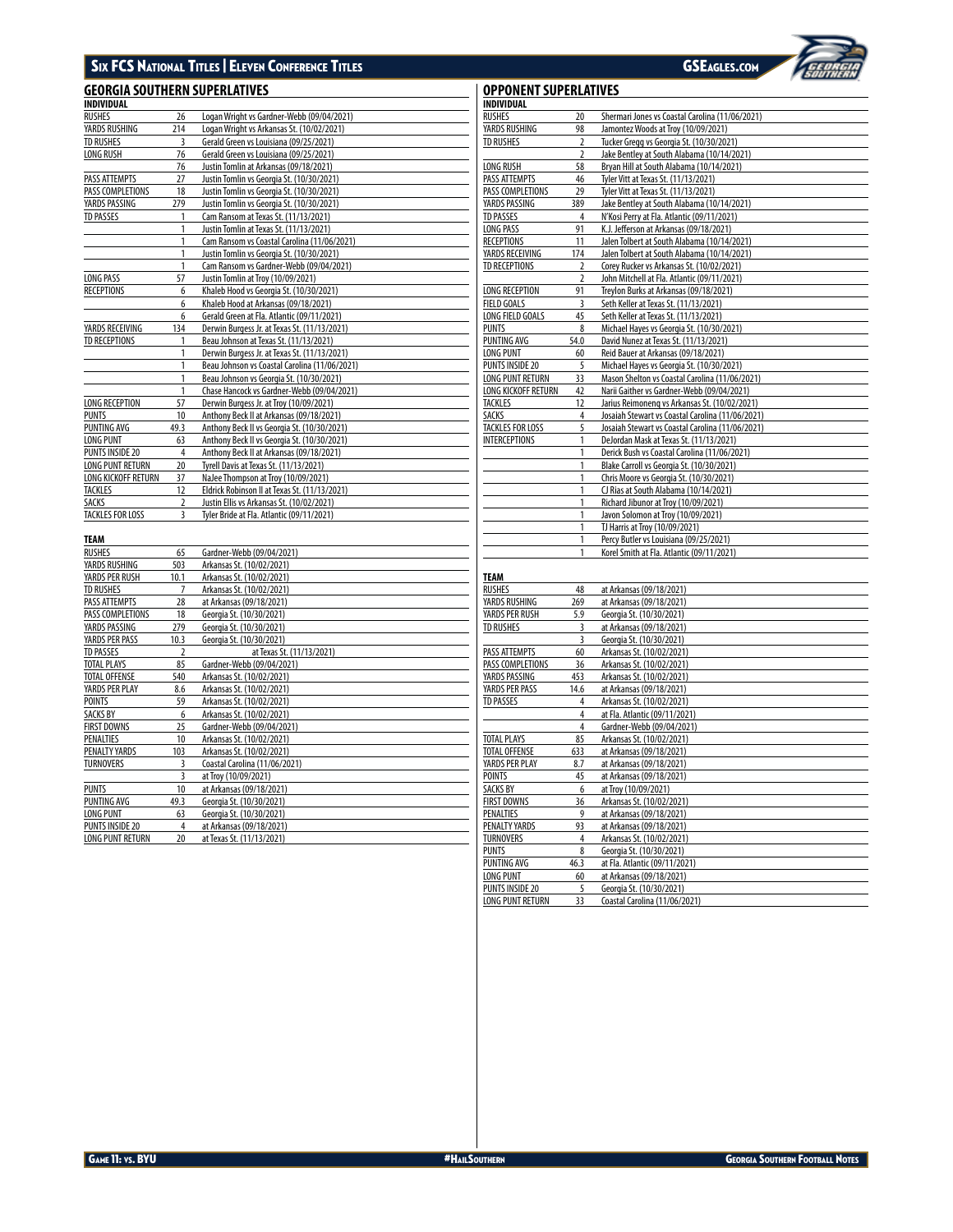# SIX FCS National Titles | Eleven Conference Titles GSEAGLES.com

# $\overline{GEORGIA}$  **SOUTHERN SCORING DRIVES**

|                       |                |            | <b>DRIVE</b> | OTR/         | <b>DRIVE</b>   | SCORING                                    |
|-----------------------|----------------|------------|--------------|--------------|----------------|--------------------------------------------|
| <b>OPPONENT</b>       | <b>PLAYS</b>   | <b>YDS</b> | <b>TIME</b>  | <b>CLOCK</b> | <b>START</b>   | <b>PLAY</b>                                |
| GARDNER-WEBB          | 14             | 52         | 6:16         | 1st/4:20     | $GS-16$        | <b>Britton Williams 49 Yard Field Goal</b> |
| <b>GARDNER-WEBB</b>   | 8              | 68         | 2:34         | $1st$ :45    | $GS-32$        | <b>Gerald Green 1 Yard TD Rush</b>         |
| <b>GARDNER-WEBB</b>   | 15             | 75         | 7:33         | 2nd/4:00     | $GS-25$        | Chase Hancock 17 Yard TD Catch             |
| <b>GARDNER-WEBB</b>   | 11             | 66         | 1:54         | $2nd$ :03    | $GS-26$        | Britton Williams 25 Yard Field Goal        |
| <b>GARDNER-WEBB</b>   | 13             | 73         | 5:52         | 4th/14:55    | $GS-12$        | <b>Britton Williams 23 Yard Field Goal</b> |
| <b>GARDNER-WEBB</b>   | 6              | 58         | 2:51         | 4th/6:32     | $GS-42$        | Logan Wright 8 Yard TD Rush                |
| at FAU                | 13             | 95         | 5:42         | 1st/3:19     | $GS-5$         | Logan Wright 22 Yard TD Rush               |
| at #20 Arkansas       | 3              | 75         | 1:20         | 2nd/7:22     | $GS-25$        | Justin Tomlin 76 Yard TD Rush              |
| at #20 Arkansas       | 12             | 60         | 2:23         | 2nd/0:00     | $GS-25$        | Alex Raynor 32 Yard Field Goal             |
| LOUISIANA             | 16             | 83         | 6:12         | 1st/6:39     | $GS-17$        | Gerald Green 8 Yard TD Rush                |
| LOUISIANA             | $\overline{4}$ | 45         | 1:19         | 2nd/3:21     | $LA-45$        | Gerald Green 4 Yard TD Rush                |
| LOUISIANA             | 3              | 85         | 1:26         | 4th/13:26    | $GS-15$        | Gerald Green 76 Yard TD Rush               |
| ARKANSAS STATE        | 8              | 80         | 3:56         | 1st/6:32     | $GS-20$        | Logan Wright 59 Yard TD Rush               |
| ARKANSAS STATE        | 6              | 67         | 2:22         | 1st/1:03     | $GS-35$        | Alex Raynor 25 Yard Field Goal             |
| ARKANSAS STATE        | 9              | 74         | 3:32         | 2nd/9:41     | $GS-26$        | Gerald Green 23 Yard TD Rush               |
| ARKANSAS STATE        | 4              | 75         | 1:06         | 2nd/3:32     | $GS-25$        | Logan Wright 41 Yard TD Rush               |
| ARKANSAS STATE        | 3              | 32         | 1:01         | 2nd/2:00     | ASU-32         | J.D. King 5 Yard TD Rush                   |
| ARKANSAS STATE        | 9              | 65         | 4:06         | 3rd/10:54    | $GS-35$        | Justin Tomlin 6 Yard TD Rush               |
| <b>ARKANSAS STATE</b> | $\overline{a}$ | L,         | L,           | 3rd/5:08     | ASU-22         | Quin Williams 22 Yard INT Return TD        |
| ARKANSAS STATE        | 2              | 63         | :30          | 4th/14:47    | $GS-37$        | Jalen White 59 Yard TD Rush                |
| ARKANSAS STATE        | 1              | 65         | :09          | 4th/9:03     | $GS-35$        | Jalen White 65 Yard TD Rush                |
| at Troy               | 6              | 51         | 3:20         | 2nd/12:17    | $GS-39$        | Alex Raynor 27 Yard Field Goal             |
| at Troy               | 6              | 75         | 2:58         | 3rd/7:57     | $GS-25$        | Logan Wright 1 Yard TD Rush                |
| at Troy               | 3              | 35         | 1:01         | 3rd/6:45     | <b>TROY-35</b> | Khaleb Hood 23 Yard TD Rush                |
| at Troy               | 6              | 31         | 1:54         | 4th/12:53    | $GS-44$        | Alex Raynor 42 Yard Field Goal             |
| at Troy               | 9              | 41         | 5:52         | 4th/6:08     | $GS-38$        | Alex Raynor 38 Yard Field Goal             |
| at South Alabama      | 15             | 75         | 7:08         | 2nd/2:00     | $GS-25$        | J.D. King 2 Yard TD Rush                   |
| at South Alabama      | 10             | 48         | 4:38         | 3rd/10:22    | $GS-25$        | Alex Raynor 44 Yard Field Goal             |
| at South Alabama      | 10             | 58         | 3:51         | 4th/14:50    | $GS-25$        | Alex Raynor 34 Yard Field Goal             |
| <b>GEORGIA STATE</b>  | 9              | 92         | 4:44         | 2nd/5:23     | $GS-8$         | Beau Johnson 17 Yard TD Catch              |
| <b>GEORGIA STATE</b>  | 5              | 42         | 1:25         | 4th/1:39     | $GSU-42$       | Logan Wright 9 Yard TD Rush                |
| COASTAL CAROLINA      | 5              | 45         | 2:22         | 4th/10:56    | $CCU-45$       | Beau Johnson 6 Yard TD Catch               |
| at Texas State        | 11             | 78         | 4:54         | 1st/5:09     | $GS-15$        | Alex Raynor 24 Yard Field Goal             |
| at Texas State        | 10             | 75         | 4:05         | 2nd/7:59     | $GS-25$        | Jalen White 19 Yard TD Rush                |
| at Texas State        | 3              | 63         | 1:16         | 2nd/5:55     | $GS-37$        | Derwin Burgess Jr. 48 Yard TD Catch        |
| at Texas State        | ÷              | ÷,         |              | 3rd/11:16    | <b>TXST-20</b> | <b>Tyrell Davis Blocked Punt TD</b>        |
| at Texas State        | $\overline{2}$ | 25         | :10          | 3rd/1:53     | <b>TXST-25</b> | Beau Johnson 25 Yard TD Catch              |
| at Texas State        | 8              | 75         | 3:38         | 4th/5:30     | $GS-25$        | Jalen White 5 Yard TD Rush                 |

## **GEORGIA SOUTHERN SCORING**

| 37 Total Scores (20 Run, 5 Pass, 10 FG, 1 Special Teams, 0 Safety, 1 Defense)                              |
|------------------------------------------------------------------------------------------------------------|
| 7 First Quarter Scores (4 Run, 0 Pass, 3 Field Goals, 0 Special Teams, 0 Safety, 0 Defense)<br>٠           |
| 13 Second Quarter Scores (8 Run, 3 Pass, 2 Field Goals, 0 Special Teams, 0 Safety, 0 Defense)<br>$\bullet$ |
| 7 Third Quarter Scores (3 Run, 1 Pass, 1 Field Goals, 1 Special Teams, 0 Safety, 1 Defense)<br>٠           |
| 11 Fourth Quarter Scores (6 Run, 1 Pass, 4 Field Goals, 0 Special Teams, 0 Safety, 0 Defense)<br>٠         |
| 0 Overtime Scores (0 Run, 0 Pass, 0 Field Goal)<br>٠                                                       |
|                                                                                                            |

# **GEORGIA SOUTHERN**

| Most Plays in a Scoring Drive:     | 16 (TD)(16-83 6:12) LOUISIANA        |
|------------------------------------|--------------------------------------|
| Fewest Plays in a Scoring Drive:   | 1 (TD)(1-65 :09) ARKANSAS STATE      |
| <b>Longest Scoring Drive:</b>      | 95 (TD)(13-95 5:42) Florida Atlantic |
| <b>Shortest Scoring Drive:</b>     | 25 (TD)(2-25 :10) at Texas State     |
| Longest TOP Scoring Drive:         | 7:33 (TD)(15-75 7:33) GARDNER-WEBB   |
| <b>Shortest TOP Scoring Drive:</b> | :09 (TD)(1-65 :09) ARKANSAS STATE    |
| <b>OPPONENTS</b>                   |                                      |
| Most Plays in a Scoring Drive:     | 15 (TD)(15-94 6:30) #20 Arkansas     |
| Fewest Plays in a Scoring Drive:   | 1 (TD)(1-40 :08) South Alabama       |
| <b>Longest Scoring Drive:</b>      | 99 (TD)(7-99 1:56) #20 Arkansas      |
| <b>Shortest Scoring Drive:</b>     | 5 (FG)(4-5 1:25) at Texas State      |
| Longest TOP Scoring Drive:         | 7:01 (TD)(12-66 7:01) #20 Arkansas   |
| <b>Shortest TOP Scoring Drive:</b> | :08 (TD)(1-40 :08) South Alabama     |
|                                    |                                      |

# **DRIVE START AVERAGES**

| <b>OBTAINED</b>   |     | <b>GEORGIA SOUTHERN</b> | <b>OPPONENTS</b> |      |  |
|-------------------|-----|-------------------------|------------------|------|--|
|                   | #   | AVG                     | #                | AVG  |  |
| Kickoff           | 55  | 26.8                    | 46               | 25.1 |  |
| Punt              | 45  | 24.9                    | 45               | 23.7 |  |
| Field Goal Missed |     | 25.0                    |                  | 0.0  |  |
| <b>Fumble</b>     |     | 65.0                    |                  | 11.0 |  |
| Interception      |     | 24.0                    |                  | 41.2 |  |
| Downs             |     | 37.5                    | 12               | 35.6 |  |
| <b>ALL DRIVES</b> | 114 | 27.0                    | 113              | 26.8 |  |